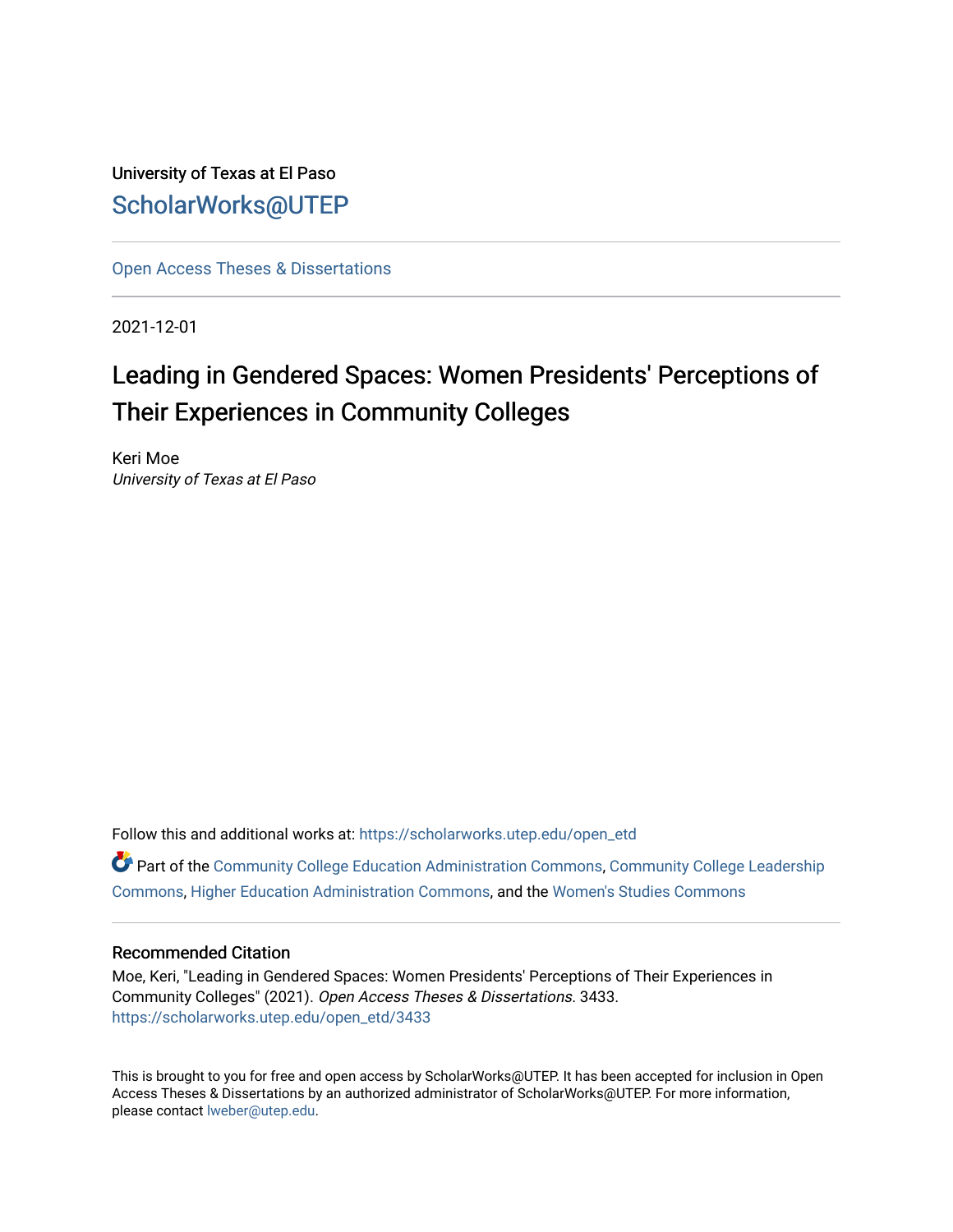# LEADING IN GENDERED SPACES: WOMEN COMMUNITY COLLEGE PRESIDENTS' PERCEPTION OF THEIR EXPERIENCES

KERI MOE

Doctoral Program in Educational Leadership and Administration

APPROVED:

Jesus Cisneros, Ph.D., Chair

Eduardo Arellano, Ph.D.

Christina Convertino, Ph.D.

Stephen L. Crites, Jr., Ph.D. Dean of the Graduate School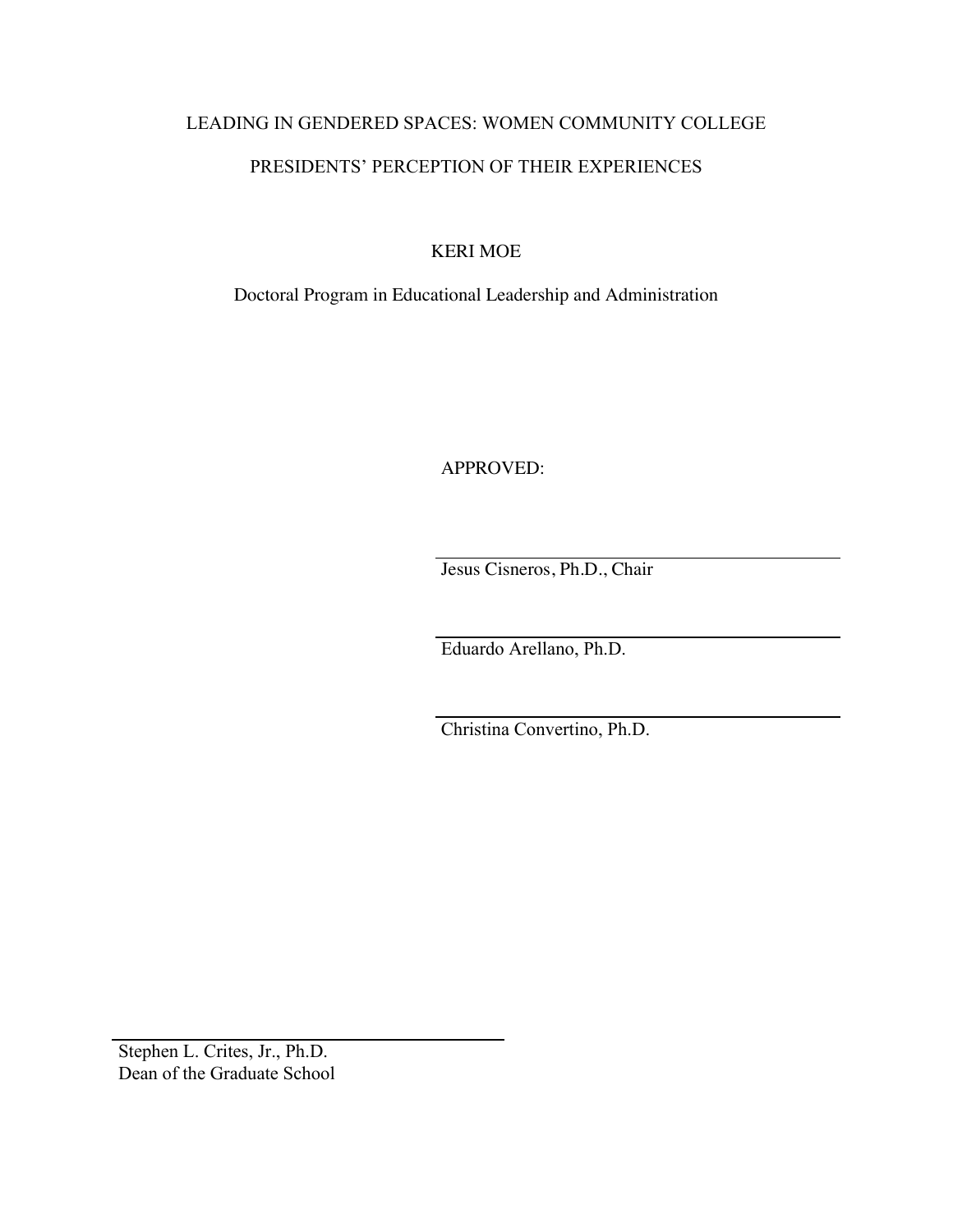Copyright ©

by Keri Moe 2021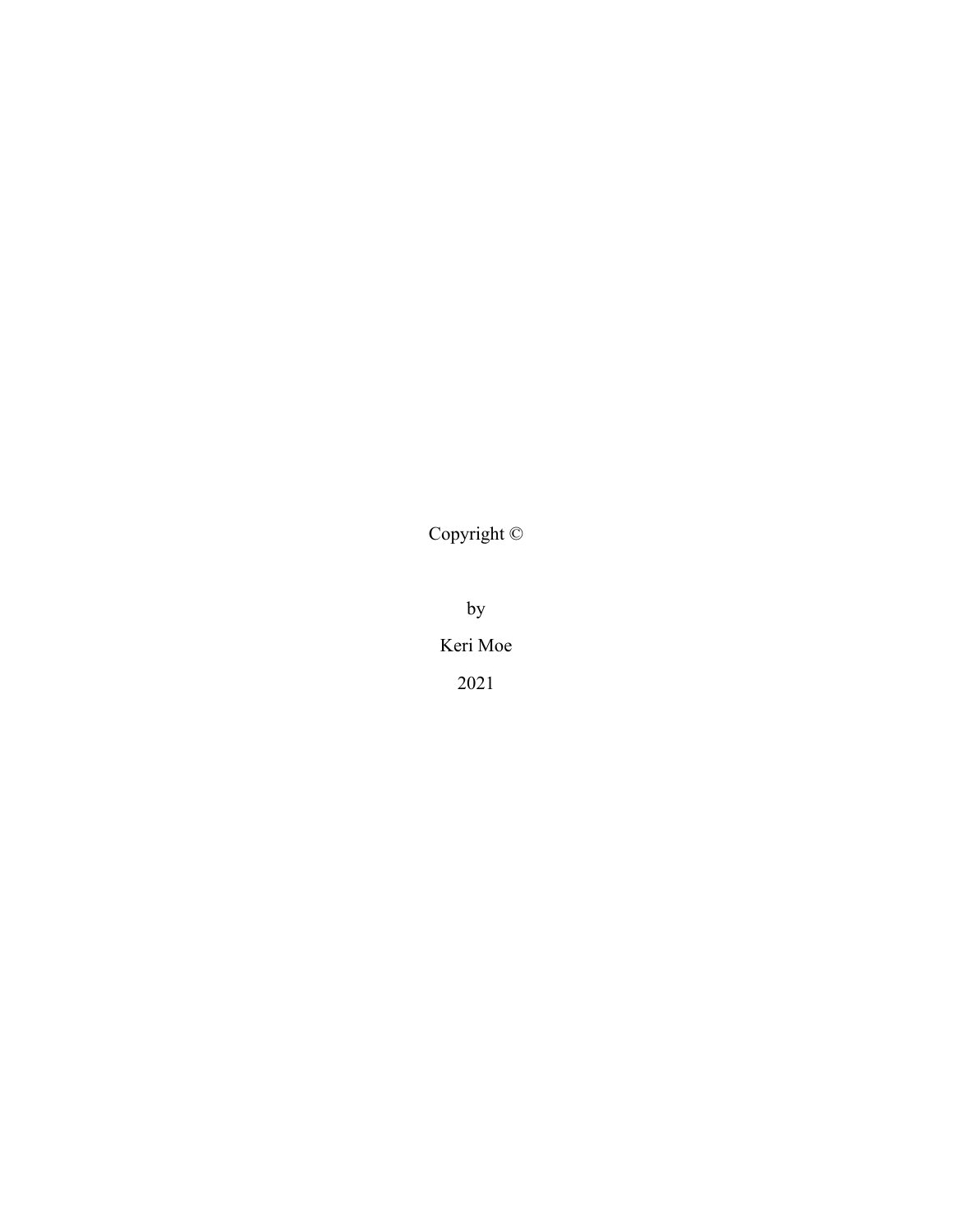# **Dedication**

To my parents, John and Shirley Moe.

And to the women who paved the way.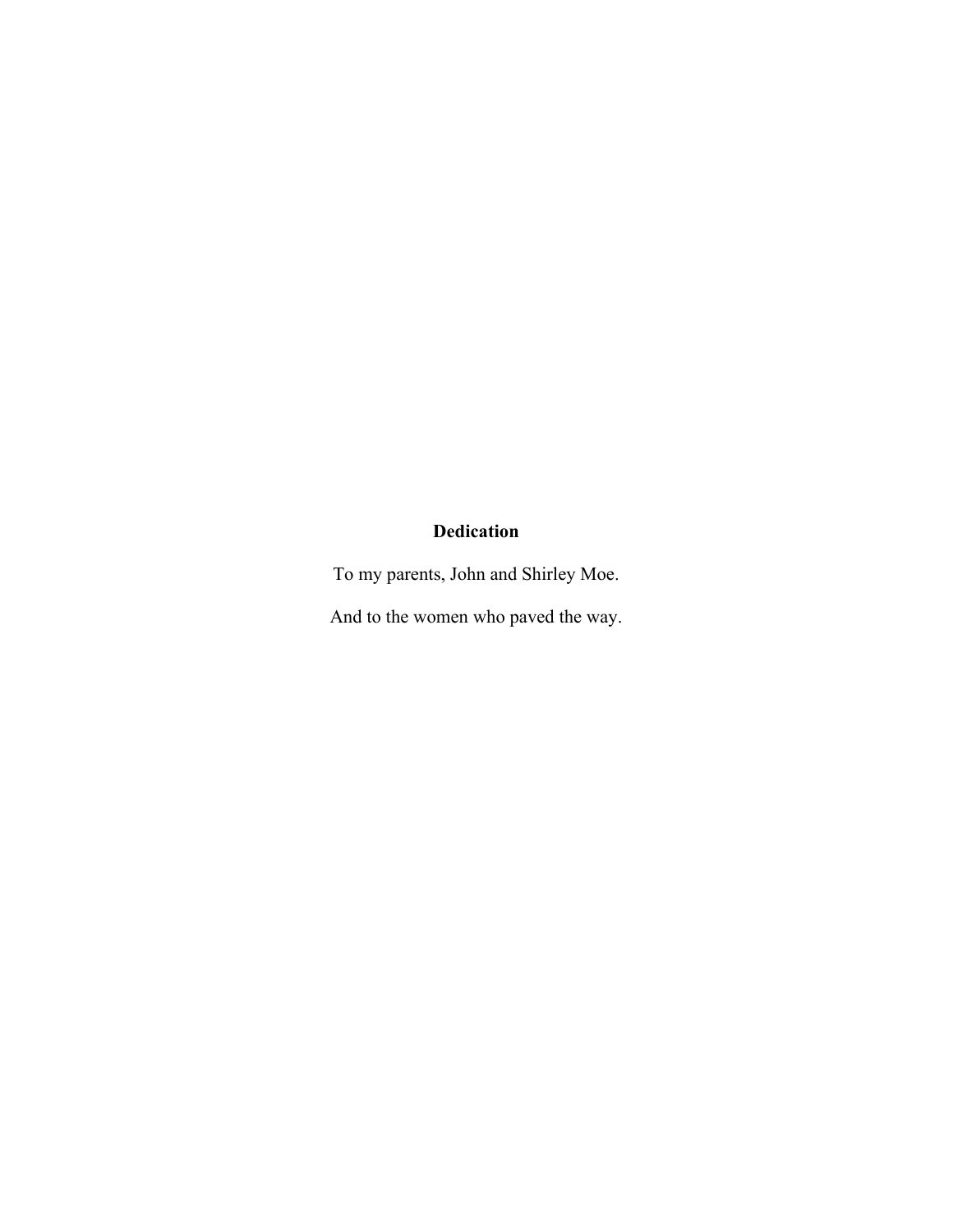# LEADING IN GENDERED SPACES: WOMEN PRESIDENTS' PERCEPTION OF THEIR EXPERIENCES IN COMMUNITY COLLEGES

by

# KERI MOE, M.A.

# DISSERTATION

Presented to the Faculty of the Graduate School of

The University of Texas at El Paso

in Partial Fulfillment

of the Requirements

for the Degree of

# DOCTOR OF EDUCATION

Department of Educational Leadership and Foundations

THE UNIVERSITY OF TEXAS AT EL PASO

December 2021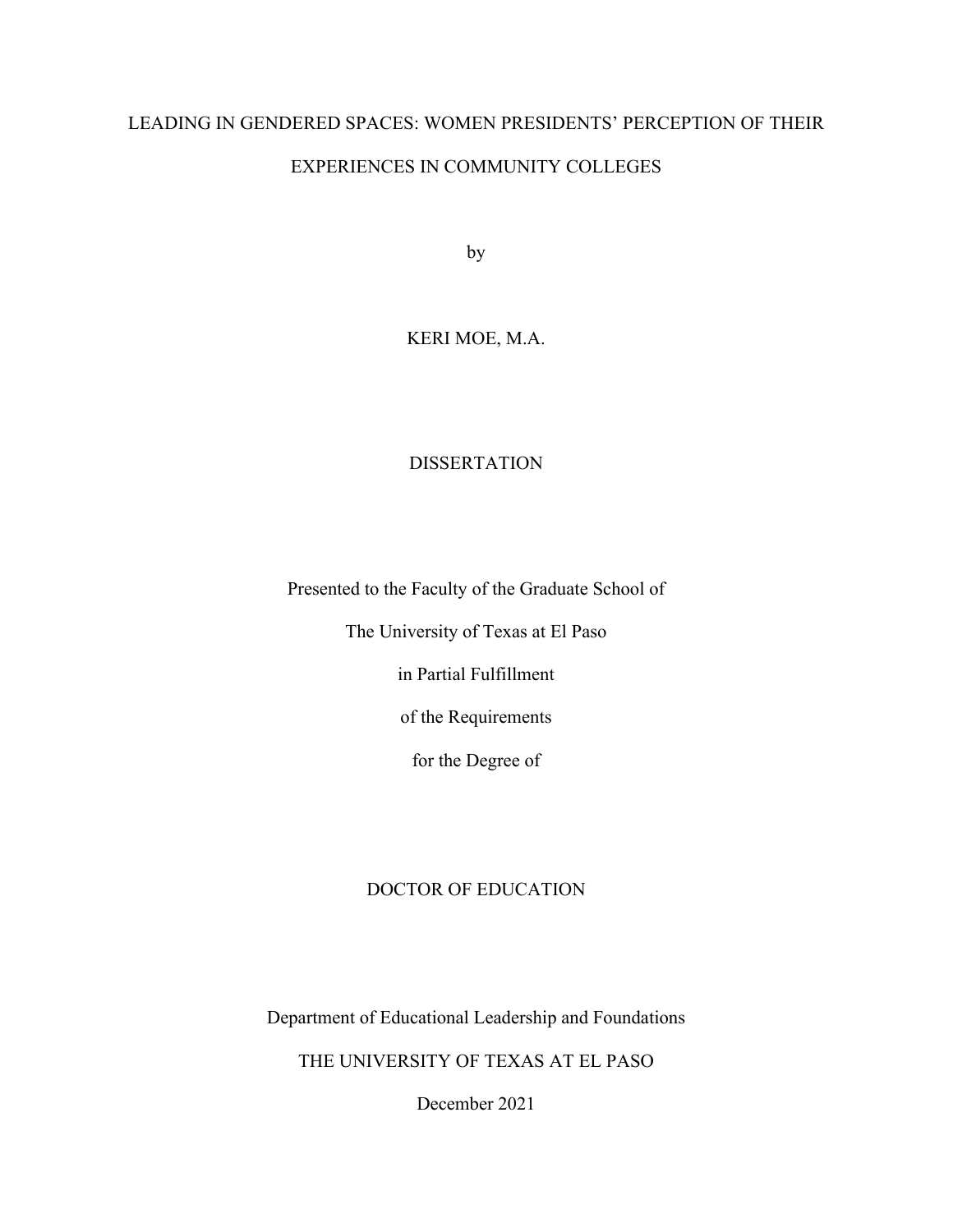#### **Acknowledgements**

It is a privilege to have the opportunity to pursue education, conduct research, and engage in critical thought. I am fortunate to have had the opportunity to study as well as learn from and with a supportive doctoral cohort, other students, and talented faculty in the College of Education. I thank my dissertation committee for all their guidance throughout this journey.

I am especially grateful for my parents, who have always believed in me, pushed me to do more, and always encouraged me to do my best. Their unwavering support and love have been steadfast throughout my life. Words cannot express the impact they have had. I have benefited from so many around me who have helped me grow and learn. There are too many other individuals along the way who have made a difference that I cannot name them all, but they also encouraged me in both my academic and career pursuits. I thank each and every one of you. I hope to positively influence others as much as others have influenced me.

Finally, I acknowledge all the educators and researchers who are striving to make a difference. Collectively, we must continue to make access to education a priority for all since education remains the great equalizer. I acknowledge the benefits I have received from education. It is the gateway to critical thought, intellectual development, stronger individuals, and better communities. We must continue to advocate for education at all levels, encourage others to pursue education, and support policy and practices that make education a reality for all students. We also must also acknowledge the underrepresented and listen for unheard stories. Through our research and advocacy, we must make sure that all voices are heard.

v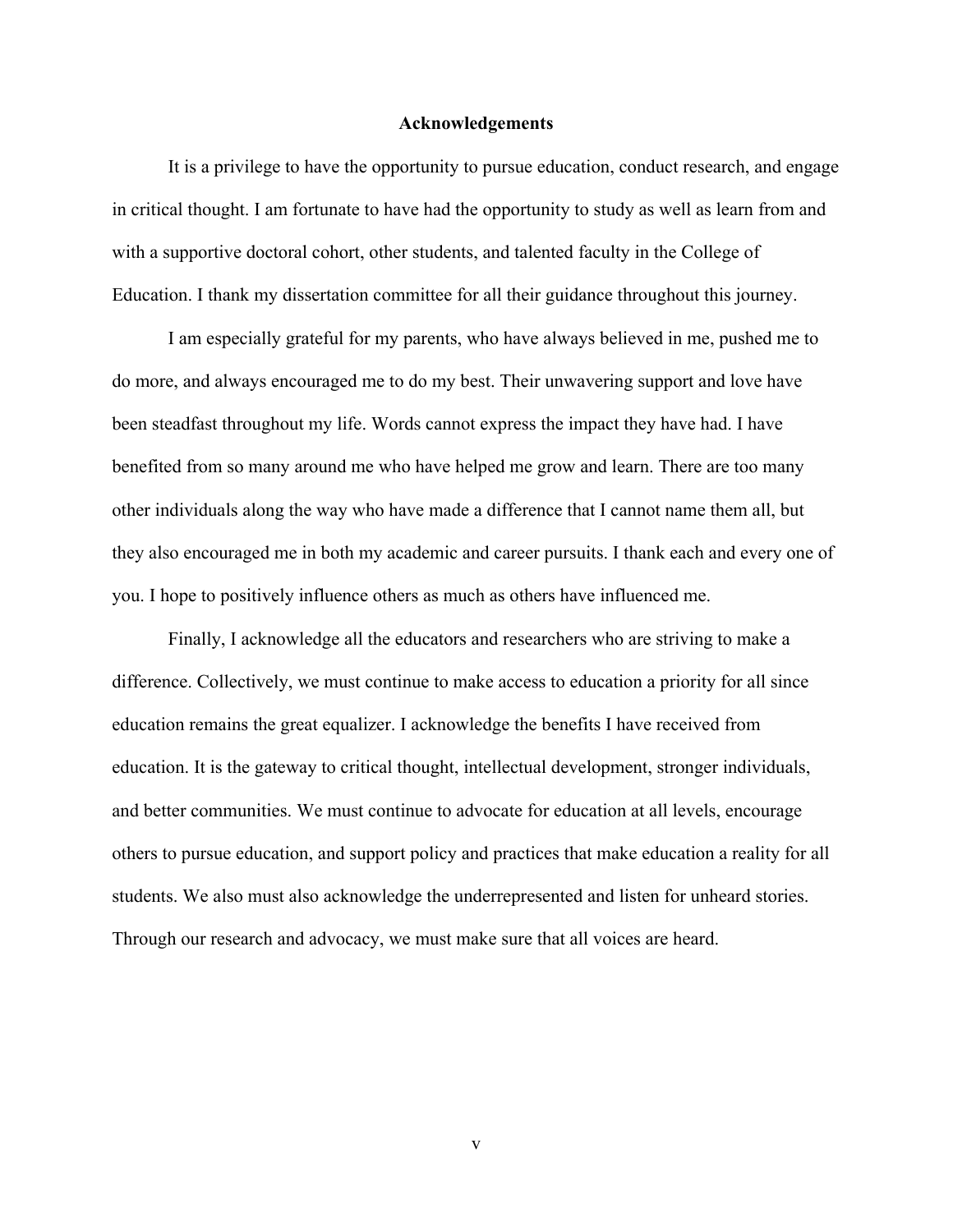# **Abstract**

Gender inequality in leadership is an ongoing challenge found in higher education, including community colleges. Since women remain underrepresented in leadership positions at community colleges, specifically as college presidents, the purpose of this study was to document and better understand the experiences of women in these roles by focusing on three research questions:

- RQ 1: How do women presidents describe their experience in male-dominated community colleges?
- RQ 2: How do gender identity and gender expectations of women impact the behavior of women community college presidents?
- RQ 3: How do women presidents navigate their role within male-dominated community colleges?

Through the lens of post-structural feminism, this research provides insight about how women experience their roles as leaders in the gendered environment of male-dominated community colleges and the strategies they use to navigate and be successful in their roles. Knowing how women community college presidents attribute meaning to their experience, construct identity, and successfully lead within a male-dominated community college context adds to understanding about this phenomenon and could reduce the gender gaps that exist, inform policy and practice, as well as give insight to career pathways for women leaders of the future. This qualitative research showed that as more women become community college presidents, authenticating their leadership is critical and has valuable outcomes for the institutions they serve.

The fact that women community college presidents lead from a position of otherness informs their actions, behavior, and how they must maneuver to successfully navigate this male-

vi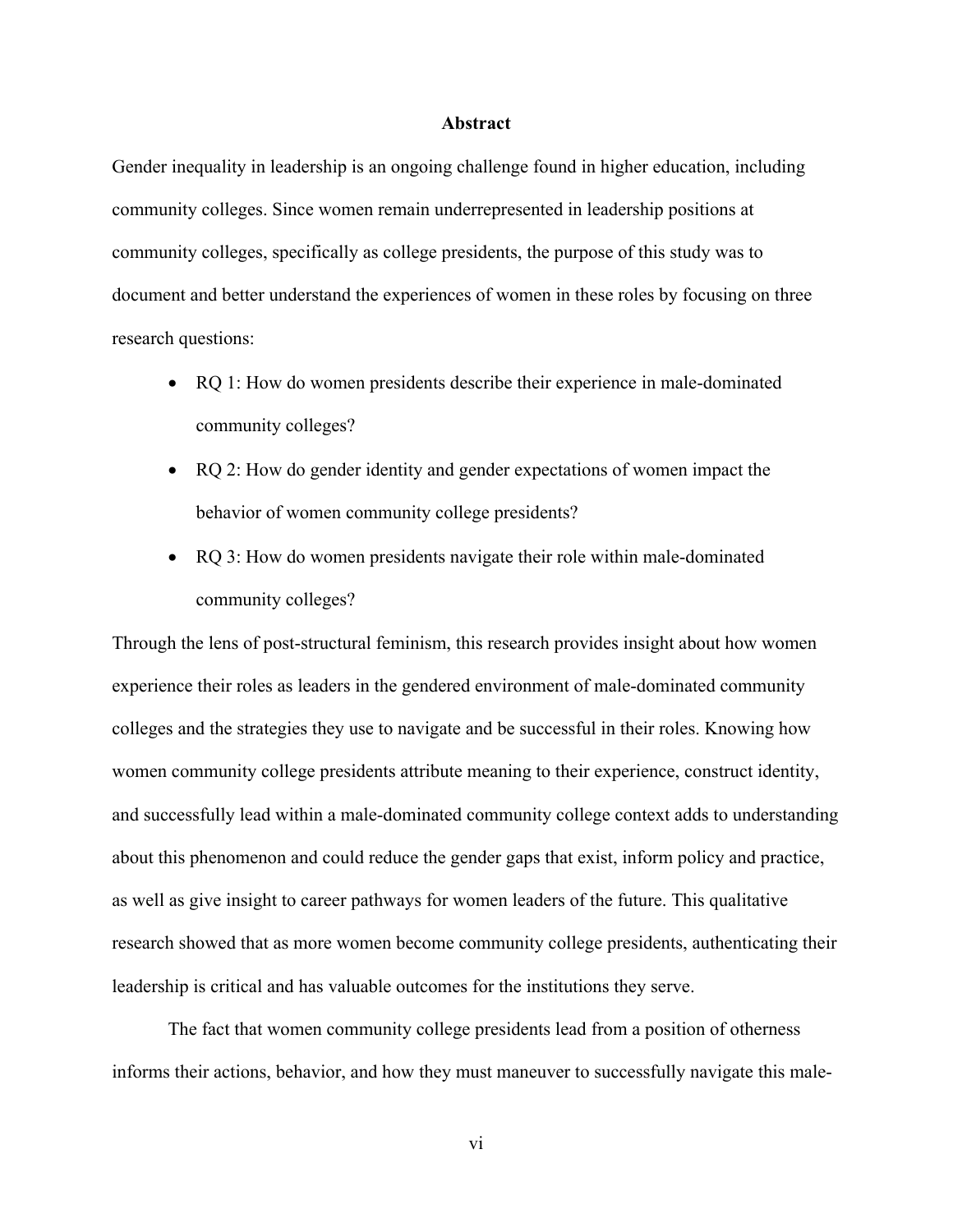dominated environment. This study demonstrated that women community college presidents are not only finding ways to navigate the male-dominated system, but they are also trying to embrace the authenticity of their leadership. The findings also show that although women community college presidents want to be viewed as competent leaders and resist being labeled by gender, they often reinforce a view of gender that is very essentialized. While they reject some of the discourses and create their own experiences, they are unintentionally reproducing inherent discourses of gender oppression.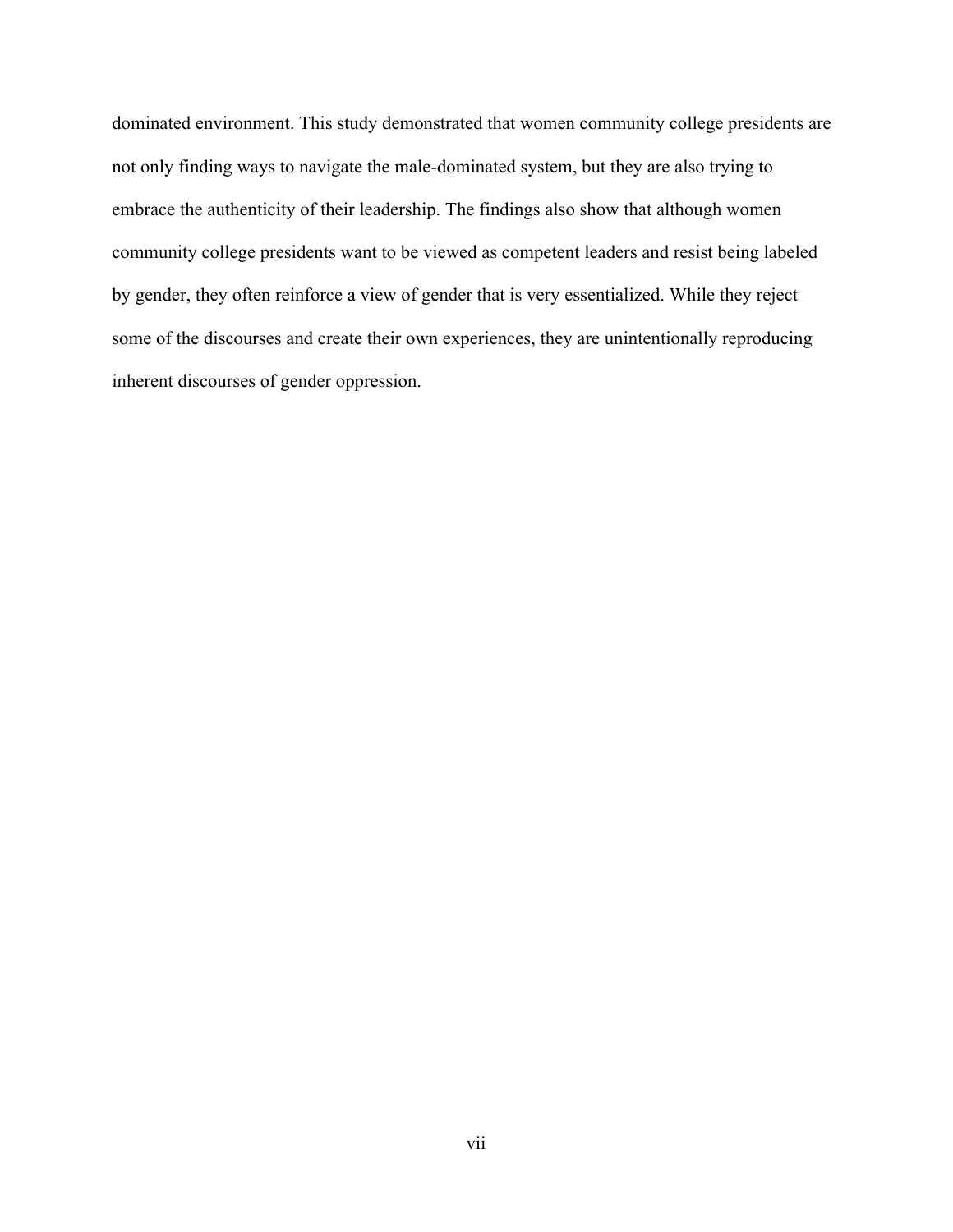| The Case for More Women Community College Presidents4                  |
|------------------------------------------------------------------------|
|                                                                        |
|                                                                        |
|                                                                        |
|                                                                        |
|                                                                        |
|                                                                        |
|                                                                        |
|                                                                        |
|                                                                        |
|                                                                        |
|                                                                        |
|                                                                        |
|                                                                        |
| A Look Back: A Historical Overview of Community College Presidents  17 |

# **Table of Contents**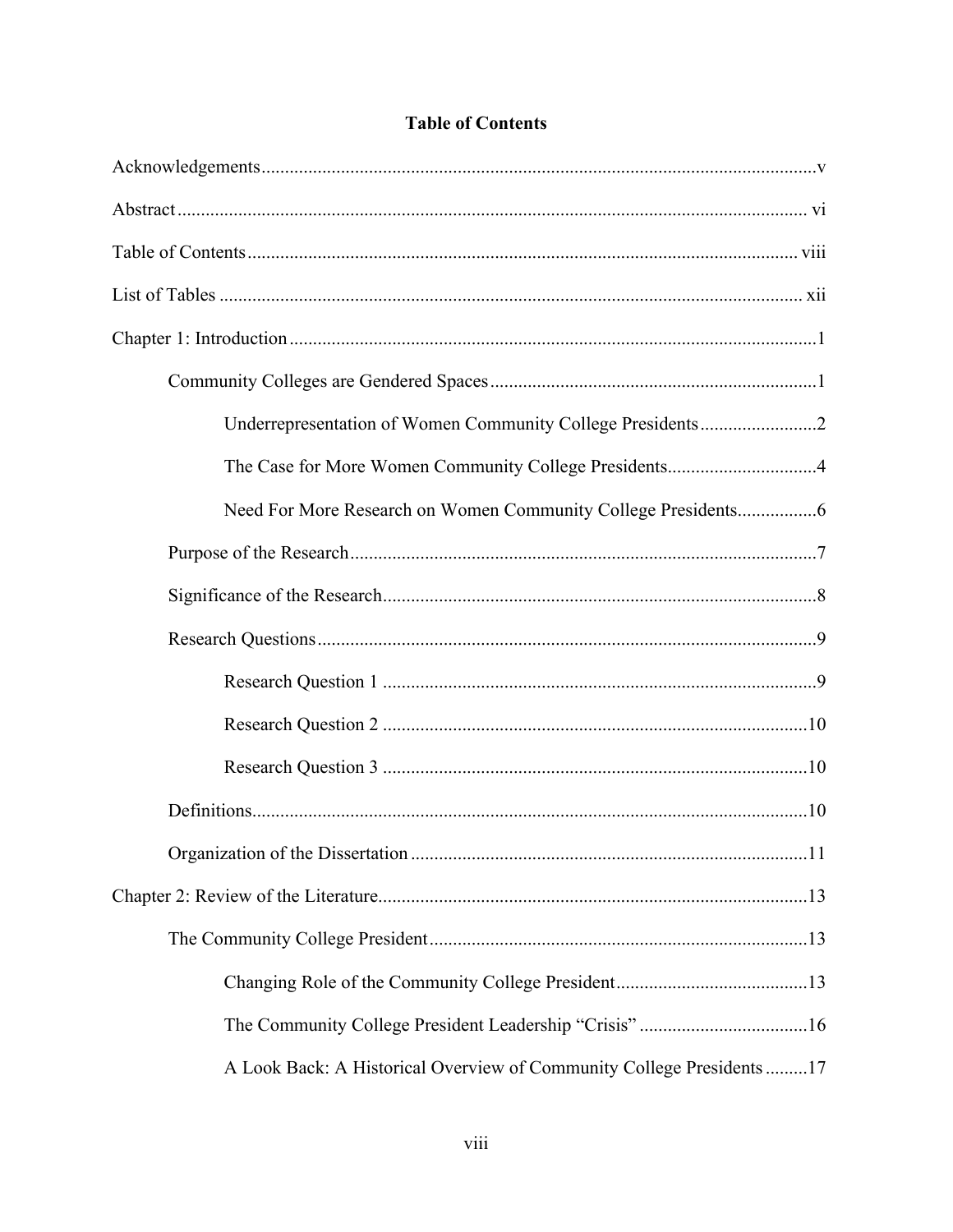| Women Community College Presidents Must Navigate Gendered Spaces25 |
|--------------------------------------------------------------------|
|                                                                    |
|                                                                    |
|                                                                    |
|                                                                    |
|                                                                    |
|                                                                    |
|                                                                    |
|                                                                    |
|                                                                    |
|                                                                    |
|                                                                    |
|                                                                    |
|                                                                    |
|                                                                    |
|                                                                    |
|                                                                    |
|                                                                    |
|                                                                    |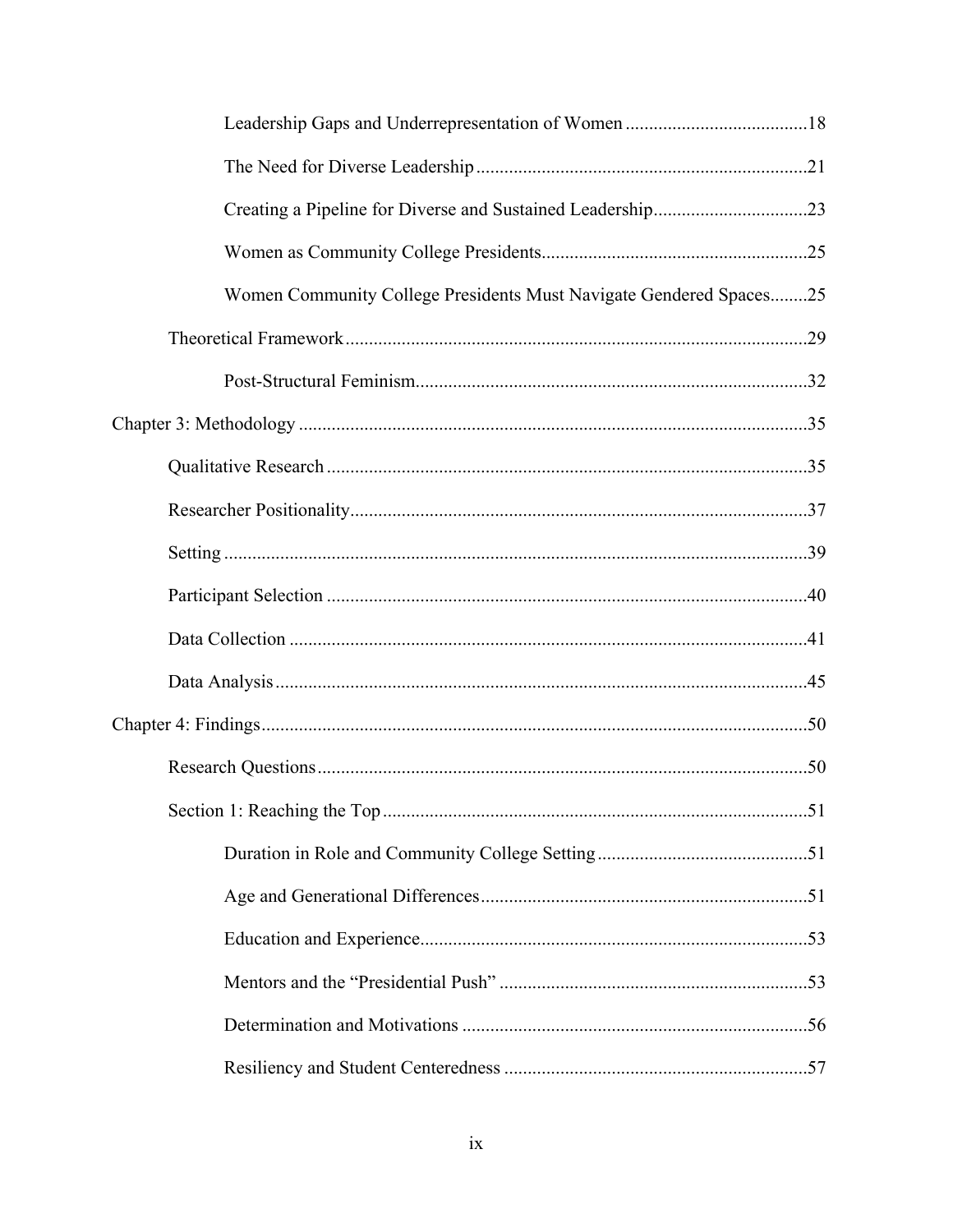| Section 2: RQ 1-How do women community college presidents describe      |  |
|-------------------------------------------------------------------------|--|
|                                                                         |  |
|                                                                         |  |
| Section 3: RQ 2-How do gender identity and gender expectations of women |  |
|                                                                         |  |
|                                                                         |  |
|                                                                         |  |
| Section 4: RQ3-How do women community college presidents navigate their |  |
|                                                                         |  |
|                                                                         |  |
|                                                                         |  |
|                                                                         |  |
|                                                                         |  |
|                                                                         |  |
|                                                                         |  |
|                                                                         |  |
| Women Community College Presidents Must Navigate a Man's World81        |  |
|                                                                         |  |
|                                                                         |  |
|                                                                         |  |
|                                                                         |  |
|                                                                         |  |
|                                                                         |  |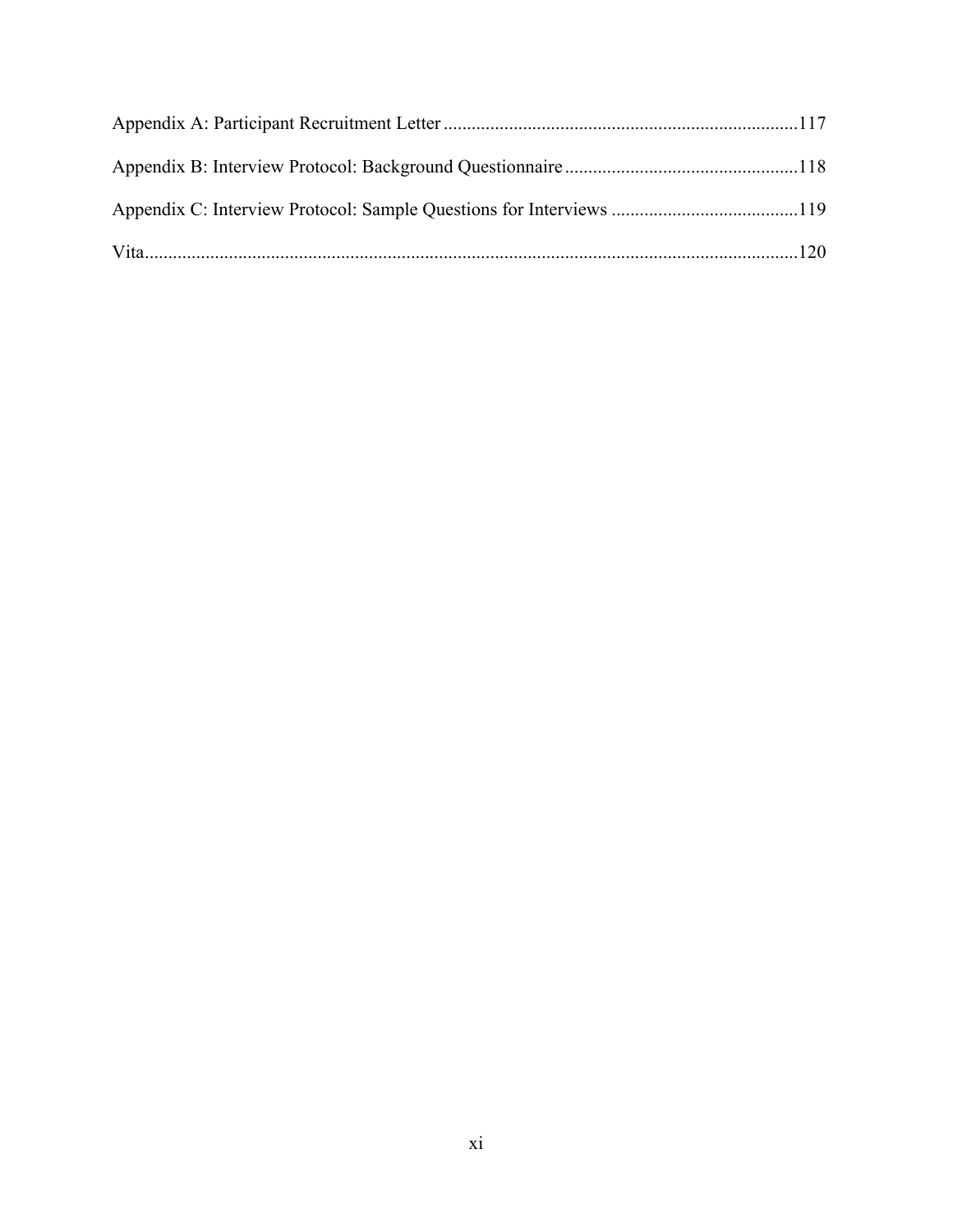# **List of Tables**

| Table 1.1: The Diverse Roles of the Community College President and Role Impact 14   |  |
|--------------------------------------------------------------------------------------|--|
|                                                                                      |  |
| Table 3.1: Demographic Characteristics of Community College Presidents in the United |  |
| Table 4.1: Student Race and Ethnicity Distribution in Public Two-Year Community      |  |
|                                                                                      |  |
|                                                                                      |  |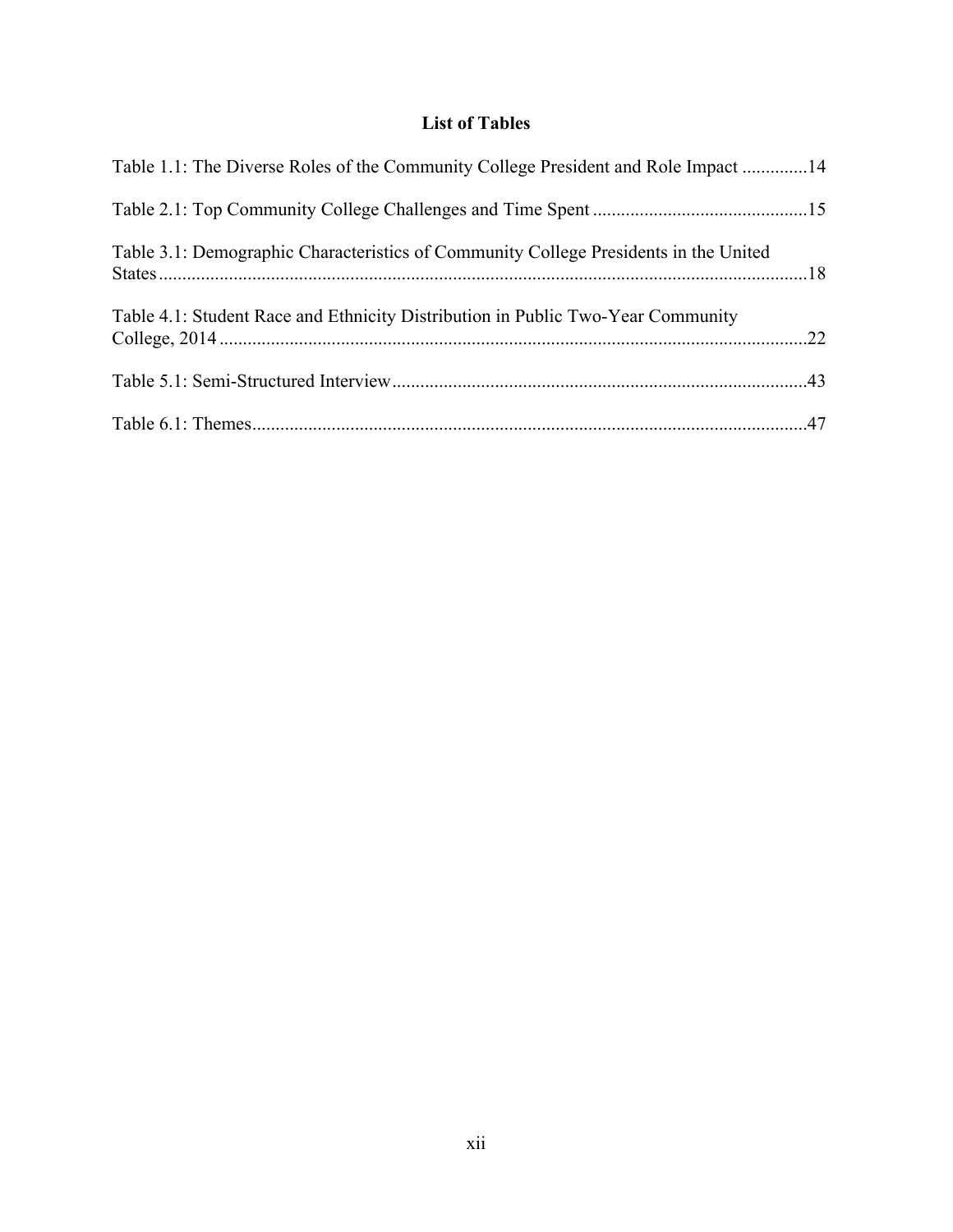## **Chapter 1: Introduction**

# **Community Colleges are Gendered Spaces**

Higher education institutions such as community colleges are gendered spaces, meaning they are historically male-dominated and reproduce masculine cultural expectations, which systemically marginalize women (Acker, 1990, 1992; Caton, 2007; Eddy, 2009; Twombly, 1995). Traditionally, the image of the typical college president has not changed significantly (American Council on Education [ACE], 2007, 2012, 2017; Amey et al., 2002; Gagliardi et al., 2017; Gianni, 2001; Vaughan, 1986, 1989, 1996, 2004). Furthermore, research over the past three decades has illustrated that leadership has traditionally been male dominated, and there is a gap in the skilled leadership pipeline to fill future community college president vacancies (Faulkoner, 1995; Gutierrez et al., 2002; June, 2007; McFarlin et al., 1999; McNair et al., 2011; Perrakis et al., 2009; Vaughan, 1996, 2004; Vaughan et al., 1994). Leadership in community colleges remains highly gendered and masculine styles of leadership are the norm (Amey & Twombly, 1992; Eddy, 2009; Eddy & Cox, 2008; Eddy & Khwaja, 2019; Gilllet-Karam, 2017; Glazer & Raymo, 1999). To succeed, women must often modify their behavior to embody these masculine leadership norms or emulate characteristics typically displayed by men (Eddy & Cox 2008; Nidiffer, 2001).

In 1970, only 5% of community colleges had women presidents (Ferrori & Berte, 1970), and while the percentage doubled to nearly 10% later in that decade (Brooks & Avila, 1974; Koopke, 1978), it remained less than 14% of community college presidents throughout the 1980s and into the early 1990s (National Institute for Leadership Development, 1993; Vaughan et al., 1994). The next two decades offered some improvement and women increased their representation as community college presidents to 23% by 2006 and 26% in 2011 (ACE, 2012).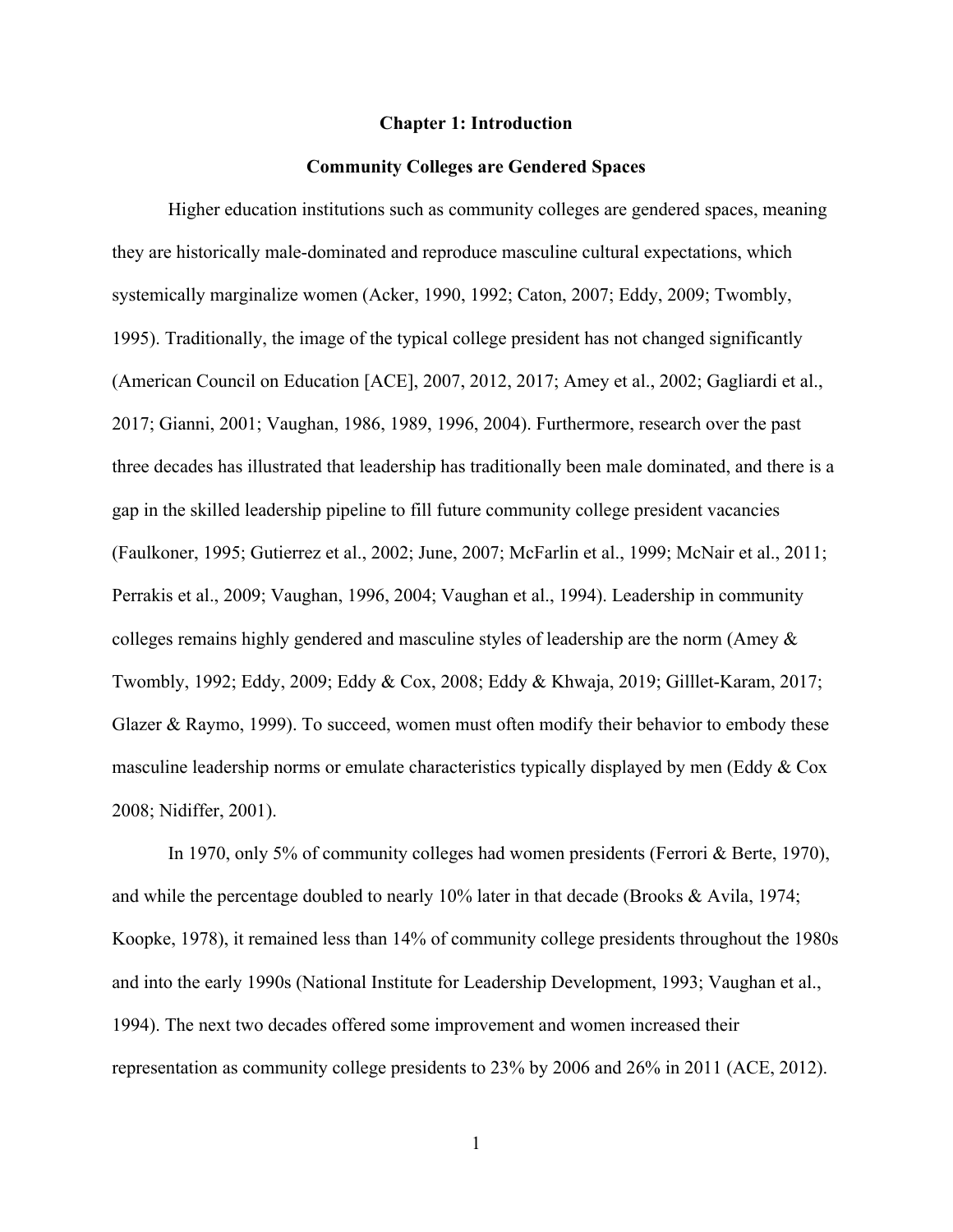While women in the role of the president at community colleges increased 7% between 2006 and 2016, men still represented slightly more than 64% of community college presidents and women nearly 36%, with only 7% being women of color (ACE, 2017). Even though community colleges are more likely to consider non-traditional candidates for the presidency compared with other institutions of higher education, there remains room for improvement (ACE, 2012; Amey & VanDerLinden, 2002; Betchtold, 2008; Cook & Young, 2012; Tedrow & Rhoads, 1999; Townsend & Twombly, 1998, 2007) since women and minorities are still less likely to serve in high-level positions overall (Warner & DeFleur, 1993). The disproportionate representation of women community college presidents is problematic because lack of diversity can hinder organizations and society (Page, 2007).

### **Underrepresentation of Women Community College Presidents**

Women are still not reaching the top positions in leadership at community colleges in ways that mirror the U.S. population or reflect the enrollment of community colleges in the United States. Women make up more than half of the nation's population (U.S. Census Bureau, 2020) and represent 56% of all enrolled community college students, and these numbers are projected to increase (Gagliardi et al., 2017; National Center for Education Statistics [NCES], 2018b; U.S. Department of Education, 2018). Candidate pools should reflect student populations (Perrakis et al., 2009), but that is yet to be reflected in the number of hired women presidents. Despite these data, the highest levels of leadership still are dominated by men, and fewer women are represented in this top tier, which is not reflective of the students and communities served. When women are not reaching the highest leadership positions at a proportionate level, colleges are not getting the benefit of their experience and knowledge. This lack of representation is detrimental to advancing equity and inclusion in community colleges. Furthermore, the amount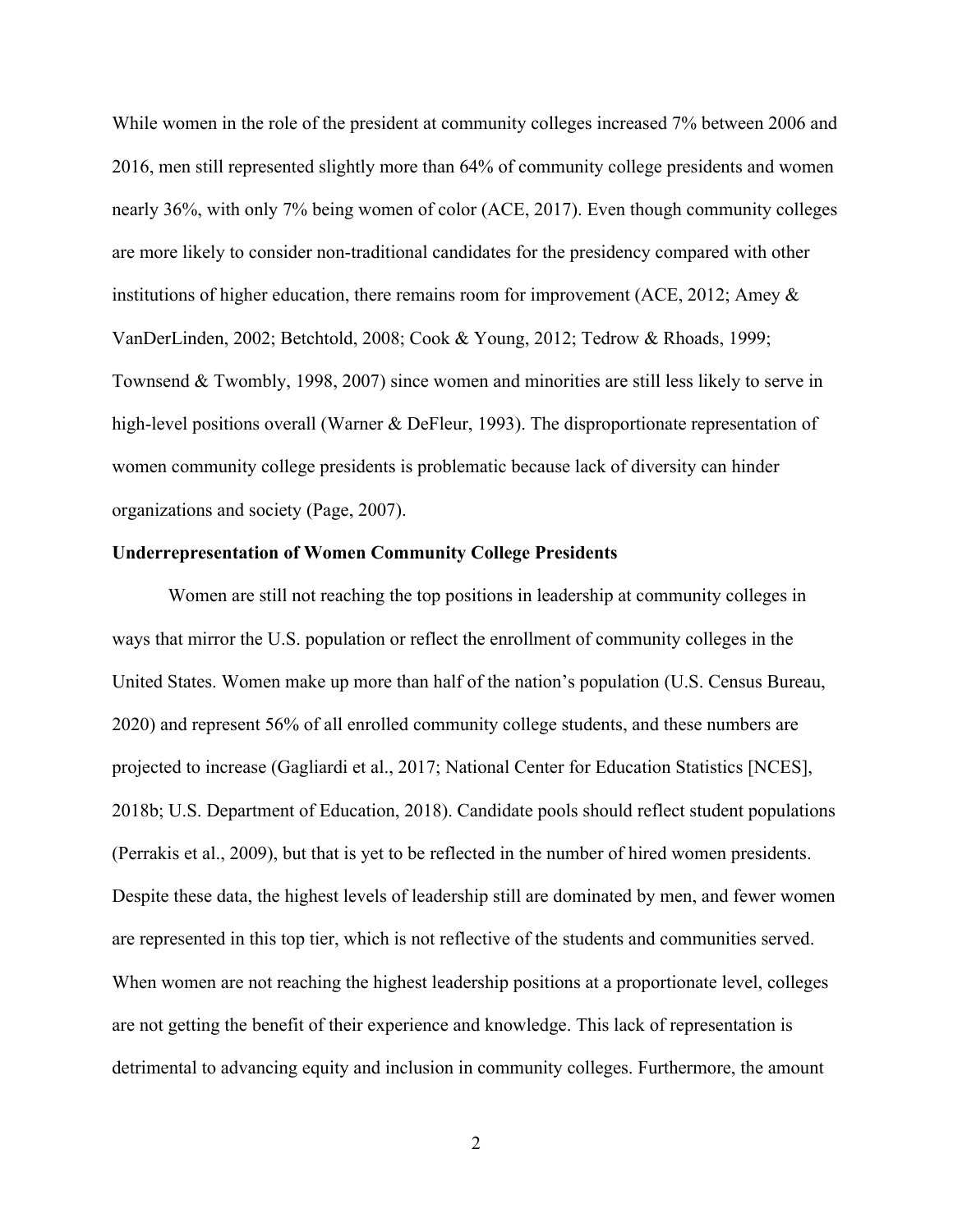of community college president vacancies is expected to increase. As a result, this "leadership pipeline crisis" combined with the lack of gender diversity in leadership has been heavily discussed by the leading community college organizations including the American Association of Community Colleges, Achieving the Dream, the Aspen Institute, the League of Innovation, and the American Association of Community College Trustees (ACCT), and have all acknowledged and are working to ensure more women enter the presidential leadership pipeline (Brown, 2014; Bumpus, 2014; De Los Santos, 2014; Trueheart, 2014; Wyner, 2014).

This underrepresentation is partly a result of community colleges still being challenged by traditional constructs of worker expectations, job and career choices, and issues of equity (Betchtold, 2008; Eddy & Cox, 2008; Gill, 2013; Hannum et al., 2015) that are often based on masculine norms within community colleges. Organizations, including community colleges, reproduce and reflect societal power dynamics and leadership expectations where organizational practices emphasize men and marginalize women (Acker, 1990, 1992; Buzzanell, 1994; Mills & Tancred, 1992). Male-dominated expectations for leadership ultimately discriminate against women and result in exclusionary practices (Caton, 2007; Lester, 2008).

Since community college leadership has been historically White males (ACE 2007, 2012, 2017), as reflected in the leadership paradigm, it makes it hard for women and other minorities to authenticate their leadership (Eddy, 2009). When leadership expectations are masculine, leaders who emerge are disproportionately men (Eagly, 2005). In community colleges, women are forced into adapting reactive strategies to establish themselves as leaders in masculine-normed community colleges (Eddy & Cox, 2008; Tedrow & Rhoads, 1999). The expectation to adapt to masculine norms makes it challenging for women to lead with relational authenticity, an ability to promote values and interests of the larger community and simultaneously identify with and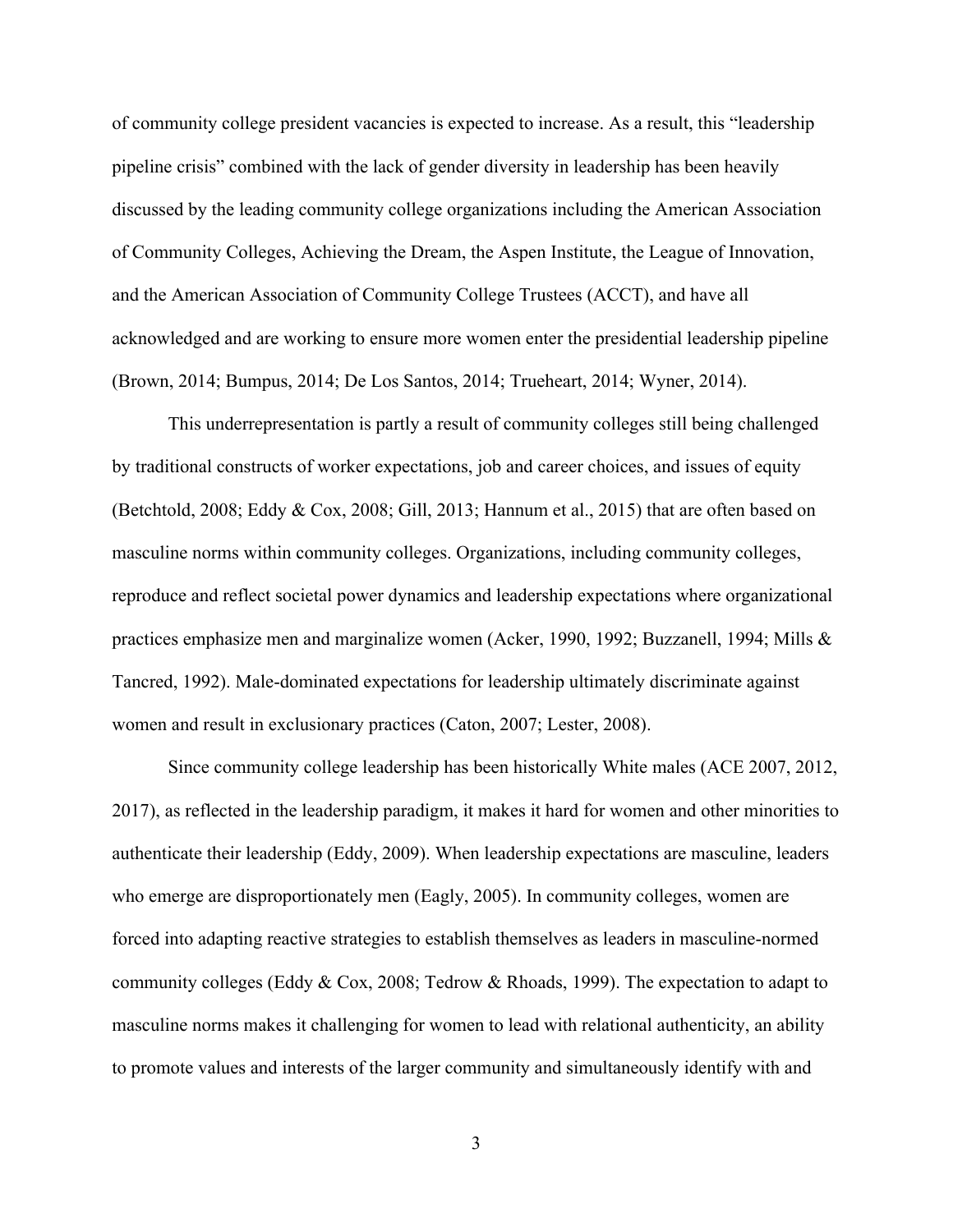accept those values and interests as appropriate (Eagly, 2005). Additionally, women are positioned as the other or the outsider (Eagly, 2005). As women continue to slowly but steadily advance to the highest leadership positions, increasing the understanding of women's experience in these roles is necessary to better understand how they authenticate their leadership. Women presidents are worthy of further research since women's lack of proportional representation at the presidential level could indicate barriers that inhibit advancement to presidential roles. As community colleges pave the way for access to higher education for underserved students, they should also be paving the way for diverse leaders, including more women, to access the presidency.

#### **The Case for More Women Community College Presidents**

As society faces more complex challenges, a collective mindset that includes diverse perspectives will offer superior solutions to address these complicated problems (Page, 2007). A diverse leader sends a message within the college and within the community that diversity is important and valued (Muller, 1996). Many diverse leaders have experienced bias and discrimination and consequently are positioned to not only serve meaningfully in higher education, but also challenge the social and economic injustice that exists to empower the least educated and underserved (Rodriguez, 2015). In higher education, students come from a variety of backgrounds including gender, race, geographic, socioeconomic, and other types of diversity. Diverse leaders serve as mentors and role models (Erkut & Mokros, 1984). Presidential leadership has been demonstrated to influence the advancement of a campus-wide diversity agenda that prioritizes the success of students of color and other diverse students (Kezar & Eckel, 2005). By increasing diverse community college leadership, community colleges have an opportunity to lead higher education in creating a positive climate for women and minorities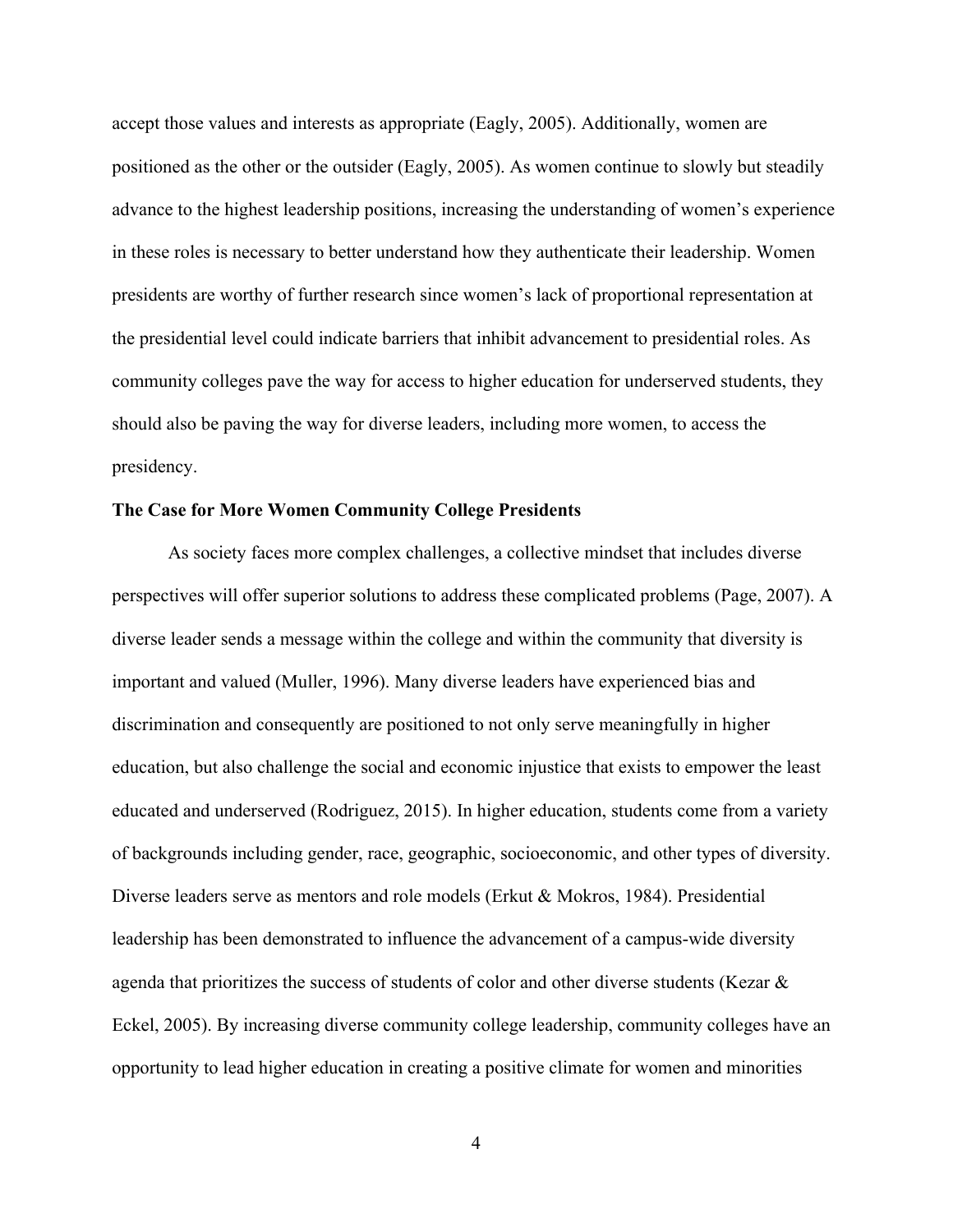(Townsend, 2006). Community colleges that create conditions to recruit, support, and engage a diverse student and staff, close equity gaps and increase student success and outcomes (Kuh et al., 2010). When diversity efforts are a priority, underrepresented students feel a greater sense of belonging, and the majority students are more likely to relate well to individuals who are different, and all students express greater college satisfaction and demonstrate a greater awareness of social problems (Whitt et al., 2001). Ultimately, this positively impacts student success. Therefore, ensuring diversity, equity, and inclusion has the potential to create stronger community colleges and positively improve outcomes to the regions they serve. Diversity must also be reflected in the faculty, staff, and college administrators, including the president.

Having diverse leaders, especially women, as community college presidents promotes diversity of thought, perspectives, and values (Rodriguez, 2015). More diversity is needed to "reflect the world as it really is and will become" (Gianni, 2001, p. 211). Proportionally including women in these highest levels of leadership promotes equity by opening access, opportunity, and advancement. Studies have shown that increased representation among positions of power help advance other minority candidates (Benson et al., 2016; Opp & Smith, 1996). Improving inclusion also means creating a climate where women are respected, valued, supported, and able to fully participate. However, to do so, it is important to have a greater understanding of the experiences of women community college presidents (Eddy, 2009). There is justification for this inclusivity from both a social justice and an economic standpoint. Education should be diverse, equitable, and inclusive to serve the public good.

There is also an economic case to be made for advancing more women to the presidency (Page, 2007). Women may have qualities that will better prepare them to meet the demands of changing and the complex role of a community college presidency, including an intuitive sense,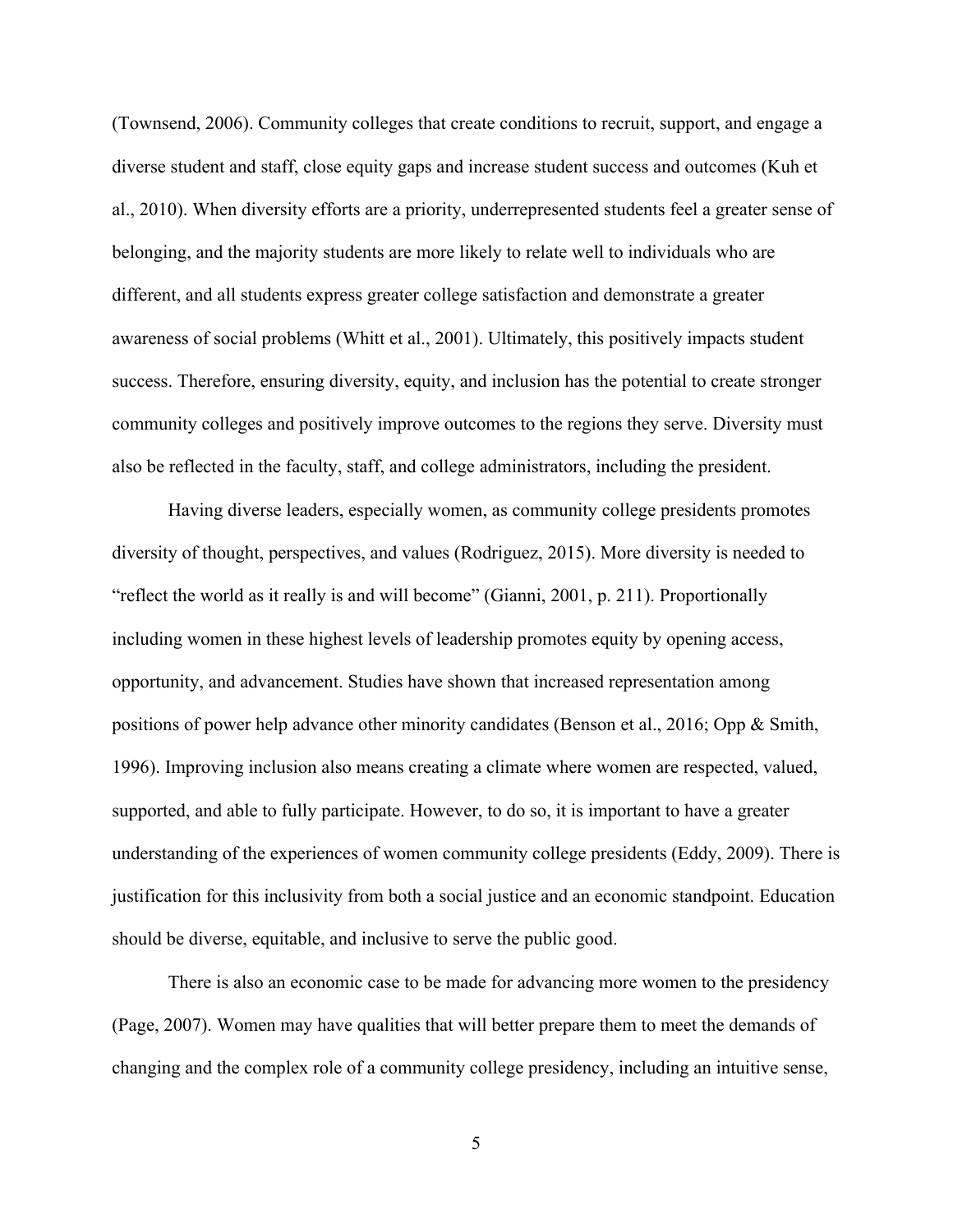ability to see the big picture, and collaboratively work to achieve goals (Gianni, 2001). Diverse college leadership enhances diverse student and employee recruitment and retention as well as student experiences (Holub & Foote, 1996; Opp & Smith, 1996). If community colleges can attract and graduate more students, there will be better results not only for the college, but also in terms of developing a more skilled, diverse, and competitive workforce. Ultimately, this can drive regional economic development since diversity creates stronger economies.

# **Need for More Research on Women Community College Presidents**

Gender should be a key construct for research and data analysis (Glazer-Raymo, 1999). In a comprehensive review of the literature conceptualizing women in community colleges, Drake (2008) explained that differences in gender in leadership representation, norms of behavior, and lack of proportionate women's inclusion illustrate inequity within community colleges that need to be addressed. Since there is underrepresentation of women community college presidents, this means the existing research focuses on perspectives of male presidents, and more research is needed on women and other minorities (Amey & VanDerLinden, 2002; Eddy, 2009; Hannum et al., 2015; Perrakis et al., 2009). The research that does exist on women is often about women faculty and administrators, not only women presidents, and frequently focuses on the career development process, leadership styles of, and barriers experienced by women; but not a lot of research has been done to understand what women presidents experience as leaders and how they maneuver or navigate within the male-dominated community college (Boggs, 2003; DiCroce, 1995; Oikelome, 2017; Power, 2005; Stout-Stewart, 2005; Tedrow & Rhoads, 1999; Vaughan, 1989). While more studies are documenting women's stories of leadership, their perspectives, and their experiences (Blevins, 2001; Gill, 2013; Gillet-Karam, 2017; Muñoz, 2017; Oikelome, 2017; Switzer, 2006), there still needs to be more research with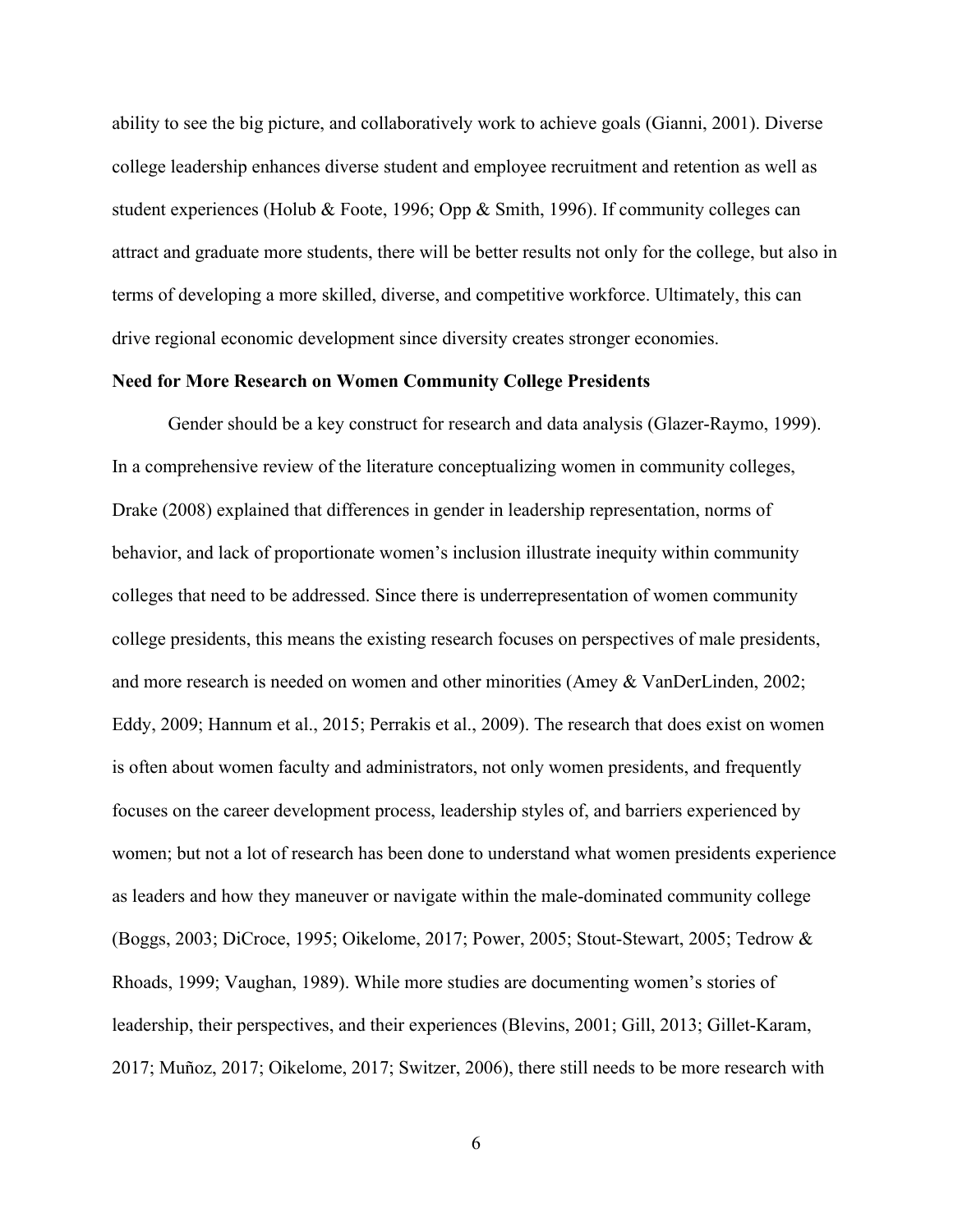this focus. This research intends to contribute to that gap by documenting how women navigate gender and experience the role of the president within male-dominated community colleges.

# **Purpose of the Research**

In workplaces, women and men exist within organizational structures that are not gender neutral (Acker, 1990). Masculine images, thoughts, and ideals dominate within organizations where power and control are unequal. Gender inequality and underrepresentation of women in leadership positions is a challenge for community colleges (Gianni, 2001; Perrakis et al., 2009; Townsend, 2006). Women in community colleges, just as in most organizations, lead in gendered spaces (Caton, 2007; Eddy, 2009, Twombly, 1995). This male-centric view marginalizes women and reproduces gender inequity. In 2019, the researcher did a qualitative unpublished pilot study with high-level women administrators that demonstrated that this inequity still exists. In this study, women described work experiences in community colleges explaining how they have had to navigate situations of gender bias and inequality, further illustrating the need for more research in this area. To advance women and create more equitable environments, "we need to better understand the experiences of women currently leading twoyear colleges relative to men in similar positions" (Eddy, 2009, p. 8). Therefore, the purpose of this study was to understand how women presidents perceive their experience and maneuver as presidents within male-dominated community colleges. More specifically, this research seeks to understand how these women presidents perceive their experience and navigate within maledominated community colleges.

Since community colleges are male-dominated spaces, women presidents lead in an environment where male gender expectations are the norm, and women are judged accordingly. Men and women typically respond negatively to women leaders who do not demonstrate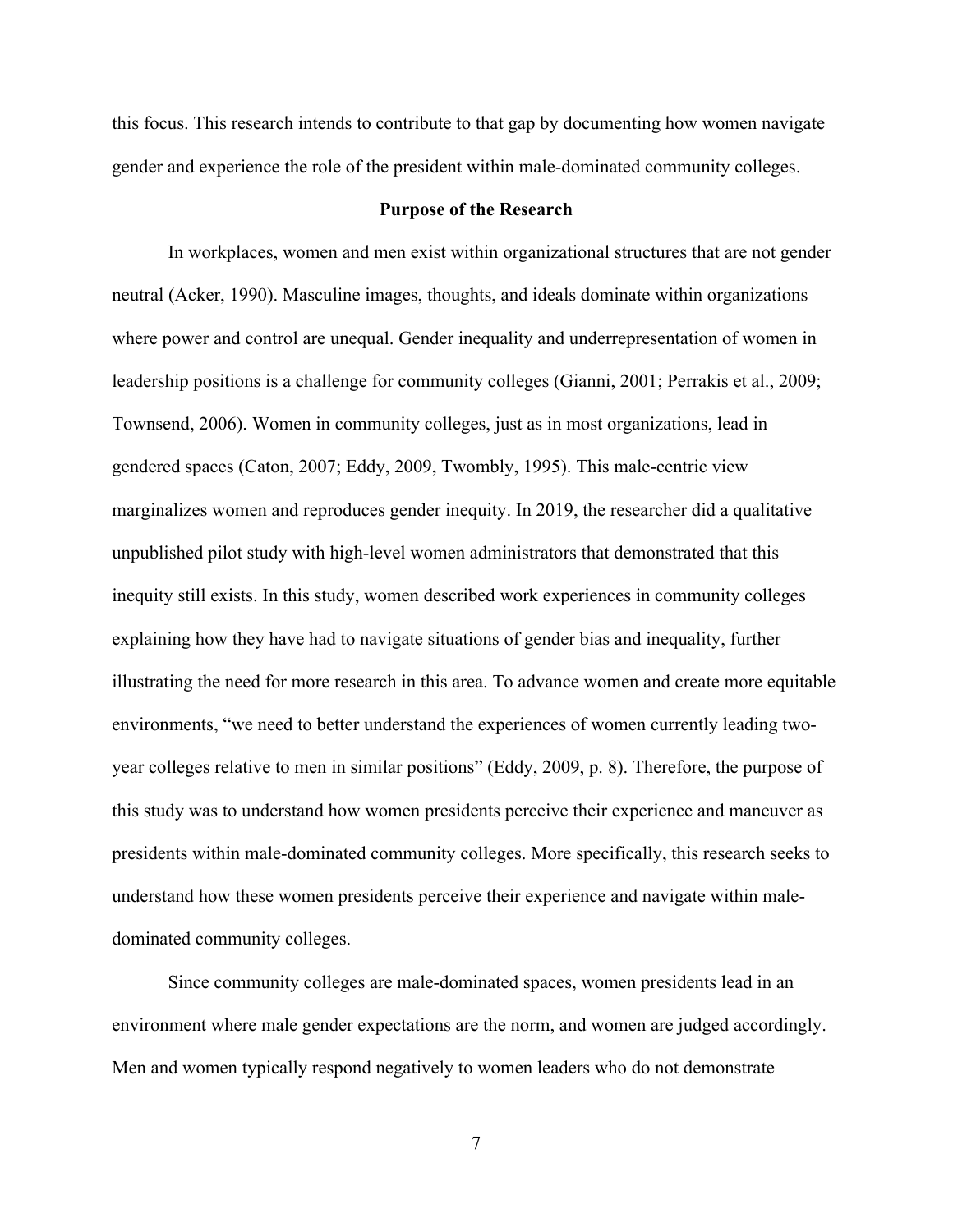stereotypical behaviors (Chliwiniak, 1997) and can affect their ability to build relationships and lead effectively. Often, the gender expectations for behavior and action do not fit into the maledominated paradigm (Eddy & Cox, 2008; Nidiffer, 2001). For example, a man is praised for being tough and is assumed to be competent. On the other hand, a woman is expected to be nurturing and kind as per societal tradition. Women who deviate from that expectation and are strong or assertive, may be seen as aggressive or abrasive. But if she is perceived as too kind, she may be perceived as weak. These are just a few examples of the double standards experienced between men and women. The title of president does not remove these expectations from the women serving in this role. Women community college presidents must still constantly maneuver these gendered societal dynamics, the double bind (Eagly  $\&$  Carli, 2007) of conflicting societal expectations. It is important to understand how they perceive their experience of gender in the workplace and how they describe the strategies they use to navigate and be successful in their role as president.

#### **Significance of the Research**

This research will provide insight to better understanding how women leaders perceive their experience, modify their behavior, and navigate the gendered environment of community colleges along with the strategies they use to be successful in their roles. Documenting how women presidents describe their experience in this male-dominated context can provide greater understanding of how they navigate their role in the community of college leaders. Knowing how women presidents perceive their experience, their environment, and navigate within a maledominated community college context adds to understanding. The research will contribute to the body of knowledge that can make community colleges more gender inclusive. This understanding can also provide guidance for other women to navigate leadership roles. This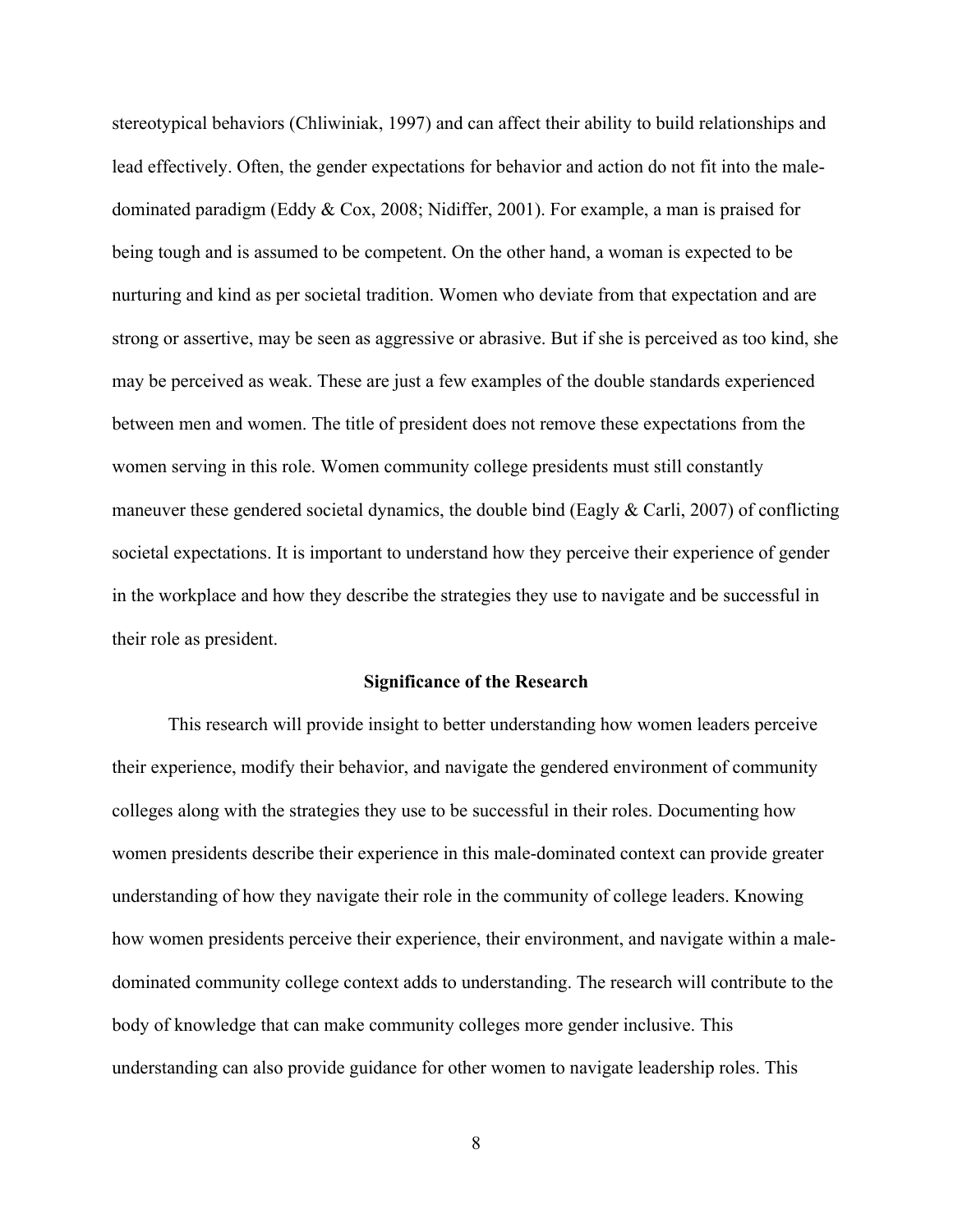research may provide insight on making community colleges more equitable, offer understanding for informing policy and practice, as well as give career insight for future women community college presidents.

In summary, the overarching goals of the study were to better document and understand the experience of women community college presidents. This could impact policy and practice in multiple ways. First, by making gender-inclusivity needs more visible, it becomes a conscious part of decision-making and hiring practices. It could also help reconceptualize male-dominated expectations for leadership to create more equitable community colleges and could inform hiring decision makers such as Boards of Trustees. The data from this study could also inform career pathways for women and other marginalized groups. This would better prepare aspiring women leaders as well as helping women in these positions learn from the experience and navigation strategies of other women. Finally, the information shared could help influence doctoral and other leadership programs to better prepare higher education leaders.

#### **Research Questions**

These questions are designed to better understand the experience of women presidents in the community college. They aim to discover what these women leaders experience, how they navigate their role within the male-dominated community college, and how gender impacts their behavior in this role.

#### **Research Question 1**

How do women presidents describe their experience in male-dominated community colleges?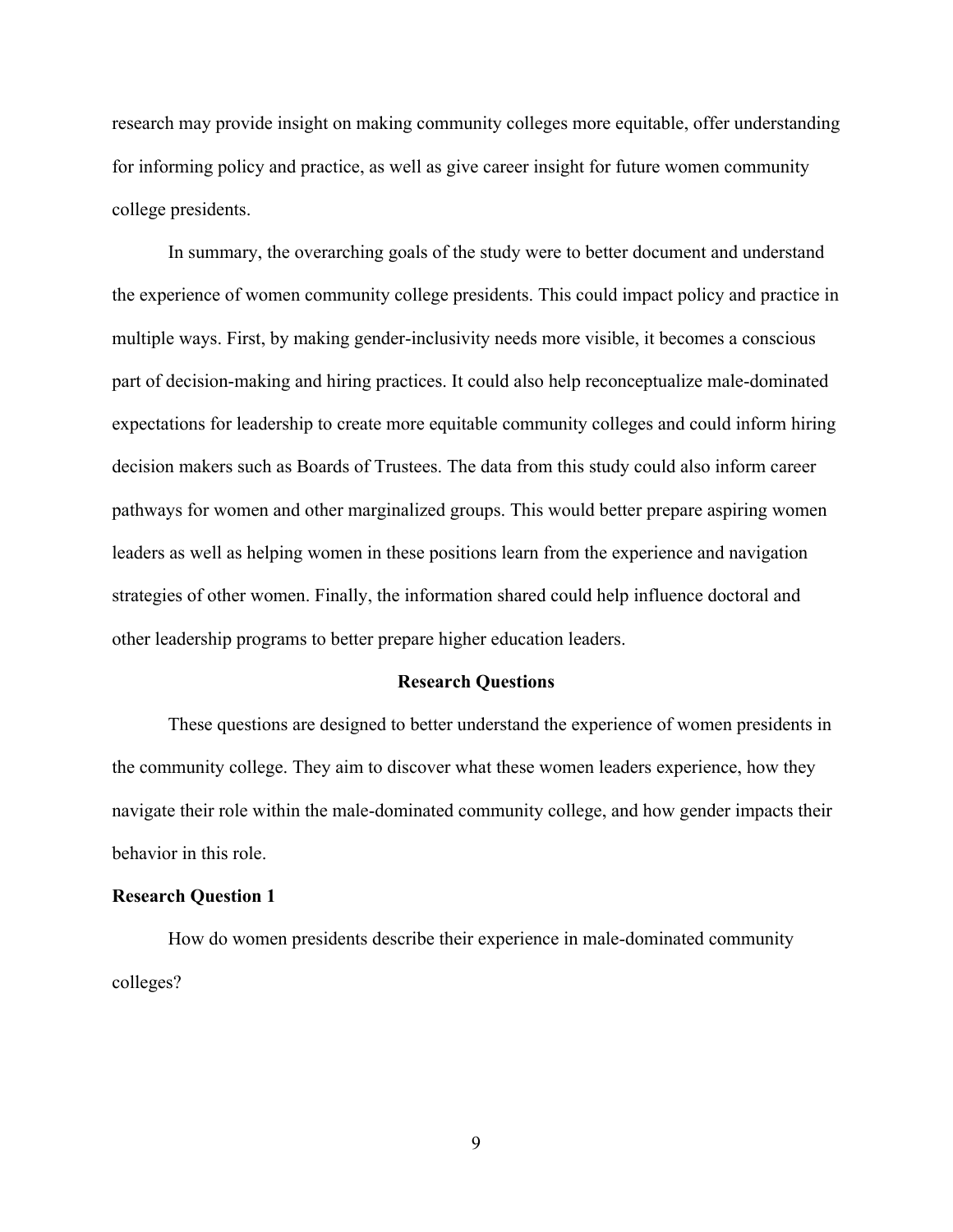# **Research Question 2**

How do gender identity and gender expectations of women impact the behavior of women community college presidents?

# **Research Question 3**

How do women presidents navigate their role within male-dominated community colleges?

# **Definitions**

In this study, the term "president" was used to identify the chief executive of a college. Chief executive titles can vary by institution. While many community colleges have similar organizational structures, not all are structured the same. It is common for community colleges to have different hierarchal organizational structures; as a result, the title of president is not always indicative of the highest leader. For example, some colleges may be a single-college district and others may be a multi-college district. Additionally, titles for leadership positions may not be the same across all institutions. For example, in some institutions, the highest-ranking official may be called the president, and in others, the highest-ranking official may be called the chancellor. In some institutions, the title of president could be used for campus-based leadership, not the overall college district leadership. For this study, I interviewed the highest-ranking college official at community colleges, the individual who typically was responsible for (a) overseeing all decisions, (b) setting and implementing the mission and vision, and (c) reporting to the board of trustees or similar governing body. For practical purposes and consistency, throughout this research and paper, I referred to these highest-ranking officials as presidents. The complexities and responsibilities of the role of presidents will be explained in Chapter 2.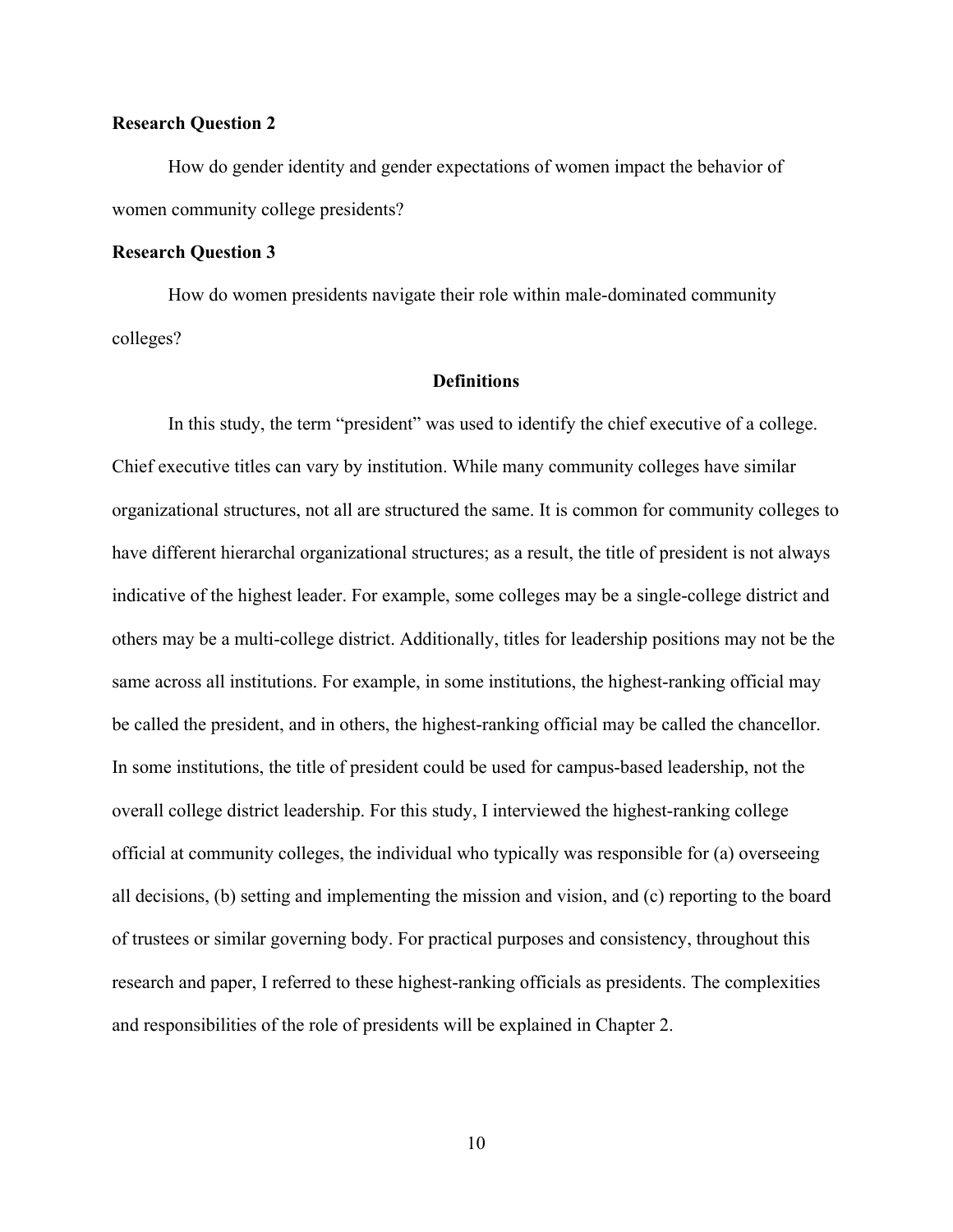This study referred to community colleges as "male-dominated" spaces. As explained and supported in greater detail in Chapter 2, community colleges remain gendered spaces (Acker, 1990; Caton, 2007; Twombly, 1995). While community colleges tend to have more women students, women in leadership are not proportionate to men in leadership (Gagliardi et al., 2017; U.S. Department of Education, 2018). However, gendered spaces are not just about the numbers of men or women within community colleges. Ultimately, norms, roles, expectations, and the overall culture are rooted in patriarchy, which makes community colleges a male-dominated space.

# **Organization of the Dissertation**

This dissertation is organized in five chapters. In this first chapter, the topic, purpose, and significance of the study are explained. The research questions guiding this study have been presented as well as key definitions of how the term president is used in the context of the research as well as a definition for the term male-dominated context. Chapter 2 reviews the literature about the importance of community college presidents and their changing roles and responsibilities. This is followed by a description of the challenges of filling the leadership pipeline including the underrepresentation of diverse leaders. The literature review continues to explain that community colleges are male-dominated spaces and makes the case that studying women presidents is necessary. Finally, the chapter explains the use of post-structural feminism as the theoretical framework guiding this research. The methodology is outlined in Chapter 3 and explains that the study incorporates qualitative research and analysis to understand participants' experiences from their point of view by documenting their stories and perspectives. The data collection and analysis process are also described. Chapter 4 describes the findings that emerged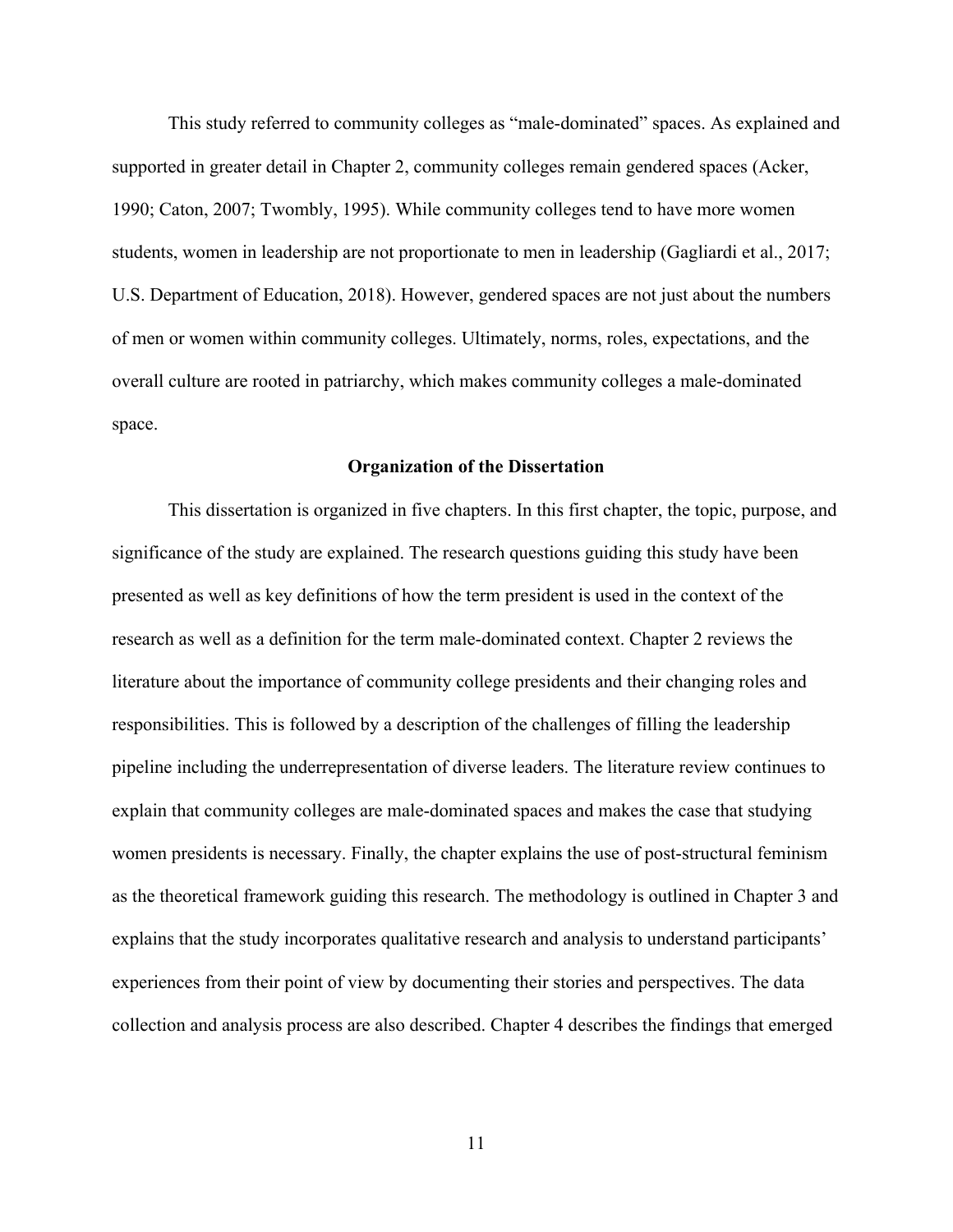from the data. The way these findings relate to other concepts and the literature along with a discussion on implications for further research are discussed in Chapter 5.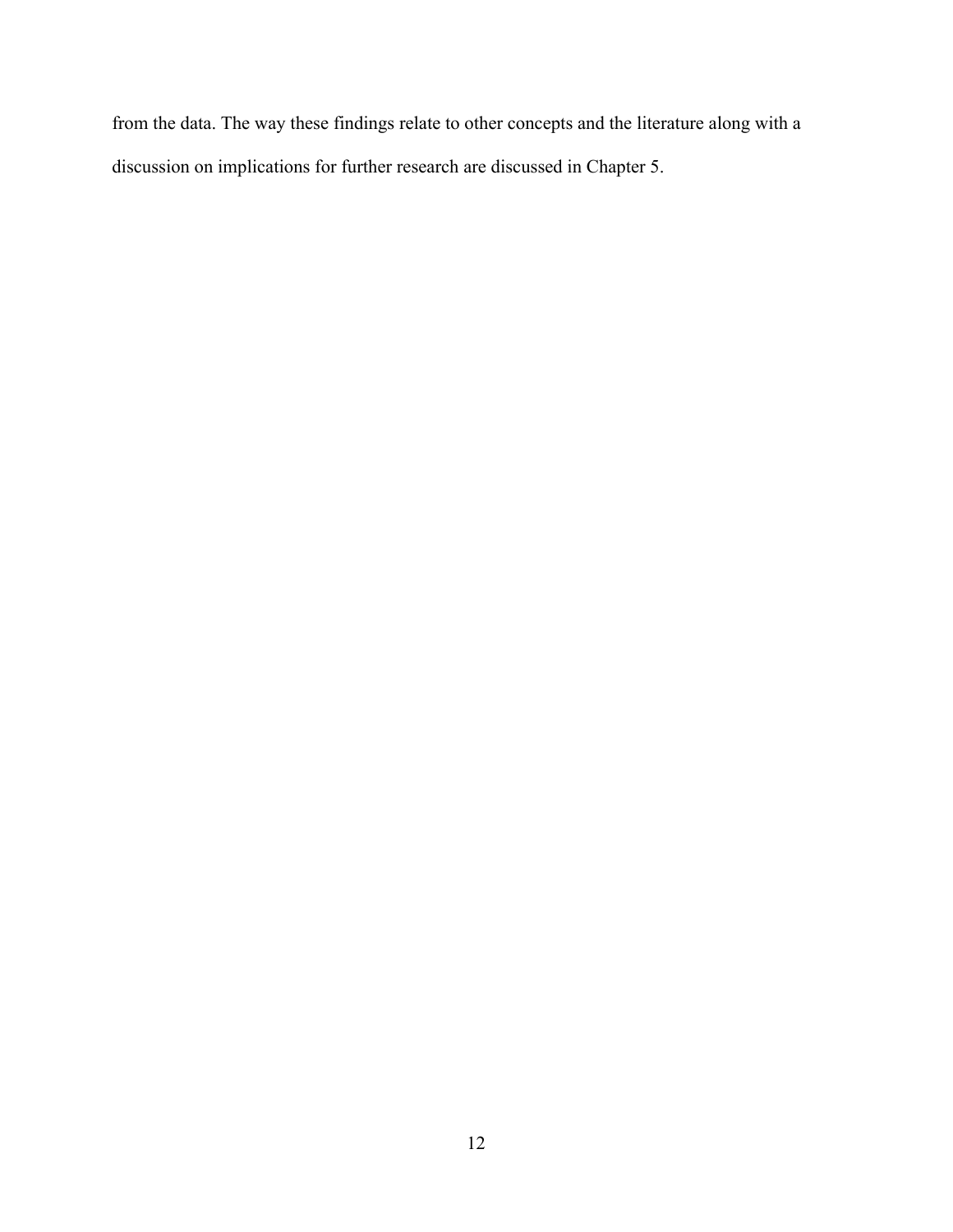#### **Chapter 2: Review of the Literature**

This section will first review the literature on the importance of and the characteristics of community college presidents of the past three decades including their changing role, then it will examine the current demographic makeup of presidents to demonstrate that a leadership gap still exists. It will also explain how community colleges remain gendered spaces and make the case that studying women in president positions is necessary.

## **The Community College President**

Presidential leadership drives the improvement of and influences the success of the community college and its students (Maliszewski et al., 2012). Presidents provide the administrative, political, symbolic, and entrepreneurial guidance that makes a community college function, as described in Table 1.1 (Kezar & Eckel, 2005; Rupp et al., 2016). Presidential leadership sets the tone and strategy for institution-wide progress. Not only do presidents impact the college, they also influence the community they serve (Levin, 1991). Consequently, the college president is a direct contributor to the success or failures within a community college and the region served. The more capable the leader, the more positive the results.

## **Changing Role of the Community College President**

The community college president has gained additional importance in recent decades as the responsibilities of the role have become more complex. Leadership is more multidimensional than it was in the past and has extended beyond day-to-day college activities (Amey, 2013; Amey et al., 2002; McFarlin et al., 1999; Sellingo et al., 2017). The evolving dynamics of education in America's community colleges are driving a new set of required skills for high-level administrators, especially presidents (Aspen Institute and Achieving the Dream, 2014).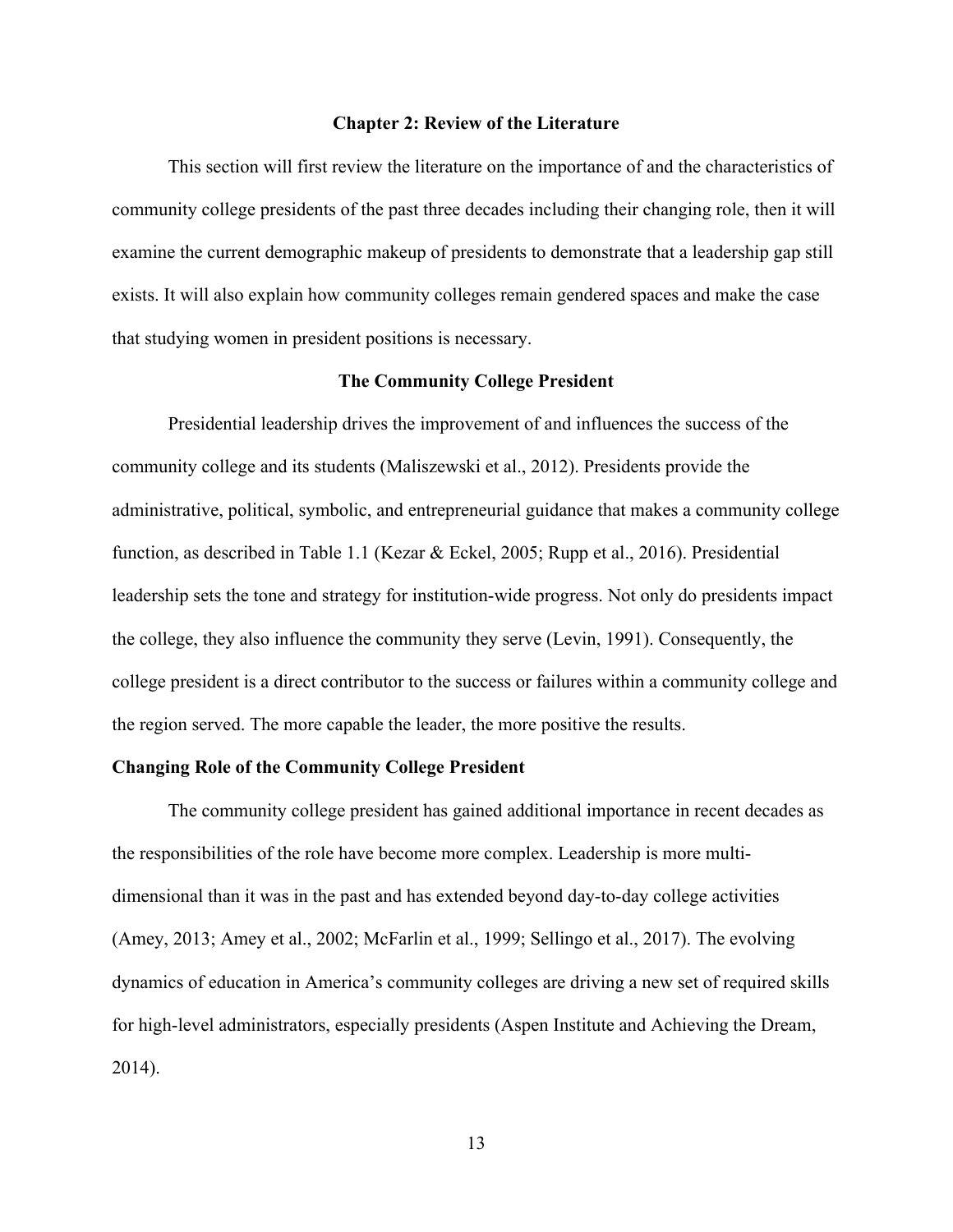# Table 1.1

| Administrative                                                                                                                                                                                                                                         | Political Importance                                                                                                                                                                                                                                                                            | Symbolic Importance                                                                                                                                                                                       | Entrepreneurial                                                                                                                                                                                                                    |  |
|--------------------------------------------------------------------------------------------------------------------------------------------------------------------------------------------------------------------------------------------------------|-------------------------------------------------------------------------------------------------------------------------------------------------------------------------------------------------------------------------------------------------------------------------------------------------|-----------------------------------------------------------------------------------------------------------------------------------------------------------------------------------------------------------|------------------------------------------------------------------------------------------------------------------------------------------------------------------------------------------------------------------------------------|--|
| Importance                                                                                                                                                                                                                                             |                                                                                                                                                                                                                                                                                                 |                                                                                                                                                                                                           | Importance                                                                                                                                                                                                                         |  |
| Carry Out<br>$\bullet$<br><b>Board Policy</b><br>Allocate<br>$\bullet$<br>Resources<br>Oversee<br>Critical<br>Personnel<br>Decisions<br>Establish &<br>$\bullet$<br>Reinforce<br>Accountability<br>Safeguard<br>$\bullet$<br>Institutional<br>Autonomy | Maintain<br>$\bullet$<br>Relationships &<br>Meet Needs of<br>Internal &<br>External<br>Stakeholders,<br>including<br>Students,<br>Faculty, Staff<br>Administrators,<br>Elected<br>Officials,<br>Trustees,<br>Educational<br>Partners,<br>Business &<br>Community<br>Leaders, &<br><b>Others</b> | Embody<br>$\bullet$<br>Institutional<br>Values<br>Represent its<br>Ideals<br>Maintain or<br>$\bullet$<br>Transform<br>Organizational<br>Culture<br>Drive the Spirit<br>$\bullet$<br>of the<br>Institution | Advocate for<br>Legislation<br>Raise Funds<br>$\bullet$<br>Establish &<br>$\bullet$<br>Maintain<br>Donor<br>Relationships<br>Negotiate<br>$\bullet$<br>Contracts<br>Develop<br>$\bullet$<br>Business &<br>Industry<br>Partnerships |  |

*The Diverse Roles of the Community College President and Role Impact*

Adapted from *Leadership Strategies for Advancing Campus Diversity: Advice from Experienced Presidents*, by A. Kezar and P. D. Eckel, 2005, American Council on Education*,* p. 3.

Now more than ever before, a contemporary college president must be a leader who is physically, emotionally, and mentally strong to handle a job that has become 24/7 (Bowles, 2013). Table 2.1 presents the responsibilities of the community college president and how they impact their time.

College presidents are under increased pressure to perform tasks beyond day-to-day college operations (McFarlin et al., 1999). From knowledge of academics and instruction to finance and fundraising, marketing, crisis management, and legislative advocacy, community colleges are facing new challenges that are requiring diverse skills and capabilities for leaders.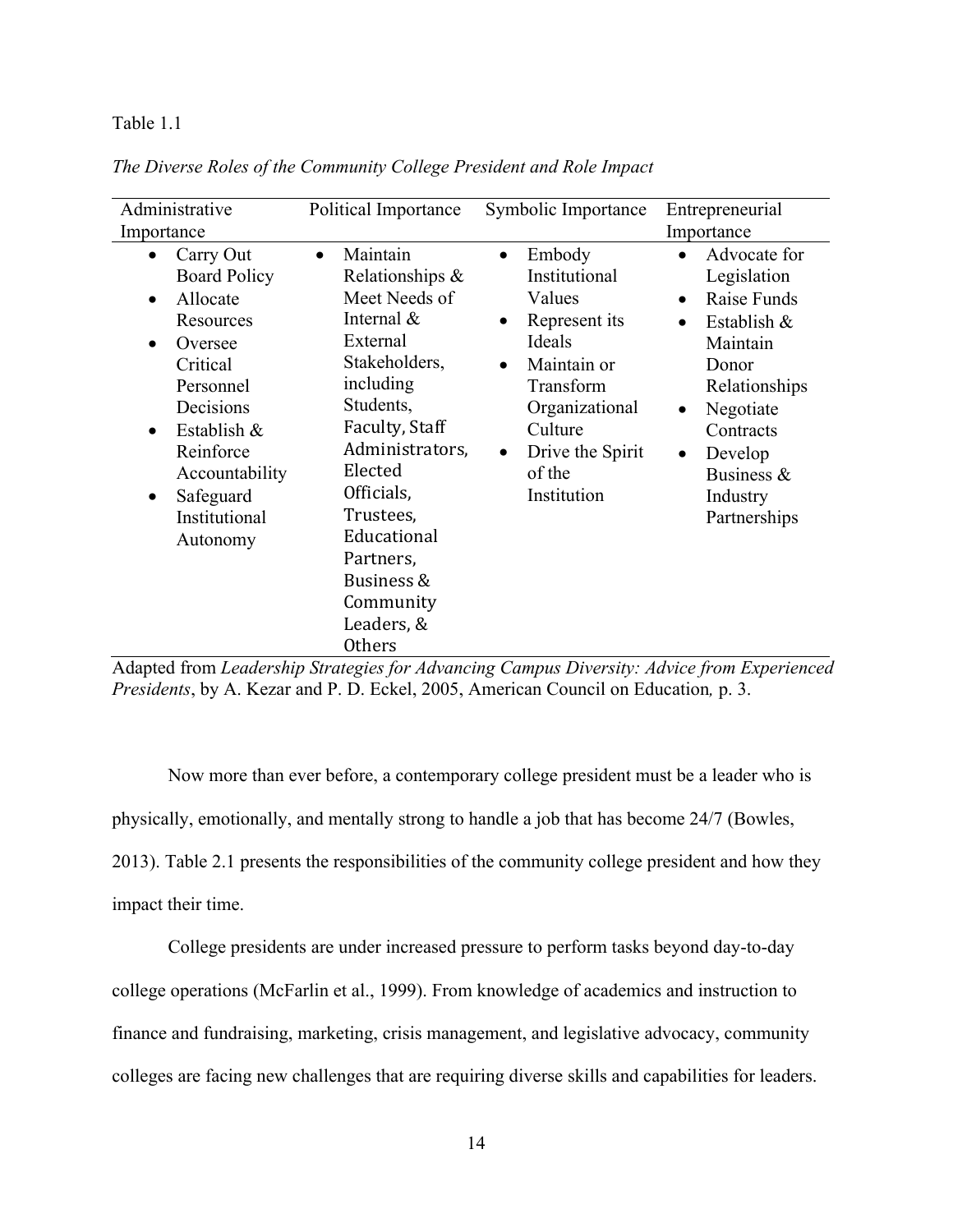National trends suggest that financial challenges (a) deliver more programming with less funding, (b) address student struggles with food insecurity and other social needs, (c) increase pressures to measure success, and (d) increase graduation rates combined with other challenges that have broadened the leadership skills needed to be a president (Aspen Institute, 2014).

# Table 2.1

| President's Primary                                                            | Top Challenges Facing                               | Top Challenges Facing              |
|--------------------------------------------------------------------------------|-----------------------------------------------------|------------------------------------|
| Use of Time                                                                    | Presidents, 2016                                    | Presidents, Future                 |
| <b>Budget/Financial Management</b>                                             | Never Enough Money                                  | <b>Budget/Financial Management</b> |
| Fundraising                                                                    | <b>Faculty Resistance to</b><br>Change              | Fundraising                        |
| Managing a Senior-Level<br>Team/Governing Board/<br><b>Community Relations</b> | Lack of Time to Think                               | <b>Enrollment Management</b>       |
| <b>Enrollment Management</b>                                                   | Problems Inherited from<br>Past Leadership          | Assessment of Student Learning     |
| Strategic Planning                                                             | Others' Perception You<br>Are Infinitely Accessible | Accreditation                      |

#### *Top Community College Challenges and Time Spent*

Adapted from *American College President Study 2017* by J. S. Gagliardi, L. L. Espinosa, J. M. Turk, and M. Taylor, 2017, American Council on Education (ACE) and Center for Policy Research and Strategy (CPRS).

Presidents must effectively engage multiple internal stakeholders from the boards of trustees, administrators, faculty, staff, students, and sometimes even parents. Outside of the institution, presidents must build effective relationships with community partners and business leaders, along with the politicians and legislative leaders who demand increased accountability while often decreasing state funding. This requires presidents to have strong business and fiscal management skills, the ability to raise funds, and political savviness.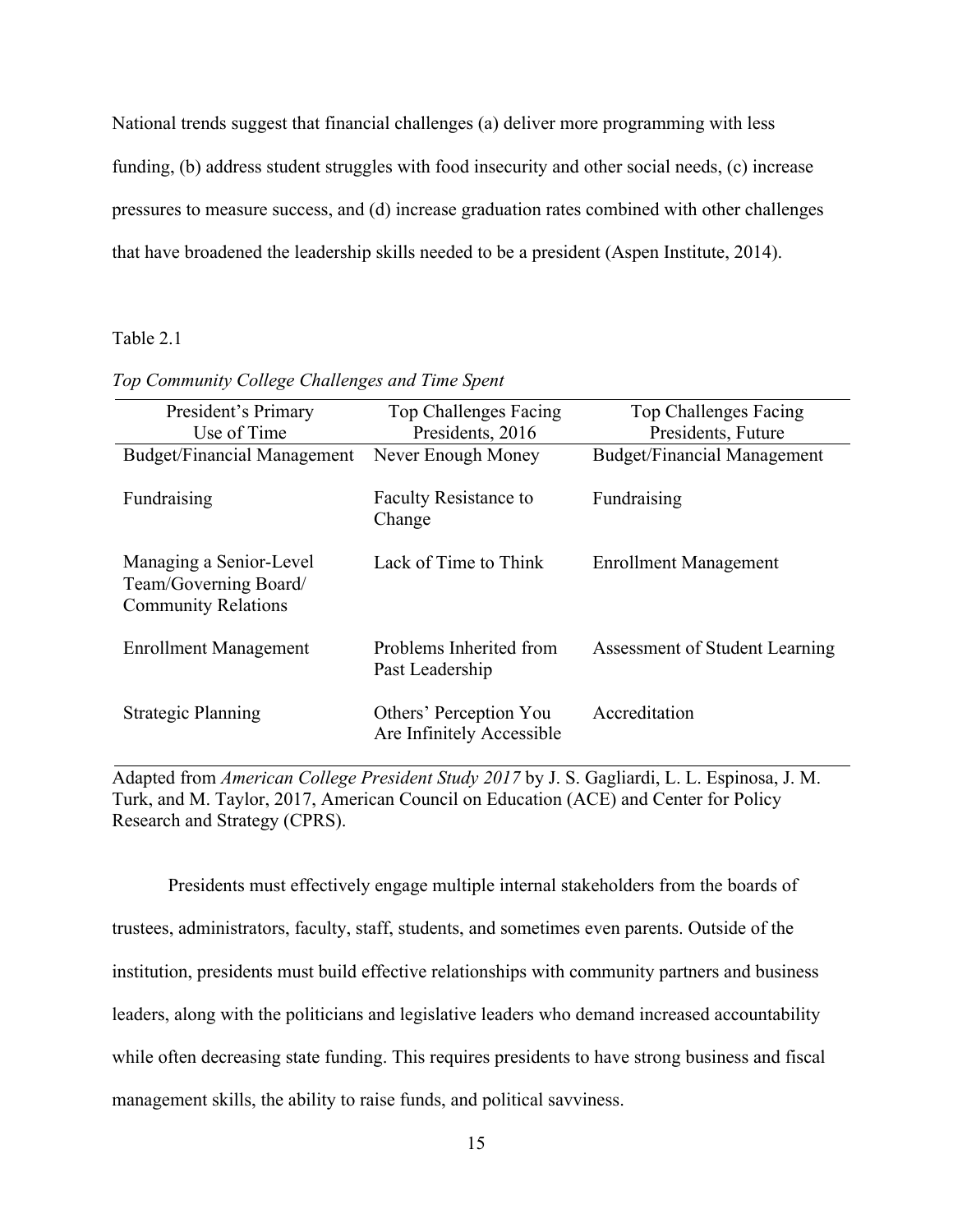The American Association of Community Colleges (2012) identified organizational strategy, resource management, communication, collaboration, community college advocacy, and professionalism as six leadership competencies required by the next generation of community college presidents. Community college presidents must also be able to respond to environmental challenges such as declining funding, shortage of funding sources, increasing enrollment, underprepared students, retiring employees, and accountability demands (American Association of Community Colleges, 2012; Malm, 2008). From academics to marketing and researching to motivating, the skillset of today's community college president is demanding. The contemporary president must be able to navigate the mass media and social media and utilize public relations strategies to promote return on investment and navigate potential crises. Presidents must also be able to leverage and enhance the resources of the institution by fostering collaboration and partnerships. These leaders must navigate under increased scrutiny and sometimes contradicting expectations from stakeholders. Consequently, not only are the responsibilities changing, but there is also a shortage of leaders to fill these roles.

# **The Community College President Leadership "Crisis"**

Consistently, the research over the past three decades on the community college presidency has illustrated both a gap in prepared leaders as well as lack of diversity in that leadership (Cook, 2012; Gutierrez et al., 2002; June, 2007; McFarlin et al., 1999; McNair et al., 2011; Perrakis et al., 2009; Vaughan, 1996, 2004; Vaughan et al., 1994). As a result, leading community college organizations, including the American Association of Community Colleges, Achieving the Dream, the Aspen Institute, the League of Innovation, and the American Association of Community College Trustees (ACCT), have all acknowledged and are attempting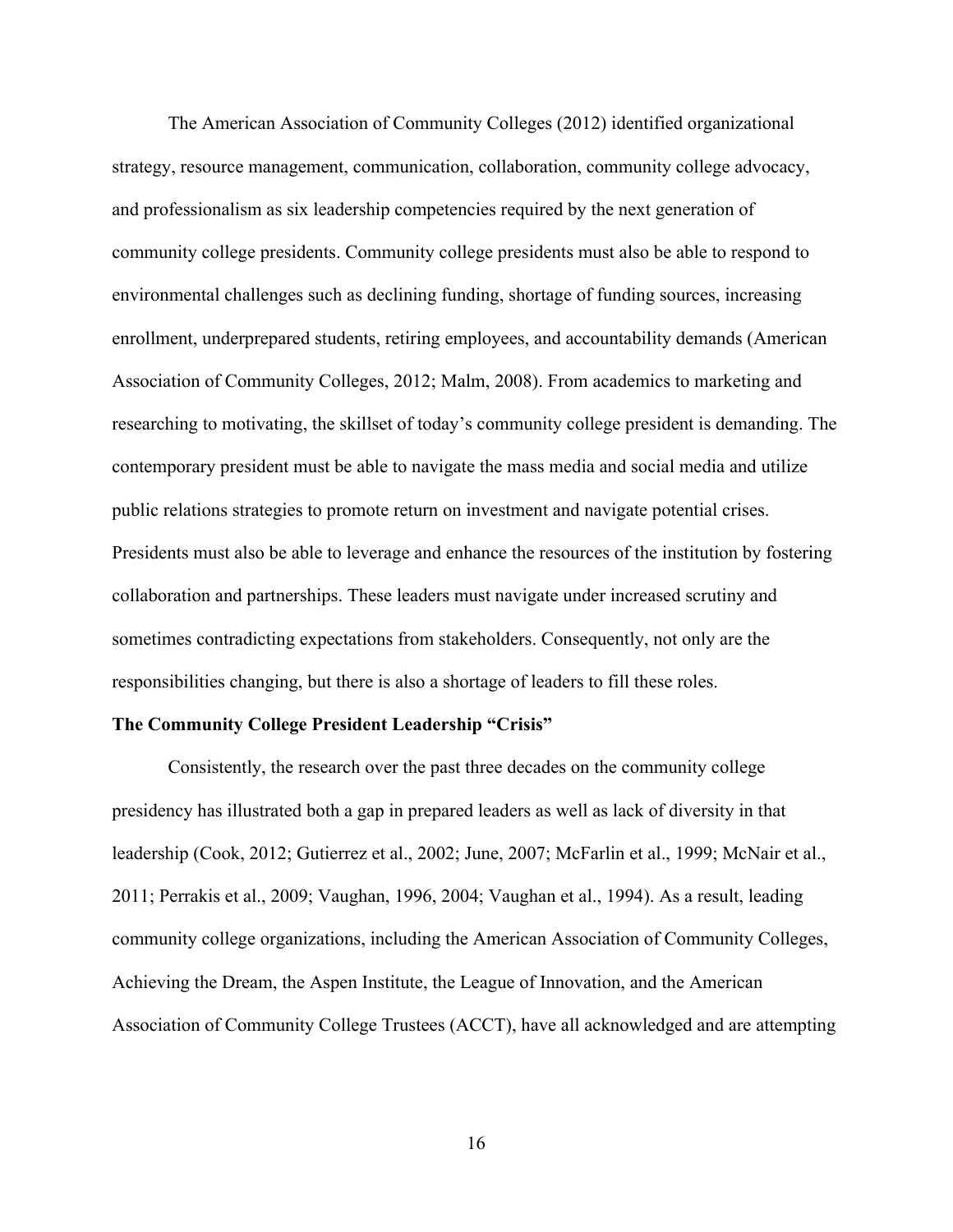to address this shortage of leaders as a "leadership pipeline crisis" (Brown, 2014; Bumpus, 2014; De Los Santos, 2014; Trueheart, 2014; Wyner, 2014).

Many factors have contributed to this leadership "crisis." The main reason for the presidential shortage is the retirement of numerous current presidents combined with a limited number of individuals with the comprehensive skillsets previously described to fill those expected vacancies (American Association of Community Colleges, 2012). There are not enough potential leaders in the pipeline to fill the expected vacancies. Additionally, the evolving responsibilities, increased stress, and negative impact on quality of life may make the job unappealing to possible candidates (Bowles, 2013). What is notable is that even though this leadership gap has been discussed for more than a quarter of a century, until recently, there has been little done to change the trajectory of community college leadership. Consequently, many colleges need to do more work to create a culture that reduces gender and racial bias (Perrakis et al., 2009; Tedrow & Rhoads, 1999), which will be discussed in the next section.

#### **A Look Back—A Historical Overview of Community College Presidents**

Historically, the image of the typical community college president has not changed much since the 1980s (ACE, 2007, 2012, 2017; Gagliardi et al., 2017; Vaughan 1996, 2004). At that time, the average president was Anglo, male, married with children, and held a doctorate in education. That image still holds true in 2019 for more than 80% of community college presidents (Gagliardi et al. 2017). As previously illustrated, women and minorities are not reaching the top positions in community colleges in a way that mirrors the U.S. population or reflects the enrollment of community colleges. The representation should be more proportional so that diverse perspectives are included in the leadership decisions of community colleges and so that the students served see mentors and role models who look like them.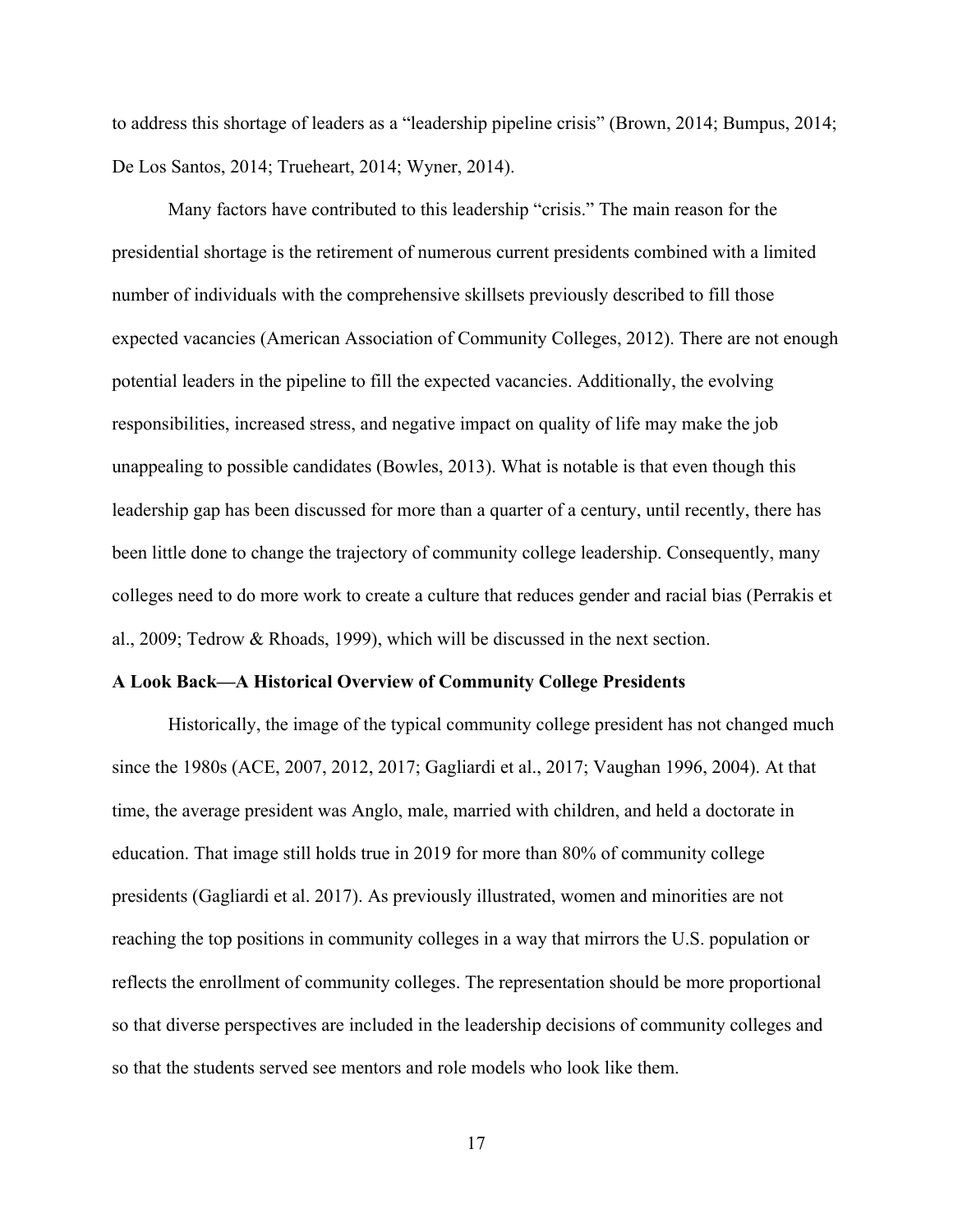Between the 1980s and 1990s, the main change in demographics was the age of the typical president that increased from around 50 years of age to being older than 61 years of age, giving reason for researchers to repeatedly warn that many institutions will lose presidents due to retirement in the near future (Amey & VanDerLinden, 2002; Eddy, 2010; Ekman, 2010; Fain, 2008; Jaschik, 2006; Perrakis et al., 2009; Shults, 2001; Whissemore, 2011). What is concerning is that leaders approaching retirement have been a noted concern for decades, and studies are continuing to show significant gaps in diversity and the leadership pipeline as illustrated in Table 3.1.

#### Table 3.1

| Demographic | 1986     | 1998  | 2001  | 2006       | 2011       | 2016         |
|-------------|----------|-------|-------|------------|------------|--------------|
| Men         | 90%      | 80.7% | 78.9% | 71.2%      | 67.7%      | 64.2%        |
| Women       | 10%      | 19.3% | 21.1% | 28.8%      | 32.3%      | 35.8%        |
| Minority    | 8.1%     | 13.1% | 14.9% | $14.4\%$   | 12.9%      | 20.2%        |
| Average Age | 52 years | N/A   | N/A   | 59.1 years | 59.6 years | $60.2$ years |

*Demographic Characteristics of Community College Presidents in the United States*

Adapted from *American College President Study 2017* by J. S. Gagliardi, L. L. Espinosa, J. M. Turk, and M. Taylor, M., 2017, American Council on Education (ACE) and Center for Policy Research and Strategy (CPRS).

# **Leadership Gaps and Underrepresentation of Women**

While community colleges are more likely to consider non-traditional candidates for the presidency compared with other institutions of higher education, there is room for improvement (Cook & Young, 2012; Howard & Gagliardi, 2018; Tedrow & Rhoads, 1999). There is still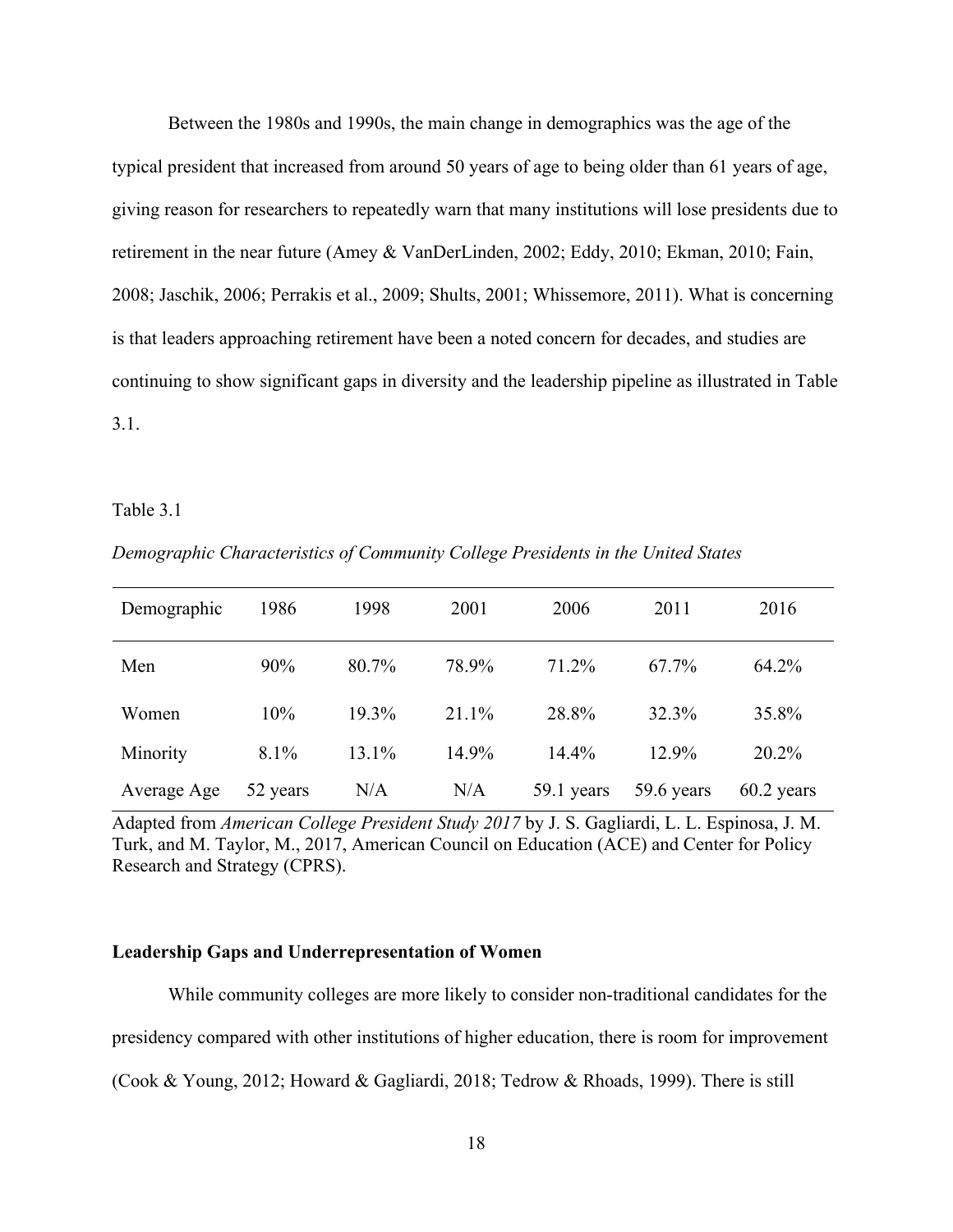underrepresentation in leadership among women and minorities who are less likely than Anglo males to serve in high-level positions overall, especially as presidents (Warner & DeFleur, 1993) and the glass ceiling barrier to advancement continues to exist in higher education (Jackson et al., 2014). These gaps in leadership suggest barriers to access and inclusion within the community college system for women and individuals of color. It is important to also acknowledge there are significantly fewer women minority presidents in comparison to White women presidents as shown in Table 3.1, which illustrates another leadership disparity (Howard & Gagliardi, 2018).

Women are completing education at higher rates than their male counterparts, both at the undergraduate and doctoral level, yet their numbers are not reflected in leadership positions (Johnson, 2016). While women serving as community college presidents have increased nearly 25% since 1986 and now reflect nearly 36% of all community college presidents nationwide, this still does not reflect the demographics of the U.S. population or the community college population, both of which are more than half the population (ACE, 2017; Gagliardi et al., 2017; Ma & Baum, 2016). Studies have also shown that women who do advance to the top tiers of leadership must overcome gender barriers and stereotypical role expectations (Blevins, 2001; Eddy, 2005; Hannum et al., 2015; Johnson-Bailey & Tisdell, 1998; Shreiber, 1998; Vaughan, 1989). Vaughan (1986) noted the need for more role models for women on the career path, the need to remove gender bias from the interview process, the importance of finding ways to break the traditional male network, and the need for eliminating the double standard, where women are subject to different societal expectations than men, as key factors to ensuring more women advance. These factors suggest barriers to access and engendered expectations still exist, and the community college still remains a male-dominated organization.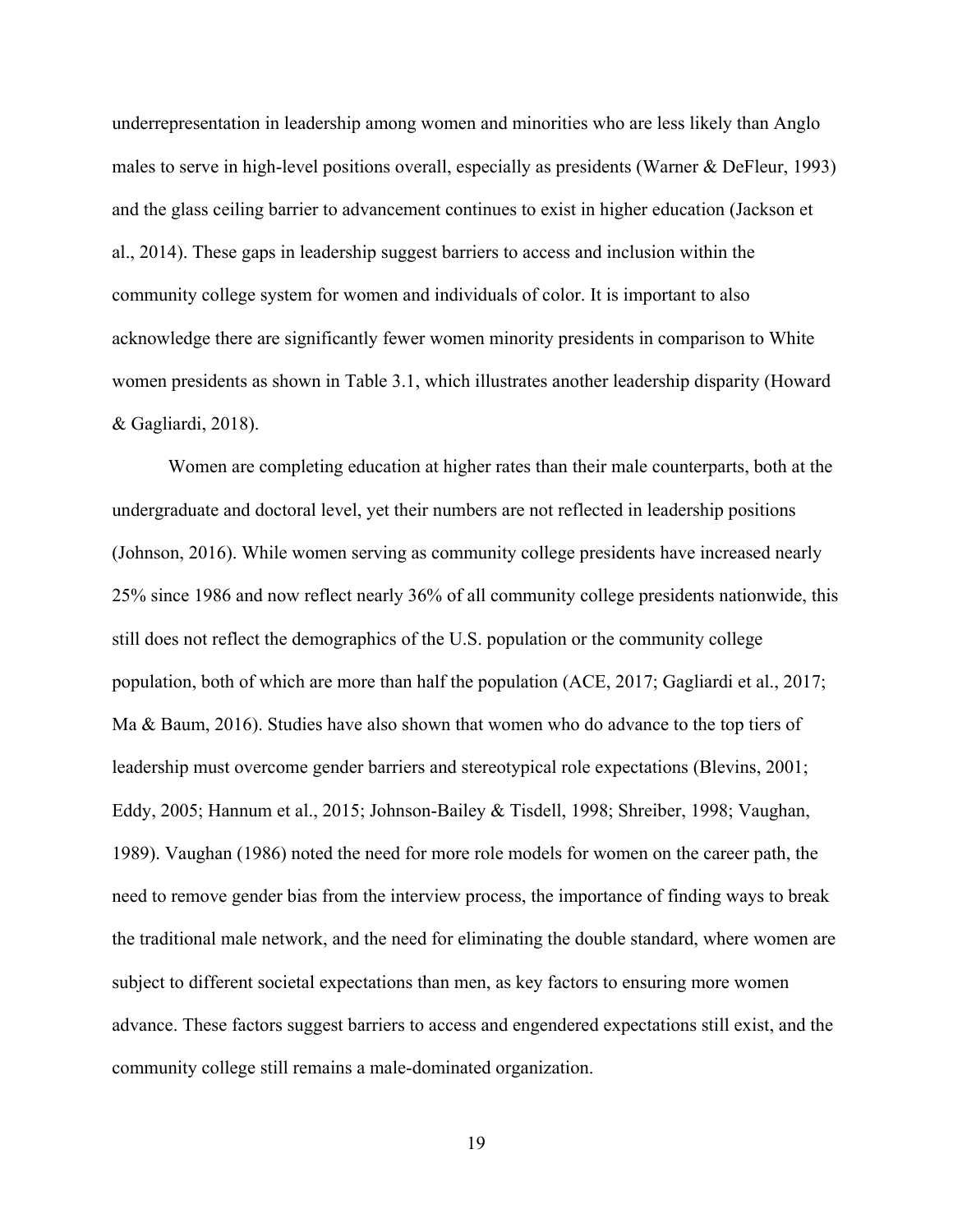In relation to gender, institutional norms and expectations are often defined traditionally and based on masculine norms within the community college. Male-dominated expectations for leadership ultimately discriminate against women and results in exclusionary practices (Lester, 2008.) Gender influences perception of women's leadership abilities since expectations are based on the male-dominated context that marginalizes women into specific gender roles (Caton, 2007). Consequently, the perception and role of governing boards in hiring, power imbalances, combined with policy that inherently favor men over women force women leaders to navigate a male system impact hiring practices and outcomes. Organizational culture and women's leadership styles have been a focus of much research (Eddy, 2005; Stout-Stewart, 2005; Switzer, 2006). Gianni (2001) described how women's leadership styles and intuitive ways of knowing are different from men and suggested that women have the potential to better position community colleges for the future by transforming the male-dominated context of community colleges.

Another focus of research on women in leadership positions centers on their career paths and barriers to attaining high-level positions. Studies have shown that women who advance to the top tiers of leadership must overcome gender barriers and stereotypical role expectations (Blevins, 2001; Eddy, 2005; Hannum et al., 2015; Johnson-Bailey & Tisdell, 1998; Shreiber, 1998; Vaughan, 1989). These same studies also showed that women experience a different career development process than men (Gutierrez et al., 2002; Johnson-Bailey & Tisdell, 1998; Shreiber, 1998). Academic preparedness combined with access to mentors along with an inclusive environment are factors common to men's career development process but, while needed for women, are less common (Muñoz, 2017). Women presidents have routinely shared experiencing significant barriers as they climbed the ranks including gender bias, discrimination, double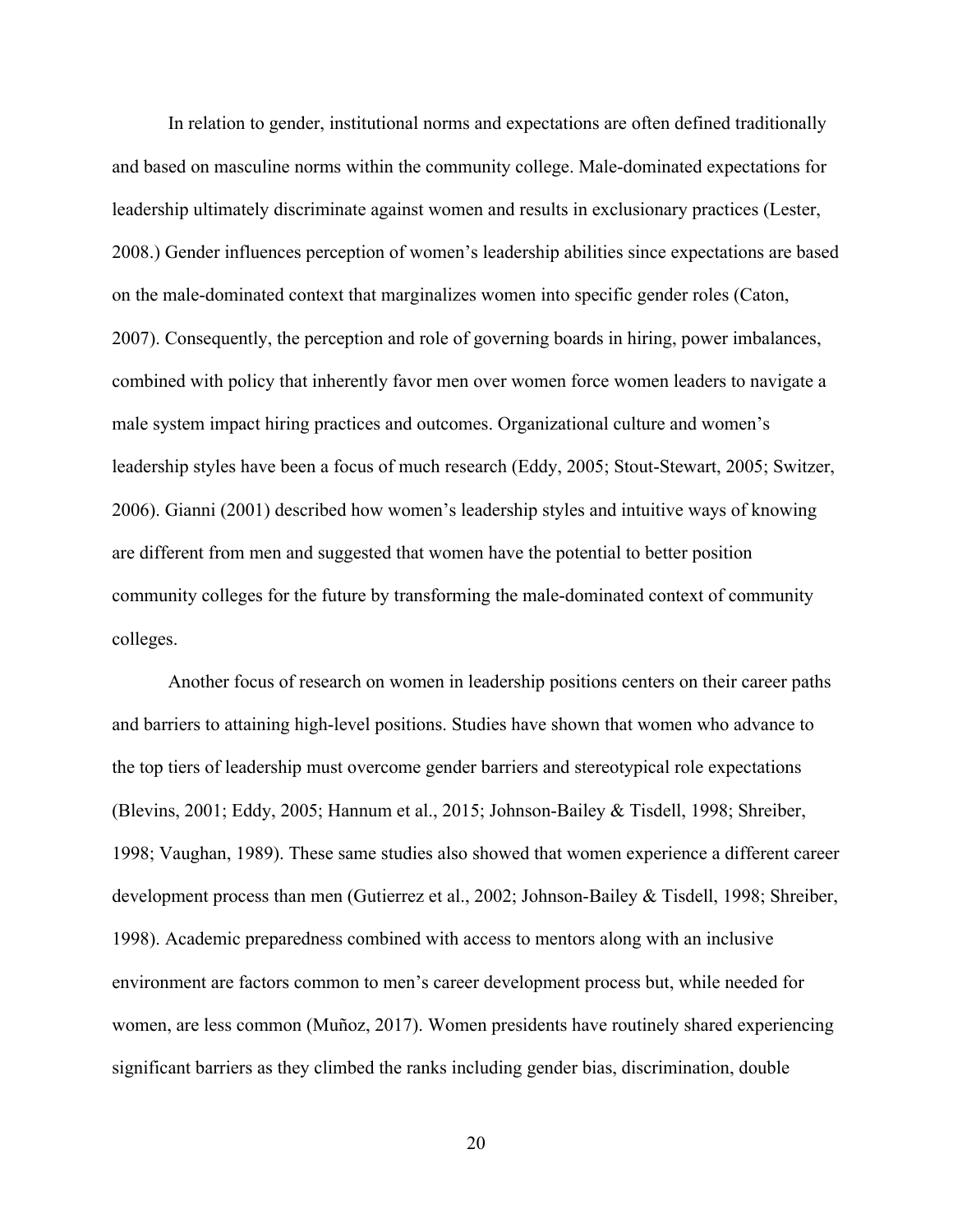standards as well as challenges balancing their role as a mother or spouse (Vaughan, 1986, 1989). The challenges of gender bias, negotiating the male-dominated organizational context, and balancing personal and professional lives remained struggles for women once they attained a high-level leadership role (Tedrow & Rhoads, 1999). Women repeatedly expressed experiencing these issues and what many researchers have referred to as the double-bind that puts women in a position of irreconcilable demands because of their gender (Caton, 2007).

#### **The Need for Diverse Leadership**

More than six million students across the nation are enrolled in community colleges (Boggs & McNair, 2016; Ginder et al., 2017), which is the entryway for many individuals to attend universities or enter the workforce. The community college is often the only access point to higher education for many low-income, first-generation, minority, and other underserved students (Berkner et al., 2008; Erkut & Mokros, 1984; Ginder et al., 2017; Ma & Baum, 2016; Shapiro et al., 2017). As the diversity of the student enrollment increases as displayed in Table 4.1, it is reasonable to expect that leadership should also begin to reflect the student body so that students have role models and see individuals like themselves in leadership roles (Gutierrez et al., 2002; Perrakis et al., 2009; Rodriguez, 2015). However, that is not happening. There is still significant underrepresentation of leaders who look like the populations being served. More studies are needed to document the voice of women and other underrepresented leaders to understand their experience and create a more inclusive community college. Diverse leaders are needed to further promote equity and inclusion (Alexander, 2005; Eddy, 2009, Kerby, 2012). College presidents from diverse backgrounds have a rich sum of experiences and thus bring a unique perspective and understanding of gender and race to the way to lead in a presidency (Cortada, 1996; Holub & Foote, 1996). Educational excellence requires both diversity and equity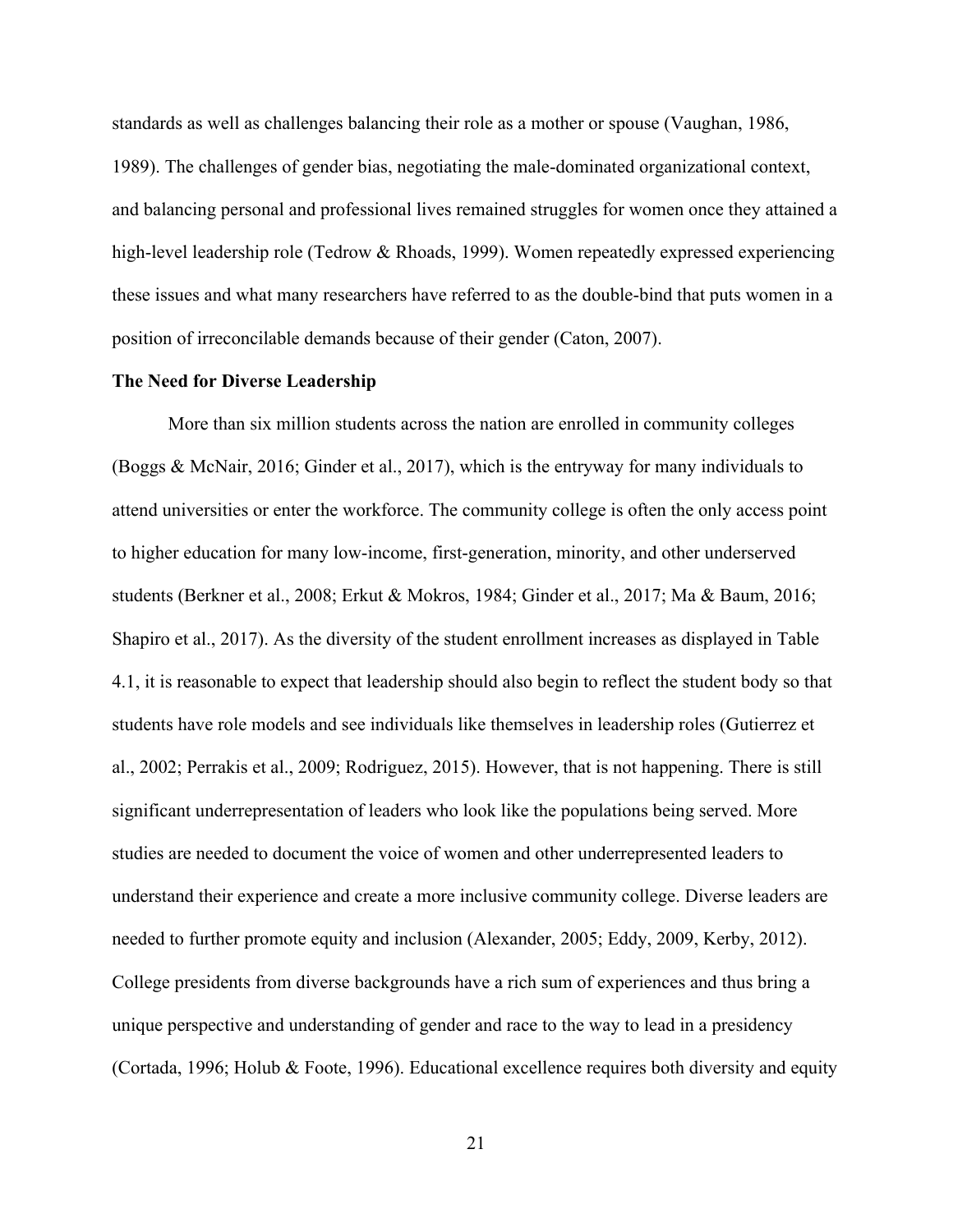that also must be reflected at the highest levels of leadership, especially the president (Perrakis et al., 2009).

## Table 4.1

|         | Asian | Black | Hispanic | White | Other |
|---------|-------|-------|----------|-------|-------|
| Student | $5\%$ | 14%   | 22%      | 49%   | 10%   |

*Student Race and Ethnicity Distribution in Public Two-Year Community Colleges, 2014*

Adapted from *Trends in Community Colleges: Enrollment, Prices Student Debt and Completion*  by J. Ma and S. Baum, 2016, College Board Research Brief.

Research also suggested that traditional styles of leadership may not be adequate to lead community colleges due to the influence of economic, social, and cultural factors that have created new challenges (Amey, 2013) like those explained in the previous section. Consequently, presidents must bring a diverse leadership skillset to adjust to the evolving needs and complexity of community colleges. Therefore, hiring more diverse leadership, including increasing the numbers of women and minorities who often have non-traditional leadership styles that emphasize participation along with shared power decision-making (Chiliwiniak, 1997; Townsend & Twombly, 1998), could better position community colleges for the future. Research shows that women are empathetic, nurturing, promote teamwork, are strong multi-taskers, and have other leadership traits. These traits potentially complement the changing role of the president and needs of the contemporary community college. Since women are likely to lead at institutions that enroll underserved student populations, these women presidents are able to help them achieve success (Howard & Gagliardi, 2018). Increasing the number of women presidents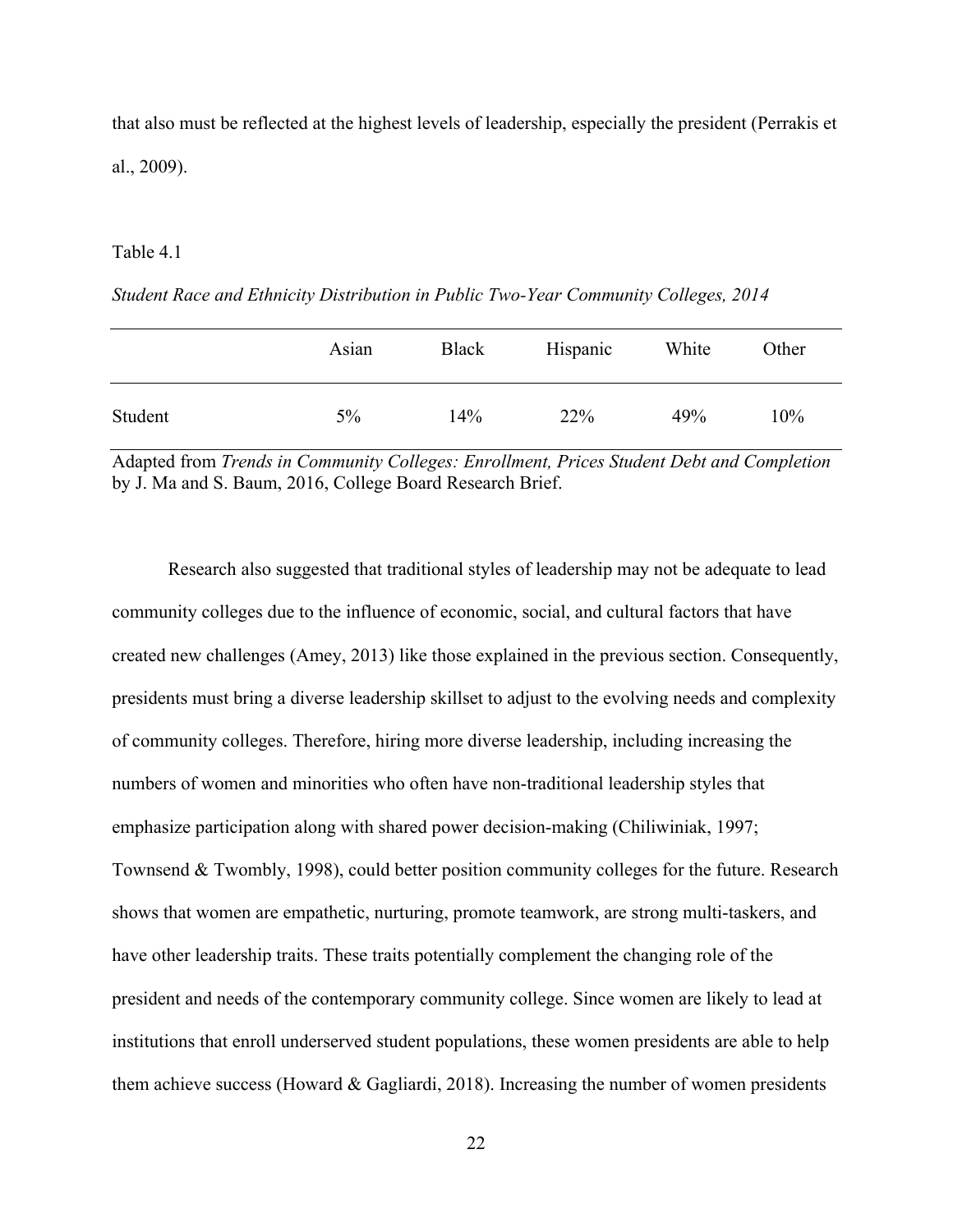could also change the culture of the community college and open more opportunities for women (DiCroce, 1995; Getskow, 1996; Vaughan, 1989). As current presidents approach and enter retirement, this creates an opportunity to advance more women and minorities into the presidency. As student populations become more diverse and inclusive, community college presidents need to be prepared, experienced, and forward thinking so that marginalized groups are accepted, respected, and have a voice. A pipeline for leadership must be created to ensure there are qualified leaders, including women, who can take on these roles.

Diverse leadership, especially at the president level, may provide additional perspectives to effectively solve the challenges posed in today's complex education environment (Boggs  $\&$ McNair, 2016; Eddy 2009). More community colleges are reflecting the tenets of diversity and inclusion in their mission statements and initiatives. However, it is important to ensure that they are being practiced throughout the institution, especially in recruitment and hiring practices to sustain gender parity (Howard & Gagliardi, 2018). When hiring for the presidency, it is important to appeal to, be welcoming of, and include diverse candidates—both so they want to apply for the job and later will stay in the job. Therefore, to better understand how to do this, it is important to listen and understand the experience of women who are in these leadership positions to reach these diversity and inclusion goals.

#### **Creating a Pipeline for Diverse and Sustained Leadership**

As community colleges struggle to discover who will replace retiring presidents and to better understand the characteristics needed for future presidents, it is necessary to create a sustainable leadership pipeline. To do this, colleges will need to find ways to implement diversity and representation as well as ways to identify and train new leaders internally and externally (Aspen Institute, 2014; Morris, 2015; Perrakis et al., 2009). The more this pipeline is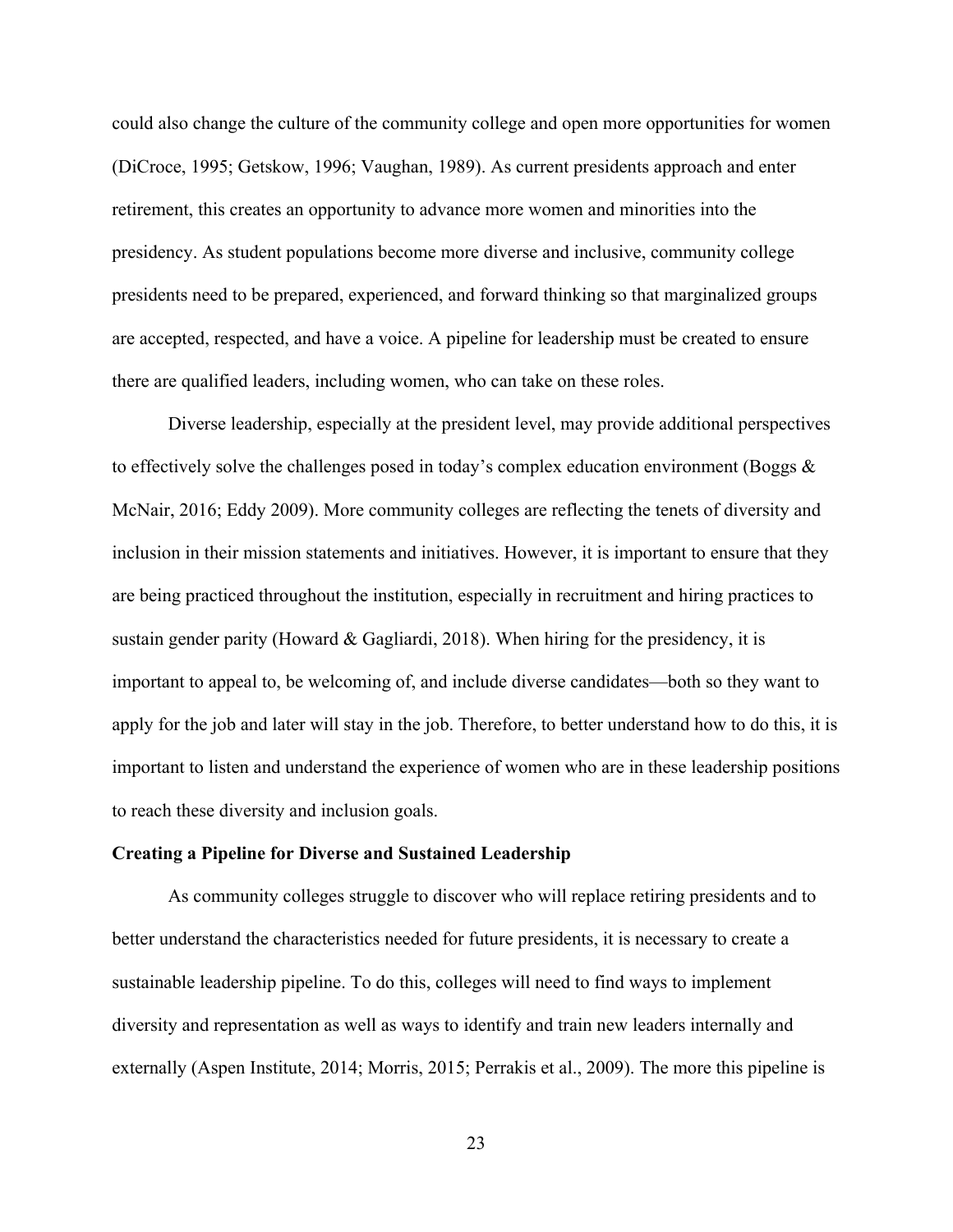inclusive of women, the more candidates there will be to fill these roles. Upcoming leaders also need a variety of mechanisms from mentorship opportunities, post-graduate education, and access to tools that will help them develop the leadership traits necessary for success. At the college level, individuals and leaders need to reflect on how policies of diversity and inclusion are implemented. Institutions must realize that leadership is not just one-size fits all as well as the importance of looking at skillsets differently (Amey, 1999). The traditional approach of valuing leaders with only higher education experience or from certain academic paths may need to give way to also placing importance on other types of experiences or skills, including nonacademic backgrounds. As the demands of a president change, valuing diverse skillsets and new types of qualifications beyond traditional academic skills for the contemporary president are necessary.

The review of the literature and historical trends of the past three decades illustrated an ongoing pattern of a need for more representative leadership as well as a need for a sustainable pipeline for community college presidents (Cook, 2012). Some researchers also argued that institutions and institutional leadership, including trustees, must take responsibility for creating a culture of inclusion and promoting a culture that reduces gender and racial bias (Perrakis et al., 2009; Tedrow & Rhoads, 1999). Therefore, this research can contribute to increased knowledge about the experience of women who have reached the presidency and how gender impacts their behavior. While much has been written to document these challenges, it is disappointing that there has been slow and little progress to change the reality, especially in the case of women in presidential roles in community colleges. Analyzing women community college presidents is important. This study will add to the understanding of the experiences of women community college presidents.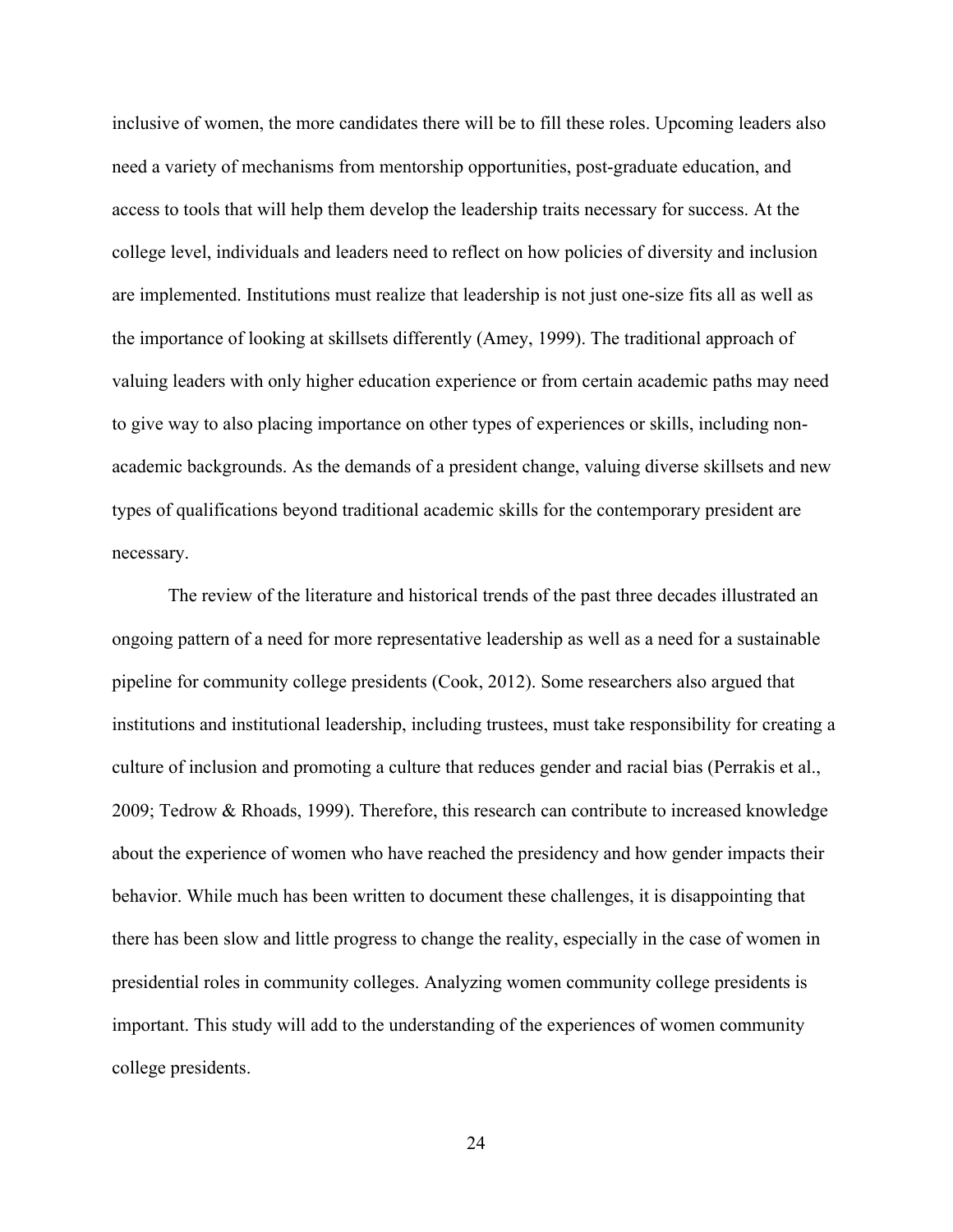# **Women as Community College Presidents**

According to the U.S. Census Bureau (2020), just over 50% of the U.S. population are women. Not only do women represent slightly more of the overall population, but women are also completing education at higher percentages than men, at the undergraduate and doctoral levels (Johnson, 2016). This is especially true in community colleges where in 2017, more than 3.3 million or 56% of the nearly six million students enrolled were women, and this number is projected to increase (NCES, 2017). However, despite the student representation of women on campuses, the number of women in the highest leadership positions is still not representative, and men continue to dominate community college leadership (Eddy & Cox, 2008; Johnson, 2016). While women in the presidential roles at community colleges increased 7% between 2006 and 2016, men still represented nearly 65% of community college presidents and women around 35%, with only 7% being women of color (ACE, 2017).

Several studies have made the case for including more women and cultivating more diverse leaders to promote inclusion and the success of a diverse student body (Alexander, 2005; Howard & Gagliardi, 2018; Kerby, 2012). Women represent a group that has been marginalized and, therefore, can help to usher in an era of greater understanding for the changing demographics of community colleges. Therefore, women have the potential to better position community colleges for the future by transforming the male-dominated context of community colleges by contributing their knowledge as leaders, but they will not be able to do that if underrepresentation continues.

#### **Women Community College Presidents Must Navigate Gendered Spaces**

Gender affects perceptions of leadership abilities, ability to build relationships, use of power and expectations about behavior that are often rooted in stereotypes (Caton, 2007,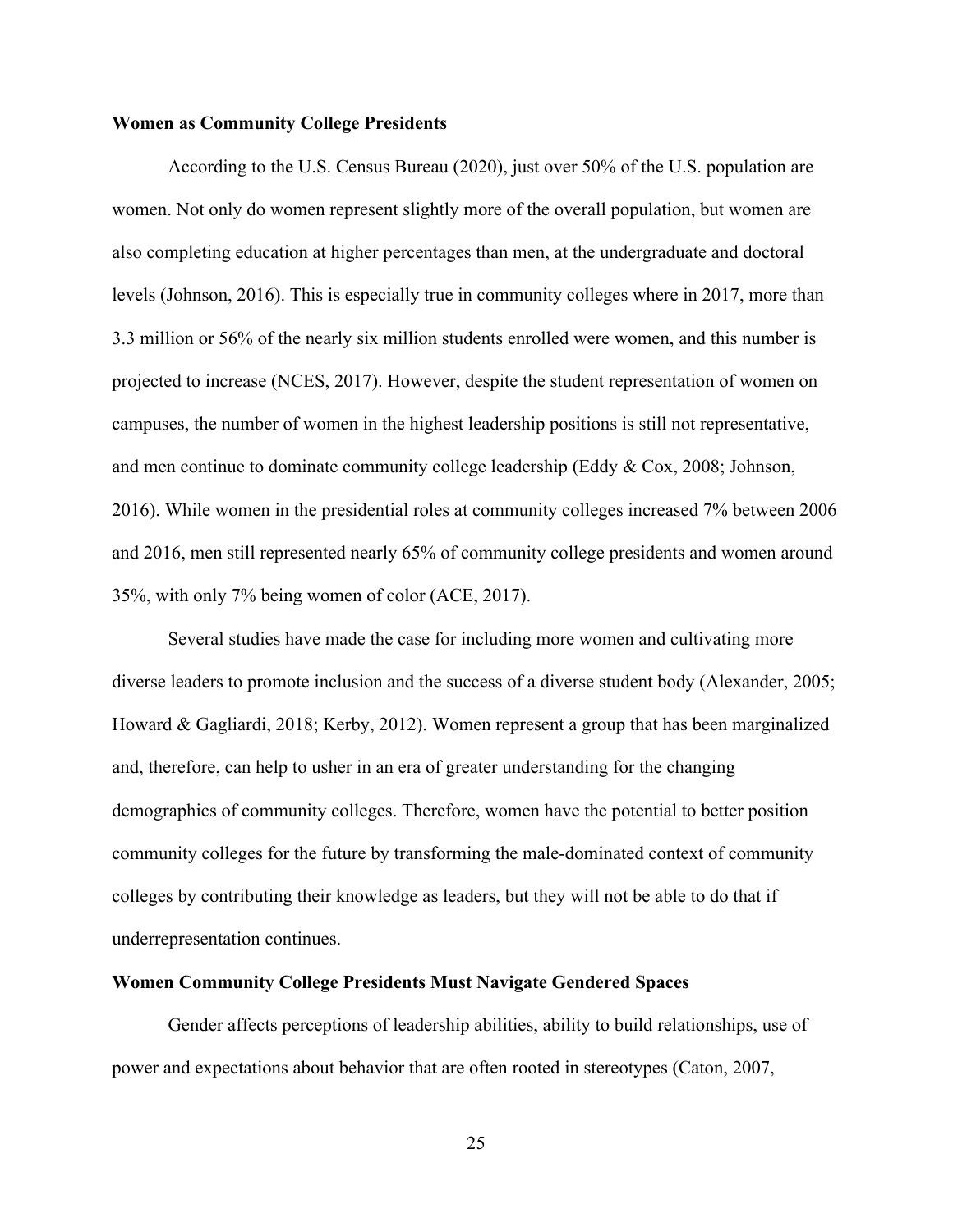Johnson et al., 2008). Eddy (2009) described how the academy and academic leadership continue to be gendered structures saturated by male-oriented norms. Research has demonstrated that women leaders frequently face "additional struggles with respect to navigating and managing the perceptions of others" (Meister et al., 2017, p. 672). Women in the workplace are impacted by expected gender roles. Role Congruity Theory explains how differences in gender roles ascribed to women compared with those of men result in prejudice and bias in the workplace (Eagly & Carli, 2007, 2009). Women are associated with collaborative traits while men are associated with independent traits. Competence is typically viewed as a masculine trait (Madden, 2011). As a result, women are not viewed as strong leaders. This assumption results in males emerging as natural leaders and given more opportunities to lead, since women are perceived and expected to be more compassionate and nurturing and not strong and intelligent. Thus, they are often seen as less competent to lead. If they are assertive, they are viewed as aggressive; but if they are warm and nice, they are considered weak. These stereotypes are a contributing factor to the gender gap that exists in leadership today, including the double-bind, where women are faced with multiple irreconcilable demands (Catalyst, 2007).

Not only do women in leadership roles face stereotypes, but their pathway to advancement also contains more obstacles than men. Eagly and Carli (2007, 2009) described how women must be more strategic and work harder to navigate the labyrinth to career advancement. Women must balance family responsibilities, face discrimination, and overcome pressures from socially expected gender roles. Women constantly face gender-based leadership barriers that create a glass ceiling effect (Diehl, 2014). These competing expectations are known as the double bind that creates a resistance to women's influence and leadership (Eagly & Carli, 2007, 2009; Tedrow & Rhoads, 1999).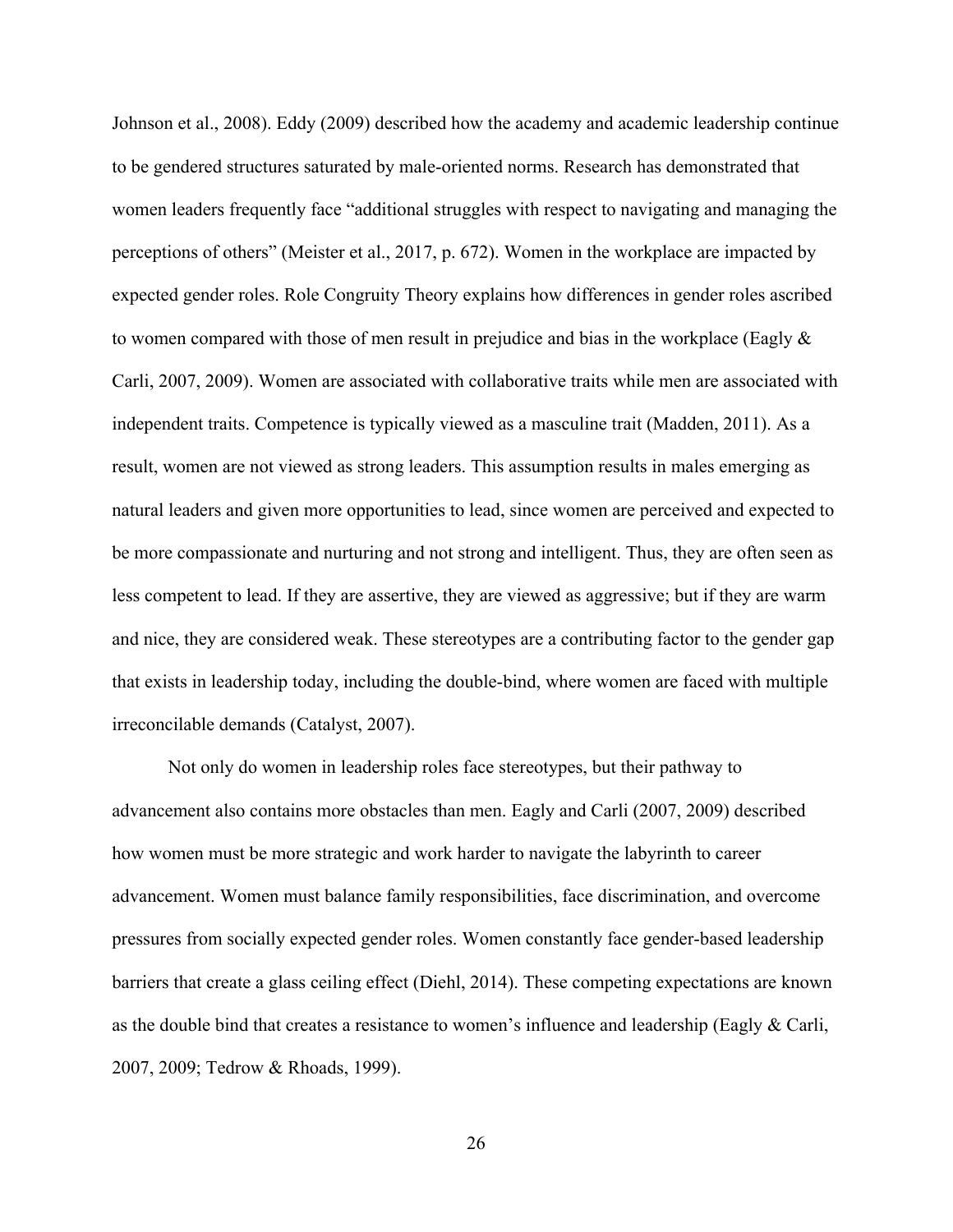These stereotypes are perpetuated by power structures in organizations that favor males. According to Acker (1992), these gendered organizations exist when "advantage and disadvantage, exploitation and control, action and emotion, meaning and identity are patterned through and in terms of a distinction between male and female, masculine and feminine" (p. 249). The male-dominated structure of organizations is reinforced by work activities and communication that are all affected by gender. For example, the male traits of being "lean, mean, aggressive, goal oriented, efficient, and competitive," is more important than women's traits of being "empathetic, supportive, kind and caring" (Acker, 1990, p. 253).

These obstacles and stereotypes also exist in community colleges. Community colleges are bureaucratic institutions that are political in nature with policies and procedures that create different experiences for men and women (Acker, 1990; Eddy & Cox, 2008; Switzer, 2006). These traditionally based organizational structures favor men (Eddy & Cox, 2008). Despite women's struggle for equality and removing gender barriers, these challenges still exist in community colleges. Women in academia must work and navigate careers in a gendered environment (Howe-Walsh & Turnbull, 2016). Community colleges have a structure where women are judged by male models of leadership (Eddy & Cox, 2008). This masculinity pervades institutional practices including hiring processes that favor males (Twombly & Amey, 1991; Vaughan, 1989). The influence of the masculine system marginalizes women creating barriers for women's leadership (Twombly, 1995). Women are judged by male expectations, thus perpetuating gender stereotypes. As a result, when masculine leadership traits are perceived as preferential, leadership styles of women become viewed as a weakness rather than a strength (Madden, 2011).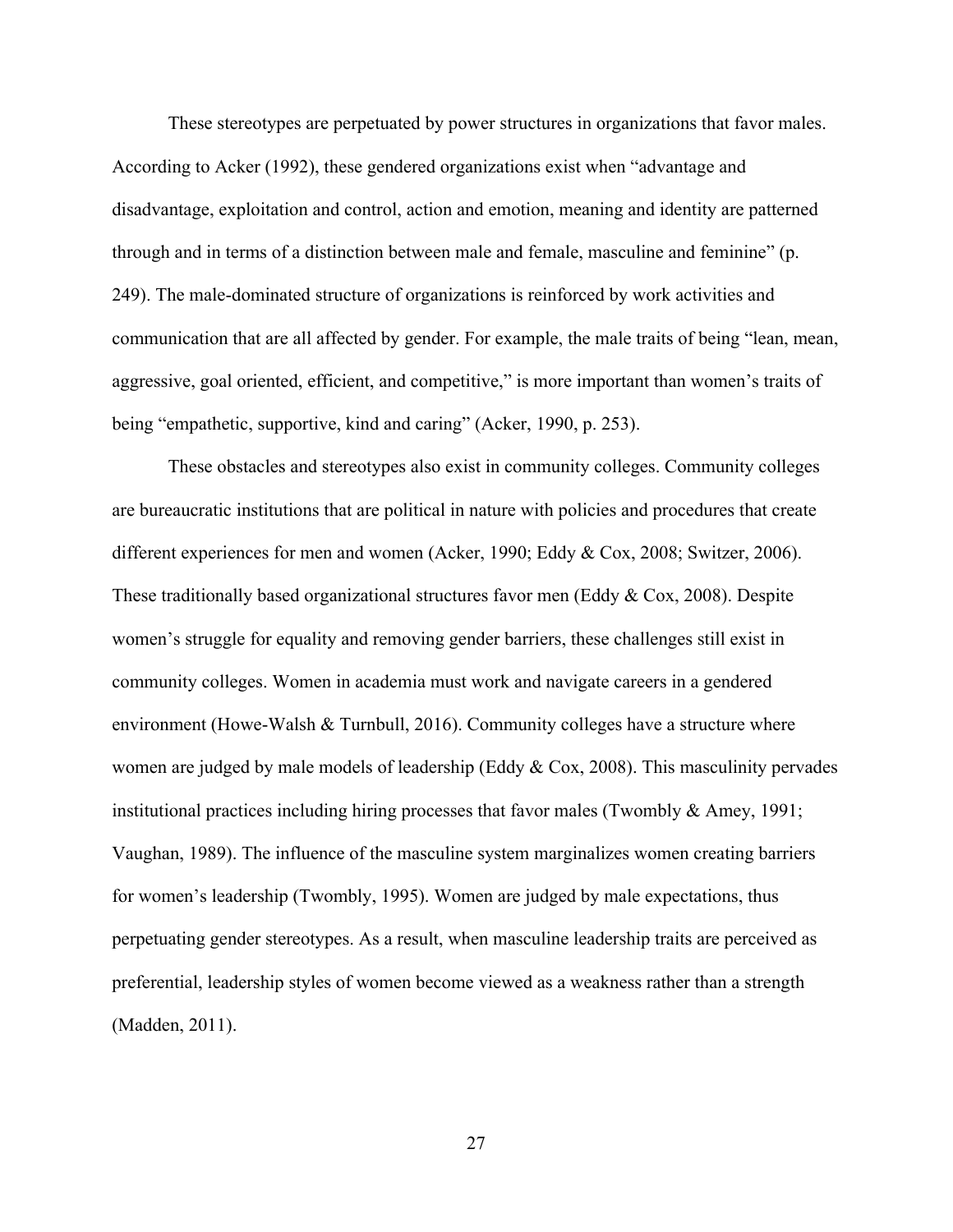While research has been dedicated to documenting this leadership gap and even more on the labyrinth (Eagly & Carli, 2007; Kark & Eagly, 2010) women must navigate, less has been done to understand how women are successful once they ascend the ranks and attain leadership positions, especially at the president level. In sum, current research focuses on women's pathway to leadership and not their experiences once they attain high-level administrative positions (Gill, 2013; Gutierrez et al., 2002; Muñoz, 2017; Stout-Stewart, 2005; Tedrow & Rhoads, 1999). Therefore, more research is needed to understand how women who have obtained a high-level leadership position navigate their role as leaders in the male-dominated context of community colleges.

In summary, gender inequality and the underrepresentation of women presidents remain a challenge for community colleges (Gianni, 2001; Perrakis et al., 2009; Townsend, 2006). Gender affects perceptions of leadership abilities, ability to build relationships, use of power, and expectations about behavior that are often rooted in stereotypes (Caton, 2007; Kark & Eagly, 2010). Like many institutions of higher education, community colleges are gendered spaces that have been reflected and reproduce a male-dominated culture that systemically marginalizes women (Acker, 1990; Caton, 2007; Twombly, 1995). Identity is the set of meanings defining an individual's role in society as well as defining characteristics that distinguish themselves from others (Stets, 2013). Studies have documented the importance of examining how women scrutinize their identities and how they cope to navigate that experience (Meister et al., 2017; Sinclair, 2011, 2013). This research seeks to add to this body of knowledge. It is important to understand how women perceive their identities, their role, and how gender impacts the perception of their experience as women presidents at community colleges. Once women have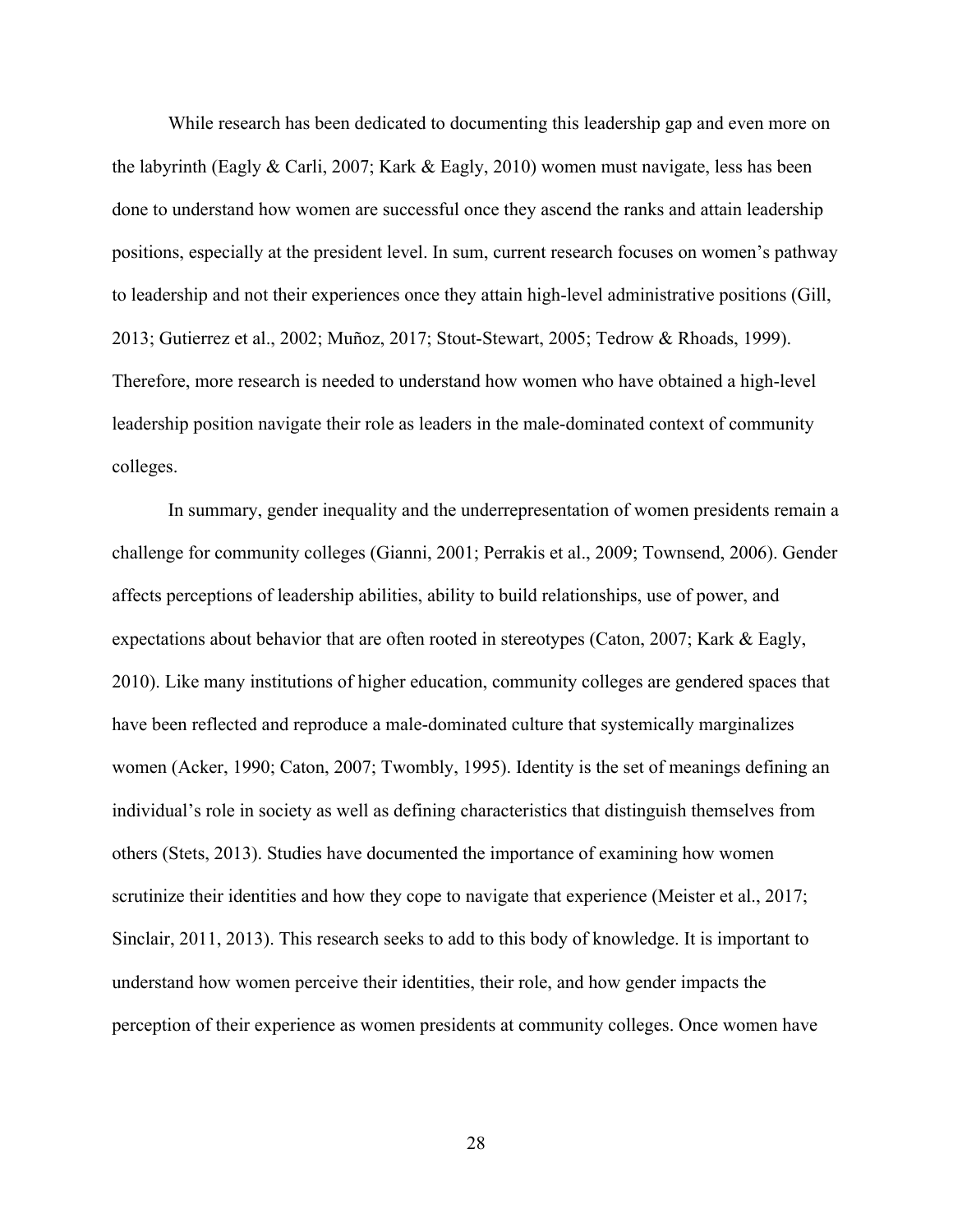ascended to a presidential position, more research is needed to understand how they navigate the male-dominated context of community colleges.

# **Theoretical Framework**

High-level administrative leadership at community colleges is a male-dominated realm. In order to understand how women community college presidents navigate their roles as leaders in this gendered environment, a framework is required that accounts for dominant-gendered norms. High-level women administrative leaders are positioned where normality is granted to men and otherness to women (Betchtold, 2008; Eagly, 2005; Lester, 2008; Pasque, 2013). This means that in social and leadership situations, men are the expected norm, and thus, women must find ways to adapt or assimilate to an environment where males are dominant. The power and relational dynamics of the male-dominated context of community colleges are omnipresent constraints that women community college presidents must navigate. Roles and behavior are often prescribed based on gender. This is exemplified in the male-dominated context of community colleges where community college presidents are typically male. When a woman becomes a community college president, she is atypical and outside the gendered expectations of a leader (Eagly, 2005). As a woman, she becomes the other and, thus, is forced to behave within societal gender expectations.

A feminist lens examines issues associated with gender inequality. However, this lens emphasizes a commitment to social justice and advancing the well-being and circumstances of all people, not just women (Connell, 2012; Golombisky, 2012). Feminist scholarship must embody a desire for both women and men to be free from sexist gender role patterns, oppression, and domination (hooks, 2014). Feminist methodology critically evaluates assumptions about difference using three criteria including (a) bringing women's voices into research and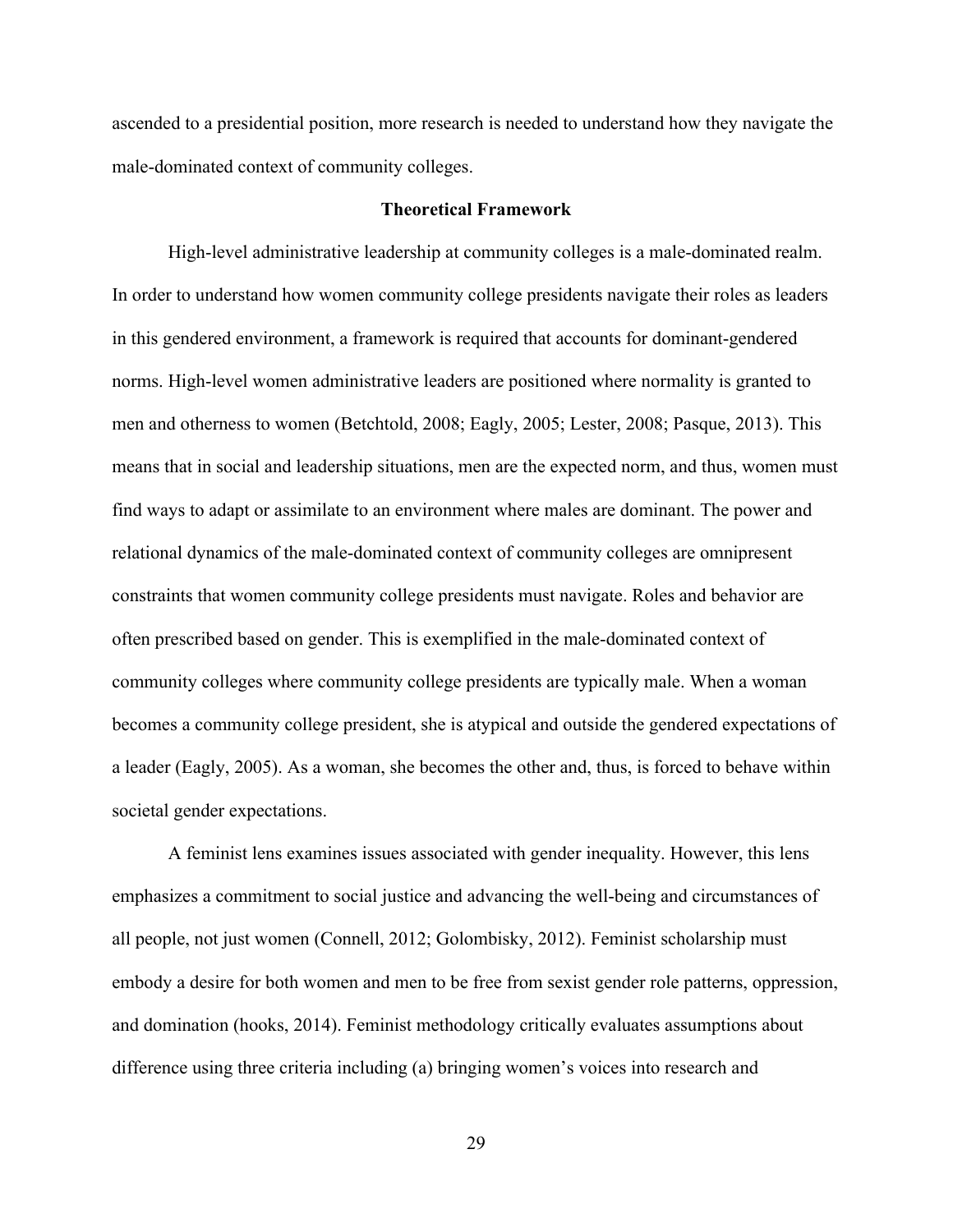knowledge, (b) examining power relationships without harming the research subjects, and (c) benefitting women while improving society (DeVault, 1999).

To add to the knowledge about women who have advanced to presidencies at community colleges, this study used the feminist post-structural lens to examine women presidents' experiences to understand how they perceive leading within the male-dominated context of community colleges. Post-structural feminism challenges the notion that gender is biological. Instead, gender is reflected by relational systems that may include sex but are not determined by sex or determining of sexuality (Scott, 1986). Gender is an opportunity to uncover the power structures that create and justify the hierarchy between men and women. This theoretical framework assumes that gender is a social construct and women are positioned within social situations, with power and relational dynamics, where normality is granted to men and otherness to women (Broido & Manning, 2002).

Women remain underrepresented as community college presidents, so putting the social construction of gender at the center of this research is relevant. According to Lather (2017), "through the questions that feminism poses and the absences it locates, feminism argues the centrality of gender in the shaping of our consciousness, skills and institutions as well as in the distribution of power and privilege" (p. 83). This study aimed to make the experience of women community college presidents more visible and consistent with the ideological goal of feminist work. Studying women from the perspective of their own experience contributed to the understanding of how they navigate the community college environment as well as lead within it.

Gender is a basic organizing principle that greatly shapes our lives. In the post-modern era, the political, economic, social, and cultural system is perpetuated not by scientific discovery, but by stories told within the system that often sustain inequity (Haraway, 1985). From this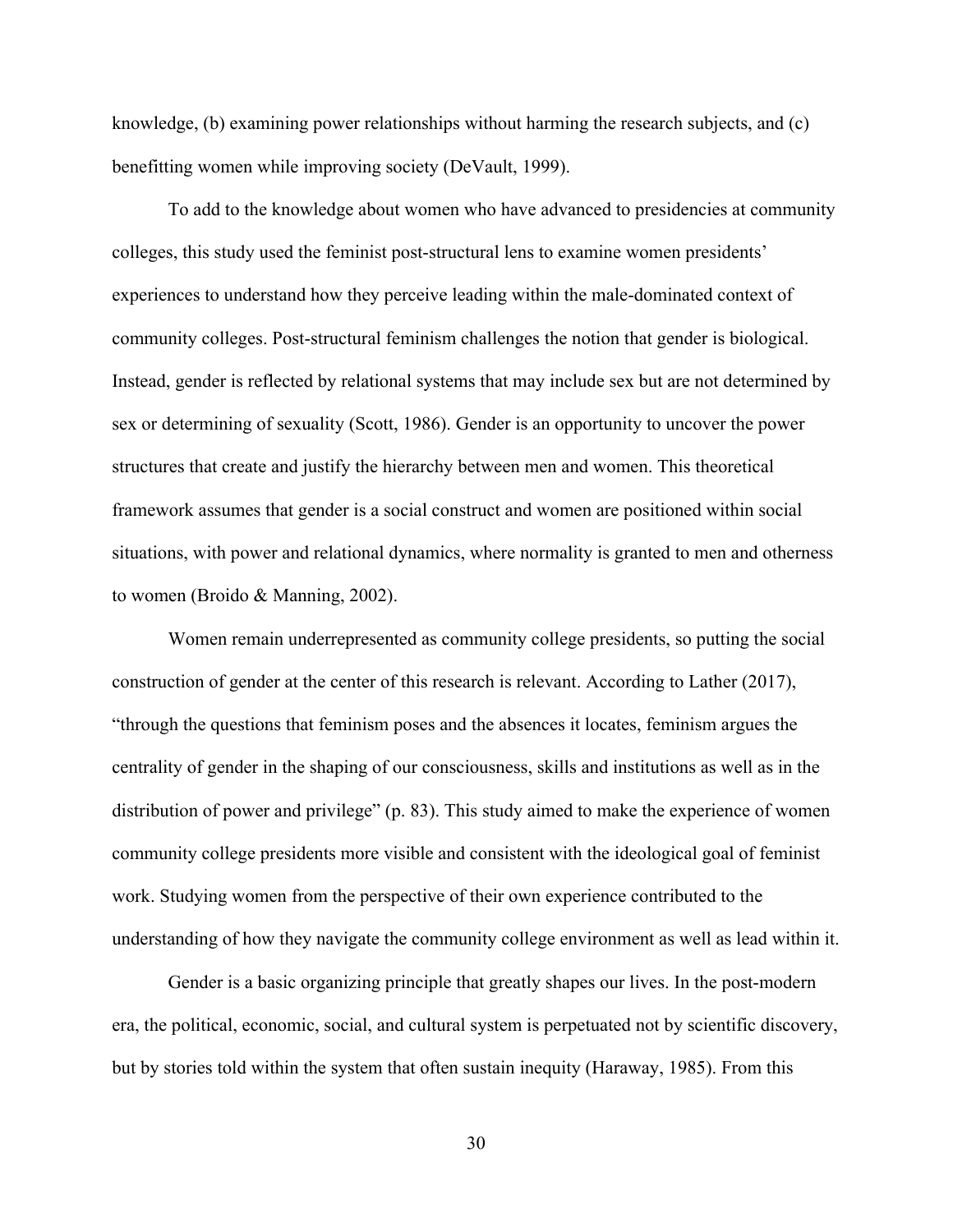epistemological perspective, knowledge is socially constructed and situated. Therefore, examining women's lived experiences is a valid way to create knowledge.

Historically, women have been less represented, and consequently, women's perspectives are not always a part of what we know, and thus, the existing knowledge may be distorted or incomplete (Harding, 2004). Marginalized groups, like women, are socially situated in a way that gives them a unique perspective and research that looks at power dynamics should start from the marginalized (hooks, 1984). In society, the dominant group attempts to force the marginalized group to accept the dominant conceptual framework. From this perspective, "starting off research from women's lives will generate less partial and distorted accounts not only of women's lives but also of men's lives and of the whole social order" (Harding, 1993, p. 56). By taking a feminist critique and analysis of the social structure, researchers can better understand the effects of various power relations on the production of knowledge.

Women serving as presidents in community colleges have a perspective that must be included in the body of research. These women have experienced the community college through their struggle to navigate the labyrinth to the presidency. These women presidents lead in community colleges that have been historically defined by a male-dominated system. This patriarchal system does not enable women as an underrepresented group in leadership to make sense of their own experiences where they know themselves instead of just being known by others. Thus, their experiences can reveal challenges to be explained that can influence research agendas, policy creation, and other women. Examining the topic of women's leadership within a feminist framework helps examine the beliefs, identify bias of the dominant group, and reexamine what constitutes as knowledge. This provides less distorted pictures of women leaders and more objective knowledge.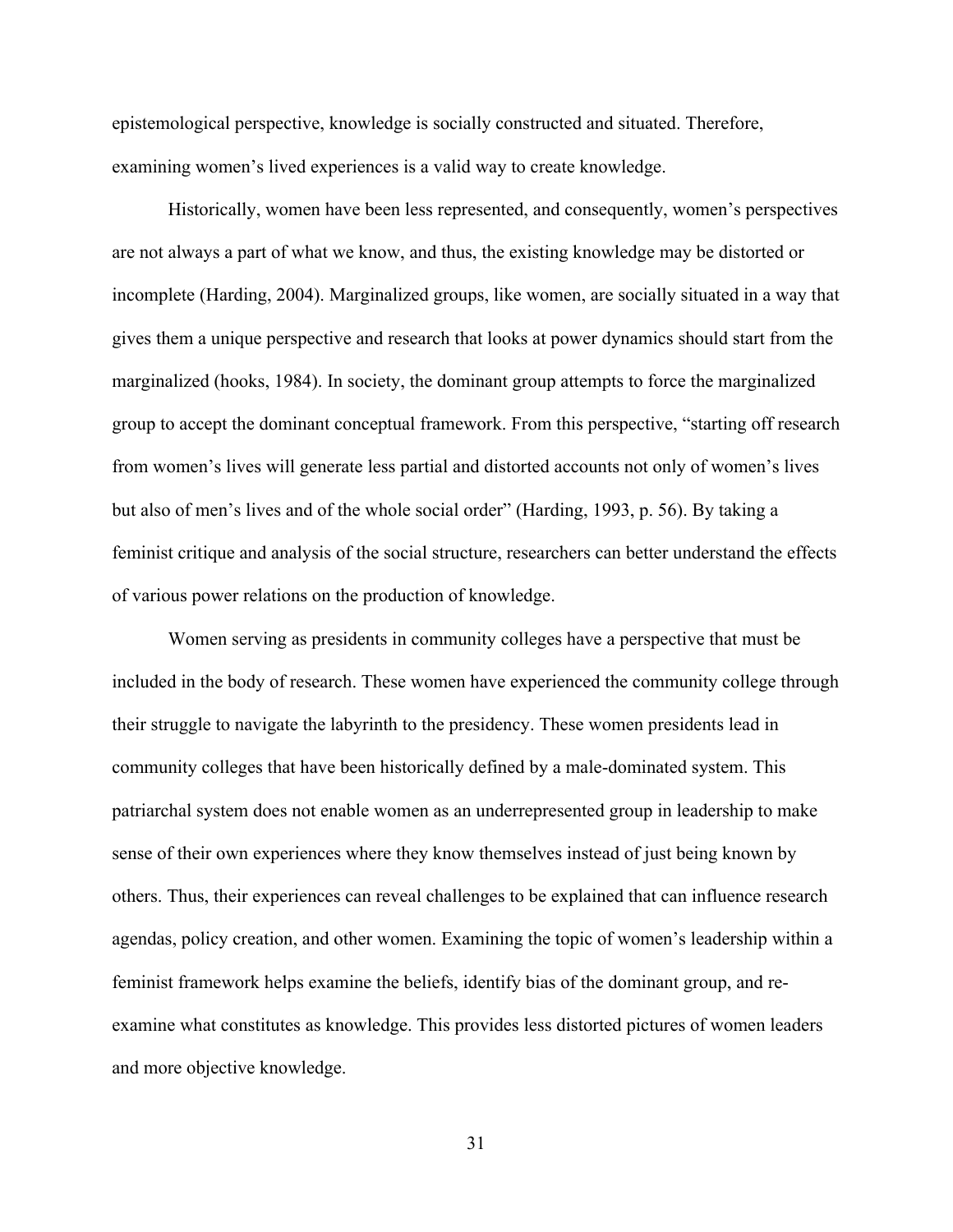It is critical to acknowledge that individuals are shaped by their material circumstances and that there are different experiences, needs, and interests that result in different types of thinking and interacting. Not all women have the same lived experience. Therefore, it is important to note that the experience of women is not a monolith, and there is plurality in their experiences (Collins, 2004; Harding, 2004; hooks, 1984). Gender, class, race, ethnicity, sexuality, and other intersectionalities can impact a woman as an epistemic agent. All these factors contribute to how we understand the world as well as place boundaries on what we are able to know.

# **Post-Structural Feminism**

Examining the "production and reproduction of the subject's gendered identity" (Scott, 1986, p. 1058) is relevant to understanding the experience of women. From a feminist poststructural perspective, it is valuable to study discourses of how underrepresentation and differences in gender distinguish gender inequality in the creation of gendered subject positions. We are born into gender where our gender identity is a repeated act that is performed (Butler, 1990, 1993). However, by stopping this performance, Butler (1990) suggested that we can "change those meanings through discourse and affective means and by recognizing how we are embedded and impacted by these social constructs" (p. 93).

The dominant discourse defines conventional meaning and ways of being and, as a result, establishes what is considered normal (Kumashiro, 2004). St. Pierre (2000) described how poststructuralism can offer critiques and ways to examine societal structures by looking at these discourses, shared cultural narratives, and how they are produced. The feminist post-structural lens allows us to not only understand how women have come to know themselves, but also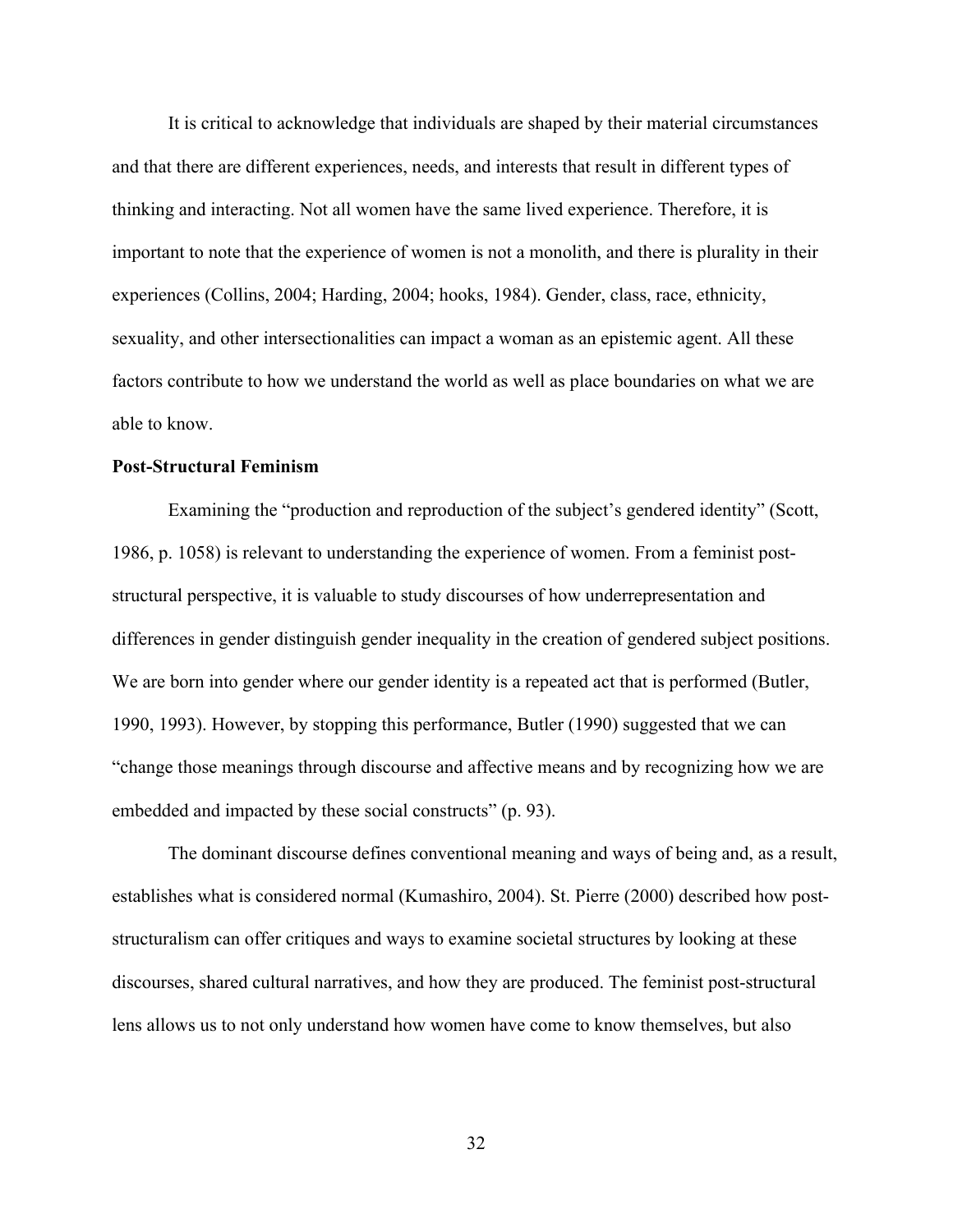questions the legitimacy for the framework of that understanding and has the potential to bring women's voices to the forefront.

Words do not reflect the world or have meaning by themselves. The meaning of language comes from the cultural narrative, and words have multiple meanings created through discourse and interaction (Davies, 2000; St. Pierre, 2000; Weedon, 2004). Discourse is the effect of language that creates shared narratives that organize thought and behavior (St. Pierre, 2000). Meanings get attached to words, set rules for behavior, and shape our understanding of the world (Wheedon, 2004). Women presidents perform based on this discourse. They are positioned or position themselves to lead based on male-dominated shared narratives. This discourse reinforces the male paradigm that influences role and leadership expectations. Women leaders often experience contradictory narratives and are forced to navigate within incompatible discourses.

In the post-structural framework, existence is created through discourse (Davies, 2000). In other words, who we are and how we act is a social construct, not an individual identity. This establishes subjectivity where people are produced as subjects of discourse and cultural narrative. By understanding that we are constructed by multiple discourses that shape our understanding, we can begin to question and reposition ourselves as well as our understanding of the world (Butler, 1993; Davies, 2000).

This feminist post-structural lens helps examine the effects of the male-dominated community college culture and give insight to the women who lead within it. This research aimed to discover a better understanding of how discourse and subjectivity are produced. The study documented women community college presidents' perceptions on leading, talking and behaving, including listening to the stories shared to recognize how these women are constrained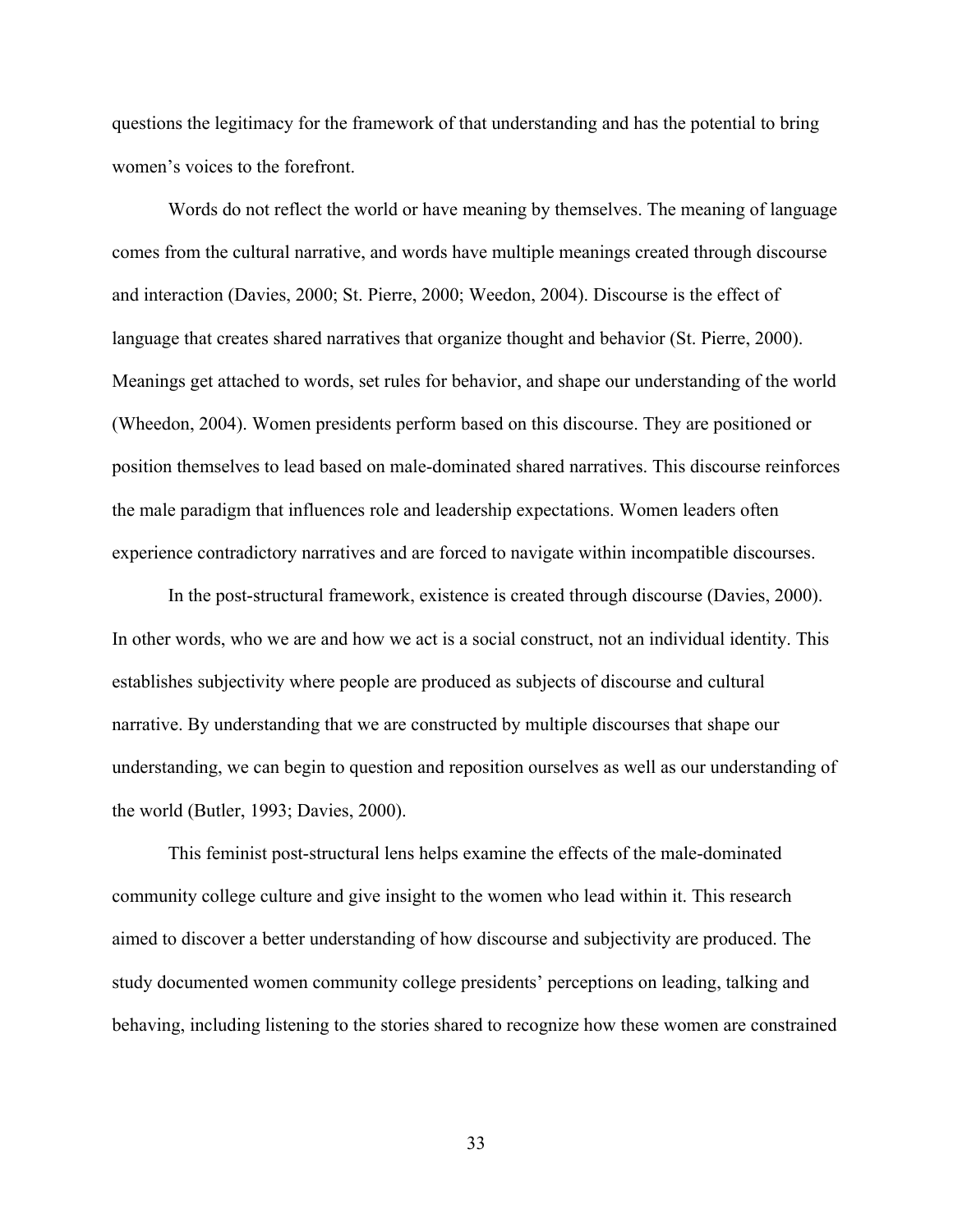or constrain themselves as they lead. This study utilized these data from the stories they shared to examine how women community college presidents experienced these spaces.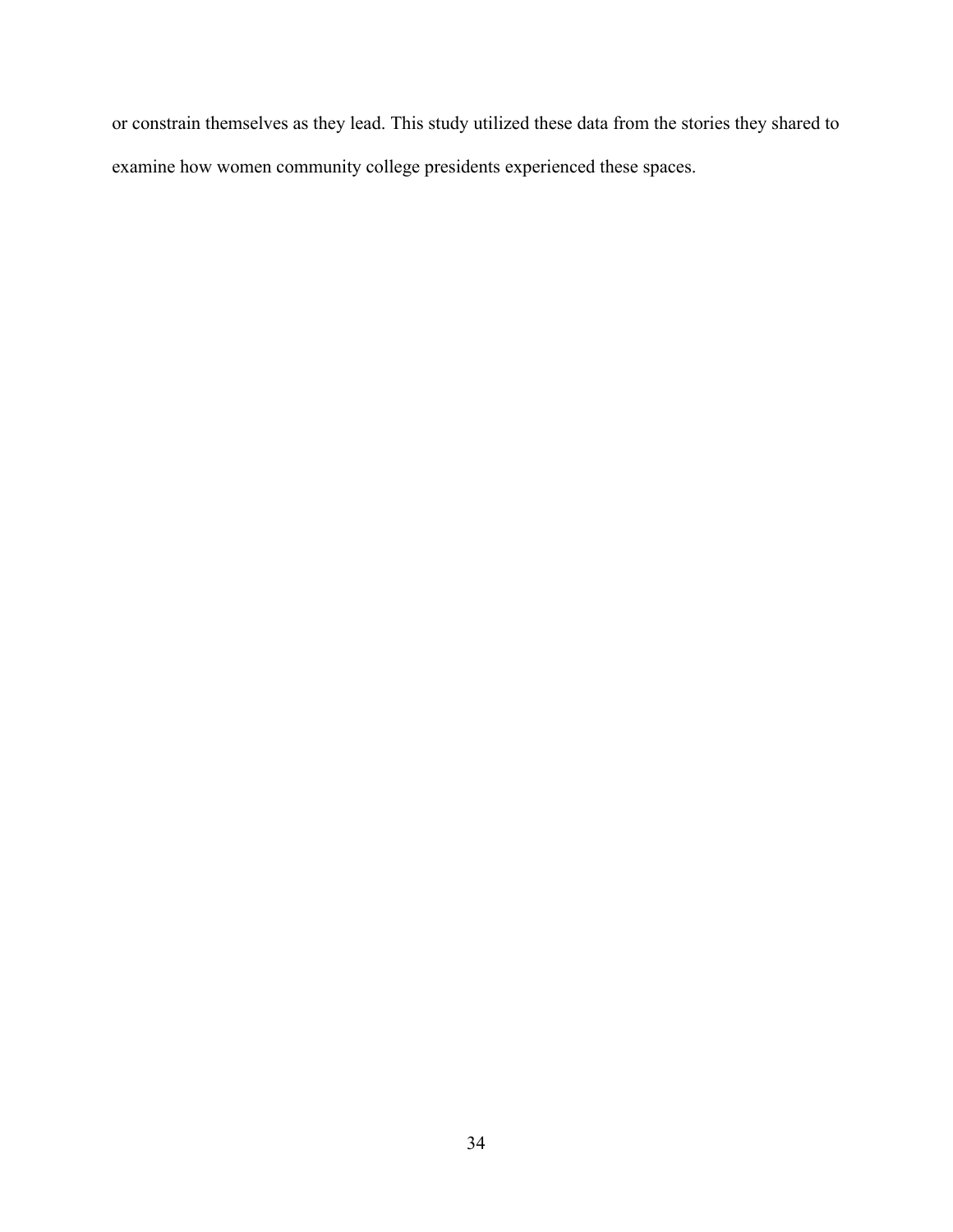#### **Chapter 3: Methodology**

# **Qualitative Research**

This study used qualitative research and analysis because it was best suited to understanding participants' experiences from their point of view by documenting their stories and perspectives (Cresswell, 2013, 2016; Merriam & Tisdell, 2016) and understanding the human condition (Bogdan & Bilken, 2010). There is also a history of qualitative research methods being used to study education (Bogdan & Bilken, 2010). Education is a field that can benefit from qualitatively studying the experiences of the individuals, including administrators such as presidents, who participate in and carry out the educational process (Seidman, 2013).

My interest was in understanding how women community college presidents described their experience and navigated their leadership within the male-dominated context of community colleges. Exploring how these women community college presidents created meaning from their experience can offer insight into their ongoing leadership as well as impact future women community college presidents. A qualitative methodological approach was an important ideological facet of feminist post-structural framework (Bogdan & Bilken, 2010). A quantitative approach would not generate the appropriate data to understand this phenomenon.

Qualitative research allows the benefit of getting a deeper breadth of understanding from the detailed experiences of a few individuals (Bernard, 2000; Cresswell, 2016). By documenting the perspectives of women community college presidents, we can understand their perspective and how they create meaning from their experiences. It was necessary to document how women perceive and describe their experience to understand how the male-dominated context of community colleges affects women presidents' leadership. It also allowed for a more complex understanding of the topic and context from multiple women's voices.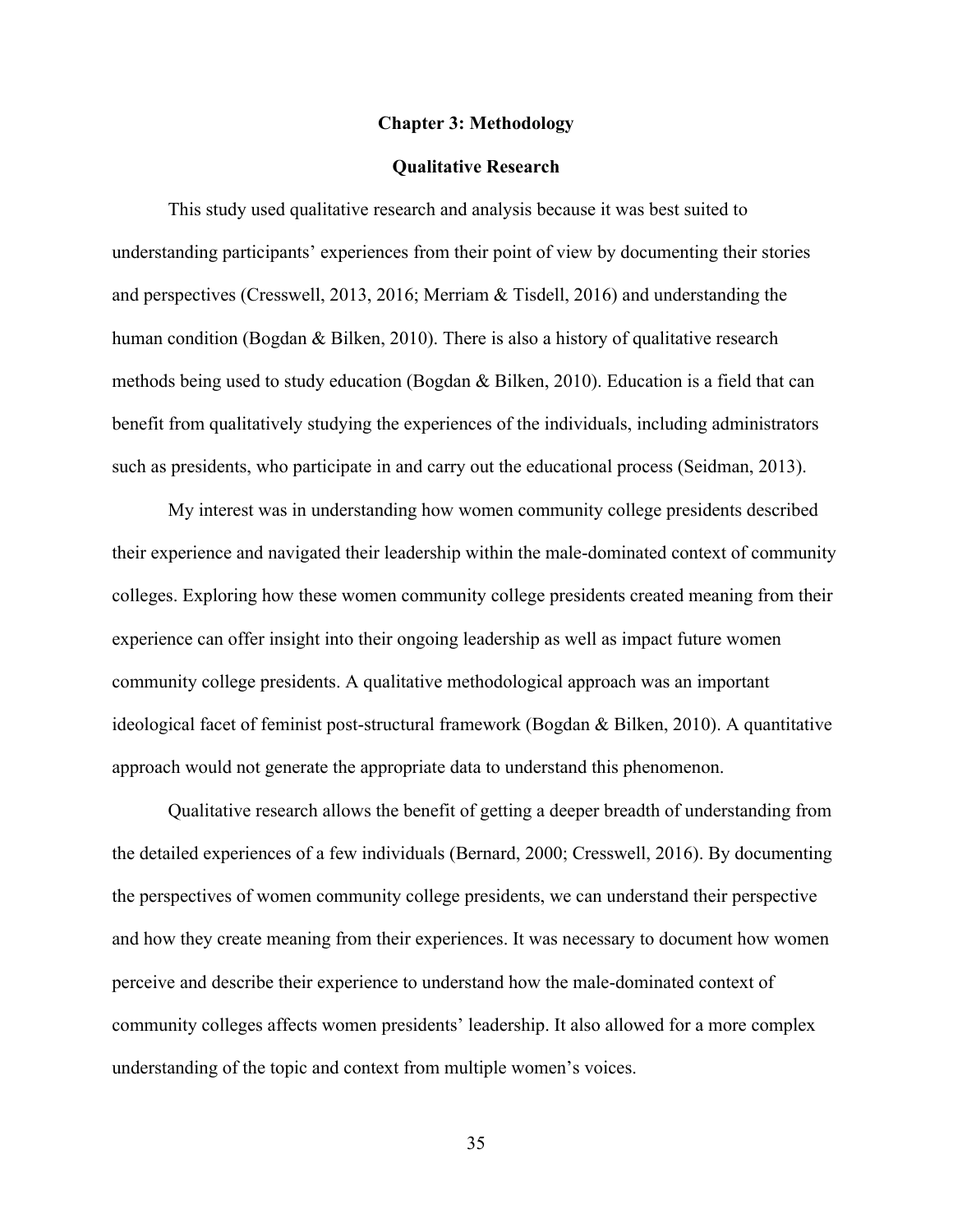Qualitative researchers study phenomenon in order to make sense of the meaning participants bring to their lived experiences (Cresswell 2013, 2016; Denzin & Lincoln, 1998). The research questions of this study attempted to understand coping strategies, perspectives, and have women community college presidents describe their experiences as the top executive in the workplace. Each participant was given an opportunity to share her experience from her point of view (Cresswell, 2013, 2016; Merriam & Tisdell, 2016). Each constructed meaning from their role as president and described the impact this had on their lives in their own voice. As a result, there was greater understanding of how women community college presidents make sense of their lives as well as define and interpret their experience.

This type of research also can illustrate the perspective of underrepresented individuals and those who have not been studied (Bhattacharya, 2017; Cresswell, 2013, 2016; Merriam & Tisdell, 2016). The phenomenon being explored was how women community college presidents navigate their leadership and describe their experience as leaders within community colleges. As described in the literature review, most of the research on presidents has focused on men. Since there are few women community college presidents, the research also highlighted their underrepresented voice. By listening to and understanding how women construct their narrative within a male-dominated context, we can better understand what they experience as community college leaders.

Finally, the purpose of this study was to create an in-depth of understanding about women community college presidents and not breadth of knowledge for generalizations (Merriam & Tisdell, 2016). Scholars advocate for the value of incorporating qualitative approaches to study the glass ceiling (Patton & Haynes, 2014). Wolgemuth et al. (2003) recommended designing studies using qualitative research methods to study women in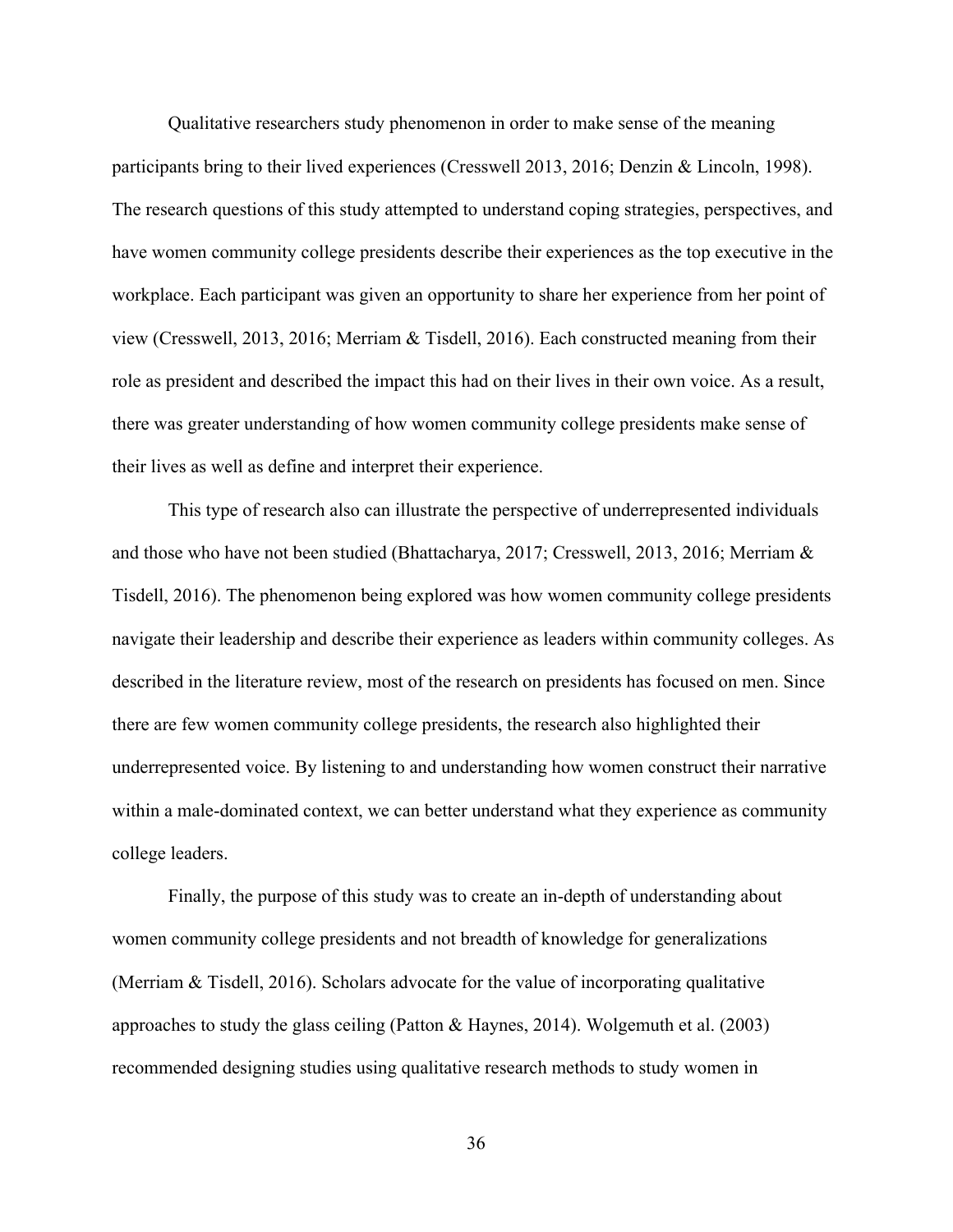community colleges to better understand depth and understanding of their experiences. Uncovering the detailed aspects and dynamics of women community college presidents could not be discovered outside of qualitative methods. By collecting and analyzing the women community college presidents' perspectives of their leadership experience, we can add to the understanding about women in these roles.

In summary, the lived experiences of women community college presidents were phenomena that needed to be explored but could not be measured quantitatively. Qualitative research has the potential to provide a complex understanding in a way that gives a voice to these underrepresented women leaders. It created meaning of their experiences from their own points of view. It provided more insight to how women community college presidents navigate and perceive their identity in the male-dominated community college structure in a rich and holistic way.

#### **Researcher Positionality**

Researchers bring their own culture, experience, and background to the study (Cresswell, 2013, 2016). It is important to be self-aware and reflexive about how the researcher conceptualizes and influences the study. Both my philosophical position and my life experience or frame of reference, impacts my perspective on this topic. A researcher's philosophy influences how research questions and problems are shaped and what assumptions are made about a study (Cresswell, 2013).

An assumption (Cresswell, 2013), also known as a paradigm, is a "loose collection of logically related assumptions, concepts, or propositions that orient thinking and research" (Bogdan & Bilken, 2010, p. 22). As previously described, my theoretical framework is rooted in post-structural feminism that emphasizes an individual narrative over a single grand narrative or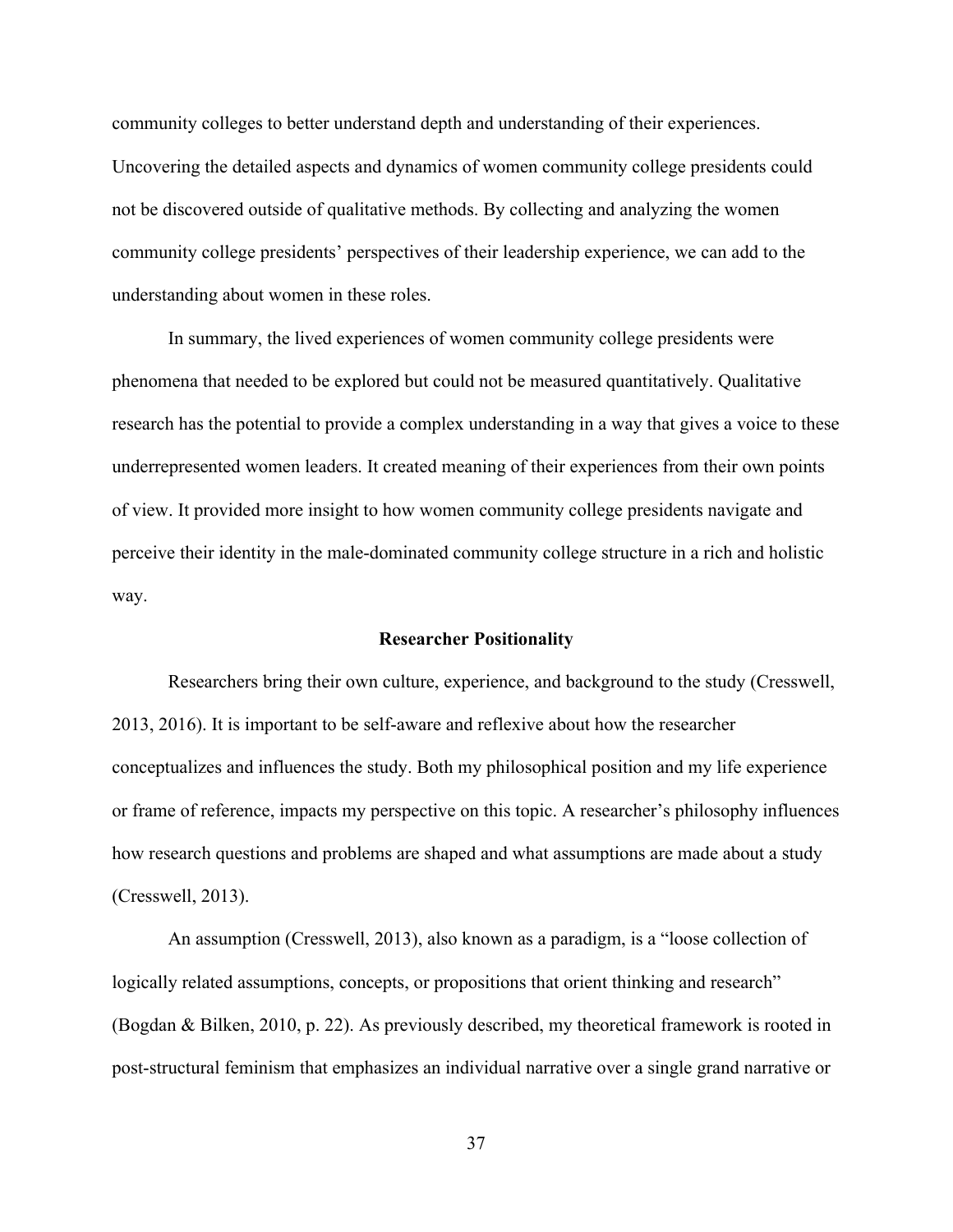truth (Merriam & Tisdell, 2016). The post-structural purpose was to deconstruct, interpret, and question assumptions about reality. Therefore, the paradigm that informed this study was postmodernism.

I approached this research from a postmodern stance and the ontological perspective that there are multiple realities that are "political and constructed among the lines of race, class and gender or some combination" (Cresswell, 2016, p. 8). Postmodernism values the subjective and multiple meanings brought by different individuals. This perspective advances the values of the researcher and the participants for empowerment and change. From an epistemological perspective, knowledge is known through the subjective experience of people. From an axiological perspective that reflects the value-laden nature of research, there is an importance on both the researcher and participant under this paradigm as well as an acknowledgement of the influence of ideology and power.

My life experience also contributed to the vantage point of my research. I am a White, heterosexual woman who is bilingual in English and Spanish and has lived in El Paso, Texas, along the border of the United States, Mexico, and New Mexico for more than 30 years. As a woman who is currently in and has held high-level administrative positions in and out of academia, I have experienced the effects of gendered spaces and double standards throughout my career. For example, I have experienced stereotypes, bias, and harassment because of my gender. I have had to work harder and have had to prove myself more than my male colleagues. This impacted me by making me more aware of the inequity that exists for women and other marginalized groups. Therefore, I have an interest in studying the impact of gender inequality in organizations, and this interest transferred with me to higher education. Having moved up through the ranks to an administrative position in a community college as an associate vice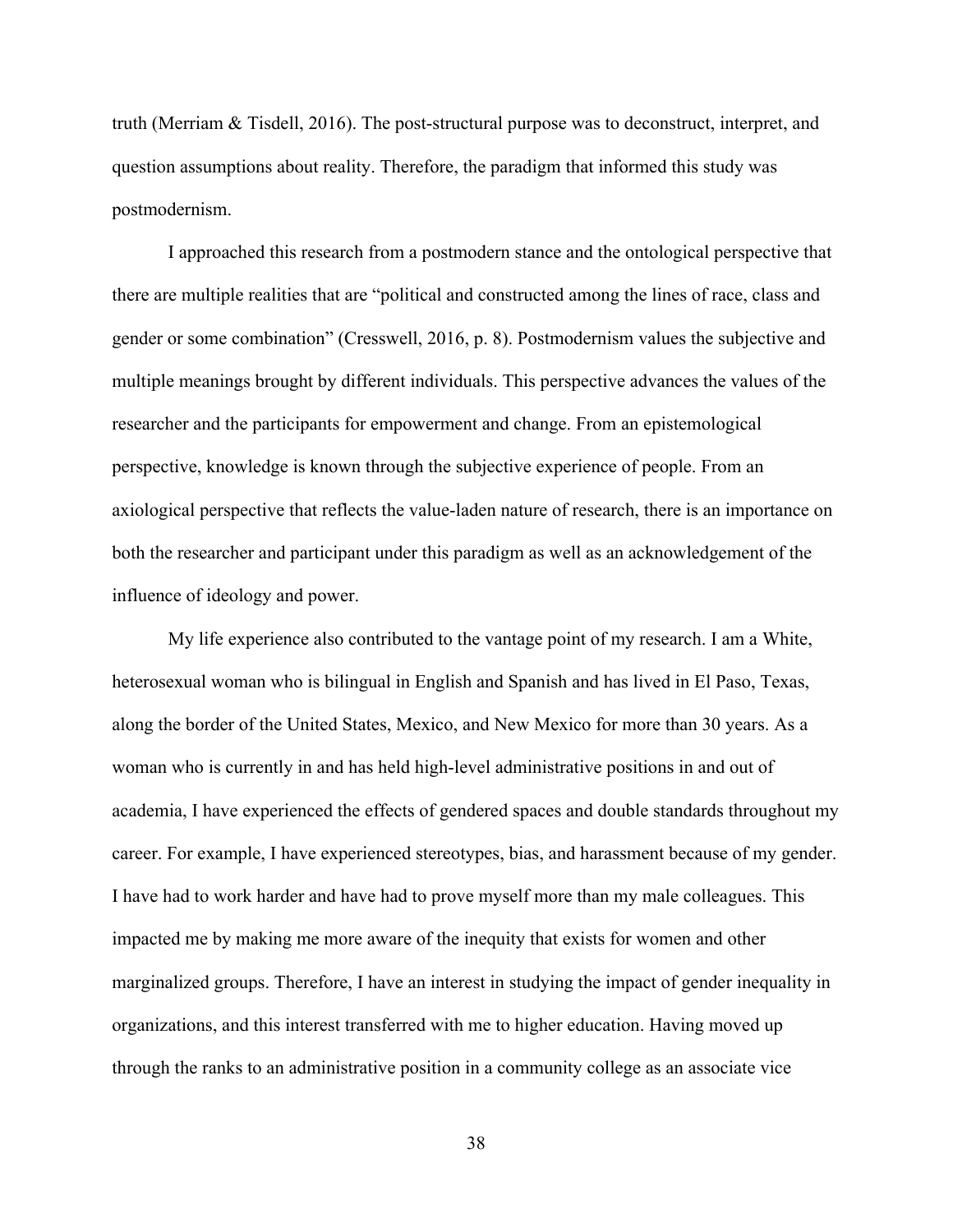president, I am interested in the experiences other women have and documenting how they navigate within this male-dominated environment.

#### **Setting**

As previously discussed, this research focused on community colleges since women are more likely to be in administrative positions, including the presidency in comparison with fouryear colleges and universities (Eddy, 2009). Additionally, community colleges enroll a larger percentage of diverse students from non-traditional, low-income, and minority backgrounds than four-year colleges and universities. According to the U.S. Department of Education (2018), in 2015 to 2016, there were 1,579 community colleges. From this, 910 were public institutions and the remaining 669 were private. Since most students attend public community colleges, this research focused on public two-year institutions. Since the community college structure, funding, and group of students served vary by state, this research focused on women community college presidents from the same state for consistency.

According to the National Center for Education Statistics (2018a), the two states with the largest number of public community colleges were California followed by Texas. This research focused on Texas because of its large number of public community colleges and its anticipated growth in student population. There is greater like-to-like comparison by focusing on one state since Texas community colleges are funded the same way, have similar governance systems, and face similar challenges. Texas has 50 community colleges (Texas Higher Education Coordinating Board [THECB], 2021). However, some of these colleges also grant baccalaureate degrees. For consistency and similarity, this study focused on the 48 community colleges that offer exclusively two-year degrees. As listed in the Texas Association of Community Colleges' (TACC, 2019) directory, of these 48 colleges, there are only 10 women presidents, which is only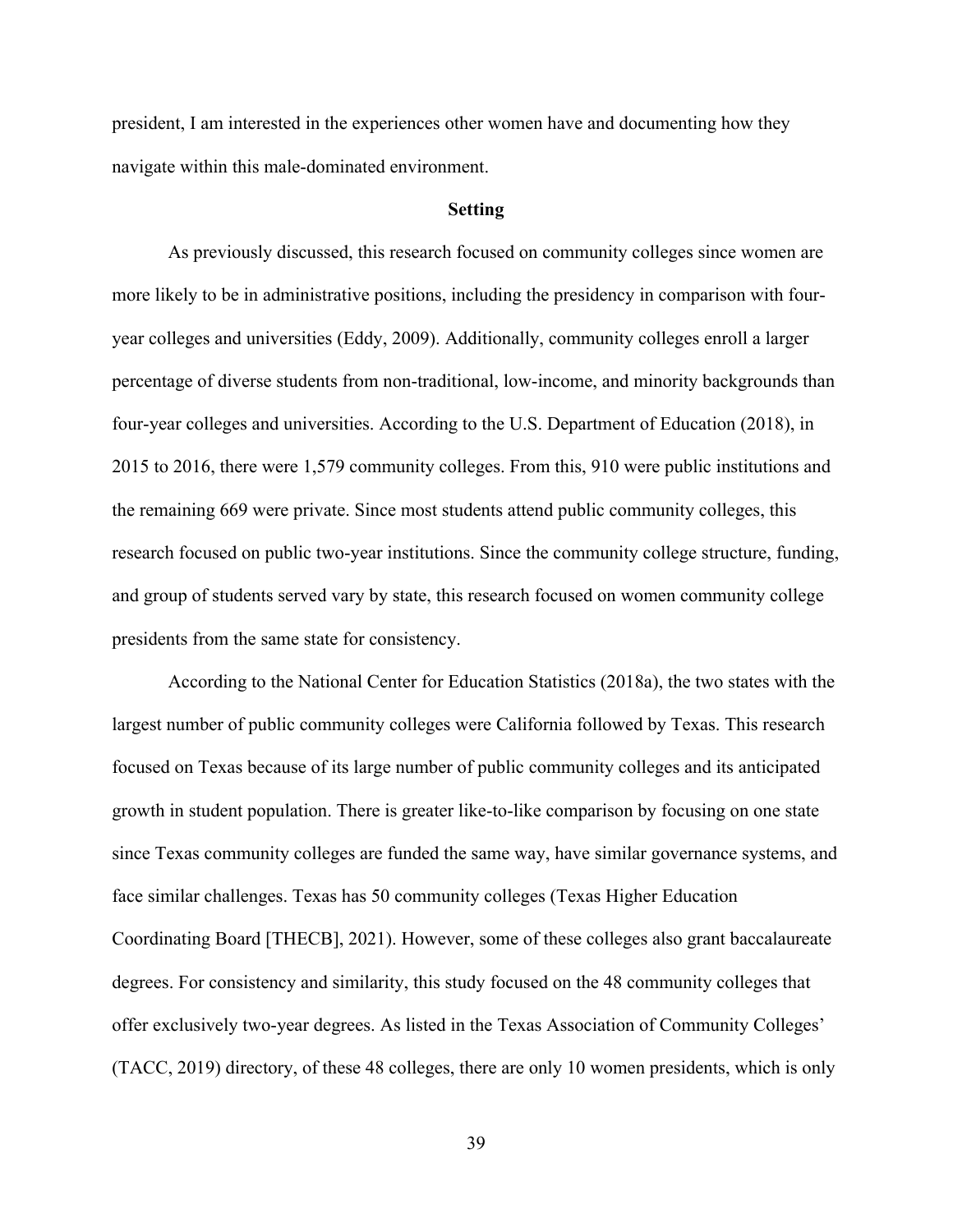about 20%, and this percentage lags behind the national average of 36% (ACE, 2017; TACC, 2019; THECB, 2021).

# **Participant Selection**

Texas public community colleges were identified by using directory lists published by the THECB and the TACC. The THECB is the state organization that provides leadership and coordination for Texas higher education. The TACC is an advocacy organization for Texas' public community college member districts and works with legislators and other decision-makers to promote the advancement of community colleges. The directory lists from these two organizations provided the most comprehensive and detailed listing of all public two-year institutions in Texas, including contact information for presidents.

Key to understanding the lived experiences of participants was discovering their perspectives. Interviewing was a mode of inquiry that contributed to the knowledge of participants' experiences by learning about their lived experience (Seidman, 2013). Participant stories become a way of knowing and telling those stories and is part of the meaning making process. Specifically recruiting individuals who can provide insight to the topic of a study is known as purposeful sampling (Cresswell, 2016).

Participants were selected by purposeful sampling with the criteria that participants be a currently employed permanent (not interim) president of a two-year community college within the State of Texas and be a woman. Additionally, since this study was focusing on community colleges with an emphasis on two-year degrees and certificates, community colleges offering baccalaureate degrees were not included. As previously defined, for the purpose of this study, the title of president was being used to categorize the highest ranked leader of the community college who ran the college district, not just an individual campus, and reported to the board of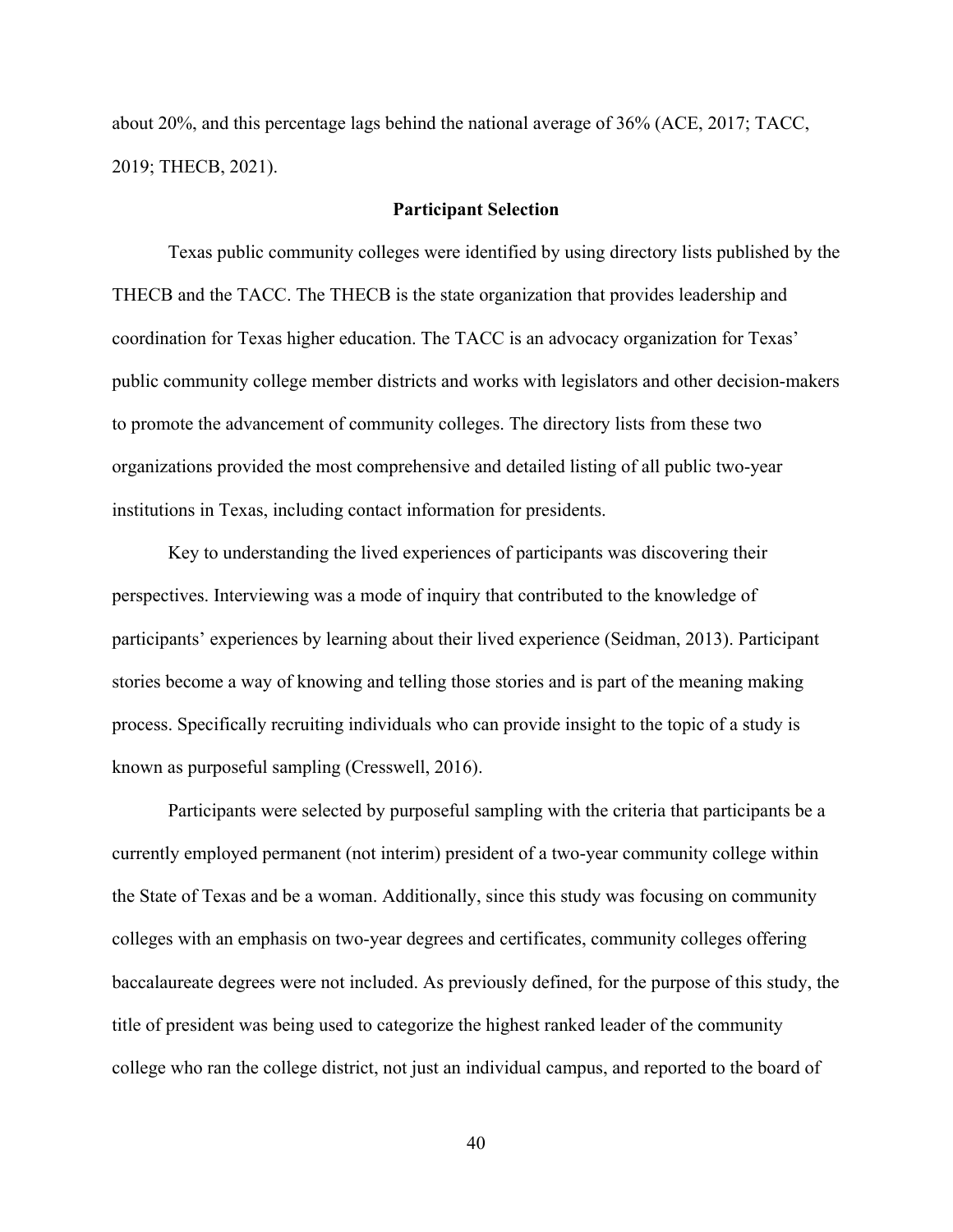trustees. The 10 women community college presidents leading two-year community college districts in Texas as listed in the TACC and THECB directories as published in July of 2019 were contacted via postal letter, email, and phone calls and were invited to participate in the study (Appendix A). Eight of the 10 women community college presidents agreed to participate, and ultimately seven completed the interview. The proposal for this research was approved in December of 2019, and the IRB was approved in January of 2020. Some women community college presidents were contacted in the Spring of 2020 via email and letter (Appendix A), initial contacting was halted, and data collection was delayed until the Spring of 2021 due to the COVID-19 pandemic. To facilitate outreach and scheduling, the women presidents' administrative assistants were copied on the communication. Women community college presidents who were interested in participating were provided additional information, including an informed consent document.

# **Data Collection**

My intent as a researcher was to understand the meaning women community college presidents make of their experiences. Therefore, interviewing was an appropriate manner of inquiry (Patton, 1989; Seidman, 2013). The types of research questions I was asking sought to understand women presidents' experiences within the male-dominated community college context. It also sought to describe and gain insight as to how each woman navigated within this setting. Individuals make meaning through language (Seidman, 2013). Consequently, interviewing allowed the participants to tell their own personal narrative. By sharing their stories, women community college presidents gave insight to social and educational issues.

The research was conducted using semi-structured interviews. This type of interview was in-depth, and participants answered open-ended questions and were used to collect rich,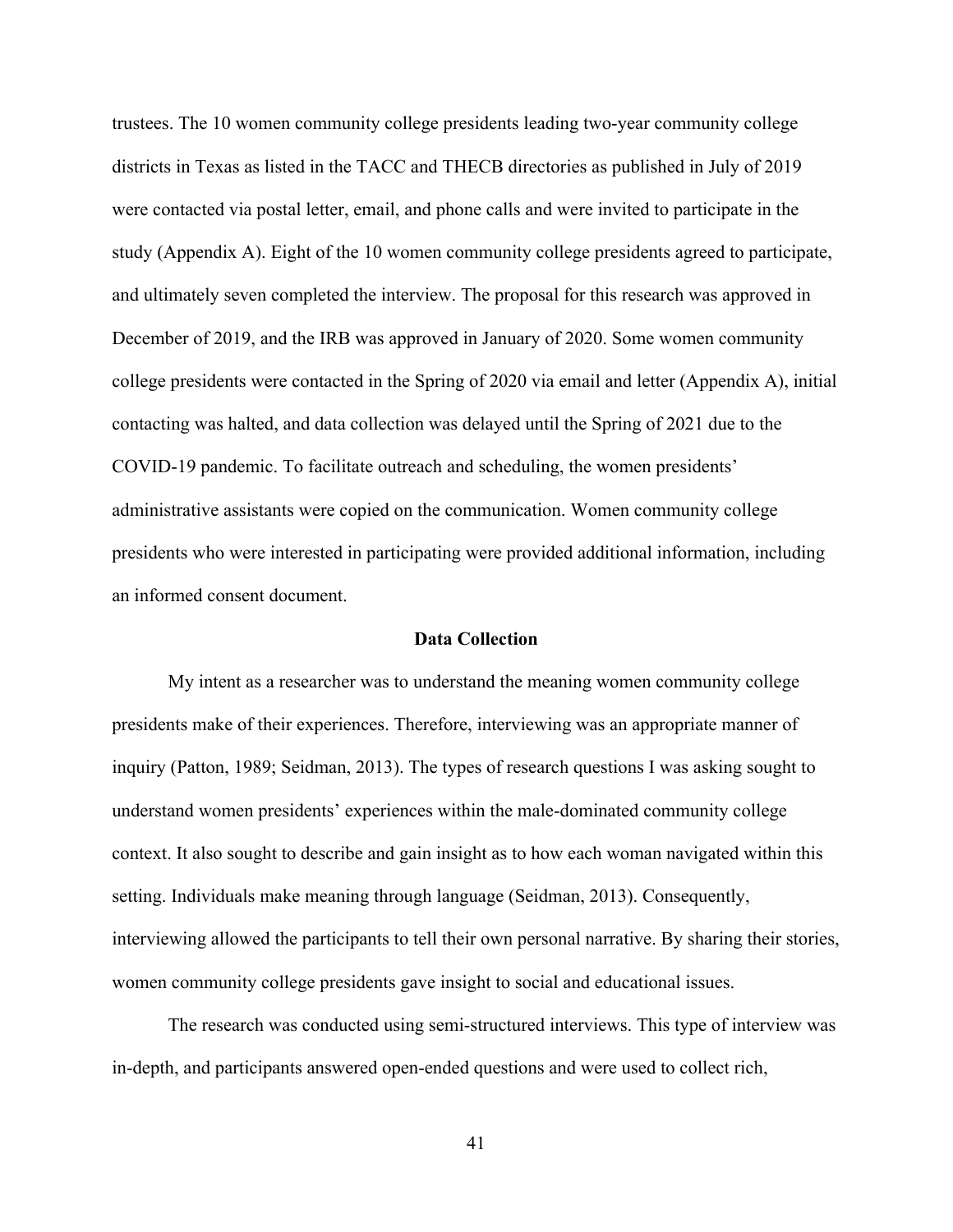descriptive data (Bernard, 2000; Cresswell, 2013, 2016; Merriam & Tissdell, 2016; Seidman, 2013). Questions were developed with the goal of getting descriptive and robust responses that led to better understanding the phenomena. The questions were used as a guiding framework for an interactive conversation in which the participants were able to lead the direction of the interview. This allowed the participants an opportunity to share their unique knowledge and understanding of the topic. Various types of questions were used flexibly in order to gain understanding on a variety of areas including experience and behavior, feelings, opinions and values, knowledge, and background. The goal was to create an interview that felt like a personal encounter so that participants felt comfortable sharing rich information.

It was my preference to have face-to-face interviews to make the strongest connection and interaction with the participants; but because of the COVID-19 pandemic, that was not possible. Consequently, these semi-structured interviews with participants were held via a telephone or video conference, based on the participant's preference. Prior to all interviews, participants were asked to fill out a very brief questionnaire for the first five to seven minutes of the interview that asked about their educational and career background, academic or other leadership training, and other non-identifiable demographic information (Appendix B). This allowed participants a few moments to focus, reflect on their experience, as well as give the interviewer a starting point for discussion. Then, participants took part in the semi-structured interview (Table 5.1) that had some guiding questions (Appendix C). Interviews were audiorecorded with the participants' permission using a hand-held device and transcribed. Even for interviews conducted with video, only audio was recorded. Each woman president was asked to participate in one 60- to 90-minute interview with an average length of 84 minutes. Data collection began in the Spring of 2020 after the dissertation proposal but was temporarily put on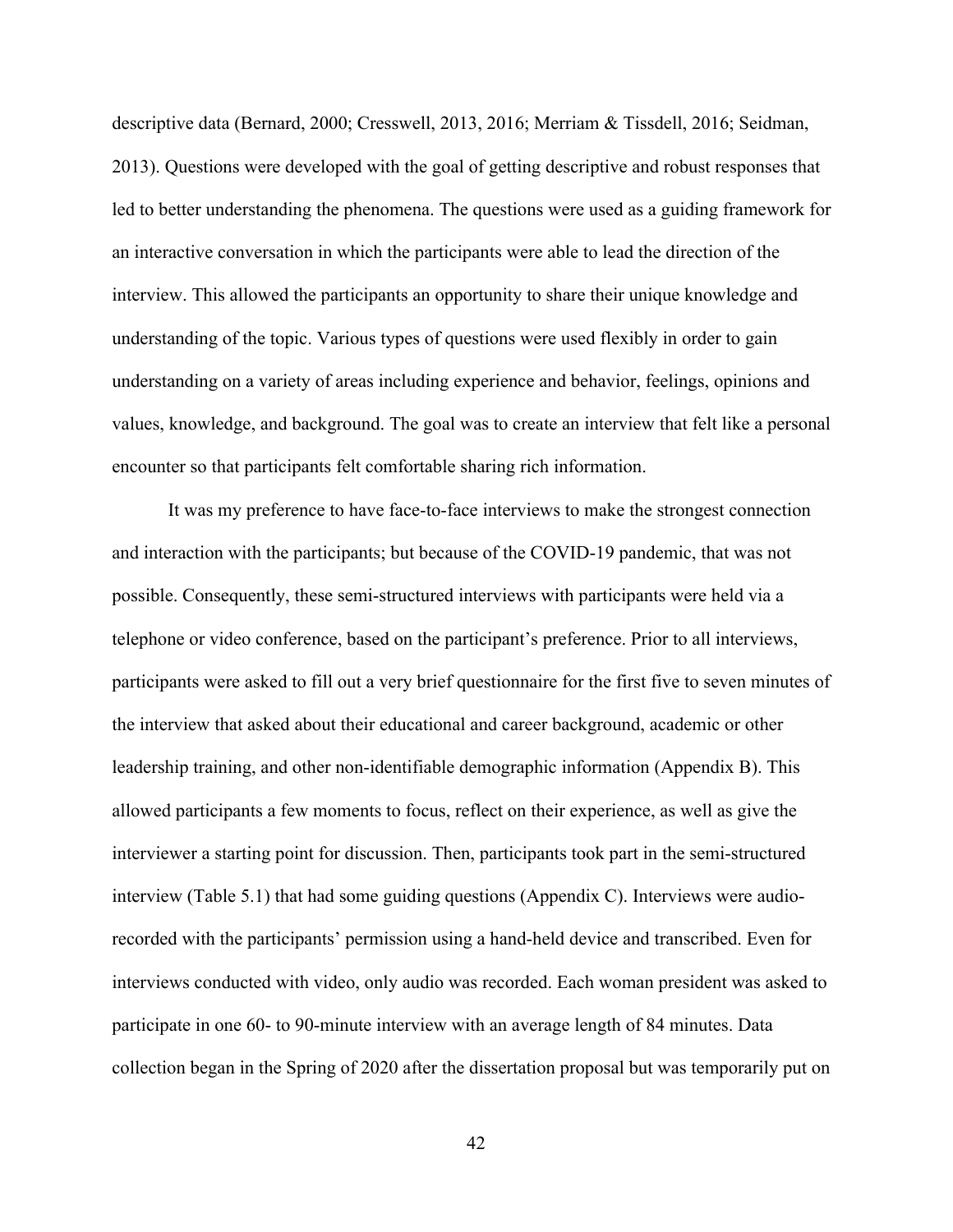hold due to the pandemic. A modified IRB was approved, and data collection resumed in the

Spring of 2021 as a result of the COVID-19 pandemic.

Table 5.1

*Semi-Structured Interview*

| <b>Interview Protocol</b>                                                                                                                                     | <b>Related Research</b><br>Question |
|---------------------------------------------------------------------------------------------------------------------------------------------------------------|-------------------------------------|
| Can you tell me a little more about this timeline, are there particular<br>events that influenced why you aspired to reach your current<br>professional role? | 1 & 3                               |
| If you were to write a memoir about how you became a woman<br>president, how would you describe yourself and characterize yourself<br>as a leader?            | $\overline{2}$                      |
| How would you describe your greatest challenge in your role as a<br>woman president and how do you manage that?                                               | $\overline{2}$                      |
| Describe how gender expectations ever impacted your actions or<br>behavior?                                                                                   | $\overline{2}$                      |
| What is your greatest professional challenge and how do you manage<br>it?                                                                                     | 1                                   |
| Is being a woman helpful or a challenge in your current role? Why?                                                                                            | $\overline{2}$                      |
| Based on your role as a woman president, how would you describe<br>the good, bad and the ugly of your position?                                               | 1                                   |
| How has your gender impacted your leadership?                                                                                                                 | 2 & 3                               |
| Do you think you have it easier or harder than your male counterparts<br>and why?                                                                             | 1 & 2                               |
| Can you think of a time that you modified your behavior or<br>leadership because of others' expectations because you are a woman?                             | 2 & 3                               |
| How does being a woman impact how you interact with others?                                                                                                   | $\overline{2}$                      |
| If you knew then, what you know now, what advice would you give<br>yourself?                                                                                  | 1 & 3                               |
| Why have you remained in the role of a community college<br>president?                                                                                        | 1                                   |
| Do you plan to continue in this role? What would make you want to<br>leave your current role?                                                                 | $\mathbf{1}$                        |
| How do you balance your professional and personal responsibilities?                                                                                           | $\overline{3}$                      |
| Describe the future you would like to see for aspiring women<br>Presidents?                                                                                   | 1 & 3                               |
| What will it take to make that vision a reality?                                                                                                              | 2                                   |
| Is there anything else you would like to share or that I haven't asked?                                                                                       | 1, 2, 8, 3                          |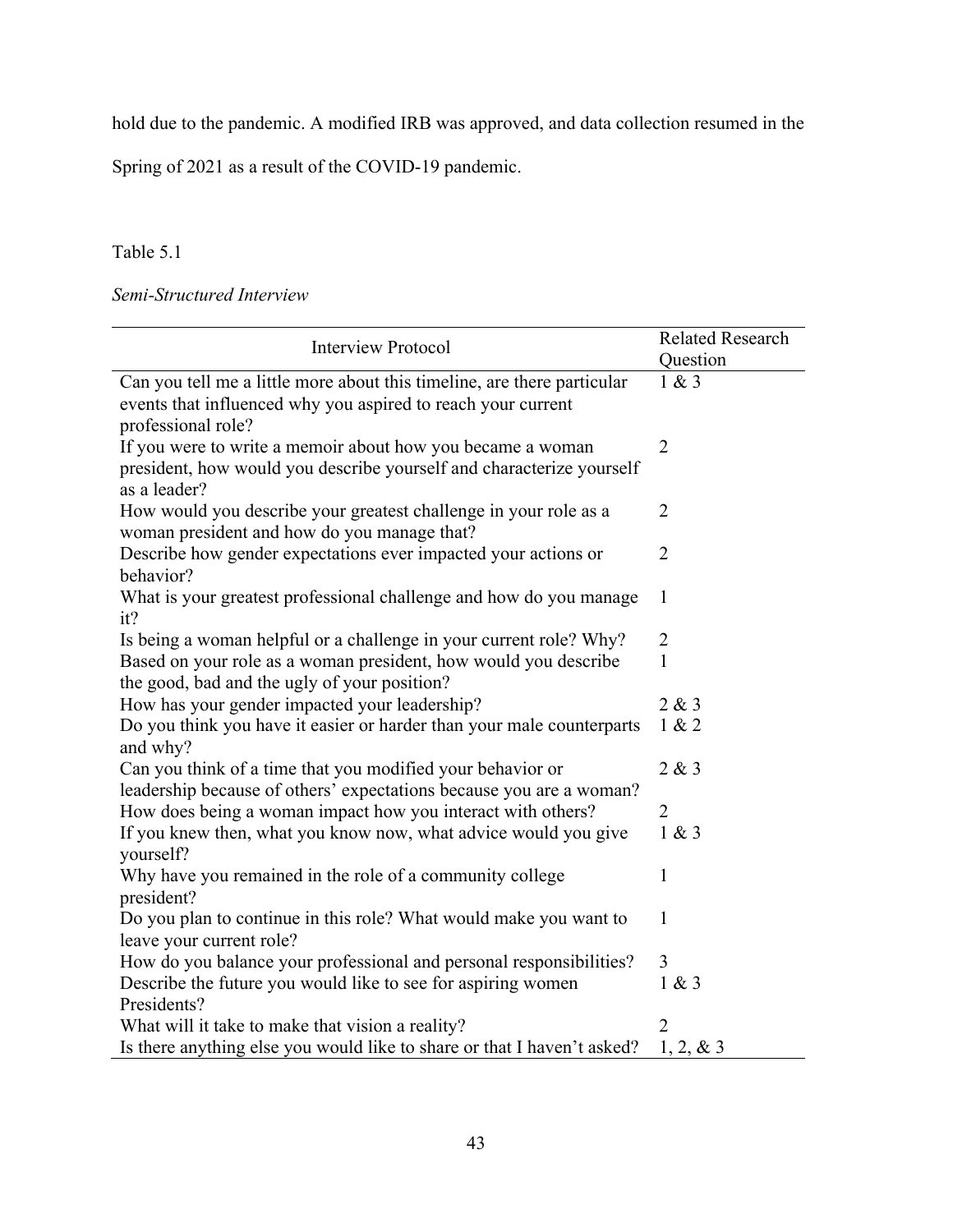Data were transcribed, analyzed, and coded. I was committed to ensuring the privacy and confidentiality of the participants to the extent allowed by law. The only document that had the participant's actual name was the informed consent form that was stored separately from data collected. Data collected from the background questionnaire and interviews were stored using a pseudonym. Due to their high-profile positions and public visibility, women community college presidents are a vulnerable population. To protect the participant's privacy, interviews were scheduled at the time and location of their choice. To ensure participants were not pressured to share sensitive information or did not have to disclose anything they were uncomfortable with, they could stop the interview for any reason, at any time, or they could choose to skip any question.

Protecting the confidentiality of participants was an important component of this study. Given the sensitivity of interviewing women community college presidents who were candidly sharing insight to their experiences, I recognized the necessity for the highest levels of human subject protections. Since there are very few women community college presidents, even with using pseudonyms, sharing too much identifying information would potentially allow for identification of the participants. As a result, I elected to not offer the kind of rich description often typical in qualitative research, like the names of the institutions or geographical locations. Furthermore, in presenting narrative data, I intentionally avoided providing personal identifiers such as participants' position/title, race/ethnicity, age, and other identifying information. Although the research does not provide such details, I am hopeful that the data provided in aggregate form will be useful for enhancing readers' understanding of the experience of women community college presidents.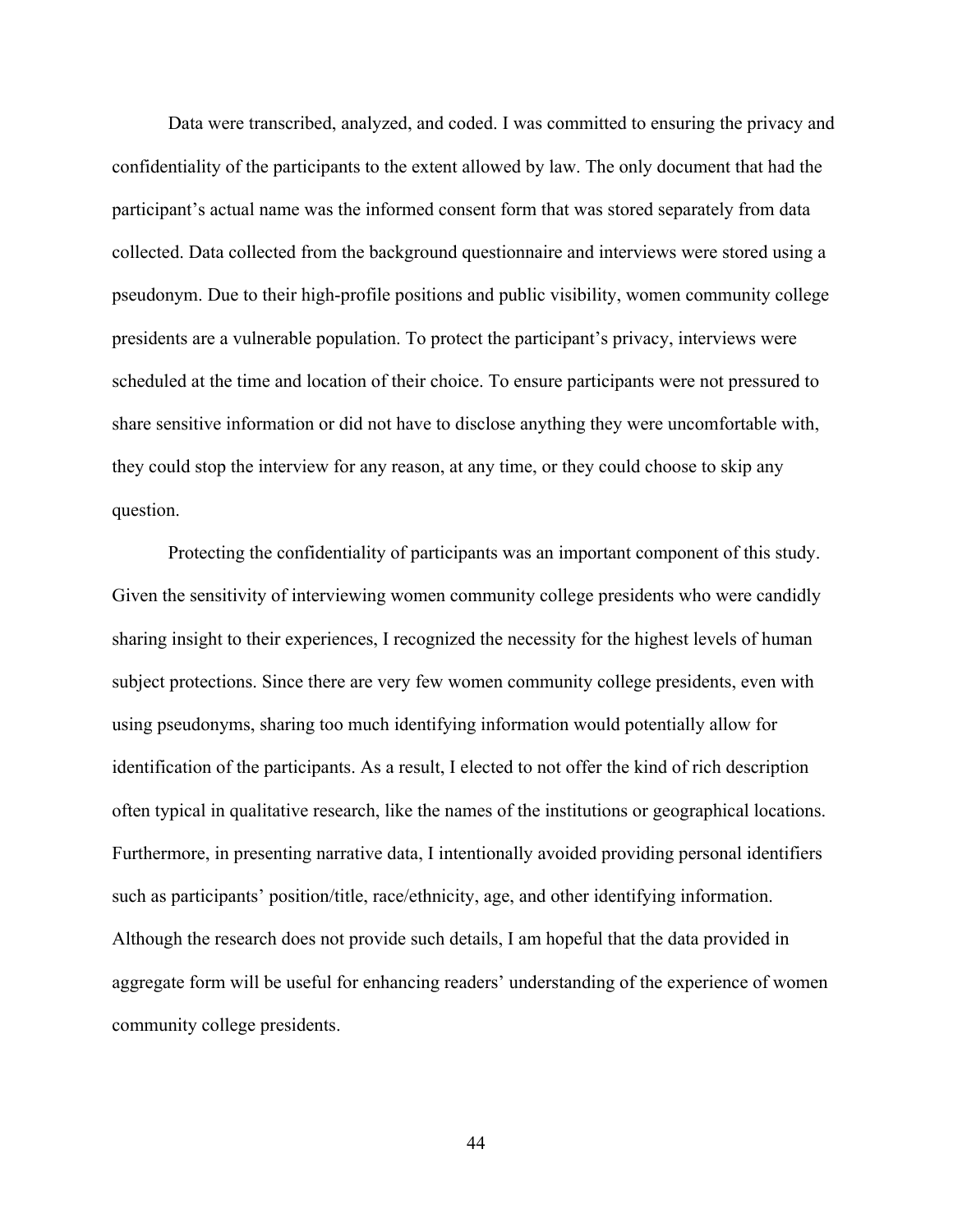#### **Data Analysis**

The data analysis took place throughout and after data collection. Data analysis began by preparing the data for data analysis by audio recording the actual interview and taking notes during and after interviews. The audio-recorded files were transcribed. I also wrote memos after the interview to facilitate analytical thinking and ensure reflexivity. Then, the interview transcriptions and notes were reviewed in order to get a general understanding of the data. Once the transcribed text had been reviewed and I had a general understanding of the data, I began coding the transcribed text to make sense of it. The data were analyzed to break it down into codes, themes, and dimensions (Cresswell, 2016; Saldaña, 2016).

The coding process involved reading the interview passages and assigning an initial code to those passages. Then, the initial coding and analytical memos were reviewed. After that initial process, I used the strategy of "lean coding" as described by Cresswell (2016, p. 175) to come up with multiple codes. The coding process allowed me to analyze the text and reconstruct it in a meaningful way. These codes were then categorized and re-organized into themes. The themes helped develop interpretations for the data. From there, themes led to larger dimensions to inform the discussion.

In order to transition from data collection to analysis, the qualitative data from the interview transcripts were coded to establish a critical link between data and to create meaningful explanation. Based on the small scale of the study as well as to maintain more control and ownership of the work (Saldaña, 2016), I elected to do manual coding. Short phrases were assigned to the data in each transcript. These codes symbolically assigned a "summative, salient, essence-capturing, and/or evocative attribute for a portion of language" (Saldaña, 2016, p. 4).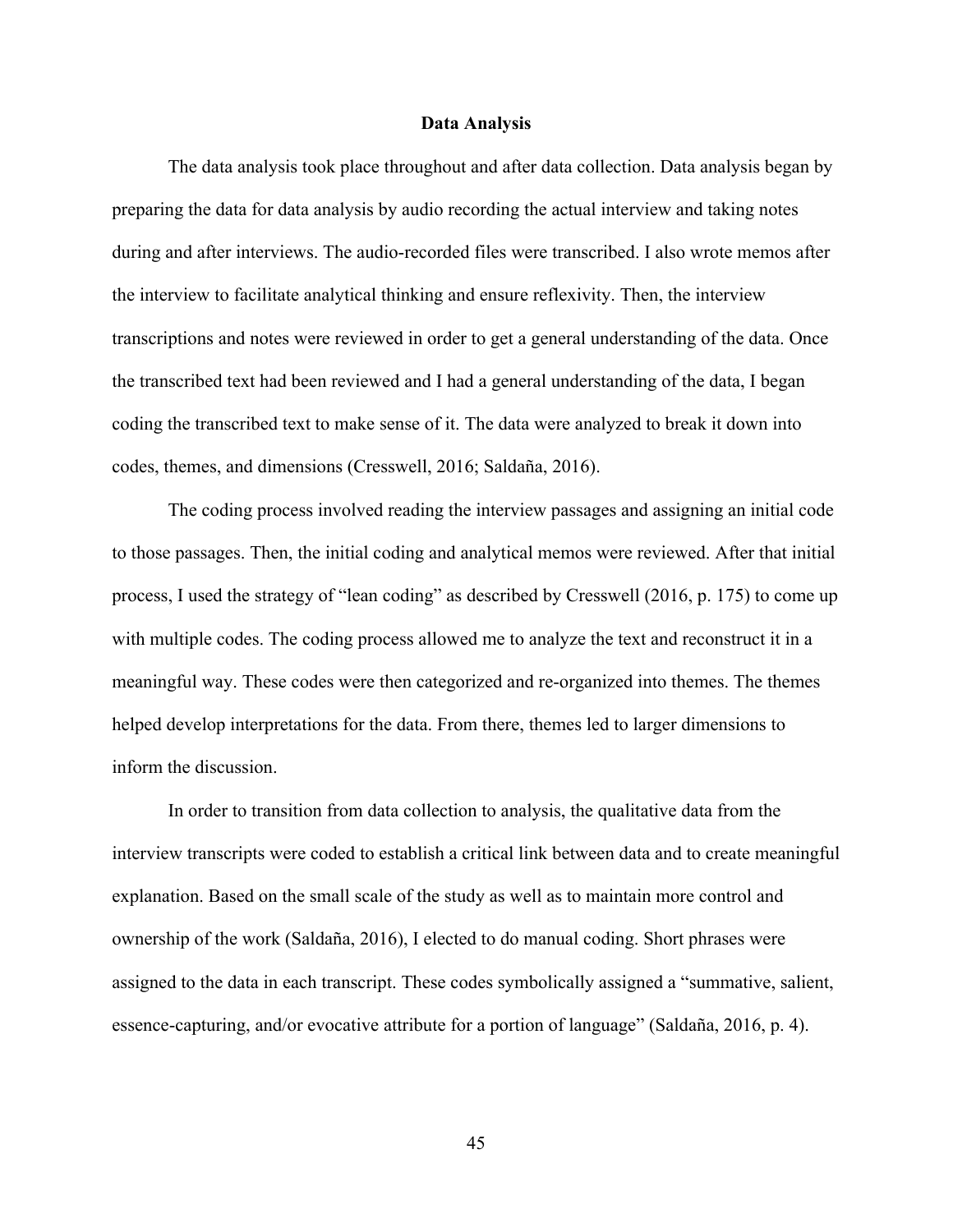This coding was done in order to identify patterns, categorize the data, and capture the essence of the transcript data.

For the first coding, I did an initial notation of words and sentences that stood out as meaningful. Data were transcribed and initially hand-coded using an open coding and focused coding approach (Saldaña, 2016). Open coding resulted in the following categories itemized in Table 6.1.

During the second level coding, I looked more carefully at each of the categories from the initial coding and created subcategories that illustrated the participant's experiences. I looked for patterns in order to solidify observations into meaning by grouping together similar data (Lincoln & Guba, 1985). Since patterns demonstrate repetitiveness and importance, they contribute to the trustworthiness of the data. Although multiple subcategories emerged, only those mentioned by more than half the participants were included. However, significant differences of experiences were also noted, considered, and mentioned when the difference illustrated an observation of significance. Next, the codes were synthesized into categories to move toward a consolidated meaning.

During the data collection and coding, I relied on analytic memos to reflect on the process. The analytic memos were utilized to maintain reflections on observations on the participants and phenomenon being studied so that I could write and think more deeply. The memos also helped me maintain self-reflexivity as well as challenge assumptions, identify researcher bias, and serve as an intellectual space to better understand the data. I made notes of observations, patterns, trends, and concepts in these memos. From the codes, categorizing, and analytic reflection, I then identified common themes for analysis.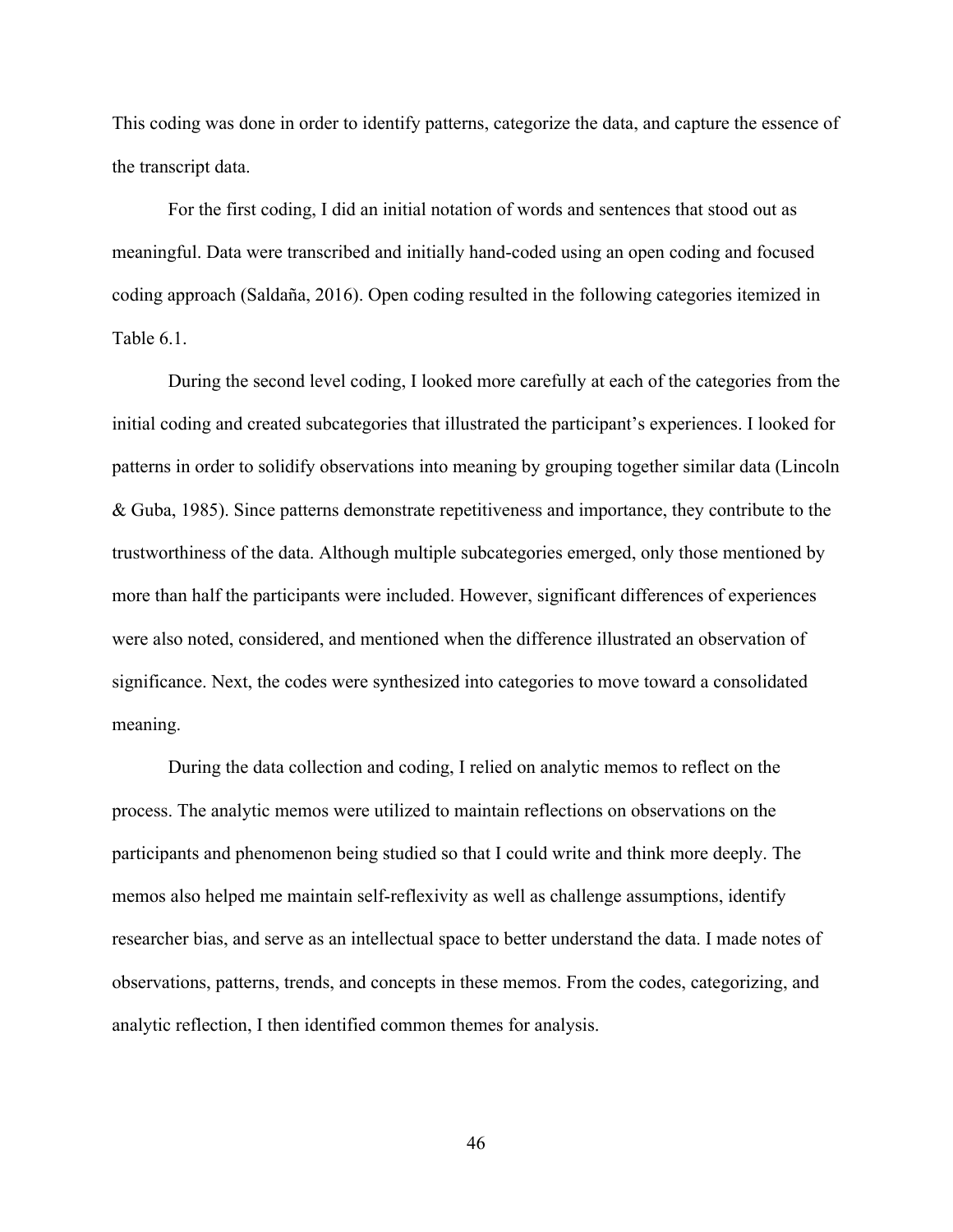# Table 6.1

# *Themes*

| Theme                                                                                                                                                                                                | Sub-Categories                                                                                                                                                                                                                  | Definition                                                                                                                                                                | <b>Illustrative Quotes</b>                                                                                                                                                                                                                                                                                                     |
|------------------------------------------------------------------------------------------------------------------------------------------------------------------------------------------------------|---------------------------------------------------------------------------------------------------------------------------------------------------------------------------------------------------------------------------------|---------------------------------------------------------------------------------------------------------------------------------------------------------------------------|--------------------------------------------------------------------------------------------------------------------------------------------------------------------------------------------------------------------------------------------------------------------------------------------------------------------------------|
|                                                                                                                                                                                                      |                                                                                                                                                                                                                                 |                                                                                                                                                                           |                                                                                                                                                                                                                                                                                                                                |
| Pathways, mentors, 'presidential<br>Reaching the<br>How women<br>push,' motivations, and resiliency<br>community college<br>Top<br>presidents describe<br>their career trajectory<br>and influences. | "I think he helped push me to do more than I<br>probably had the confidence to do and forced<br>me out of my comfort zone."<br>"If I'm ever going to make the difference that<br>I want to make and not be frustrated because I |                                                                                                                                                                           |                                                                                                                                                                                                                                                                                                                                |
|                                                                                                                                                                                                      |                                                                                                                                                                                                                                 |                                                                                                                                                                           | have no control over what these students are<br>dealing with, I'm going to have to be a college<br>president."                                                                                                                                                                                                                 |
| Woman in a<br>Man's<br>World                                                                                                                                                                         | Otherness, gender bias, double<br>standards, stereotypes                                                                                                                                                                        | Descriptions of<br>marginalization and<br>otherness.                                                                                                                      | "Don't get me wrong, being a woman in a<br>man's world isn't easy. By the time I assumed<br>the presidency, I felt I experienced fewer<br>microaggressions. There were not as many<br>challenges to my authority. I'm not sure if this<br>is a result of my title, more comfort in my own<br>skin, or a combination of both?"" |
|                                                                                                                                                                                                      |                                                                                                                                                                                                                                 |                                                                                                                                                                           | "I have walked that walk of being the only one<br>and feeling alone"                                                                                                                                                                                                                                                           |
|                                                                                                                                                                                                      |                                                                                                                                                                                                                                 |                                                                                                                                                                           | "If you're a woman, you're weaker, you're<br>more emotional, you're not as mentally tough<br>as the man. These are stereotypes women<br>face."                                                                                                                                                                                 |
| Working<br>Harder Than<br>Males                                                                                                                                                                      | Proving capability, overcoming<br>stereotypes and representing<br>women                                                                                                                                                         | How women<br>community college<br>presidents describe                                                                                                                     | "men start out with this automatic<br>credibility-it's assumed, women on the other<br>hand have to prove it."                                                                                                                                                                                                                  |
|                                                                                                                                                                                                      | modifying their<br>behavior in the male-<br>dominated community<br>college.                                                                                                                                                     | "I learned early on that I always had to, I<br>would say work harder. I spent longer hours. I<br>took work home. I felt like that's what I had to<br>do to prove myself." |                                                                                                                                                                                                                                                                                                                                |
| Navigating<br>Workarounds, defying the male<br>norm, positivity, communication<br>Otherness<br>and transparency, balance,<br>authenticity, and embracing a<br>feminine style                         | Descriptions of how<br>women community<br>college presidents<br>strategize and cope in<br>order to maneuver the<br>experience of otherness<br>within the male-<br>dominated community<br>college.                               | "It is difficult for women to find their groove<br>sometimes; it was for me."                                                                                             |                                                                                                                                                                                                                                                                                                                                |
|                                                                                                                                                                                                      |                                                                                                                                                                                                                                 | "I tried to replicate that style, but it didn't<br>work. I was uncomfortable and it showed. I<br>learned the hard way that I just had to be me."                          |                                                                                                                                                                                                                                                                                                                                |

Through the analysis of these interviews, four coalescing themes as well as multiple subthemes were identified. The main themes were (a) *Reaching the Top,* with subthemes of pathways, mentors, the 'presidential push,' motivations, and resiliency; (b) *A Woman in a Man's*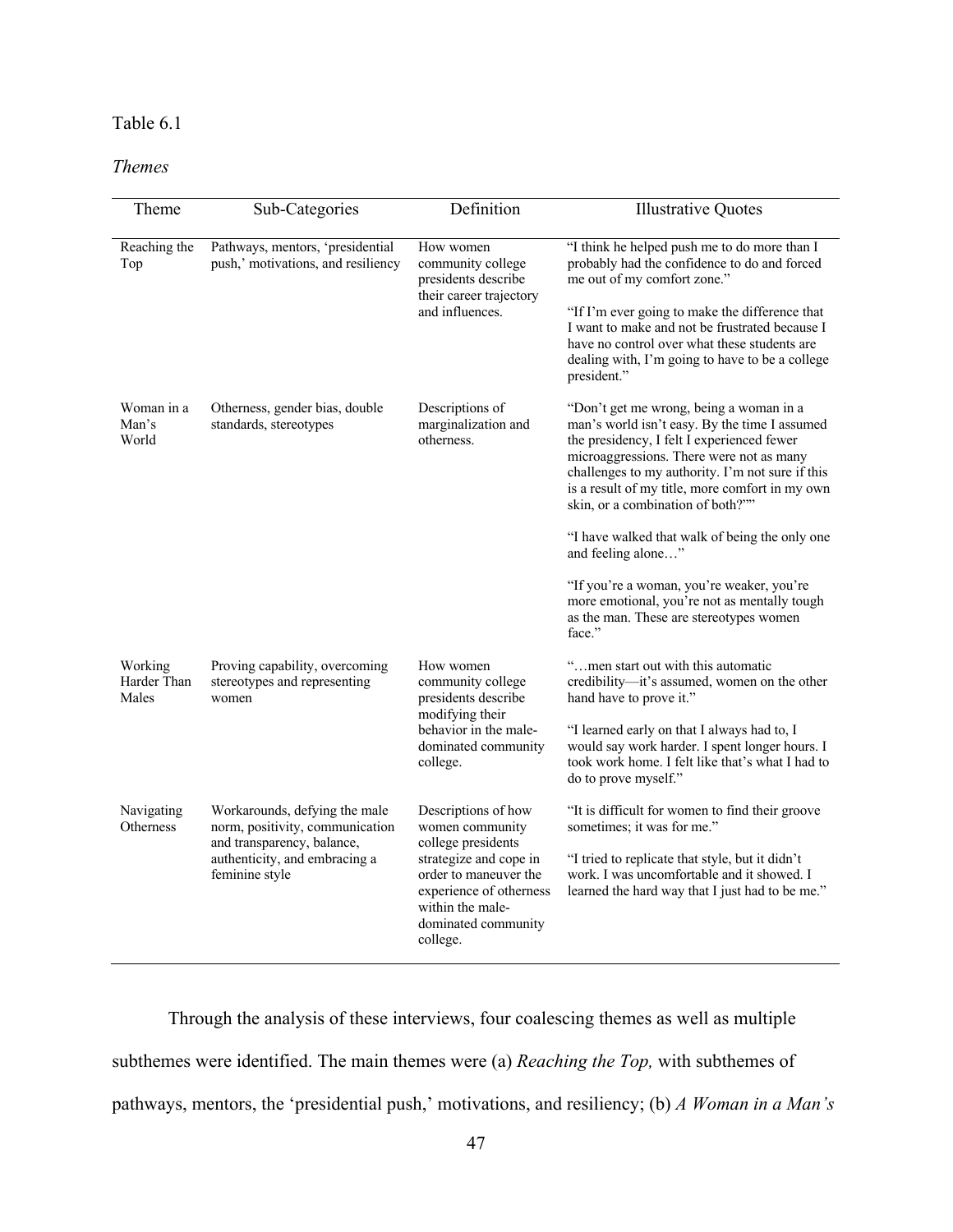*World*, with otherness, gender bias, double standards, and stereotypes as subthemes; (c) *Working Harder Than Males,* with subthemes of proving capability, overcoming stereotypes, and representing women; and (d) *Navigating Otherness,* with subthemes of workarounds, defying the male norm, positivity, communication and transparency, making it happen, authenticity, and embracing feminine traits.

To maintain trustworthiness (Cresswell, 2016; Lincoln, 1995; Lincoln & Guba, 1985; Seidman, 2013) and to ensure the greatest authenticity of data, I took steps to ensure internal consistency and to maintain research rigor. A significant amount of time was given to create a clear research design and context to discover meaning as lived and perceived by the participants. Additionally, to enhance the trustworthiness of interpretations, I conducted member-checks (Lincoln & Guba, 1985). During each interview, I paraphrased and summarized participants' responses and inquired about the accuracy of interpretations. This gave the participants an opportunity to clarify any misunderstandings or confirm the preliminary interpretation. The collaboration with participants via member-checks ensured that researcher interpretations aligned with participants' narratives and meanings. I examined my own reflexivity throughout the process to ensure consciousness of how her own background and experiences shaped the interpretation of the data.

In a qualitative study, interpretation of qualitative findings and themes can be considered a limitation. My perspective as a woman community college administrator could influence the interpretive findings. The coding format used was subjective and another researcher may ask similar questions but could have a different interpretation of the findings. I took steps to reduce bias and to provide as much validity to the findings as possible. Examples of this included listening carefully and not interrupting participants. During the interview, interpretations were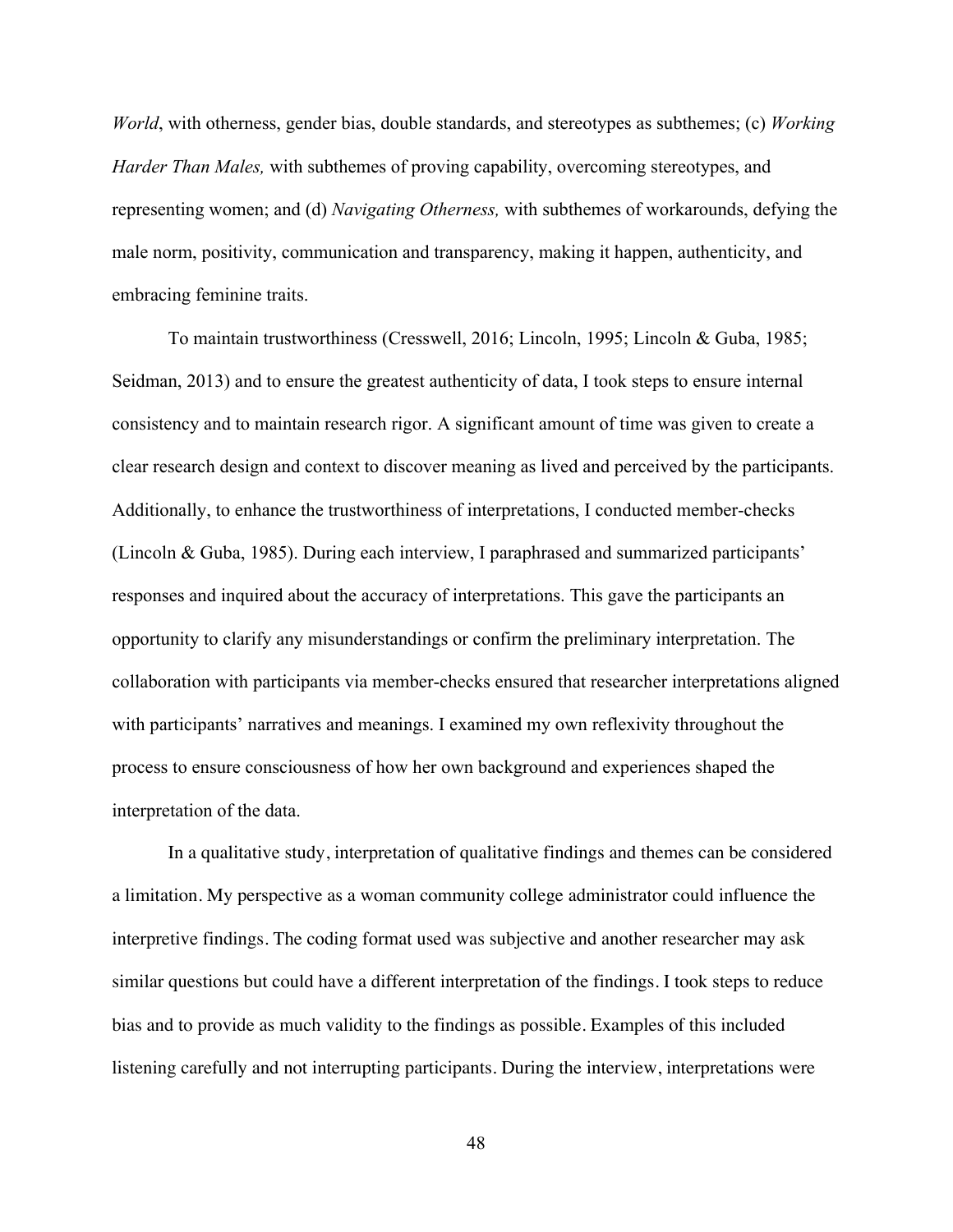checked by restating ideas and asking participants to clarify their comments. I also coded during the transcribing process, followed by primary and secondary coding. I also maintained a reflective journal and wrote analytic memos. The analytic memos written throughout the data collection, interview, and analysis process helped ensure research reflexivity and trustworthiness.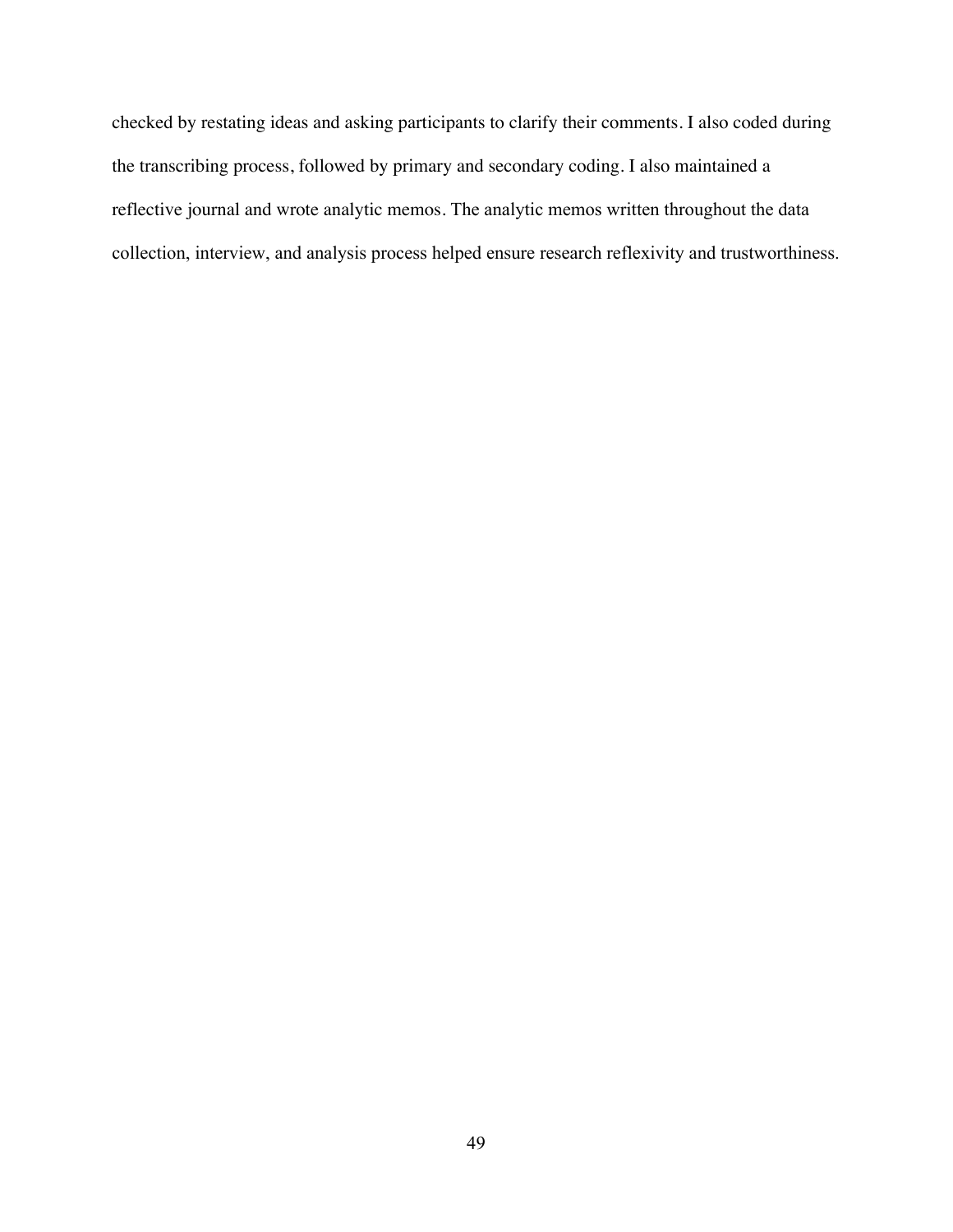#### **Chapter 4: Findings**

This chapter presents the findings from seven individual interviews conducted with women community college presidents. As explained in more detail in the previous chapter, the narrative data presented in this discussion had limited personal identifiers that was done intentionally to maintain the highest levels of human subject protections for this study. The chapter is organized in four sections. The first section describes the women community college presidents' backgrounds and rise to the top to put their comments in context. The next three sections are based around the three research questions:

# **Research Questions**

- 1. How do women community college presidents describe their experience in maledominated community colleges?
- 2. How do gender identity and gender expectations of women impact the behavior of women community college presidents?
- 3. How do women community college presidents navigate their role within maledominated community colleges?

The first section of this chapter begins with a general overview of how the participants reached the top including a brief summary of their background, generational and contextual differences that impact their perception, their path, and motivations, as well as some of the key commonalities of their experience. The next section explores the first research question that attempts to understand the women presidents' own perceptions of their experience within the male-dominated community college, while the third section focuses on research question two about how women describe the impact of gender identity and expectations on their behavior. The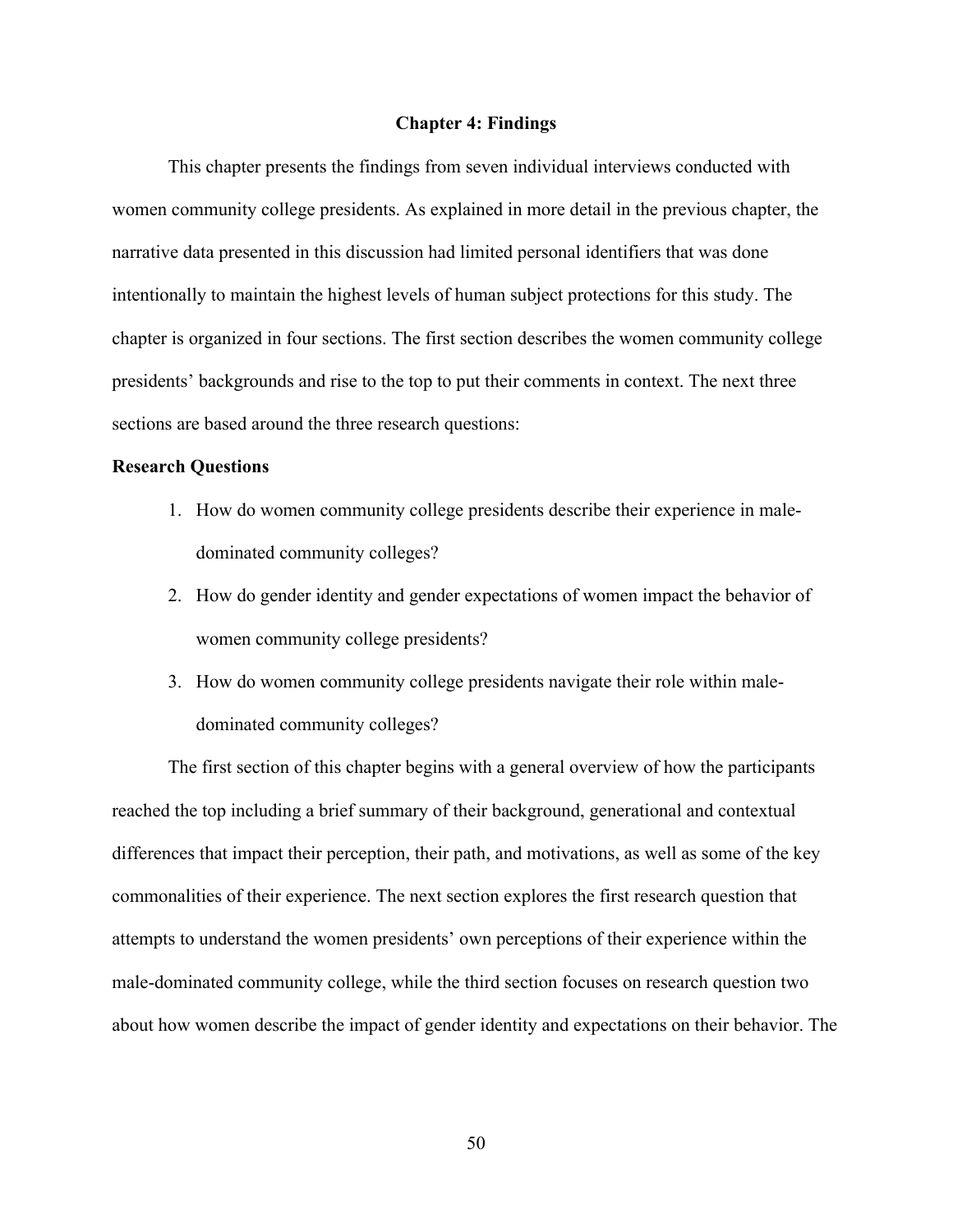fourth section explains how women community college presidents navigate this male-dominated environment.

#### **Section 1: Reaching the Top**

Of the 10 women community college presidents meeting the criteria, eight agreed to be interviewed. Ultimately, seven completed the interviews. One cancelled due to an emergency and was not able to reschedule. All the others filled out the pre-interview questionnaire and participated in an interview. The interviews resulted in rich data about the women's experiences. This section gives an overview of the participants to better understand the context of their experience and the influences on their rise to becoming top leaders in their respective community colleges.

# *Duration in Role and Community College Setting*

The longest serving president had been in her position 28 years, and the shortest had been a president for two years, with an average length of service amongst the group of about 10 years. The seven participants came from across the state and represented rural, suburban, and urban community colleges with student enrollments ranging in size from around 3,000 students to around 15,000. Six of the women responded in the introductory questionnaire that they identified as White, only one identified as a woman of color.

# *Ages and Generational Differences*

The participants interviewed spanned in age from their 30s to their 70s with two under the age of 50, three in their 60s and two in their 70s. How they described gender and their experience was often influenced by the generation when they entered the workforce. The participants who entered the workforce in the 1960s described significant differences between today's experience in the workplace versus the time they began their careers. One striking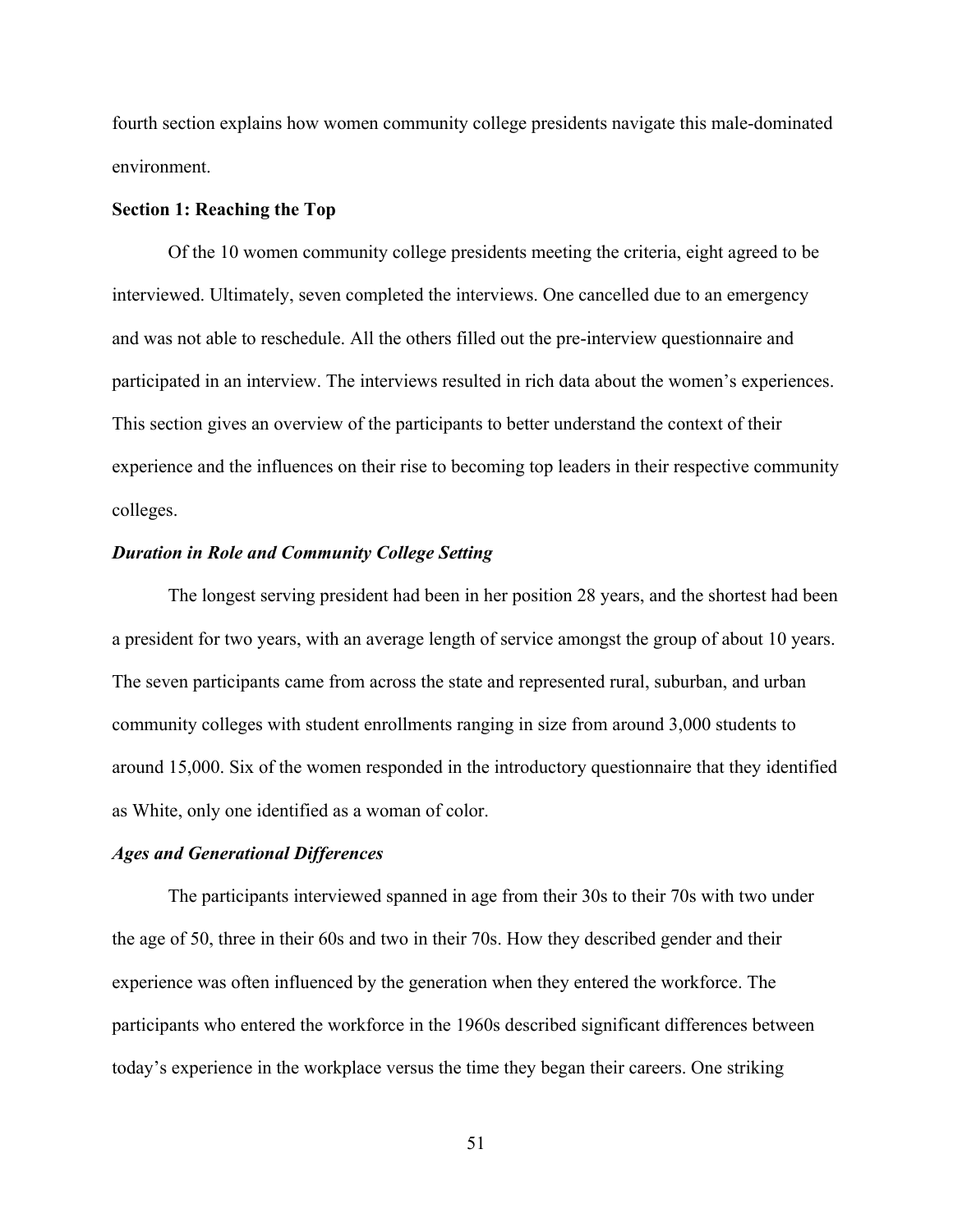example of this change was Madeline, who talked about working in the 70s and 80s and described significant changes in the workplace from then until now. She described how early in her career, women, regardless of their position were referred to as Mrs. along with their husband's last name: "I wasn't allowed to have my own name in the college directory. Women had to fight to get their own name. Many younger women won't experience that."

The participants whose ages were in their 60s and 70s described distinct differences between then and today. They said the most significant difference was the number of women in the workforce then compared to now. They also mentioned improvements in gender expectations and overall conditions that are more favorable and supportive of women today. They described that women from their generation were not taught to "stand up and stand out front" but say that is changing. They all agreed that as more women enter leadership roles like the presidency and as people get accustomed to women in these positions, the easier it becomes for both the women and the stakeholders being served. All the women expressed that the longer duration they had in their role as women community college presidents, the more comfortable they became, which also made it easier. The responses from the women who were 50 and younger reiterated these observations.

Participants who began their careers in the 1990s or later, often saw gender as less of a hindrance since women leaders, albeit underrepresented, were more commonplace than in the past. The participants under age 50 stated that at times their age was more of a hindrance than their gender. Katherine described being unsure if she was too young to pursue a presidency, but realized she had a wealth of experience to offer the position. Regardless of their age, participants shared that the combination of getting older and gaining more time in their position helped lead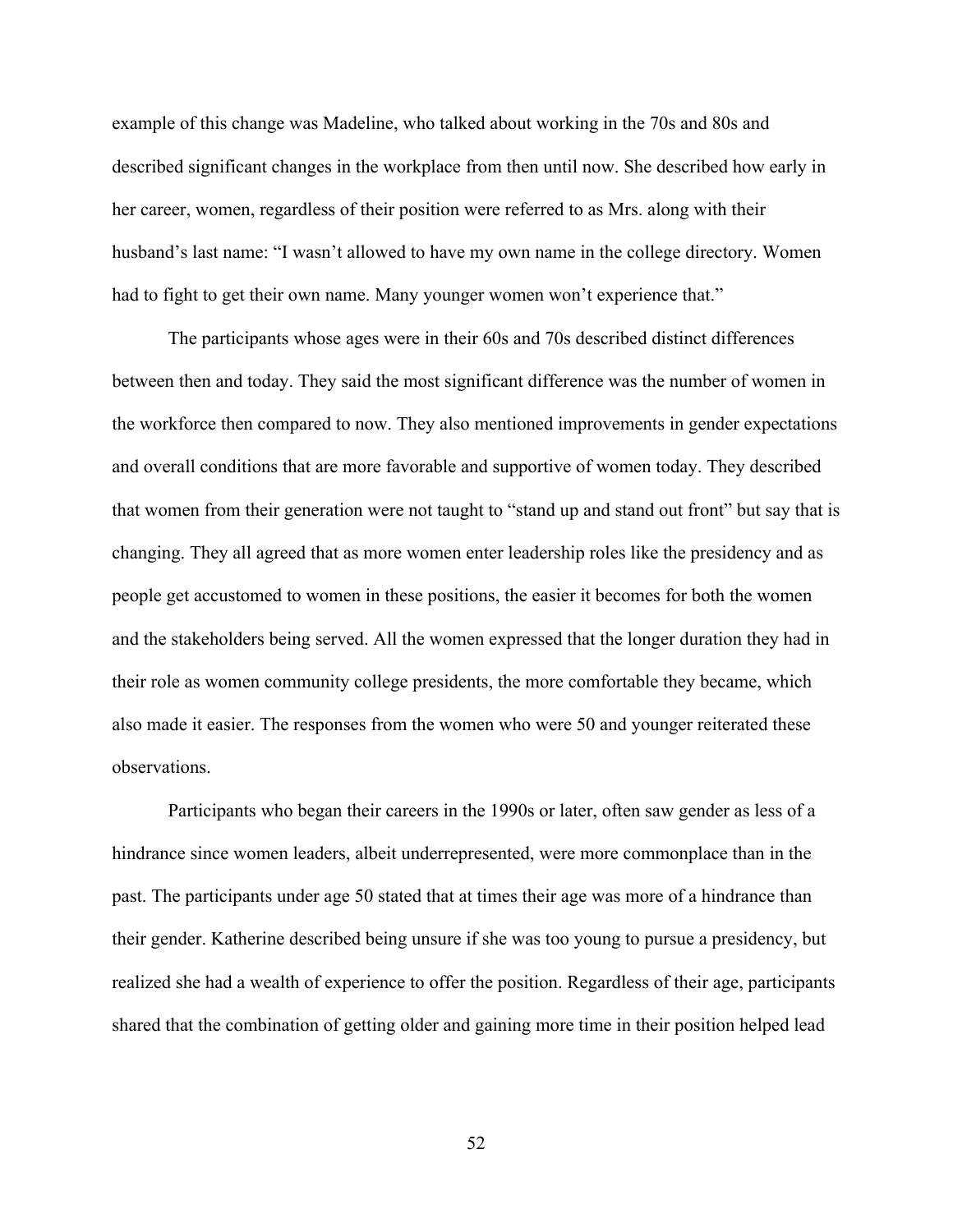with more ease and familiarity. They also described that with age, they felt less pressure and were less concerned with the opinions of others.

# *Education and Experience*

All the women interviewed had a doctoral degree, previous experience in higher education administration, and all but one had served as faculty in the community college. The majority had previously served in director or vice president roles prior to becoming president. More than half had experience outside of working in community colleges. Some had worked in K-12, others in professional fields like accounting and finance, and two had worked in their own or family-owned businesses. Two had participated in dedicated fellowships to train, recruit, and develop presidents within community colleges. These women were considered trailblazers because more than half of them were the first woman community college presidents to serve at their respective institutions.

The women community college presidents stated they had to be willing to go out of their comfort zone and find the confidence to apply for a presidency. Unanimously, every woman interviewed acknowledged the existence of strong mentors and role models. All participants underscored and provided vivid examples of how mentors made a profound impact in helping them learn and preparing them for their current jobs. They also shared the importance of leadership programs and having a network of support.

# *Mentors and the "Presidential Push"*

Some even credit mentors as directly influencing their decision to apply for the presidency. While most of the participants knew they wanted to work in a community college and sought to advance in higher-level administrative roles, five of the seven did not seek or even consider a presidency until someone else purposefully drove them in that direction. They said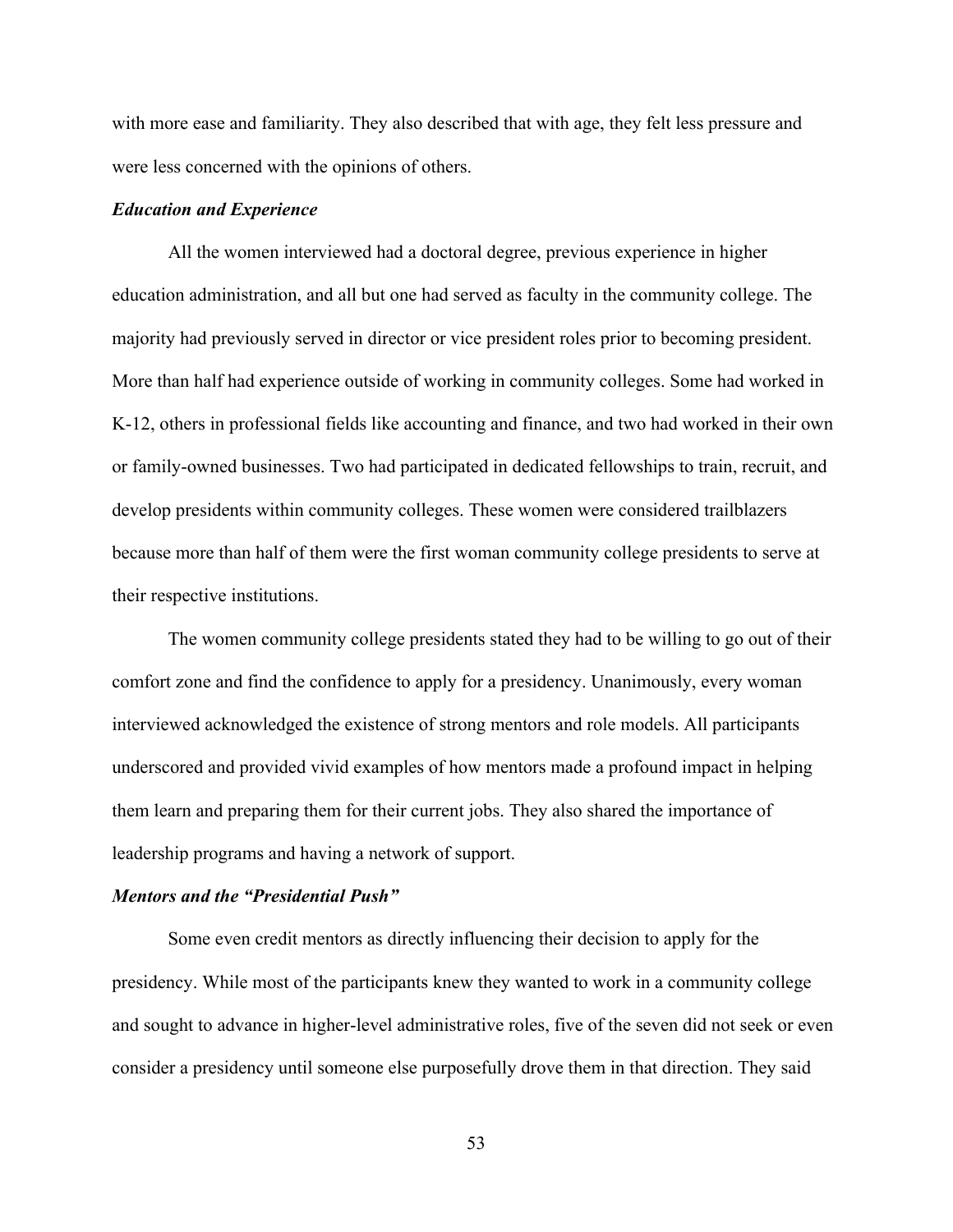that having mentors, a role model and in many cases, someone specifically suggesting pursuing a presidency helped to move them in that direction. These women described this as the "presidential push" that they said was having someone else who saw their potential encourage them and push them out of their comfort zone to seek a presidency. Most indicated the "push" came from a president who they worked for or from another mentor. Madeline credited a president who was her former boss for giving her the courage to take the next steps: "I think he helped push me to do more than I probably had the confidence to do and forced me out of my comfort zone."

Katherine, who had also aspired to be a high-level administrator, said a fellow director in another higher education-affiliated program pushed her to not only pursue a presidency, but also a doctoral degree in community college leadership.

She said to me, "I think you would make a really good community college president. You should consider this role, this graduate program." And I told her, "Well, I want to be a higher education administrator; I wasn't thinking of a presidency." But she said, "You should go through that training program for community college presidents." So anyway, we talked a little more about it. And then, she just became my mentor, which is why I think mentors are so important. Because she really not only encouraged me to go in that direction (of pursuing a presidency), but also, she told me specifically what I needed to do to get the varied background. One of the most important things for a college president is understanding what goes on in the college and what goes on in the classroom.

Only two of the seven expressed seeking a presidency on their own. Kimberly, who had worked as faculty before becoming an administrator, described her love for students but how she was becoming frustrated with challenges she saw them facing that she could not control in her current role. She said, "If I'm ever going to make the difference that I want to make and not be frustrated because I have no control over what these students are dealing with, I'm going to have to be a college president."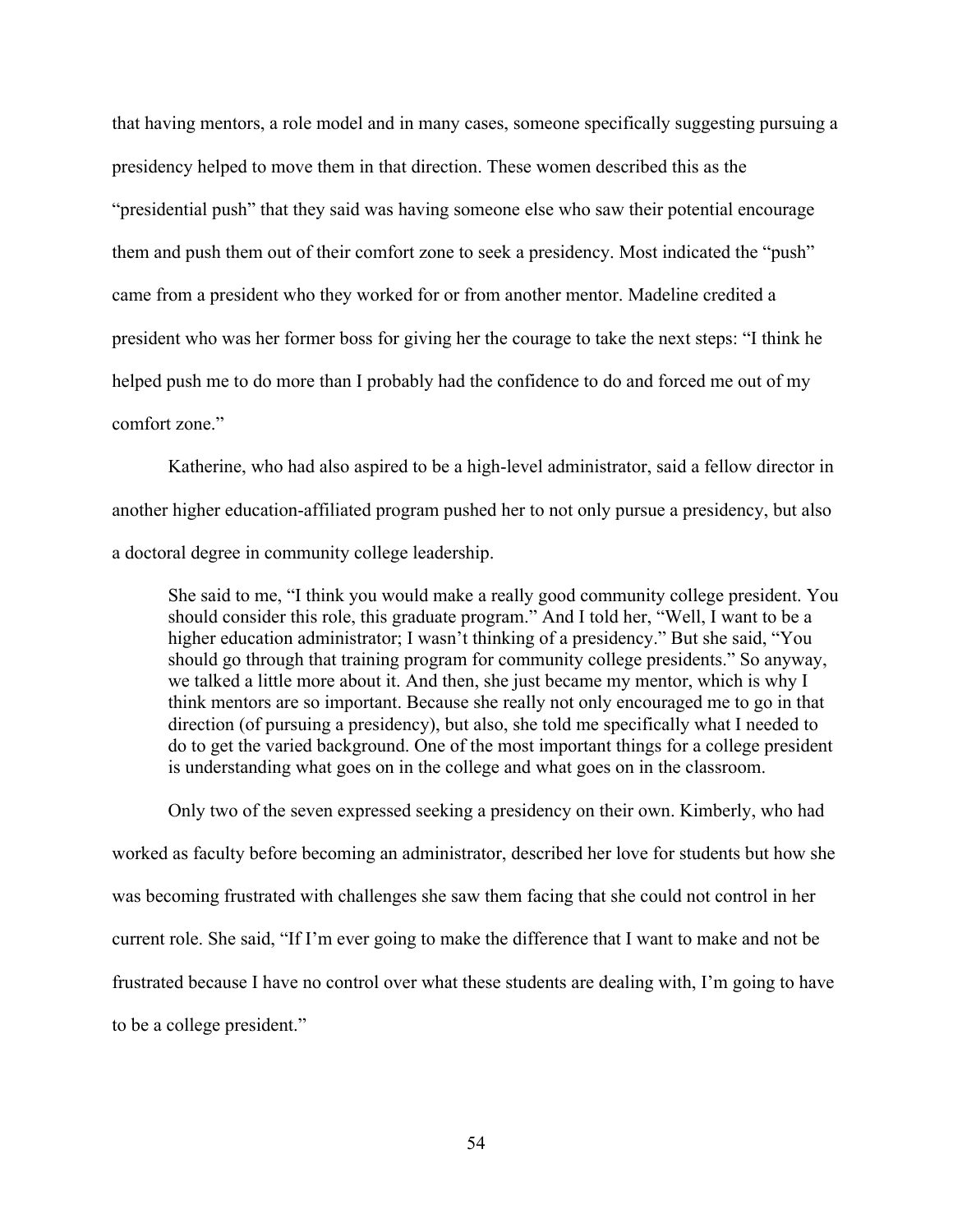While most participants acknowledged steadfast support from both men and women alike, one notable difference in the reference to mentors was not all participants felt they received as much support from other women. Two said male mentors were more responsible and impactful as they pursued a presidency, but they also acknowledged they became women community college presidents at a time when few women served in that role. Three participants stated that they did not find other women honestly supportive of other women or building each other up as much as they should. Madeline commented: "It's easy for other women to be jealous of one another. It's not 100%, but many times other women want to be top dog, or they want to be the person recognized."

Katherine said mentors not only helped her through her educational journey and professional path, but also helped her once she became a president. She said a former president remained a

great mentor and person to bounce off ideas. Like even now that he's retired, I feel like I can still reach out to him and ask him different questions. He is always there, and he was the best example of somebody I think had the biggest heart for student success and always put students first. And so, I try to mirror what he was doing because it was just impressive. I feel like I was fortunate to have a lot of good mentors.

Others credit leadership programs like the Aspen Institute, the ACE Fellows Program, and others with being helpful because of curriculum and knowledge shared, but more importantly for the opportunity to get to know the other individuals with whom you are experiencing the program. The participants described these programs as meaningful leadership experiences that defined and shaped their careers. Katherine described this as the

ideal networking opportunity. Because we were all in the same boat; we were all kind of going through the process at the exact same time. And, then there's some that got ahead, were presidents a few years before they started the program and so they've been a good help.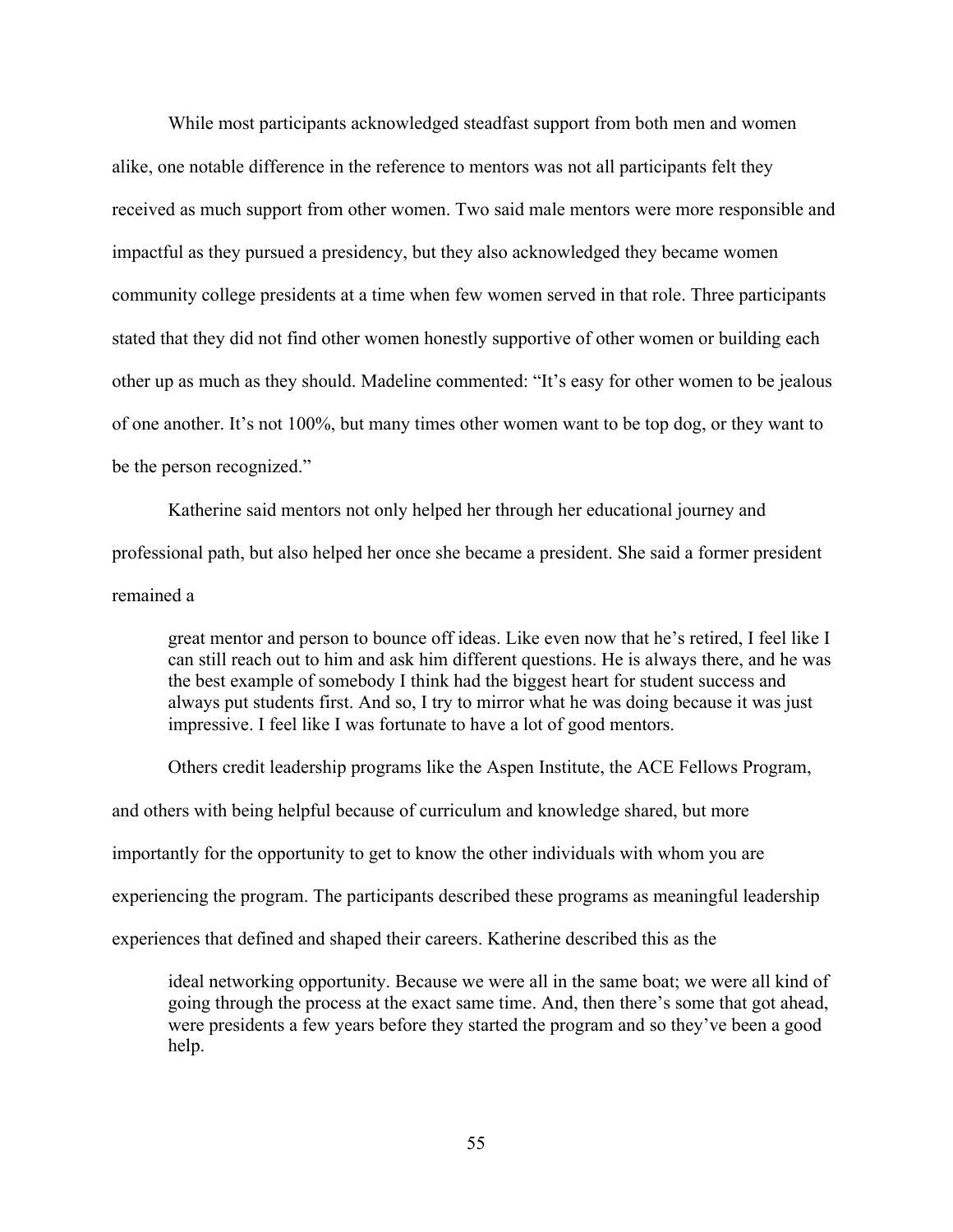# *Determination and Motivations*

While each brought unique experiences and visions to their roles, the seven participants had many commonalities in their personality traits. By the way they expressed themselves and the stories they shared, each of them demonstrated personalities that were confident, resilient, and determined. They were driven, highly motivated, and willing to work hard. These women were confident, self-assured, and believed they had what it takes. They were not easily intimidated and were passionately dedicated to higher education. While they emphasized the importance of being reflective and contemplative, none expressed self-doubt in their decisions or capabilities. If they made a mistake, they were willing to learn from it and move on.

Each of the women described a commitment to their communities, higher education, and making a difference. More than one said that giving back to the community was "in their DNA." Jane who serves as a woman community college president where she was raised said, "I'm just driven to serve and want to coalesce and bring people together. And the president's role is a way to help do that."

The self-motivation and confidence helped them move forward in the male-dominated community college. Leslie described herself as exemplified by what the other women community college presidents were describing, "I've always wanted to set goals and try to reach them, set an exemplary example for others, and try to have a positive influence on friends, colleagues, and students."

Another common thread among the women community college presidents interviewed was that all the participants referenced their passion for students and commitment to the community college mission. Each described deep understanding of the community college's purpose of providing access to and opportunities for higher education along with providing vital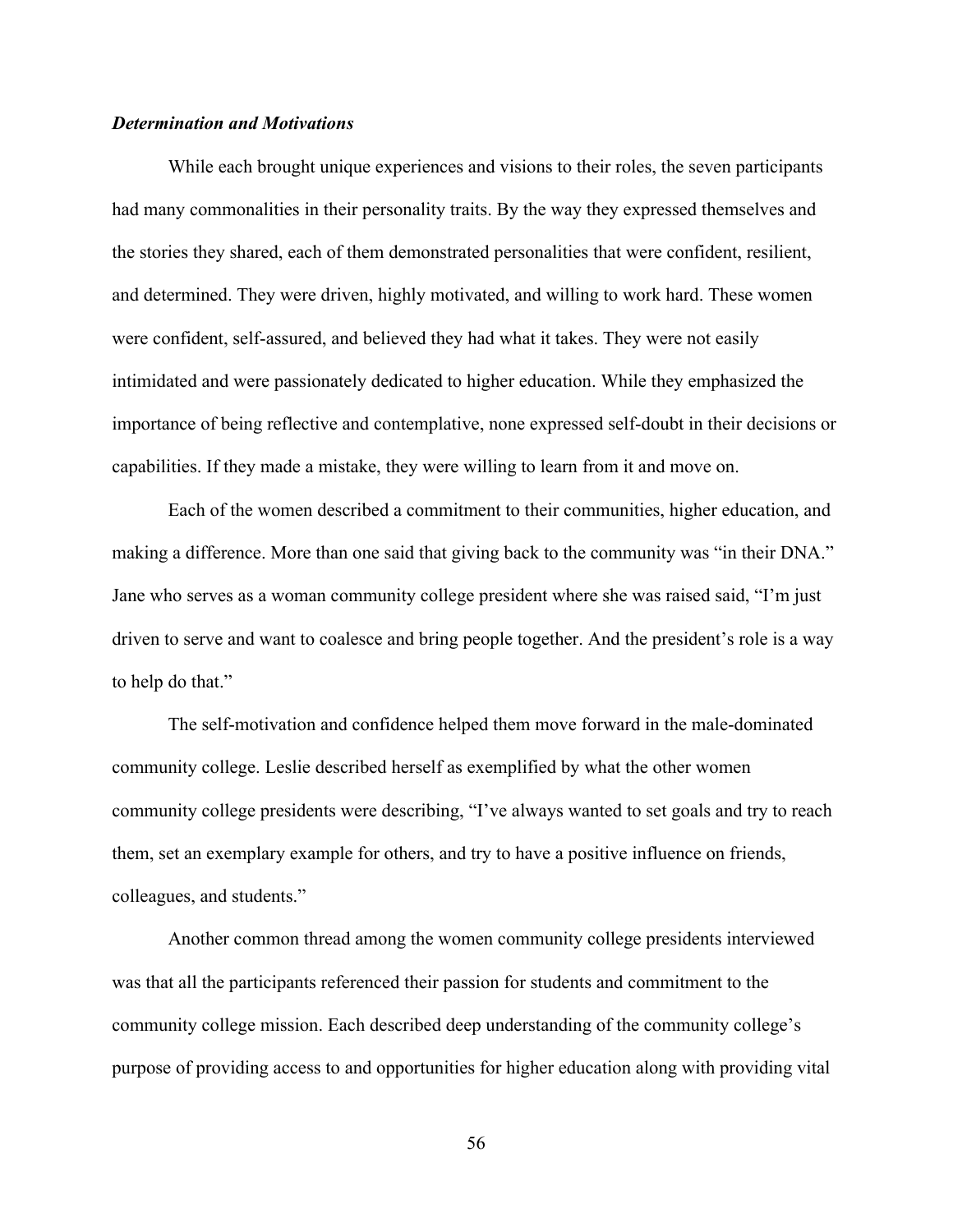workforce training. Nearly every participant shared a story about how they still find ways to engage with students directly whether they meet with them, attend a school event, or host a student meet and greet. "I wanted to work in a community college, where I know I can make a difference by working with students like me, because I was a first-generation college student," Kimberly said.

# *Resiliency and Student Centeredness*

All the participants said that serving as a woman community college president came with significant stress, responsibility, but also with high rewards. Despite these challenges, the women community college presidents were resilient and steadfast to serving students. All of them commented that making a difference in student lives, increasing educational attainment, and serving their community was what made them happy in their work. Students, their success stories like graduations and other outcomes, were the results to which these women community college presidents were committed. Katherine said,

I think the good is the decisions you make impact thousands of lives, and it impacts thousands of students, but also their families and their experiences. And so, it's such a rewarding thing to be able to shake students' hands at graduation and see them crossing those milestones because it makes everything worth it. Why you do what you do, and why you work so hard to support students.

They also agreed on the challenges. Whether it be financial shortages, legislative challenges, lawsuits, or personnel issues, they said these were the most difficult parts of their jobs. Overall, the greatest challenge cited by all women was reduction in funding and lack of adequate resources. Madeline said:

No matter what kind of incentives you have and ways you want to compensate people, support services, and programs for students, the finances make you make choices. And often, you can't do everything you want to do, no matter how hard you try or how bad you want to.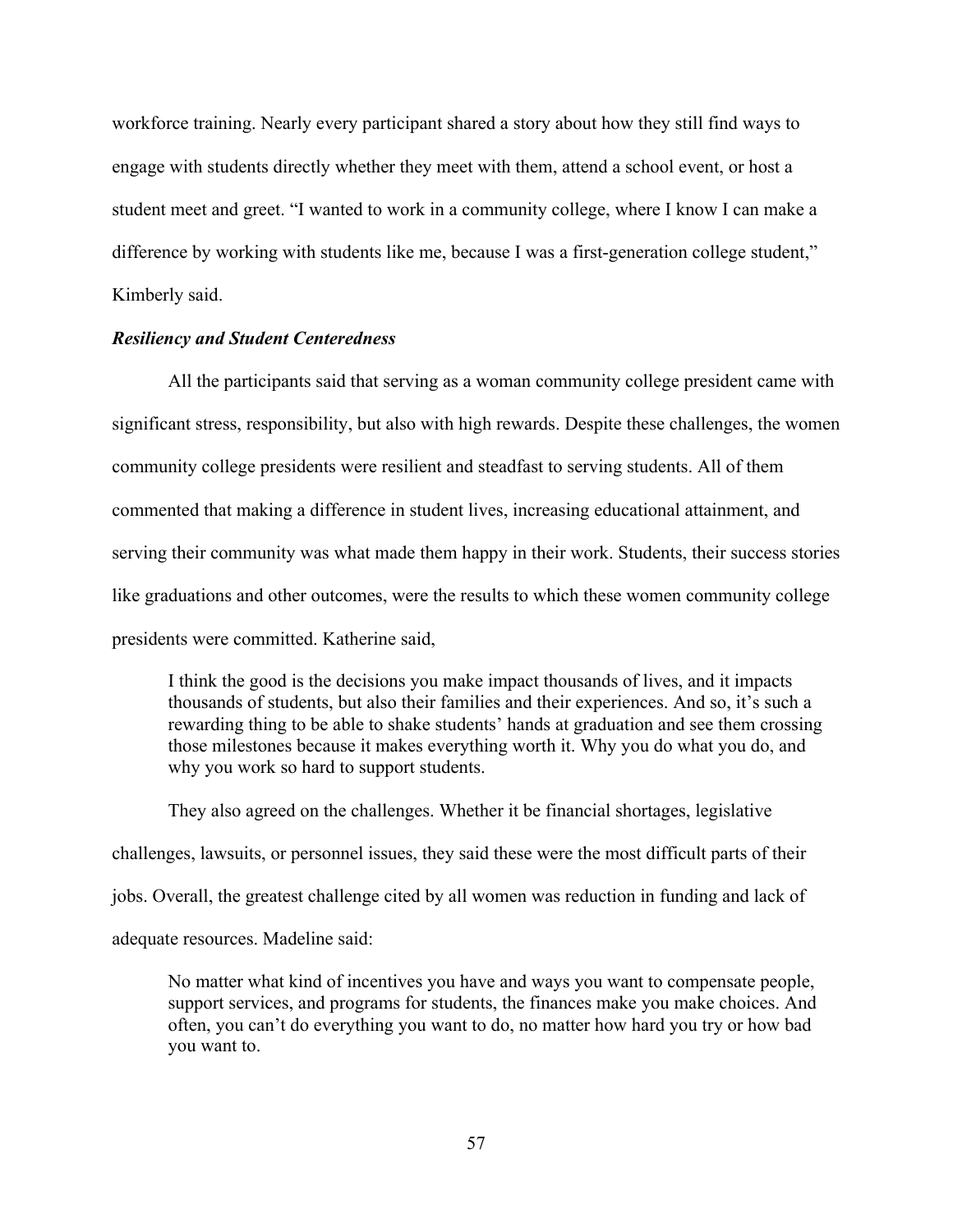They said the worst situations were when there were situations where things could not be fixed or changed. Lawsuits, personnel issues, and other similar situations were the other parts of the job they said were the most challenging. Kimberly shared,

There are days that there are situations you just can't fix, you just can't change things, and those are the hardest. Those are days that sometimes I just put my head down on my desk and cry a little bit, then I feel better, get up and go home.

All but one said they would do it all over again; the one who she said would not explained that the personal costs to her health, relationships, and well-being were too great. She described the ability to work effectively and take care of oneself as "mutually exclusive"—both cannot happen simultaneously.

# **Section 2: RQ 1-How do women community college presidents describe their experience in male-dominated community colleges?**

This section describes how women community college presidents described their experience in male-dominated community colleges. In the male-dominated community college, male presidents are the norm, while female presidents become the other. As a result, the resonating theme in describing this experience was in terms of otherness, where the women community college presidents described either being seen as or feeling different. This social construction of the male as the norm forces women community college presidents to alter their behavior and informs the research questions discussed in the next sections. Ultimately, this reality forces them to adapt their behavior and find ways of coping. The participants described experiences of sexism, double standards, and other manifestations of maleness as typical and with otherness pertaining to women. This section discusses how the women community college presidents described their experience in the male-dominated community college in terms of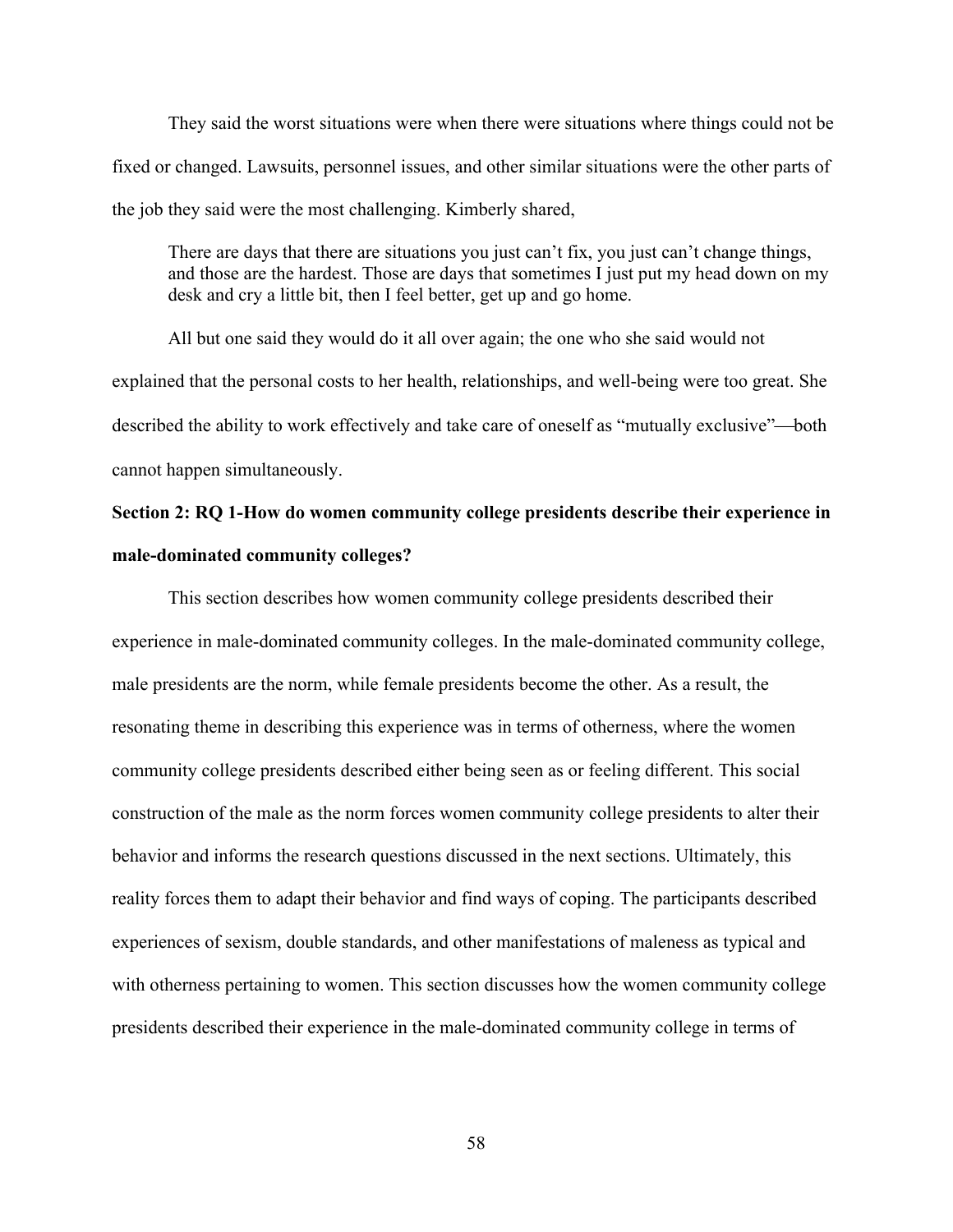otherness, including working in a "man's world," gender bias, stereotypes, double standards, and unequal gender expectations.

# *A "Woman in a Man's World"*

While nearly all the women recognized the effects of gender bias, stereotyping, and double standards in the workplace, all were cautious about overattributing this to gender. More than one referenced working in a "man's world." But they also were quick to point out that many of the challenges they faced were not always gender-related, but simply challenges all leaders, both men and women, face in this high-profile and demanding role. Overall, participants indicated feeling the impact of gender less often in their experience as women community college presidents compared with their experiences as they moved up the career ladder. Sandra, who has served as a president for four years, said,

Don't get me wrong, being a woman in a man's world isn't easy. By the time I assumed the presidency, I felt I experienced fewer microaggressions. There were not as many challenges to my authority. I'm not sure if this is a result of my title, more comfort in my own skin, or a combination of both?

During the beginning of the interviews, participants began sharing their experiences in terms of leading, not on being a woman leader. These women described working hard, being focused on their careers, and making a positive influence on students. They wanted to be recognized as being the best person for the job and as effective presidents, not necessarily as effective women community college presidents. Jane began her career after the peak of the women's liberation movement of which she was not a part. Jane described,

I mean the inequality for women was still there, so I don't want to dismiss that. I know those other women that had gone before, who had to open doors and all that so it's easier. I'm sure that made it easier for me, but I just always felt like work hard, work hard. I was brought up that way. You work hard and that's how you get opportunity. And that's how I tried to approach it.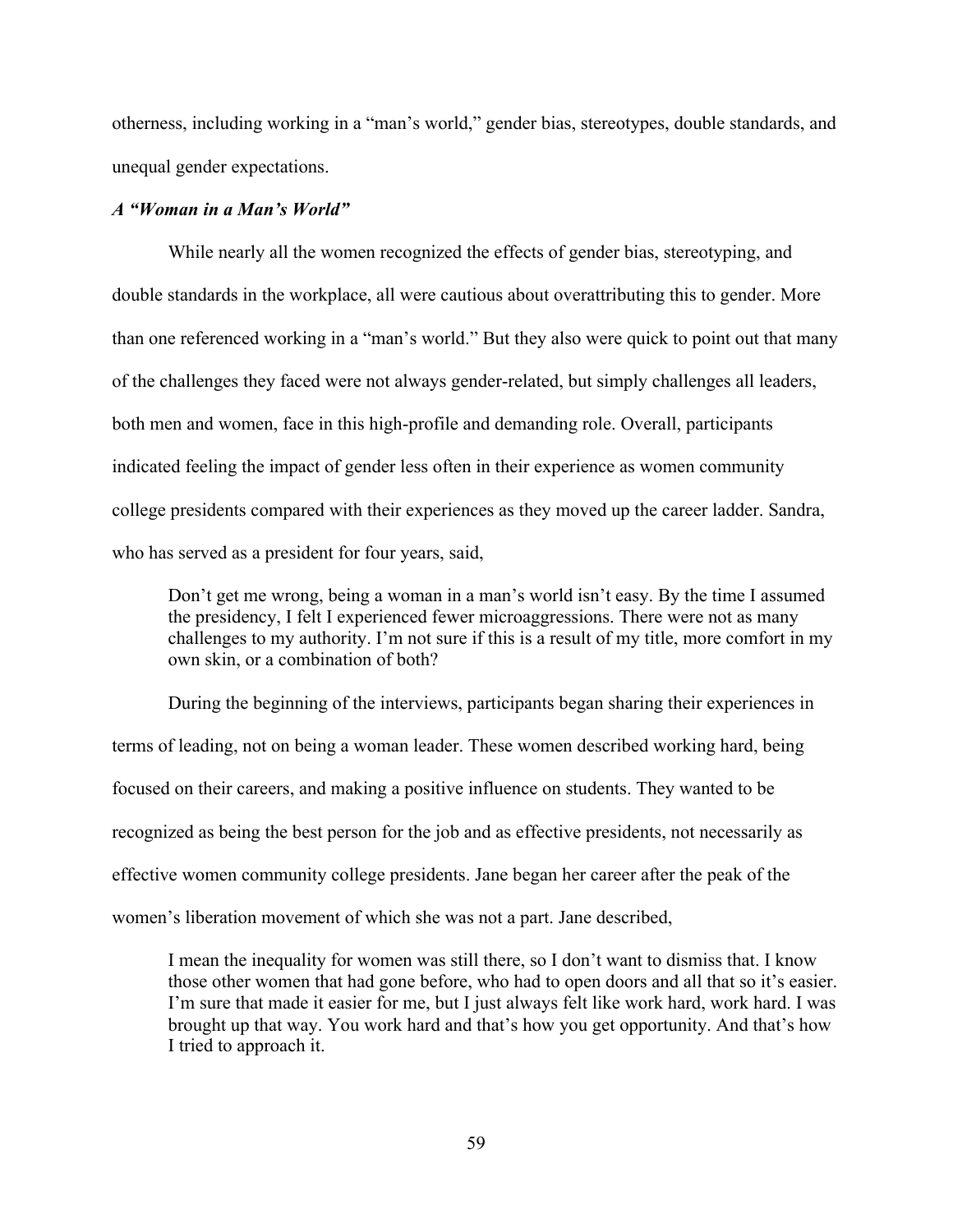However, despite how much they wanted an equal experience and wanted to be seen as the strongest fit for the position, eventually they mentioned scenarios where they felt or were seen as different as the others. Kimberly shared the story of being the only woman at the table, despite being a leader. Her experience exemplified being the other. She said,

Being a female head is not easy. It wasn't easy when I started out in higher ed. It wasn't easy being the first female president at an institution that was 80 years old. At that point, it was being a woman in a man's profession. When I first became a president, there were few women community college presidents . . . . I think it's feeling like it's a battle all the time.

The participants noted their feelings of being different than the status quo. This was something they felt and was also something they said individuals within their institutions had to get accustomed to experiencing. Madeline said, "I was accepted, but I was a woman in a man's world."

Only two women indicated that they did not think gender affected their presidency and experience significantly. In both those cases, the women said they were not the first woman president at the institution and said there were already a significant number of women in executive positions at their respective institutions. They were also the youngest women in the group. However, as they shared more details of their experiences, all but one gave examples of how gender stereotypes and double standards remained omnipresent forces that they had almost naturally learned to contend with, even though they may not consider it on a daily basis.

They described scenarios within the context of male-dominated community colleges, where typically there are more "older males" in leadership roles, especially in workforce and financial divisions. For example, Katherine shared,

I don't think I have many challenges because I am a woman president, while there are definitely a lot more male CEOs in all of the different functions that I go to. But I haven't seen a challenge with it, except being surrounded by male CEOs. I think it's about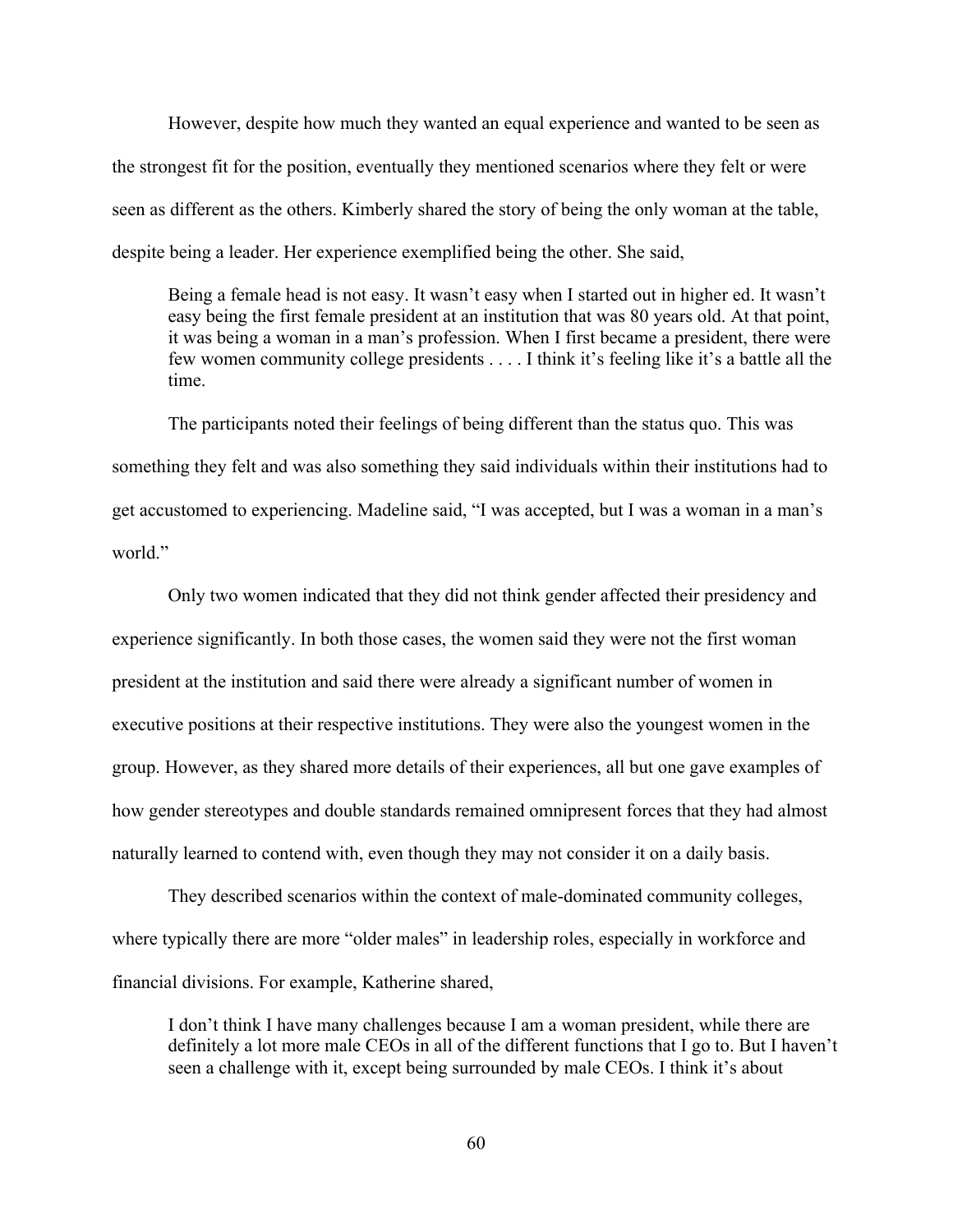developing relationships early on. But I do think there should be more women in roles like this.

Madeline had similar sentiments. She said she mainly focuses on her concern for others, doing the best job she can, and said "she's never been leading the women's right's movement" but even she acknowledges that receiving "the right recognition for who you are as an equal is still sometimes still a challenge."

Jane who has served as a woman community college president for more than two decades became a president in her late 30s.

I know I was seen as different because I was a woman. But I will say this, it was real important to me at a very early point that it wasn't about me getting the job because I was a woman. It was about me getting the job because I was the best person for the job. I didn't want it to be about me being a female.

More than half of the interview participants were the first women community college presidents at their institutions. These women entered the position at a time when there were very few women in leadership roles, which they say is the biggest change between then and now. She and others who were the first to hold this role described having no other female colleagues to talk to or to be mentored by. More than one described having to navigate 'the good old boys club' where other leaders or stakeholders were not used to seeing or including women leaders.

Another described how women are at an unfair advantage because of increased responsibilities in household and childrearing roles. In her final comments as the interview was wrapping up, one woman participant who originally said gender was not an issue mentioned that in the future it was important women had a sense of belonging. She acknowledged that she did not always feel like she belonged since there are more males than females.

One frequently mentioned double standard faced by women was appearance. Multiple participants described being judged by what they were wearing, rather than their message or the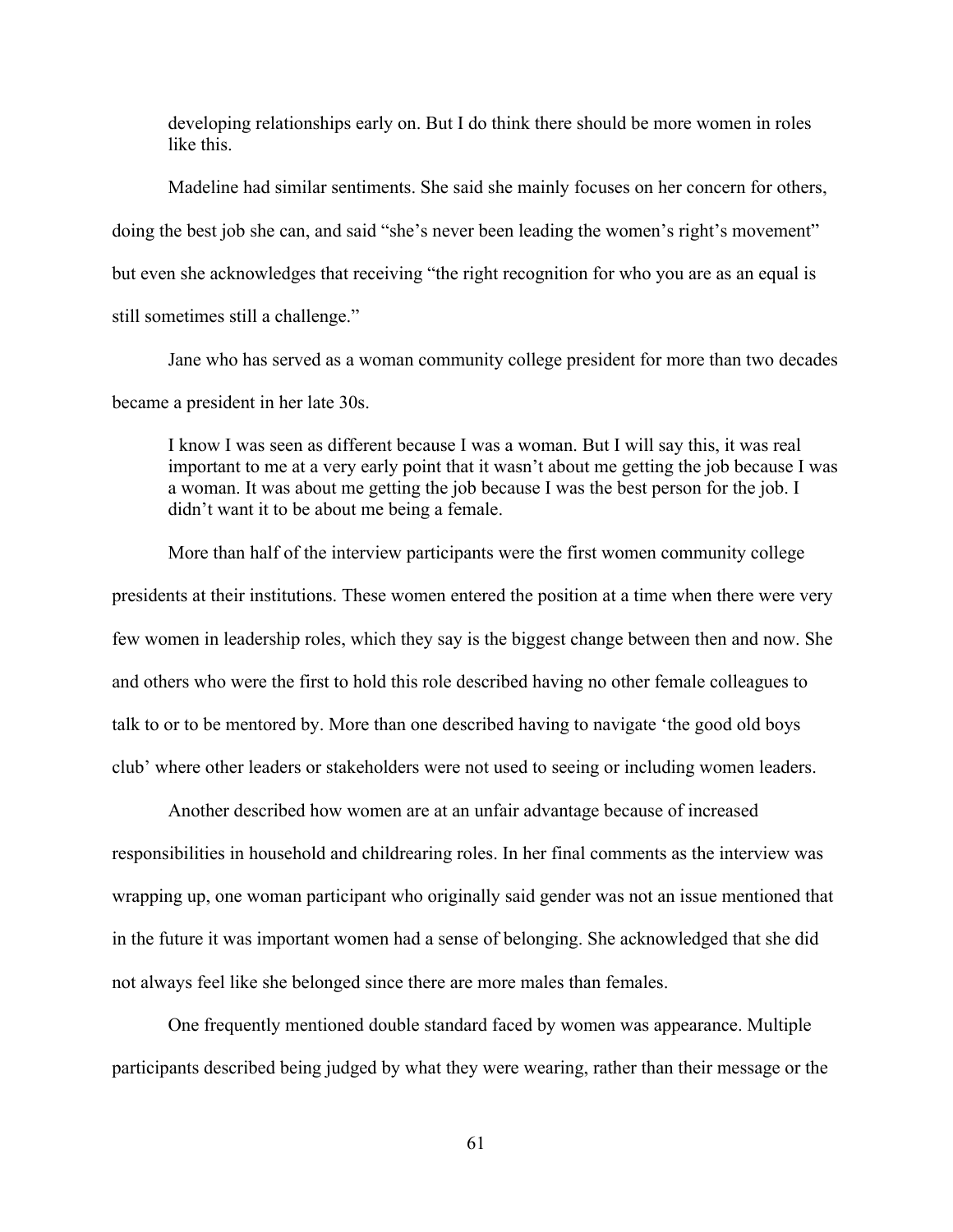task at hand. Nearly all mentioned how at some point they were judged on how they looked or what they were wearing—by both men and women—on everything from wardrobe choice, makeup, or even how they sounded. Participants described how this added pressure, and they wished attention would be focused on their skills, message, and accomplishments rather than how they looked. They also commented that men do not face this same level of scrutiny.

Sandra described, "One of my most disappointing moments happened just two years ago. After nine months of working with community stakeholders, employees, and students to create a new strategic plan for the next five years for our college, I presented this vision. Mind you, this was months of tedious work, collaboration, and negotiation. After a detailed presentation to a group of community stakeholders, legislators, and other leaders, the floor was opened to questions. To my dismay, my heart sank when I heard the first question prefaced with, "That is an amazing suit, and you look fabulous." I was shocked, horrified and angered. A male president would have never gotten that question. But all too often, women are judged by their appearance before they are judged by their message and actions.

Others gave examples of being introduced based on appearance rather than on skills or achievements. One president described speaking at the conference where the men were introduced by their accomplishments, but when it came to her, she was only introduced as "the beautiful and stylish president."

The women community college presidents provided many examples of how leadership is inherently expected to be male, in multiple described scenarios where the males were introduced by their title of "Dr." but they were not. They recognized that this may not have been done maliciously but shared these experiences to illustrate that these biases still exist, even if others are oblivious to them. They also told stories of being with males and how other individuals usually thought that the male in the group was the president, not the woman.

Another example of living in a man's world was the challenge women face more than men in family and household responsibility. All the presidents described the significant responsibility and workload of being president as a struggle for both men and women. However,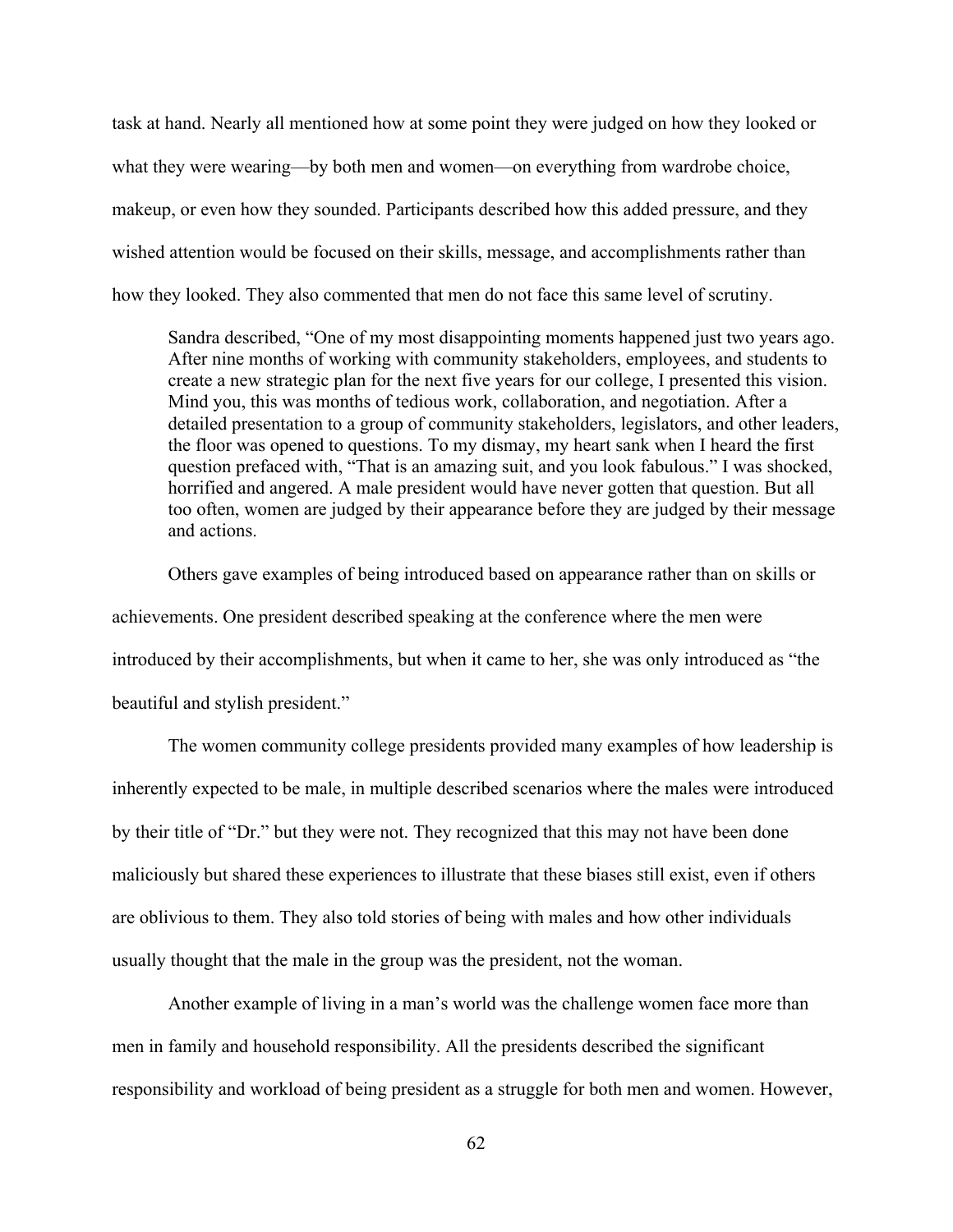most described a significant imbalance and difference in the ways women and men have to balance professional and personal responsibilities. Of the seven participants, two were divorced, five were married, and five had children. They each indicated that this job could take a toll on their personal relationships, and one even acknowledged that the job was a contributing factor to her divorce. Kimberly described the public scrutiny and questions she received during her divorce was attention a man would not have faced. She believed this was a double standard and that she was treated very differently than a man would have been.

The women community college presidents collectively said that in pursuing and maintaining a career of this stature, having a supportive spouse or partner was important. One participant who did not have children said this made it easier on her career path as well as serving as a president. When it came to raising a family, participants with children said it was more tenuous for women who excelled to the presidency when their children were young. Only two participants raised children during their presidency. The others obtained the position once their children were older. While they recognized that each person's circumstances were different, most agreed that familial responsibilities were unequally divided between men and women. Even participants who said they had supportive spouses, including those without children in the home, still expressed that they managed more household tasks than their male spouses. Leslie said,

I have walked that walk of being the only one and feeling alone, all of the challenges that women have with family and children. I try to be there for women if they need me or if I can be of assistance.

## Madeline said,

I've noticed from my own experience and talking with other women over the years that having a supportive spouse is really critical for women in this position. For me, I was able to do more, work longer hours, and focus on the job. I've been able to go to all of the events which people who have a family may be unable to do.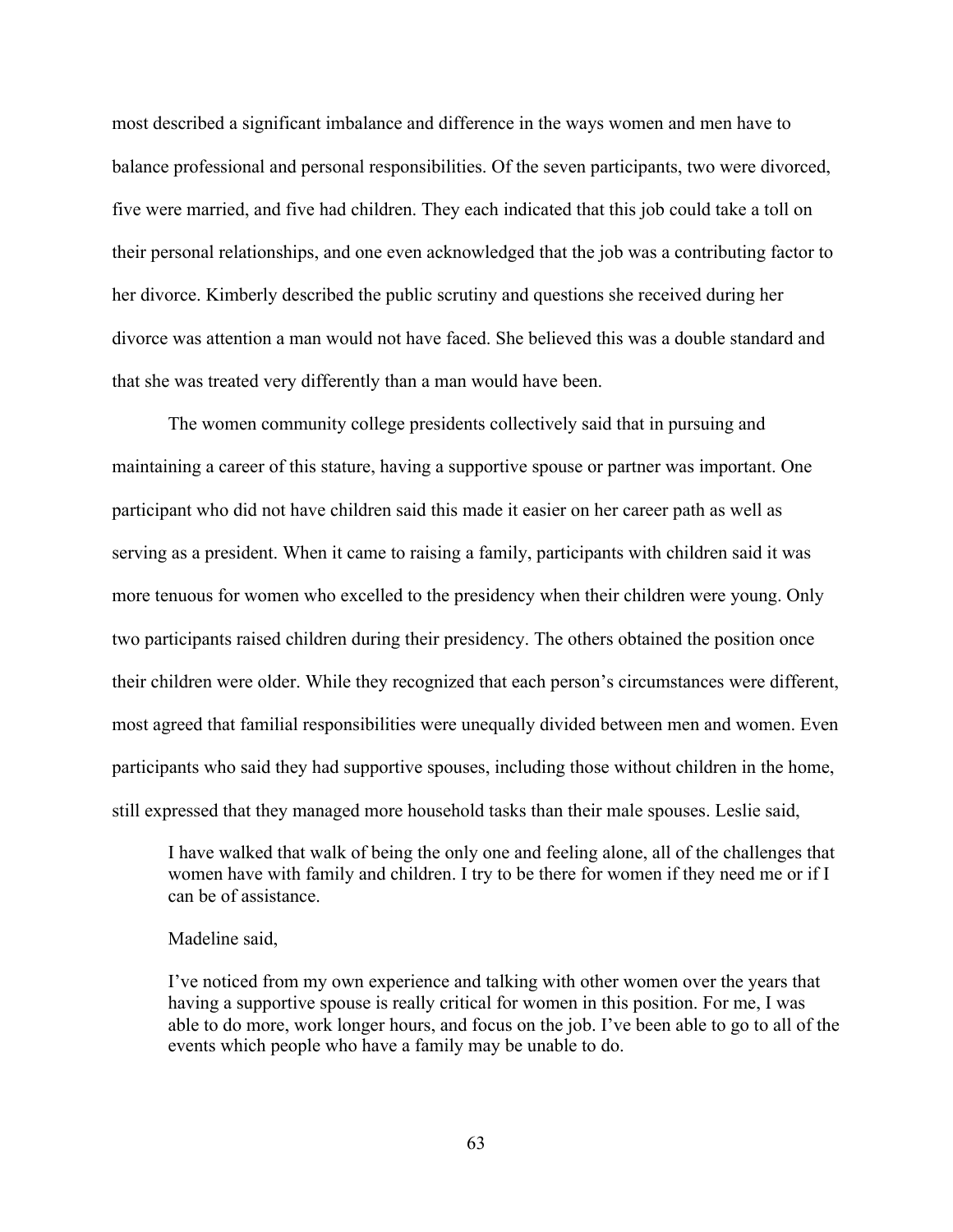Madeline and the other participants were keenly aware of the significant time commitment of being a president and how for women, balancing home and work responsibilities is an ongoing challenge. Nearly all agreed that men do not experience this responsibility the way men do.

# **Section 3: RQ 2-How do gender identity and gender expectations of women impact the behavior of women community college presidents?**

The prevailing sense of otherness illustrated by the women community college presidents in Section 1 influenced their behavior. Each of the women provided examples of how otherness exemplified by stereotypes, gender bias, and expectations influenced their behavior. For example, they described situations where they had to be cognizant of and modify their behavior due to these perceptions. If they were too nice, they were perceived as weak, or if they were too assertive, they were perceived as bossy. One described this double bind as difficult because while she saw herself as kind and soft-hearted, she felt this gender expectation from others forced her to show she was tough and strong in order to be taken seriously. One participant described that she struggled with leading because she was trying to mimic the leadership style of a male president she admired. Sandra said,

He was funny, charismatic, and focused on the tasks at hand in a very top-down manner. I tried to replicate that style, but it didn't work. I was uncomfortable and it showed. I learned the hard way that I just had to be me.

## *Working Harder Than Male Counterparts*

As a result of stereotypes, gendered expectations, and double standards, most of the women said they had to work harder than their male counterparts. All the participants except one said they most definitely felt like they needed to work harder than men. The others expressed facing this challenge as they were advancing in their career as well as even after they ascended to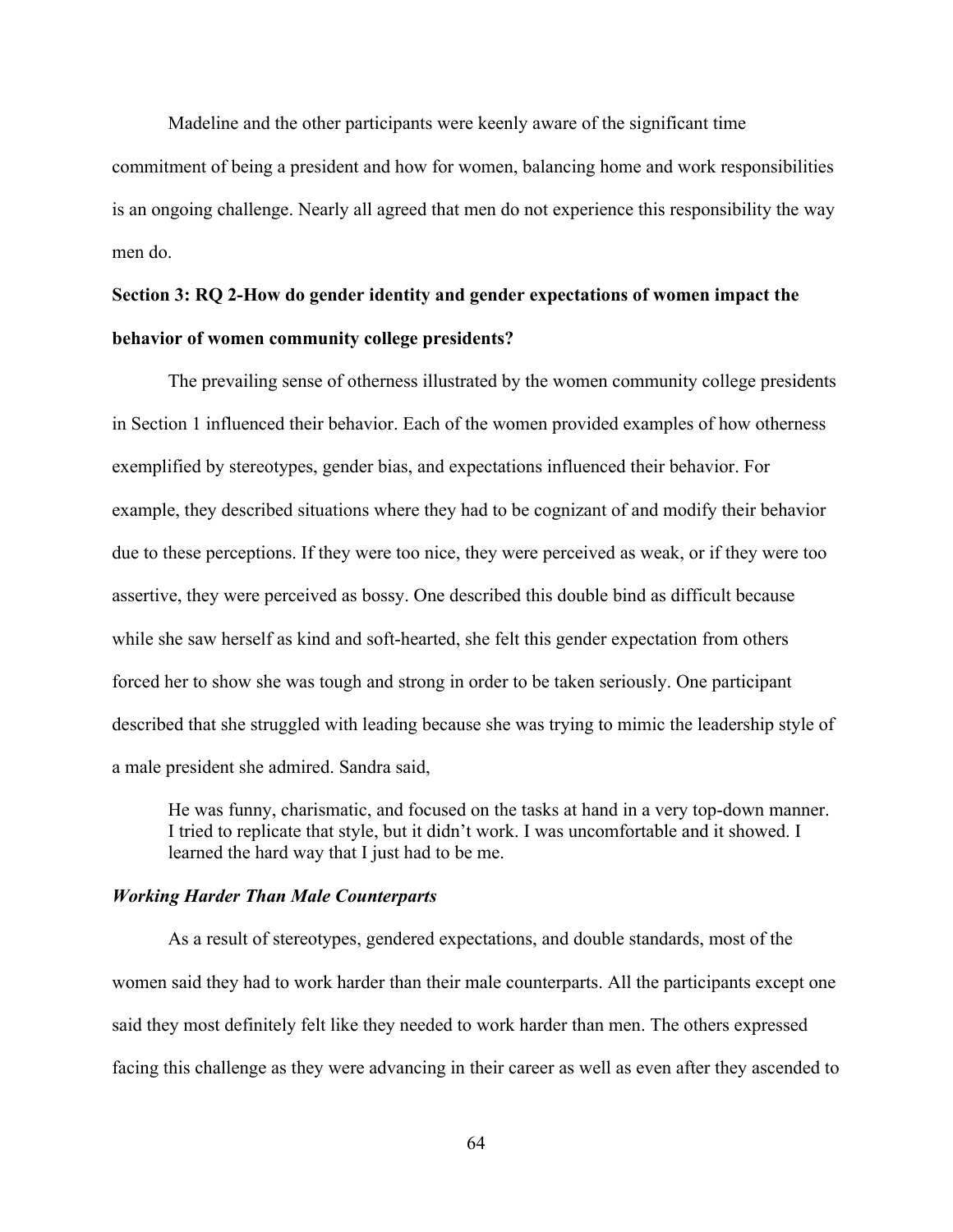the presidency. Each expressed examples of their efforts to work hard to prove themselves, establish themselves as leaders, while building credibility and respect. The participants described having to work harder to gain trust and show their capabilities more as a result of stereotypes and gender expectations. Many talked about how women are not perceived as natural leaders and assumed to be leaders like men. They described working harder to be accepted and seen as leaders. Kimberly described that there is always the underlying assumption that women are less capable as leaders: "If you're a woman, you're weaker, you're more emotional, you're not as mentally tough as the man. These are stereotypes women face."

Nearly all the women community college presidents provided an example where they felt they had to put in additional effort to earn respect and be recognized as a leader in order to overcome these gender expectations. Sandra described that when men enter a leadership role, especially one as a president, people inherently accept them as a leader.

I think it's probably harder for women, just because people aren't always used to us being in top positions. While it's changing slowly, you got to make sure you can command respect of others, and they recognize you as the leader. Don't get me wrong, all leaders must do this, but men start out with this automatic credibility—it's assumed, women on the other hand have to prove it.

Being in previous high-level positions and the only woman at the table, Kimberly described how she quickly learned while climbing the career ladder that she was going to have to work harder than her male counterparts to gain respect and prove herself. If she did not volunteer for a task, it would be given to a man on the team before her, because the men were considered the capable leaders. "I learned early on that I always had to, I would say work harder. I spent longer hours. I took work home. I felt like that's what I had to do to prove myself." While she said she learned significantly from that extra work, she also recognized at the time she was doing it to be accepted, to gain credibility, and what allowed her to advance her way to the presidency.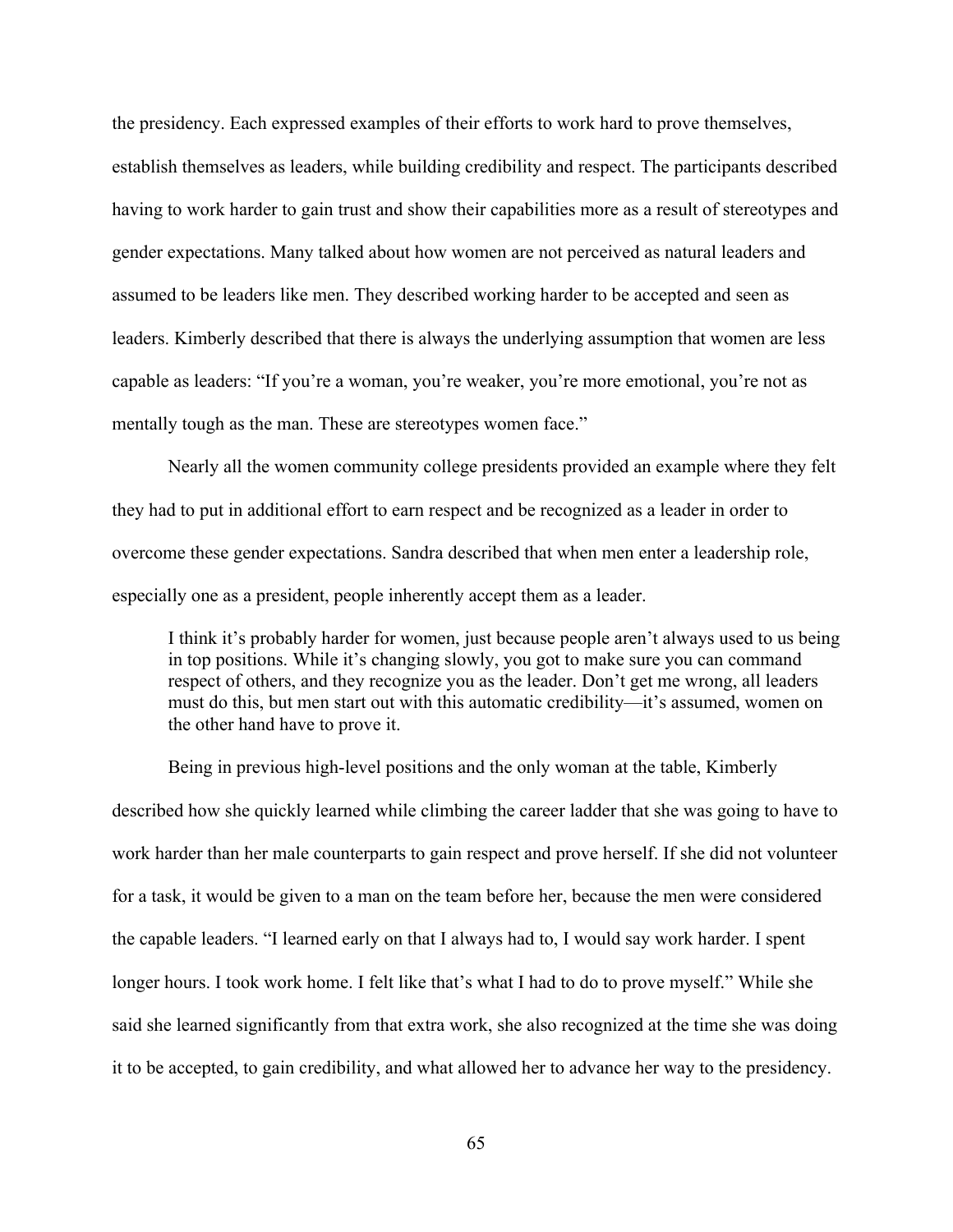# *Proving Capability*

Not only did the women have to work harder to demonstrate their ability to be community college presidents, but they also felt they had to find ways to make people comfortable with their ability to lead in ways that men did not. They said men had to focus less on making others comfortable or proving their leadership ability since the expectation was that men automatically were credible, skilled leaders. The women who were the first women to serve as community college presidents at their institution had to adapt to their new roles but also had to work harder to get others to believe in them and see them as capable leaders. Jane said many people were scared of or uncertain about leadership by a woman, "I had to show people that it could work, that my way could work" as part of proving herself as a leader, something she says a man would not have to do. Sandra did not notice men having to work to the same extent: "my outcomes show that women can lead, my decisions and style work, but unlike a man, I'm not automatically considered a leader until I prove that."

Kimberly was the first woman president at her community college. She said it was not something most people at her college, male or female, and others in the community expected.

I was the first female president. I don't know that the college faculty and staff, or even the board then were ready for a woman president. But I got through it somehow. It just took them getting used to having a female. I think their ideas of what a female president, how they would be different from the male presidents I had worked with, came out sometimes. They didn't expect a woman was going to be as intelligent or as good of a leader as a male.

The participants also described other examples of how gender expectations shape perceptions. Gender assumptions are perceptions women community college presidents must be aware of and maneuver on a daily basis. Madeline said that as a woman,

you have to assert yourself as a leader; men don't really have to do that. But you have to do it in a way that does not make you come across as a witch or something because people are critical when women assert authority or strong positions.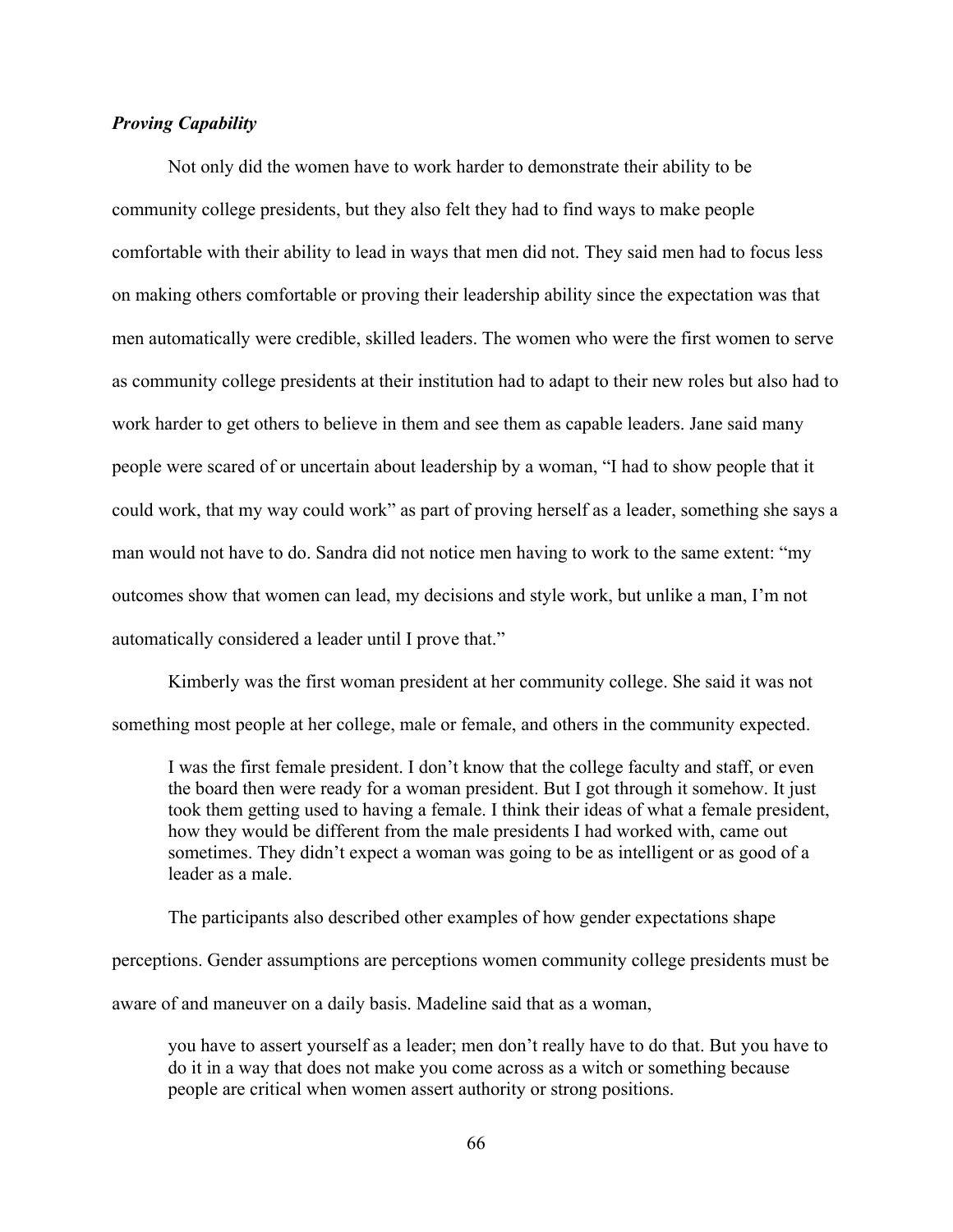Many described scenarios where their attributes did not fit into the male-dominated view of leadership. Jane described a situation where she had to prove that even though she was nice, she was still a competent leader: "sometimes people misinterpret mildness or kindness for weakness, but that is not the case. You can be mild and really strong."

The women also felt like they had less room for error. They described that since men are perceived as inherent leaders, others are less critical and skeptical of their decisions and actions. The women community college presidents felt, especially initially, they received more scrutiny and skepticism than males. Most of them explained that "women don't get any slack" so they felt they had to be very careful to not make a mistake as they felt like they would be judged harder than their male counterparts. Aligned with pressure to not make a mistake was the added pressure women felt to be successful women community college presidents. They described a sense of responsibility to do well to exemplify that the gender as a whole was capable, effective, and strong as leaders that they say is something men do not have to do. Leslie said, "I always wanted to set a good example, I wanted to be a credit to womanhood so to speak. I didn't want to fail, and I wanted to be a good representative for all women."

# **Section 4: RQ3-How do women community college presidents navigate their role within male-dominated community colleges?**

Informed by the responses to questions explored in the previous sections, this last section discusses how living in a man's world not only impacts how women community college presidents behave but also highlights the coping strategies they use to navigate this role successfully. From finding workarounds, to defying male norms, being positive and communicating with transparency, striving for balance, and embracing authenticity, the women community college presidents navigated the male-dominated community college.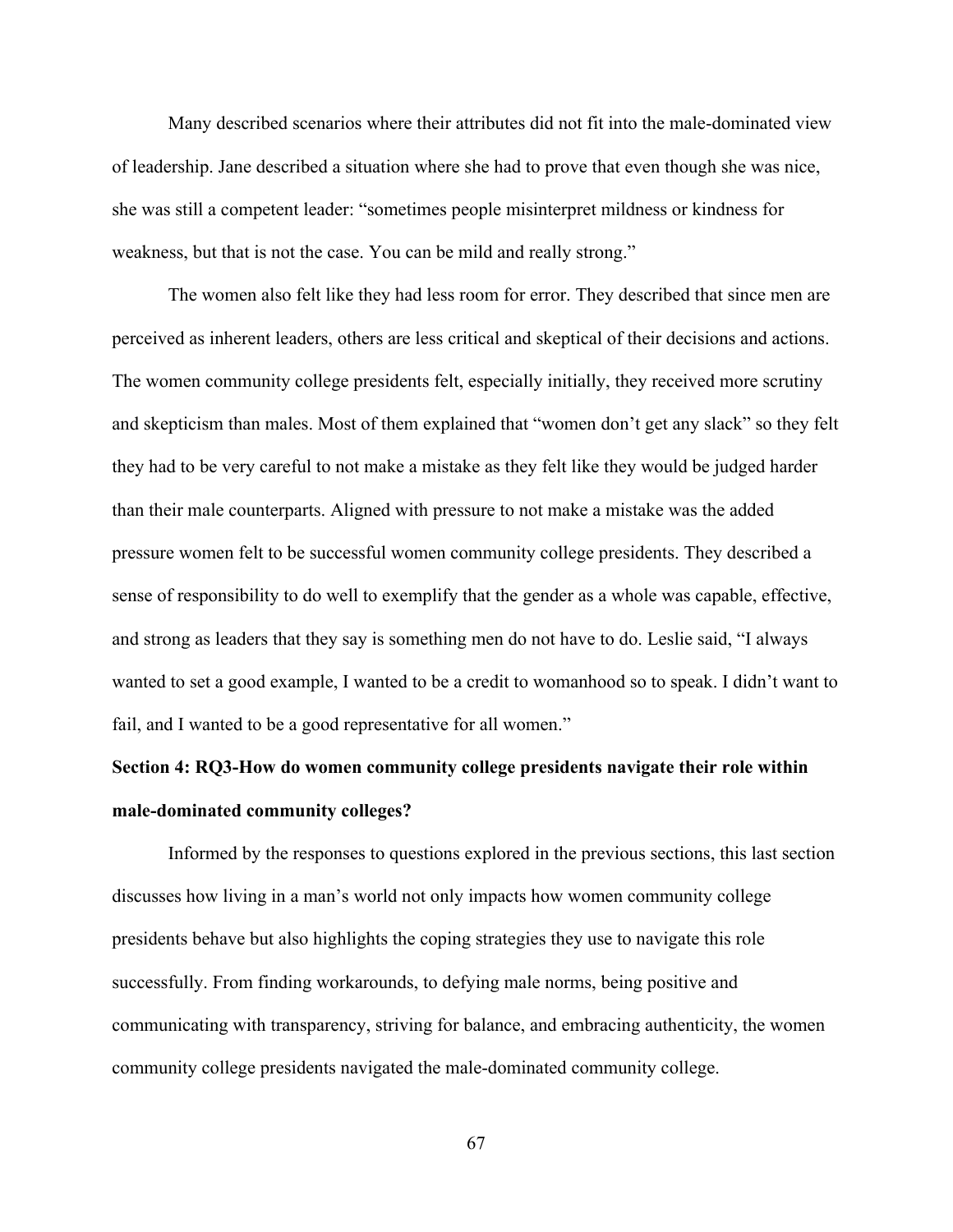Working as others in a man's world, the women community college presidents were aware of both their differences but also the unique vantage point. They saw this as an asset and recognized it as an opportunity to navigate their role. The women community college presidents described how women bring a different perspective to anything, just as men do. The difference the participants described is that the woman's perspective is not readily accepted. However, the participants interviewed embraced the differences and used it to their advantage to navigate the labyrinth.

## *The "Workaround"*

The women interviewed never let adversity stop them and often found creative solutions to achieving a goal. Another way they navigated the system of male-dominated community colleges and expected norms was by the "workaround." The idea of breaking through the system and working around the stereotype or challenge was referenced. One woman president acknowledged that sometimes certain individuals simply are not ready for a woman to be in charge and explained alternate ways of navigating that situation. Madeline explained,

Well, I know at the end what I want. I know how to get there, but sometimes an individual can be an obstacle. I know he means well, but he doesn't like a woman telling him what to do. So, I have to work through making him understand the issue, guide him but let him think he made the decision. It's frustrating, but I'm willing to work around those challenges for the good of the whole.

## *Defying the Male Norm*

At times, women described directly addressing or resisting in order to navigate the maledominated context in which they were leading. Instead of submitting to the gendered expectation, they defied, confronted, or rejected the expected behavior. The majority said they typically only directly and confrontationally addressed sexist behavior when it was blatant,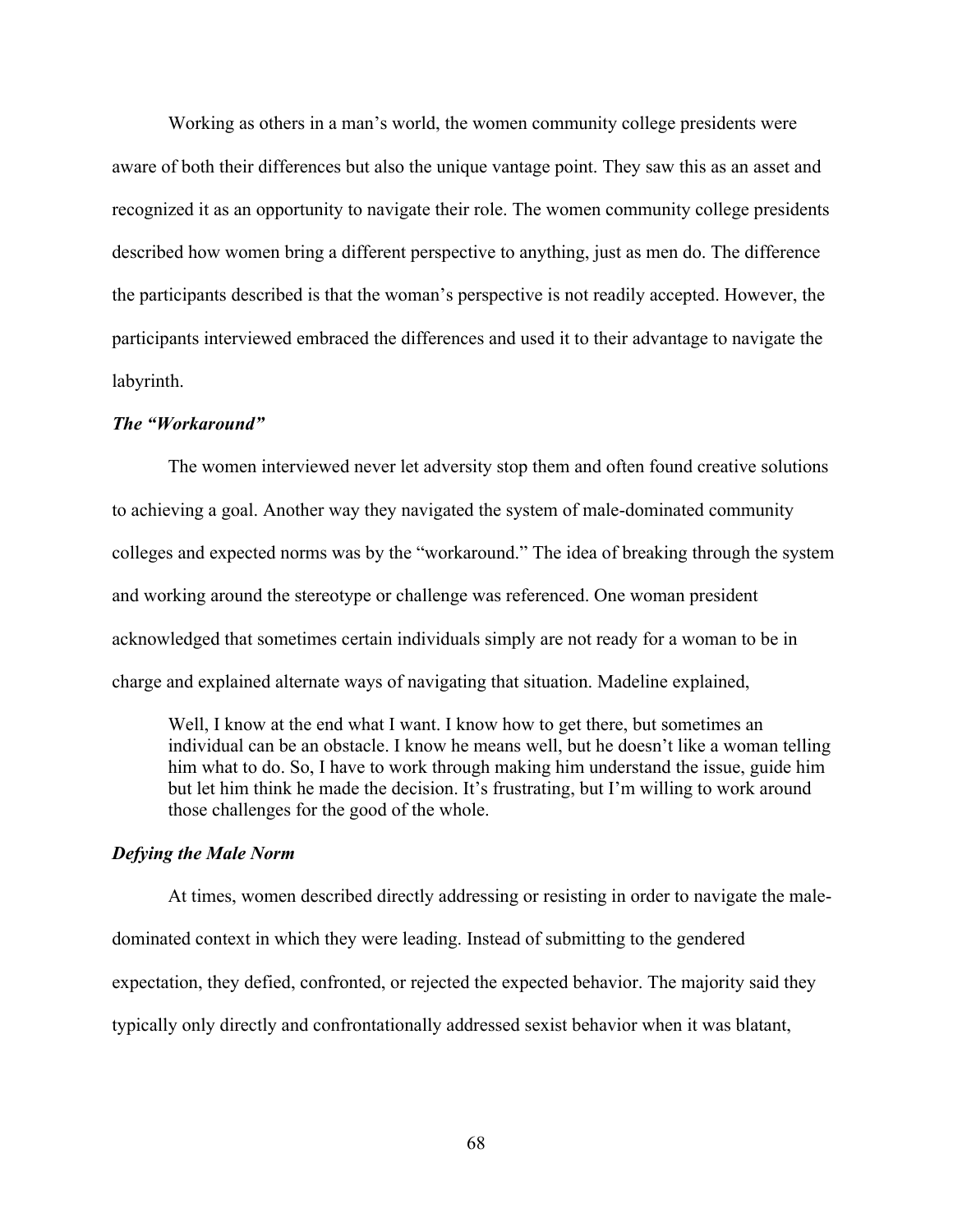disrespectful, repeated, or it was something they wanted to ensure never happened again. When that happens, Madeline said,

I think you have to stand up for who you are. For women, even today, we still get marginalized very easily. We are put under scrutiny and have to deal with things men never do. When that happens, say something. Stop it and address it.

Multiple participants shared being the target of inappropriate advances or comments. Most of the presidents said they navigated this situation by directly addressing it when it happened or trying to avoid the situation all together. Kimberly said she was astutely mindful of being "very, very professional and always being very careful to not put myself in a position where someone could say something or attempt to do something inappropriate." One president recounted directly addressing an inappropriate advance by calling it out as inappropriate and asking the individual to refrain from the behavior.

The women generally agreed that ignoring, deflecting, or not acknowledging the bias had better outcomes. One president described how anytime she addressed behavior directly, it typically made the situation worse and created more problems. However, this does not always stop the behavior and some women community college presidents described that it affects how they interact. After talking about examples of receiving inappropriate comments as woman, Kimberly changed the way she interacts with people:

Because of that, I'm very serious with people. I'm very guarded. I'm probably too serious sometimes and people don't see the other side of me because that's what I learned. I had to keep the respect and let people know I'm a leader, this is serious business, and I'm a professional.

Ultimately, the women all relayed stories of being focused on the work they were doing rather than peripheral distractions. Louise said,

We are treated differently from time to time, but if you go on like you are deserving, excel at your work, and demonstrate you have earned your place, you teach them that you are a professional and that you expect to be treated that way—they will.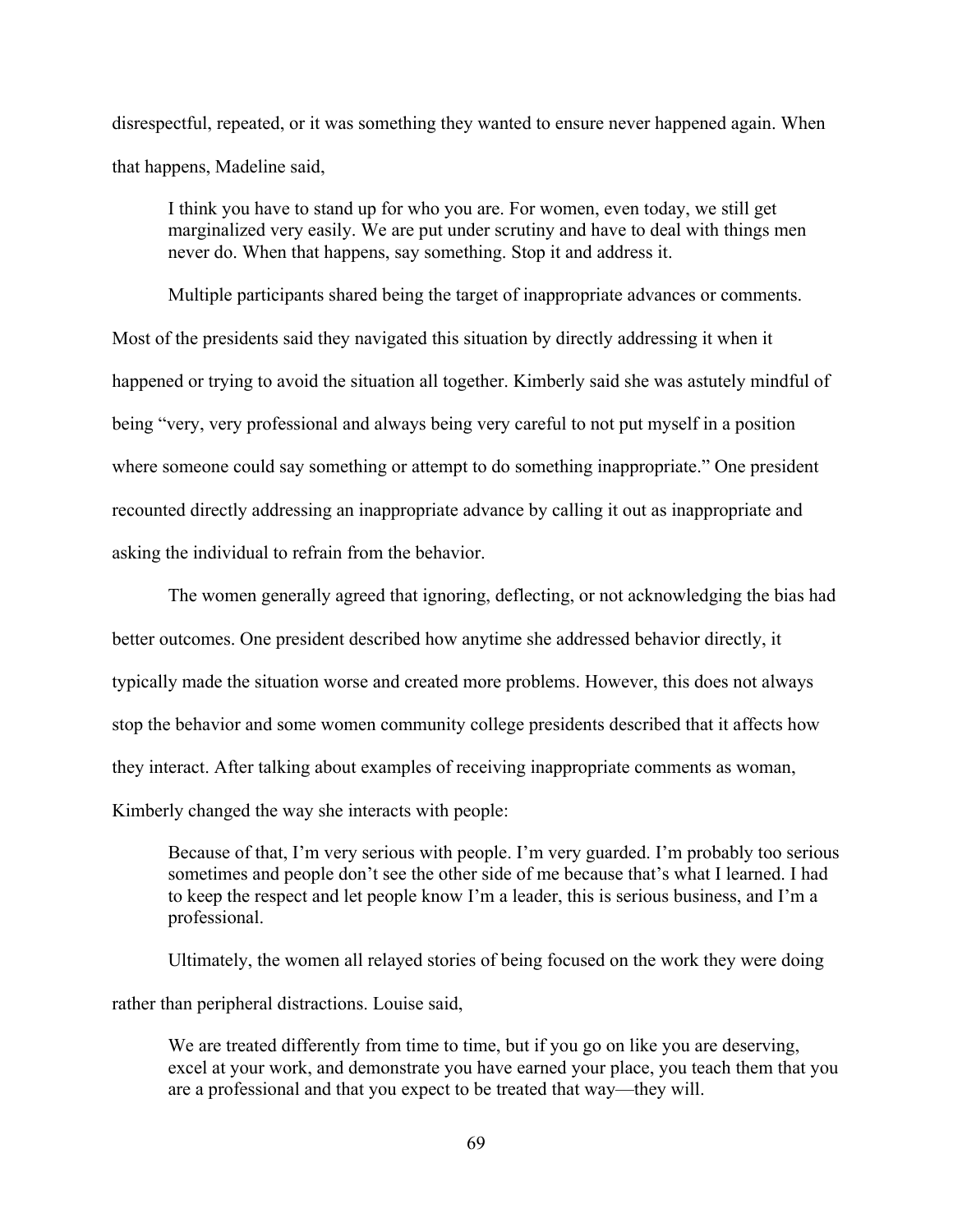Each of the women described scenarios and ways they navigated this bias. They generally agreed that focusing on the primary goal and remaining student focused were the best ways to move forward and not distract from the task at hand.

## *Positivity, Communication, and Transparency*

Each of the women said a powerful tool to navigate the male-dominated community college was by building strong relationships, communication, and transparency. They all emphasized the importance of being kind, understanding others, and treating others in a way to create mutual respect.

Women community college presidents also described navigating the male-dominated context of community colleges by maintaining a positive outlook and building relationships. Most of the women described having high expectations for each day and emphasized the importance of staying focused on the goals and not the negativity. They made it a habit to have a mindset where even negative situations were viewed as a learning experience. As Leslie described, "I didn't look at it through the prism of being difficult. I looked at it through the prism of being different."

## **"Making it Happen": Balancing Work and Family Roles**

A prevailing idea from the interviews was that more so than their male counterparts, "women have to make it happen." The women community college presidents described situations where they have experienced themselves, seen with their peers, with their employees, and with their students' situations where women say, "everything falls on me," especially when it comes to family responsibilities. As Louise articulated, "as long as women have the babies, we are going to be considered the ones who have to care for them and that goes through no matter what role you play."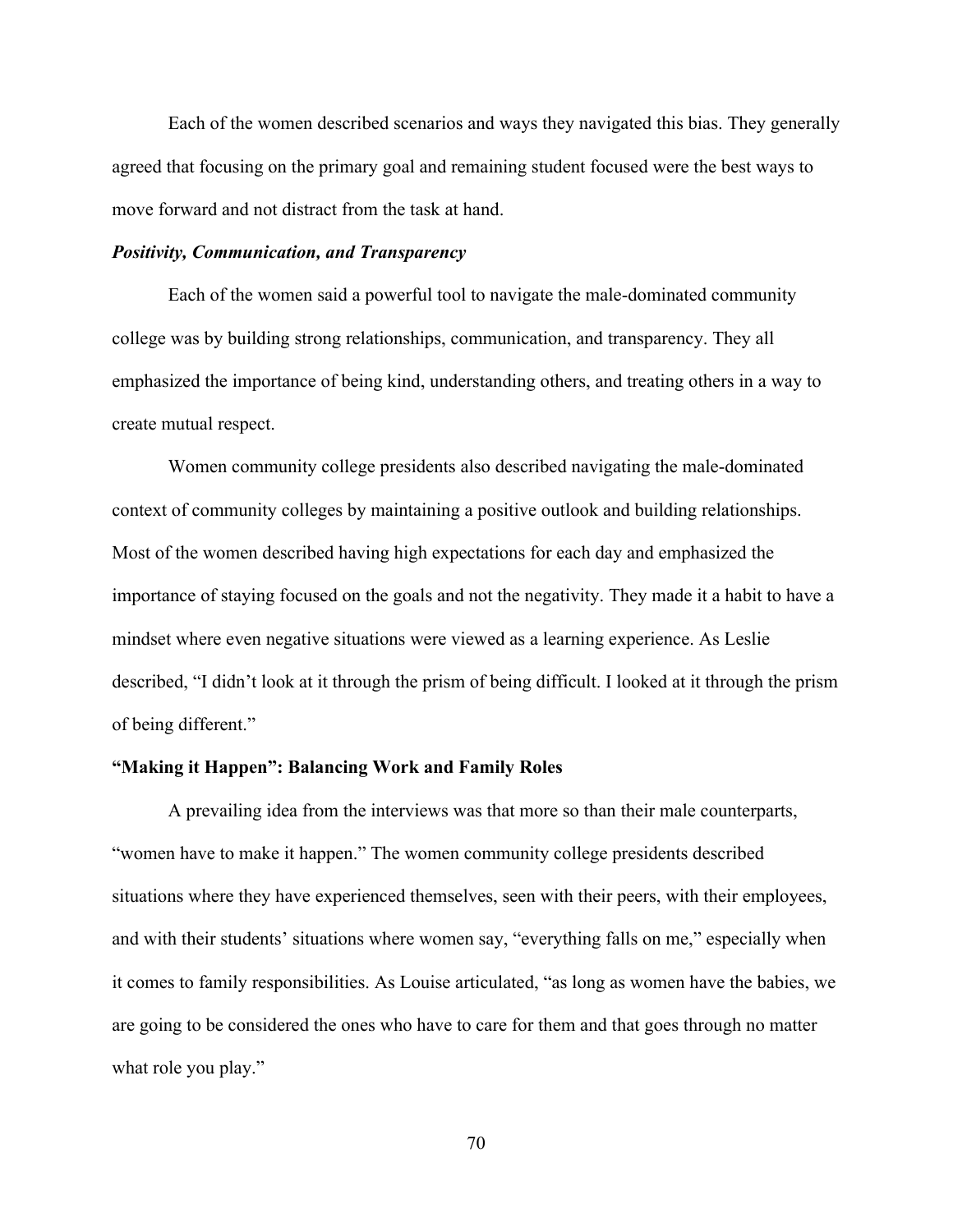Louise who is divorced and whose children are grown, said,

I go home, sit on the couch with a laptop, and fall asleep with it and do that every day. I think every president probably falls victim to that. But, if I had a family that was pressing, that would be much more difficult, because you need to give attention to them as well. I think a lot of relationships suffer when you are in a higher-level position, because so much of your time has to be given towards this. And that's part of why the pay is what it is because there are those that are paying you a premium for giving so much of yourself to the position.

Only two women community college presidents said they raised a child while she was a president. They both described the importance of having involved and supportive spouses but said it was challenging to balance the roles. The others either did not have children or their children were grown. Sandra who does not have children said that was a conscience choice since she knew she wanted to focus on her career. She also said she has a supportive spouse but also bears more of the load at home. Those who entered their presidency as older adults with grown children said it became less of an issue. They said that entering that level of their career once their children were late teens or adults was beneficial since they did not feel pressure to divide their attention between their children and work. Louise added

but if a young woman, say you have a woman president who is still of childbearing age, I think that could be an issue. As much as you want to think there is equality, women bear the burden; it goes just by virtue of how we are made.

Three women community college presidents also said that being family-oriented and understanding the challenge families face, influenced their leadership. They described taking a "family first" approach to leadership where they try to create an environment that is supportive of parents and families. Jane said being

family-oriented is really important. I feel like if we're going to be in education, we know how important it is for families, parents to be involved in a children's education. And so, modeling it as an institution because that helps bring those young people up.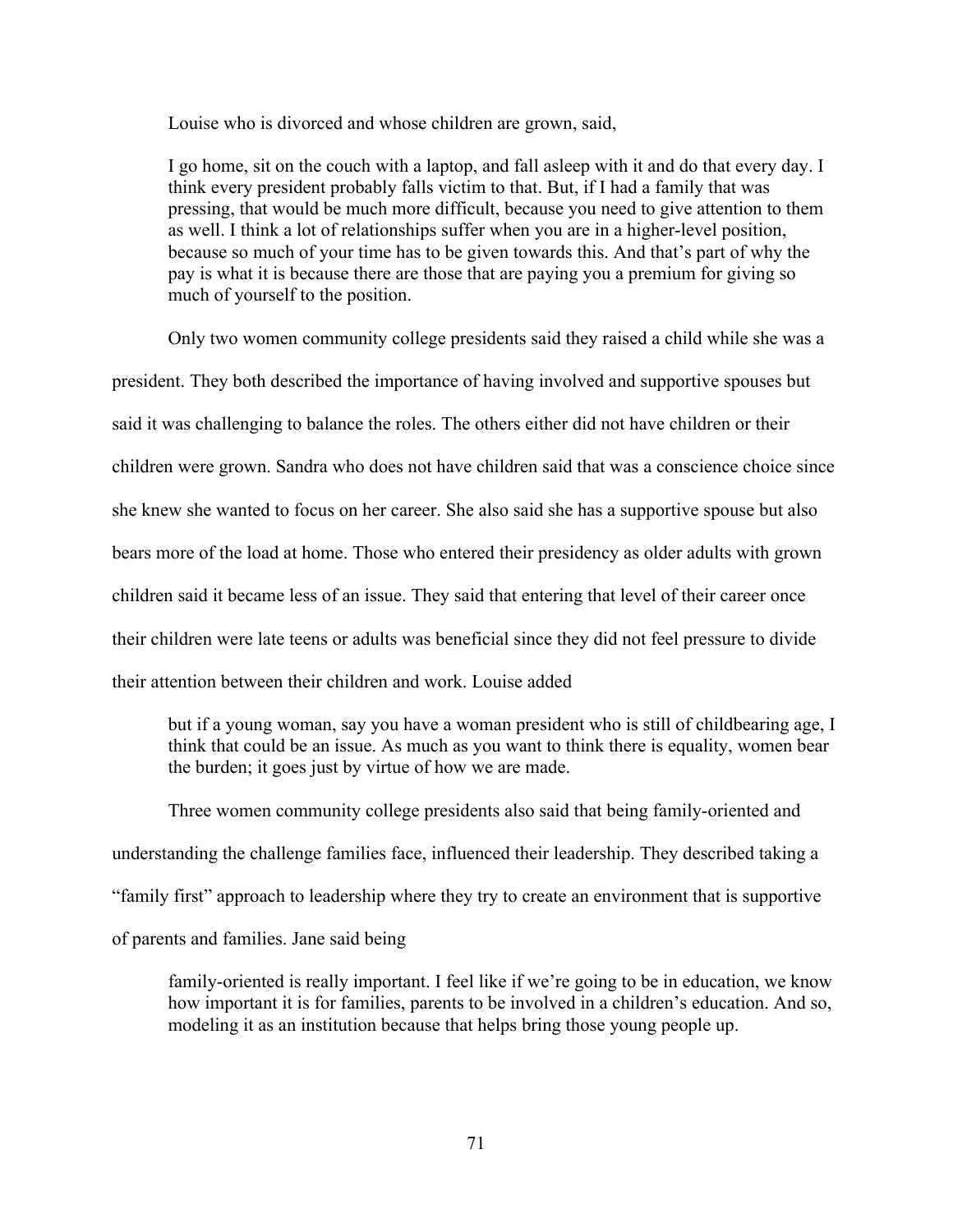Ultimately, finding effective ways to balance professional roles was a key way that women community college presidents navigated the male-dominated community college. They also placed significant emphasis on health and well-being. All the women shared it was critical to devote time to personal wellness in order to manage the responsibility and stress of serving as a community college president. Each alluded to the fact that the job could be all-consuming. Kimberly said, "having something you can do, even if it's for a couple of hours to just completely take you away, get your mind off things is important." Each of the presidents provided examples of how they achieve that balance. Whether it be making time for friends or family, watching a TV program, or reading a book, having a glass of wine, meditation and prayer, yoga or other exercise, visiting a vacation home, or other activity, all the women community college presidents emphasized the importance of taking time away from work.

Another strategy used to navigate the male-dominated community college, was establishing a support network both in personal relationships and in professional circles. In addition to the importance of having mentors and role models, previously discussed, the participants also described the benefits of having a solid support network. Each described the benefit of having a supportive board. Many described the value of having a network of other presidents to reach out to, share ideas with, and from which to get feedback. They said this network of support was critical to their success. Each described how being in the presidential role could be lonely, stressful, and that everyone was looking at them for direction and decisions. Sandra and Louise described it like "drinking water from a fire house." Louise said,

It's a lot at once. Sometimes it's a situation you have never faced or it's a difficult decision or you just aren't sure you are doing the right thing. Having a network of support of peers, other presidents is so vital and helpful. It helps frame professional decisions but also provides personal support.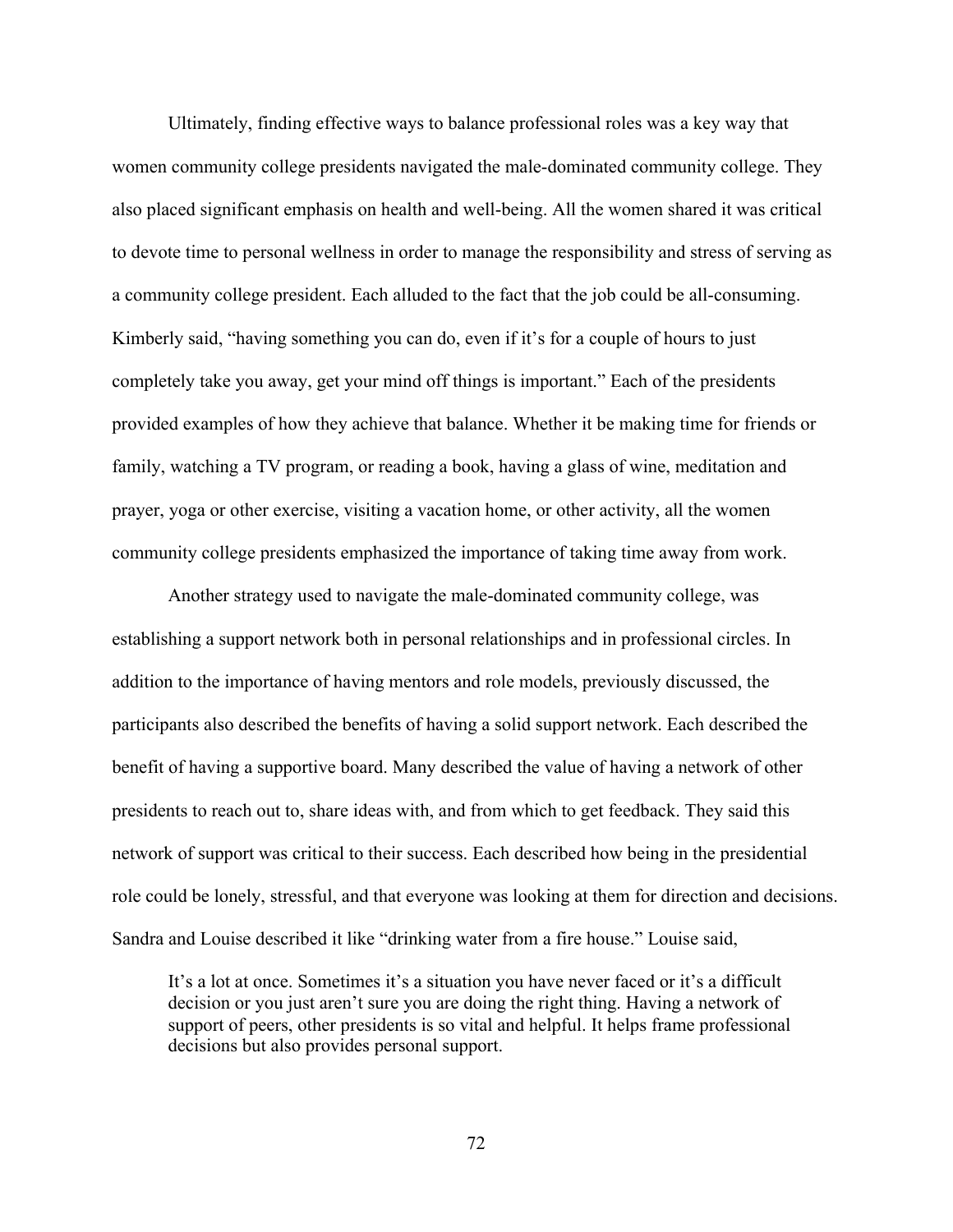Participants acknowledged that developing these networks of peers, both male and female, helped them navigate the male-dominated community college and to have a camaraderie with peers cannot take place at their community colleges. Some said they grew this network by being part of state and national community college organizations, including the American Association of Community Colleges. Louise described it well:

Through these organizations, you go to a couple of events, and you've met a ton of people, including other presidents. What I loved about this was, I can pick up the phone and call someone in another state, I can pick up the phone, call somebody in another city, "How are you guys doing this?" That's a wonderful thing to be able to network with all those people.

The value of networking and peer support for the women leaders was stated throughout each of the participant interviews. Just as role models and mentors were critical for these women to advance to the community college presidency, they also described that a support network was just as vital once they became presidents.

## *"Finding the Groove": Embracing Authenticity*

Each of the participants described the need to find their own voice and the right way to be themselves. Madeline said, "It is difficult for women to find their groove sometimes; it was for me." Each of the women described stylistic differences between the way women and men lead. Jane said that it was a challenge leading as a woman since others did not expect that. She described others were not used to being directed by a woman or the different style in which women lead. Originally, she tried to mimic the style of the male leaders she admired and who had mentored her. However, she says she quickly discovered that was unnatural and ineffective. After unsuccessfully trying to implement their ways, she said,

It hit me. I thought, "No, it's not working, I can't pull that off. That's not who I am, the authenticity of it because the students are going to know, people are going to know that. I'm not saying their way (male leaders) wouldn't have worked for them, but it wouldn't work for me because I couldn't pull it off that way. And so, it's helping people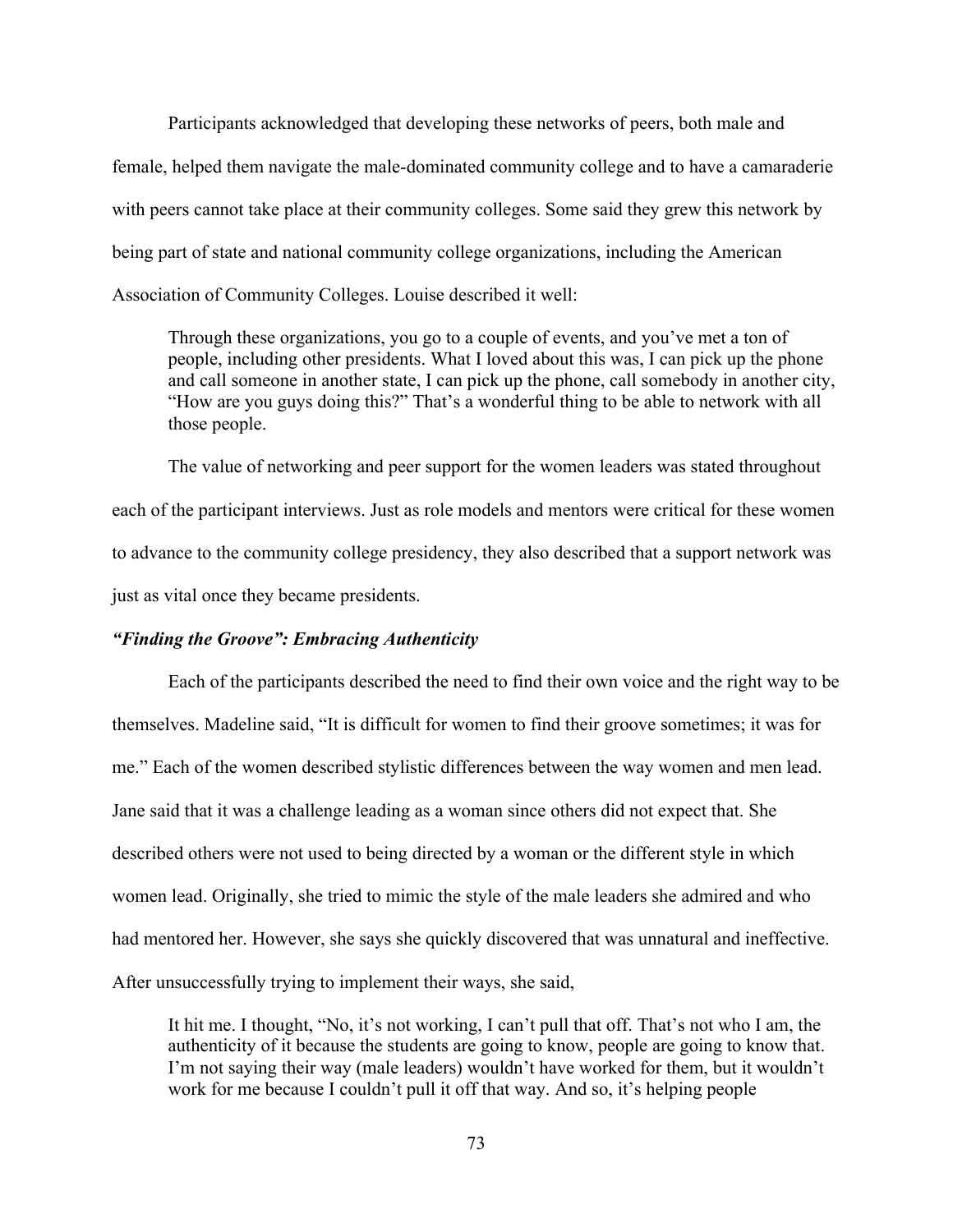understand that there's more than one way to handle a situation and that my way could work, too.

However, the downside is that gender perceptions and expectations sometimes do not allow women community colleges to act in a way where they are most natural and comfortable, Kimberly shared, "It's a rarity that I can be my authentic self." This sentiment was echoed by the other women as well. Some described taking longer to find their style while others like Sandra, who said she found her voice early on, said "Be confident, be willing to stand up for what you believe. I learned quickly I need to be me, and I'm comfortable with that. We're not all going to be alike."

Knowing and leading with authenticity helped the women embrace their own personal styles. As discussed in the literature review, studies have shown that women have unique leadership traits that are beneficial to organizations. Some of these traits include being empathetic, listening, mothering, or nurturing, intuitive, and supportive. The women interviewed said that in recent years, more interest is being placed on the way women think and lead. They agree that embracing these traits are having positive outcomes for an institution's employees and students. Each of them also equates leadership with leveraging knowledge and the power of the position in order to make a difference for others, not just at their respective colleges but in the community as well. Three specifically described themselves as servant leaders and most of the others described a similar style.

Most of the women described a nurturing leadership style. Jane described this as "women thinking more family oriented" and that women try to understand people, their motivations, and both their professional and personal needs. Kimberly described that as a woman, more people are apt to come to her and confide in her, including both students and employees. She says this trust helps people open up and helps her lead.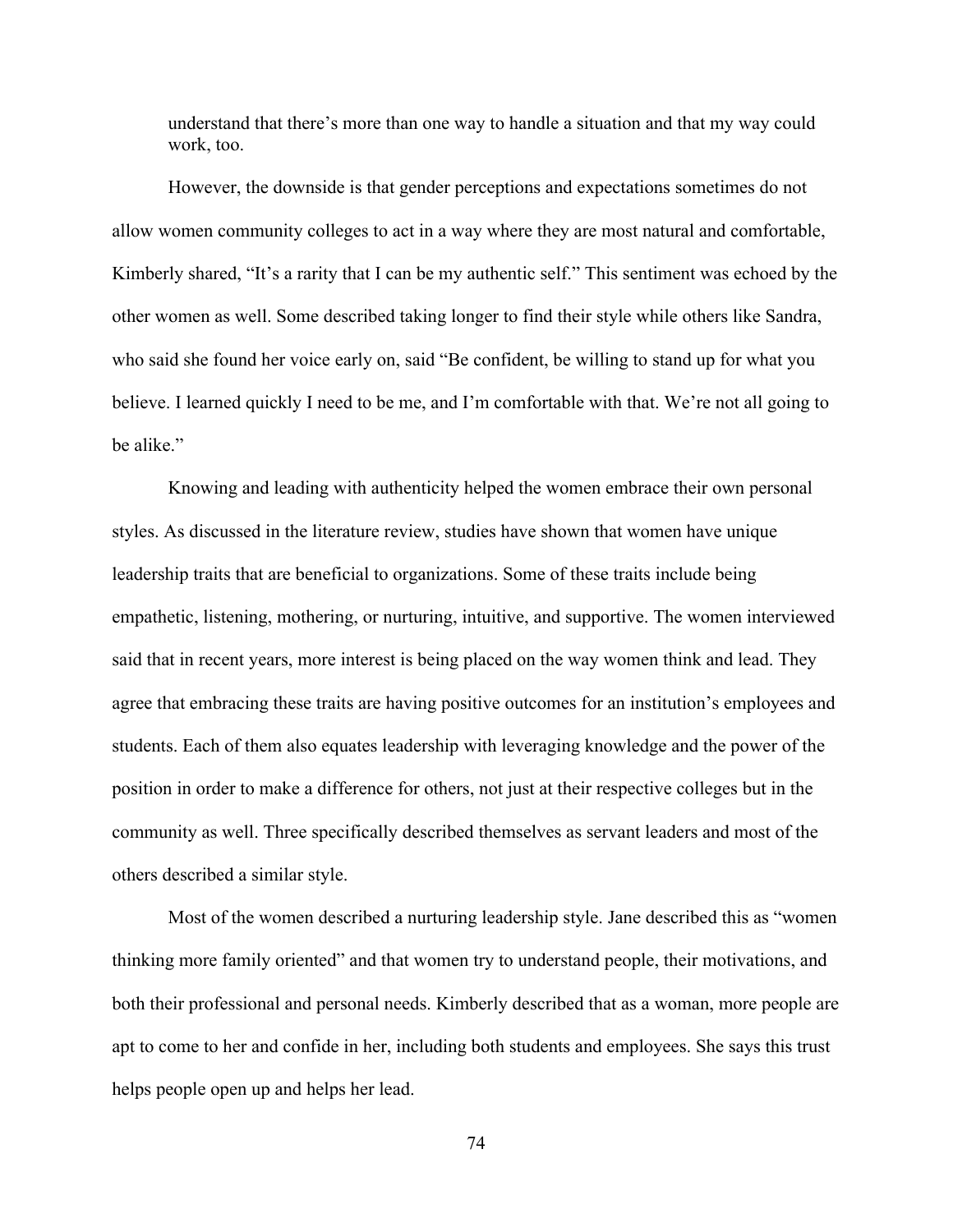I think gender, that's where you almost take on a motherly role, the mother in you can come out with students, even if they're close to you in age, you can still fill that role. I think students like that. I have students that I've sat down in the office before, and I've said, "Now I'm gonna talk to you like your mama would." I always tell them, "I want for you, what I want for my own children." I think being a female, being a mother makes a difference in leadership. It allows the students to feel more comfortable because they sense the instinct you are trying to mother them.

Louise described something similar, "When I first got here, I used to say, 'I'm like your mom away from home. You need something, come see me.' Now I still say that, but I'm like, 'I'm your grandma away from home.'"

Louise describes her ability to nurture and her role as a mother help her interact with students as a president. She says people have told her, including male administrators, that when she walks in the door, the demeanor changes. She says, "students become different, they become softer, they become more willing to listen, because as a woman, I bring that aura of 'I really care about you. What can I do for you?' Where a man is more direct, in many instances being a woman helps."

All the women community college presidents said they thought it was advantageous for women to be in leadership positions because by nature of being a woman, they felt they brought value to the role that a man cannot. Louise said,

A lot of men look at things in black and white; I think we (women) look in terms of gray, so we can see those areas and maybe be more in tune to different problems, or more inventive and creative about how to come up with a solution. So, I think women are in general really good at that. We're good at dealing with emotional people. I think a woman can be more empathetic than a man, and I think that comes across to our students. I know a lot of women are not warm and fuzzy, but I think if there are a lot of women who have had families, especially, they can relate to kids a bit more.

By embracing their differences and seeing value in the perspectives they have as women are examples of how they navigated the male-dominated community college context. Leslie described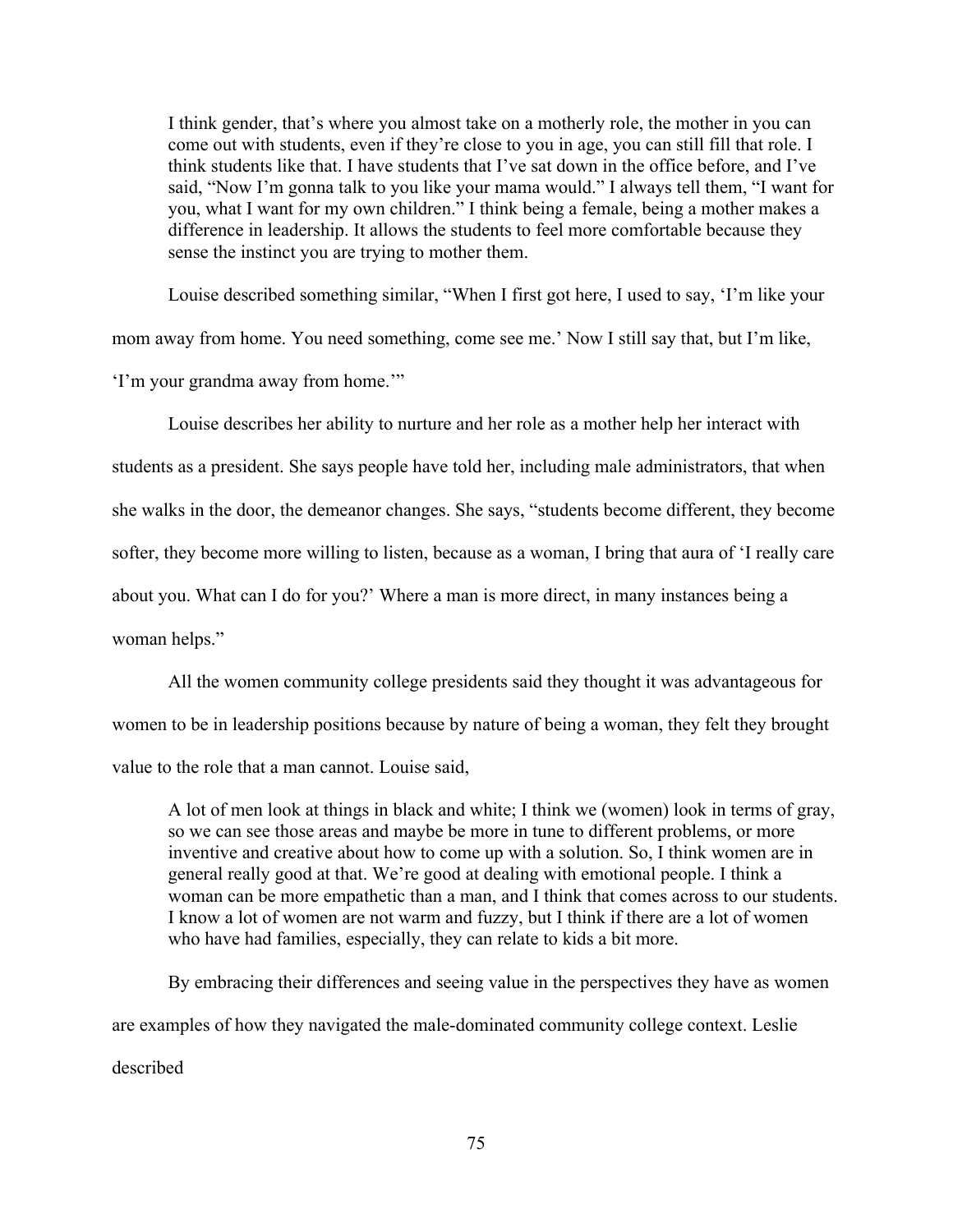Women just approach things a little differently than men do, sometimes less assertively or aggressively, and sometimes in a more gentle or perhaps motherly, or supportive role. Whereas sometimes men can be a little more alpha, they can be more assertive, more demanding, with the expectation that they're the boss and what they say goes.

The women agreed that the challenges men and women have as leaders are similar, but

the way the challenges were addressed are different. All the participants described the

importance of believing in others, forming a collaborative team that works on common goals,

and creating a sense of belonging.

Women community college presidents navigate by being nurturing. Louise, who was a

single parent, said,

I can relate to their problems. I am probably more attuned to that need than a man would be just by the nature of being a mother and knowing what they are going through. I always tell people when they are on their death bed, they're not going to say "I wish I worked longer." They are going to wish they had more time with their family, so family comes first. We'll make it work. I think that's probably it's a little different as a woman than as a man. I hate to admit that.

The participants described using empathy, valuing differences, and relying on their

intuition to navigate the male-dominated community college. The women community college

presidents described listening to others, being inclusive, and aware of their thoughts and ideas, as

well as being available when needed by others. Kimberly stated,

I'm always listening and trying to be a good sounding board for that other person. Building that relationship, developing respect to where they know if they need something, they can always count on me to be there, to help with whatever they need ... When you develop that respect to where if they ask you for something, if they need help with something, you do whatever you can to help them solve the problem or achieve something.

The women community college presidents said they are in tune with their students and staff.

Madeline says building confidence and being open helps her communication and relationships:

"often people tend to trust me, and they'll ask for my advice."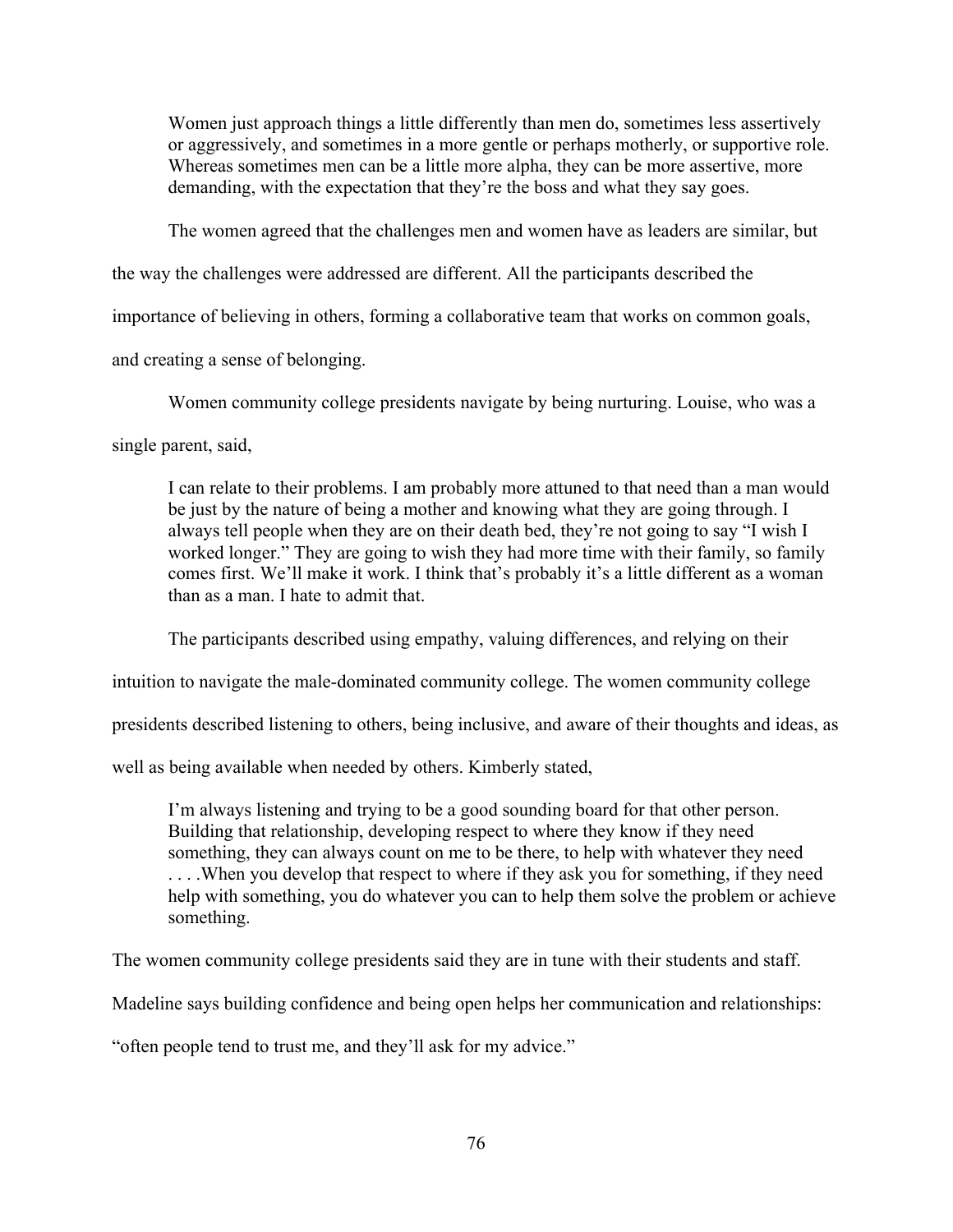They felt they were more sensitive to others' needs than their male counterparts. Louise

described this as

We can read more into things. Even when I go to meetings, I can pick up things that are being said or the intention behind the words and what not, where some of my male colleagues are like "I didn't get that at all." Because they were taking everything at face value where a woman, I think, uses intuition a little bit more and that goes over a lot of men's heads. So, I think a woman . . . I think it's sharper for us. I think we see things a little more clearly.

Kimberly stated:

I think women are more intuitive and more observant than men. I think women tend to read body language better, they look into people's eyes and just get that intuitive feeling that something may be wrong, or this person may need someone to listen to them.

Most of the women community college presidents described listening to gather

information, prioritizing, and triaging in order to achieve the best outcomes possible. They valued input from others. They said that sometimes taking this time to listen, process, and reflect made others think they were indecisive or ineffective as leaders. However, they indicated that taking the time to make informed decisions helped them make better decisions that resulted in

better outcomes. Jane said,

I'm slow to make a decision, but when I'm ready to make it, I make it. But before I get there, I do a lot of thinking. Because what I learned is if you go fast, then you have to go slow. And when you've gone fast, then you have to go slow and you're cleaning up a mess. And so, I've found it's best to go slow to go fast.

Listening is another strategy women used to navigate the male-dominated community

college. The importance of being reflective and gathering information from multiple individuals

was something each of the women found important, both for results and also to maintain strong

relationships. Louise also said she pays attention to all viewpoints: "If someone has different

ideas, it's okay, I want to hear all their ideas because that's why we have administration groups

so you can make a decision with more heads. But the buck stops here."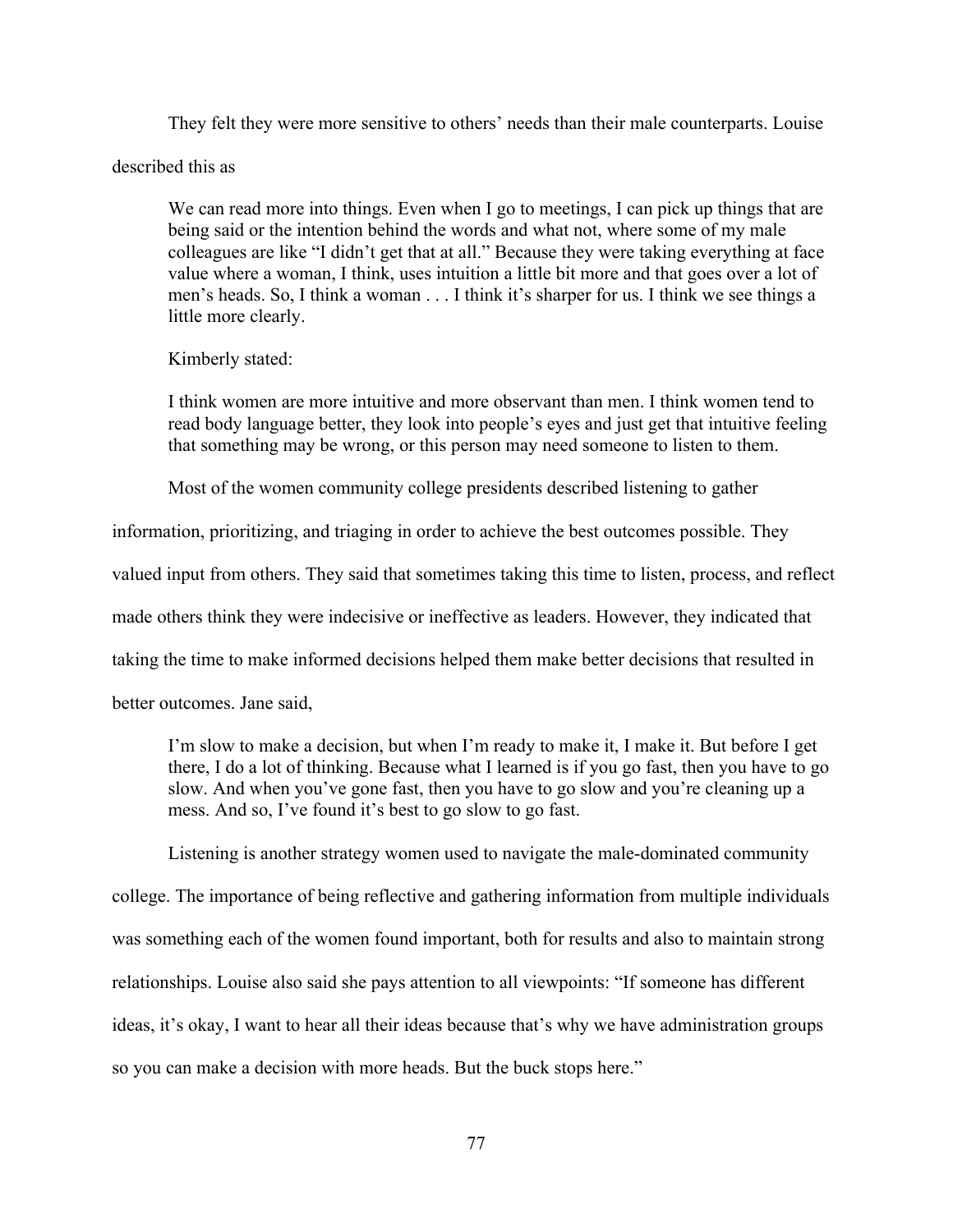All the women said they would do it all over again if they had the chance. Overall, they said their work had been rewarding, fulfilling, and that they feel like they have had a powerful impact on student lives. Only one said she would chart her course differently. While she says in her career and for her students, college, and community, she has accomplished a great deal, she says the personal costs took a significant toll. She says the progress she made cost her health and relationships. From her perspective, the ability to work effectively and take care of oneself are mutually exclusive. She urged women considering this career path to prioritize health and wellbeing and to be present for activities and milestones with their children and not to miss important moments.

Kimberly summarized it well:

I think the key for women leaders is balance. Make sure you have that balance in your life. I think oftentimes we know we need balance but don't take the time or know how to take the time to make sure we have balance. But for anybody aspiring to this role, just make sure you find that balance and keep that balance throughout.

Each of the women were proud of the differences and impact they made as community college presidents. They described the value and benefit to their students as an institution they brought as a result of their perspectives as women. They agreed that they would like to see a future for a woman president to be no different than for a male president. They hoped that the stereotypes would completely go away and that a woman coming into the president's office would be treated with the same respect and expectations that they would a male president.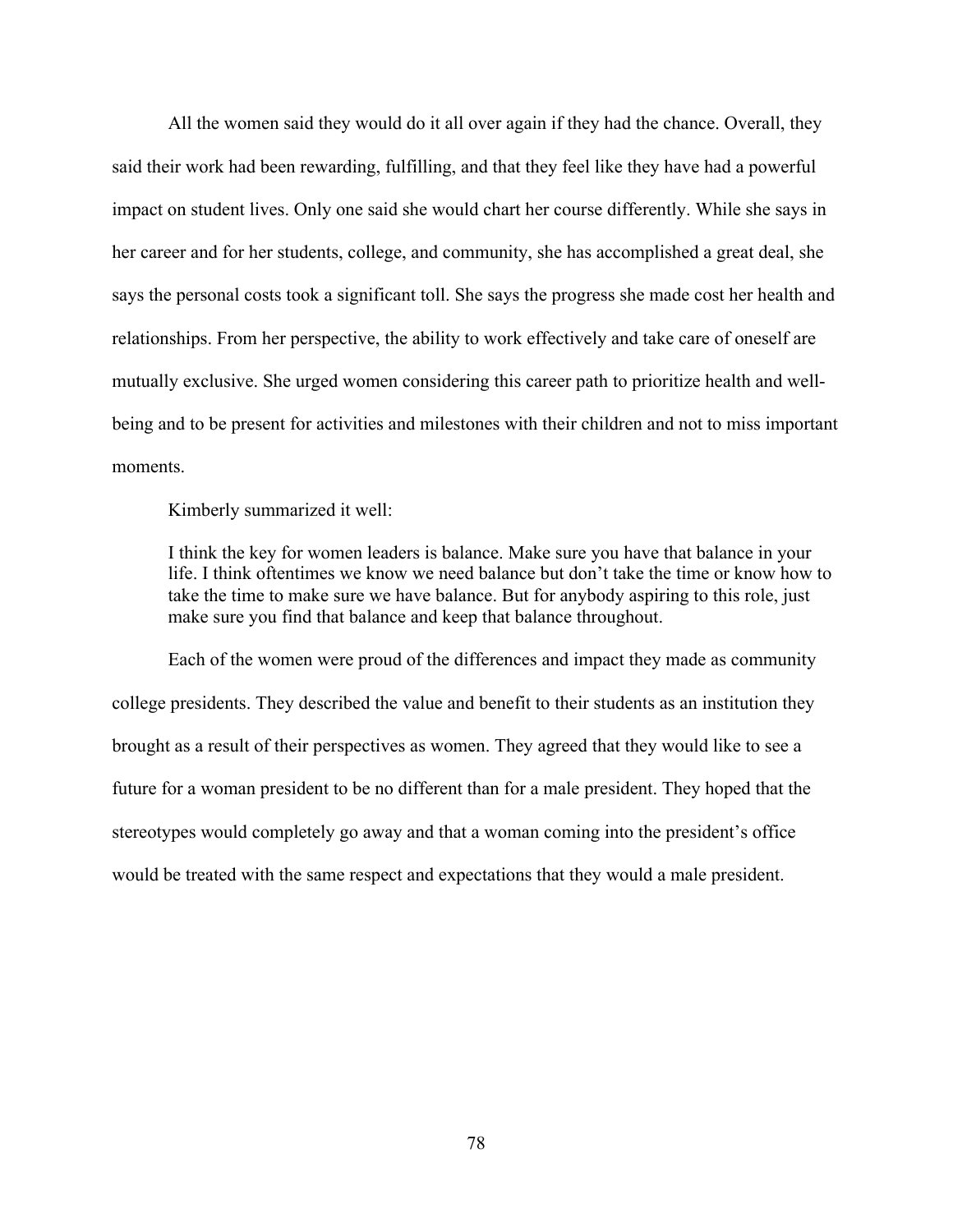#### **Chapter 5: Summary, Conclusions, and Recommendations**

Gender inequality is an ongoing challenge in community colleges as evidenced by women remaining underrepresented as community college presidents (Betchtold, 2008; Eddy & Cox, 2008; Gill, 2013). The need for more diverse leadership, including women, at the highest level of the community college is significant. With anticipated retirements combined and an overall shortage of candidates in the pipeline to the presidency (American Association of Community Colleges, 2012: Brown, 2014; Bumpus, 2014; De Los Santos, 2014; Truheart, 2014; Wyner, 2014), understanding how women perceive their experiences as community college presidents is critical. This research provided critical insight to the experience of women community college presidents described along with the strategies they used to be successful in their roles. These findings added to the body of knowledge and experience providing insight to future generations of community college presidents.

The purpose of this qualitative study was to identify how women community college presidents described their experiences, how they navigated their role in male-dominated community colleges, and how identity and gender expectations impacted their behavior. The data were analyzed using a feminist post-structural lens to explain how women have come to know themselves and the effects of the male-dominated community college on their behavior. This chapter briefly summarizes the findings of the study as related to the research questions, discusses the limitations of the study, and presents implications and recommendations for research and practice. Finally, the chapter concludes with a look to the future for women community college presidents.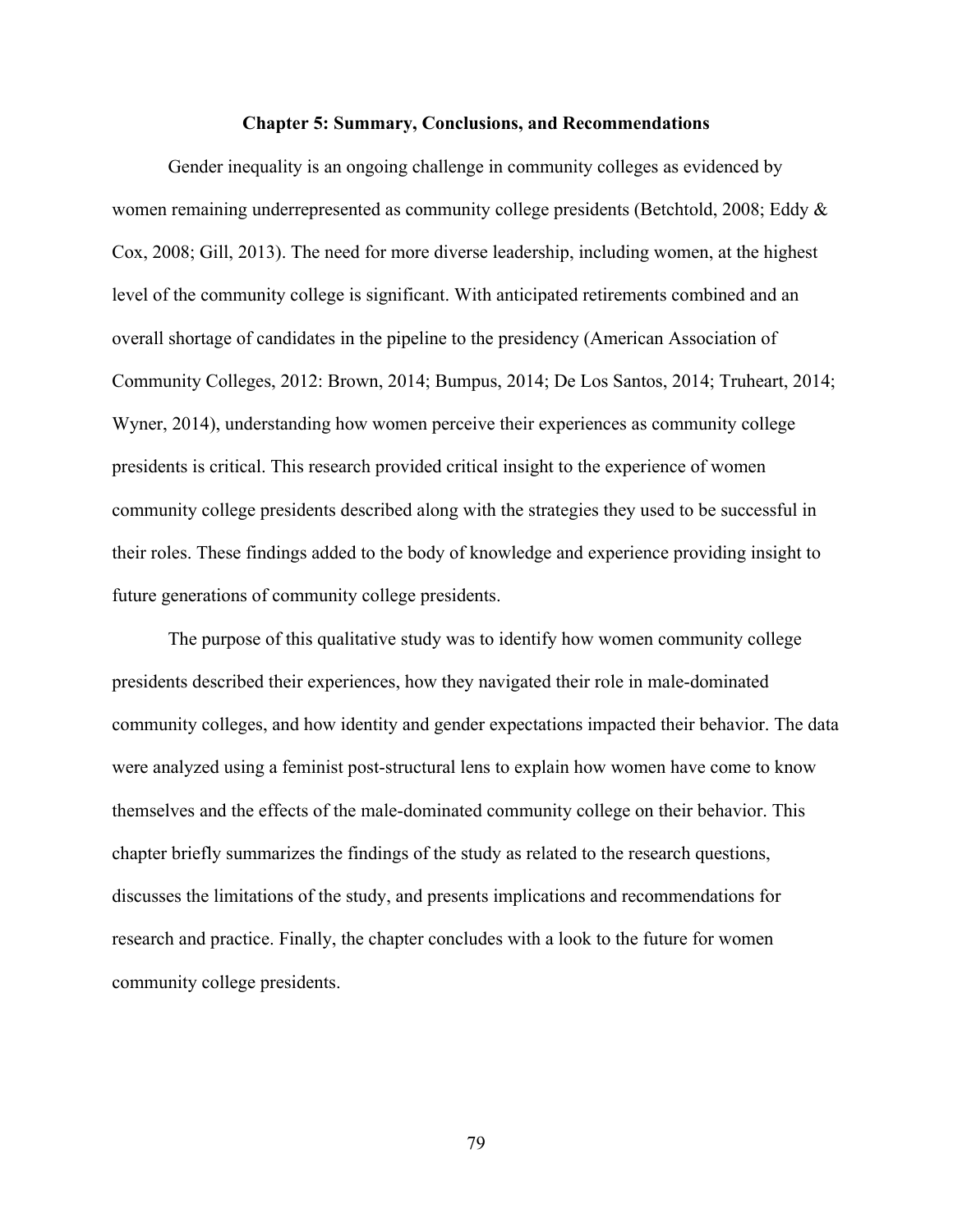## **Summary of Findings**

Seven women community college presidents from the State of Texas participated in this study. The longest serving president had been in her position 28 years and the shortest a president for two years, with an average length of about 10 years. These women led in different types of community colleges, including rural, suburban, and urban with student enrollments ranging in size from around 3,000 to up to around 15,000 students. The women community college presidents were generous and forthcoming in sharing their backgrounds, experiences, challenges, and insights as well as their vision for future women in this role.

Through the analysis of these interviews, four coalescing themes as well as multiple subthemes were identified. The main themes were (a) *Reaching the Top,* with subthemes of pathways, mentors, the 'presidential push,' motivations, and resiliency; (b) *A Woman in a Man's World* with otherness, gender bias, double standards, and stereotypes as subthemes; (c) *Working Harder Than Males,* with subthemes of proving capability, overcoming stereotypes, and representing women; and (d) *Navigating Otherness,* with subthemes of workarounds, defying the male norm, positivity, communication and transparency, making it happen, authenticity, and embracing feminine traits.

The findings reinforce a view of gender that is very essentialized. These women community college presidents described being focused on their careers, working hard, and being driven by their desire to transform student lives. They wanted to be recognized as the best qualified candidate for the job and as effective community college presidents, although they hesitated to be labeled by gender. Even though the women community college presidents interviewed appeared eager to dismiss gender, their narrative often reinforced very static, stereotypical views of women. Although they are rejecting some of the discourses and seek to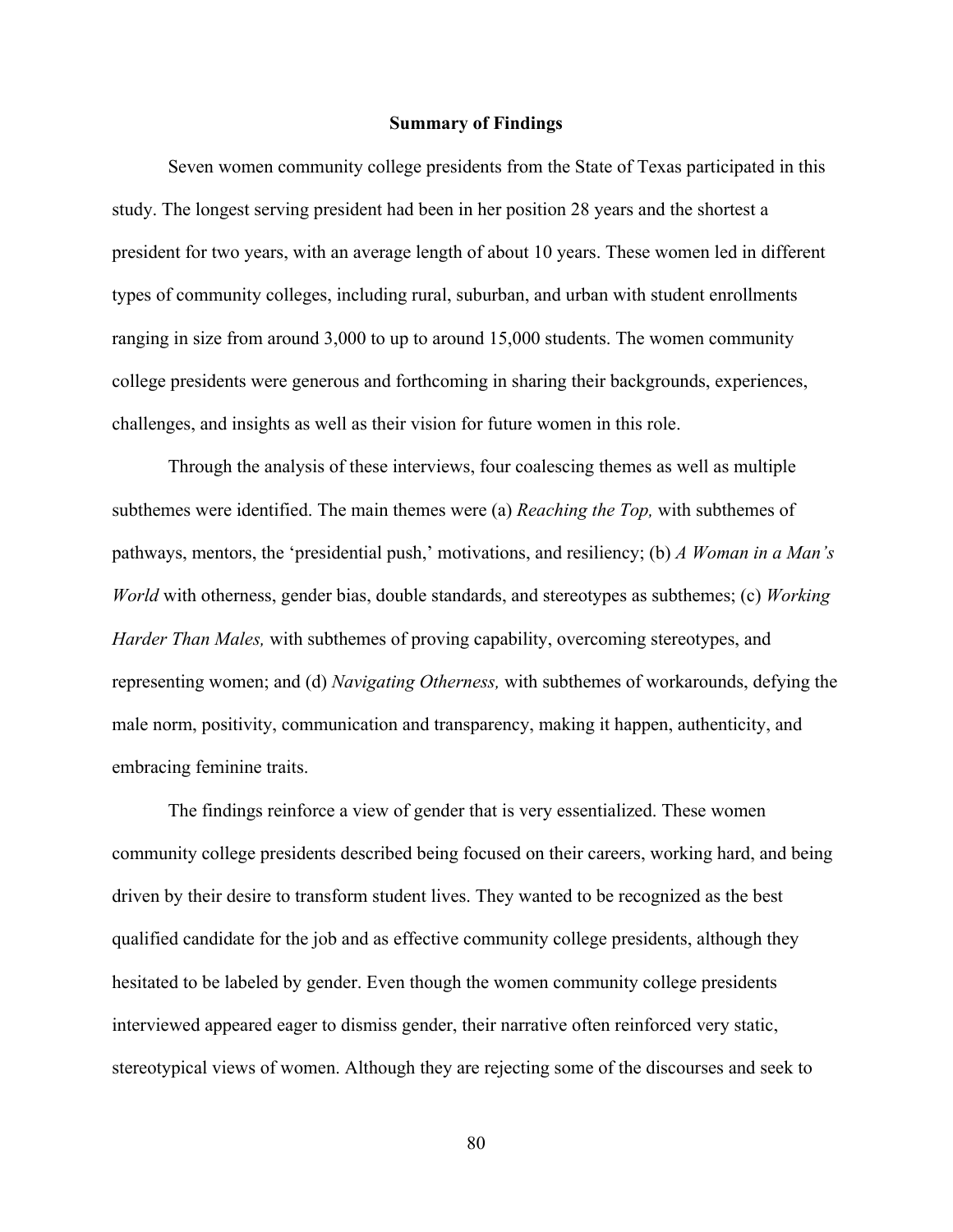distance themselves from those stereotypes, they are also unintentionally reproducing and reinforcing the status quo. Despite wanting to establish their own experiences, to varying degrees, they are reproducing these inherent discourses of gender oppression.

## **Women Community College Presidents Must Navigate a Man's World**

One of the main findings of this study was that women presidents continue to work in gendered community colleges where being male is the norm and women are the other. This experience of otherness, whether real or perceived, is indicative of the male-dominated community college context with regard to gender. The women community college presidents interviewed for this study reinforced previous research that women continue to work in community colleges that are defined by male norms and stereotypes (Amey & Twombly, 1992; DiCroce, 1995; Eddy 2005; Eddy & Cox, 2008; Glazer-Raymo, 1999; Tedrow & Rhoads, 1999). Based on the description of the women community college presidents interviewed, community colleges continue to fit the description of a gendered organization, since patterns of behavior demonstrate clear distinctions between the masculine and feminine (Acker, 1992). The prevailing theme for this question is being a *Woman in a Man's World* because the women community college presidents describe working in the male-dominated community college in terms of otherness.

In each of the interviews, the women community college presidents described being seen as or feeling different. The women recognized that many of the challenges they faced were leader-related, not necessarily gender-related, though most acknowledged the significance of gender. Nearly all expressed they wanted to be cautious of overattributing gender bias to their experience, but ultimately, they all shared scenarios where they had experienced sexism or double standards. Every woman provided some sort of story that illustrated how masculinity was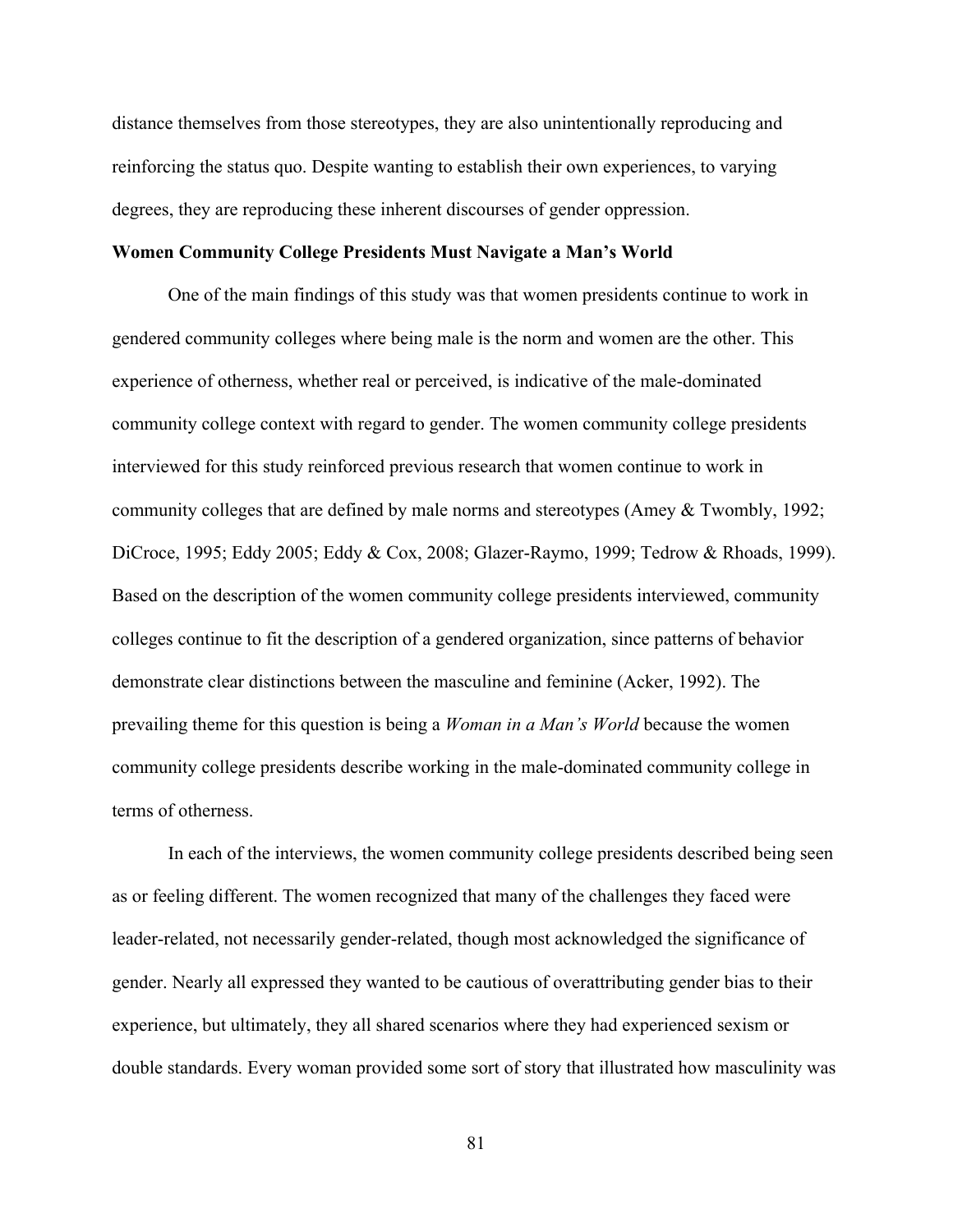the norm and otherness pertained to women in the community college setting. This illustrated that community colleges remain gendered environments as described in previous research (Acker, 1990; Caton, 2007, Twombly, 1995). More than one woman community college president described being a "woman in a man's world." This reinforced the idea that women were positioned in situations where normality was granted to men and otherness to women (Broido & Manning, 2002). Even women who said they felt that gender did not affect their experience significantly eventually mentioned a situation that illustrated an engendered and male-dominated community college.

The women community college presidents said that they experienced more blatant sexism and microaggressions as they moved up the career ladder but less once they assumed the presidency. It was difficult to determine whether this was because gender bias decreased the higher a woman moved up in her career or if the women had simply learned to ignore or better navigate this otherness. The women community college presidents appeared so accustomed to this omnipresent male-dominated context, that it had become almost a natural force with which to contend. The women were also adamant that they wanted to be viewed not as women presidents, but as competent leaders who were the best people for the job.

Women community college presidents older than 60 described feeling like they did not belong more frequently than the younger women and supports the data that while women are increasing in these roles, they still remain underrepresented (Amey & VanDerLinden, 2002; Betchtold, 2008; Cook & Young, 2012; Tedrow & Rhoads, 1999; Townsend & Twombly, 1998, 2007). The women who worked in institutions that previously had women presidents and had more women in leadership positions felt gender was less of an issue. Another notable observation was women who were older in age and were the first woman community college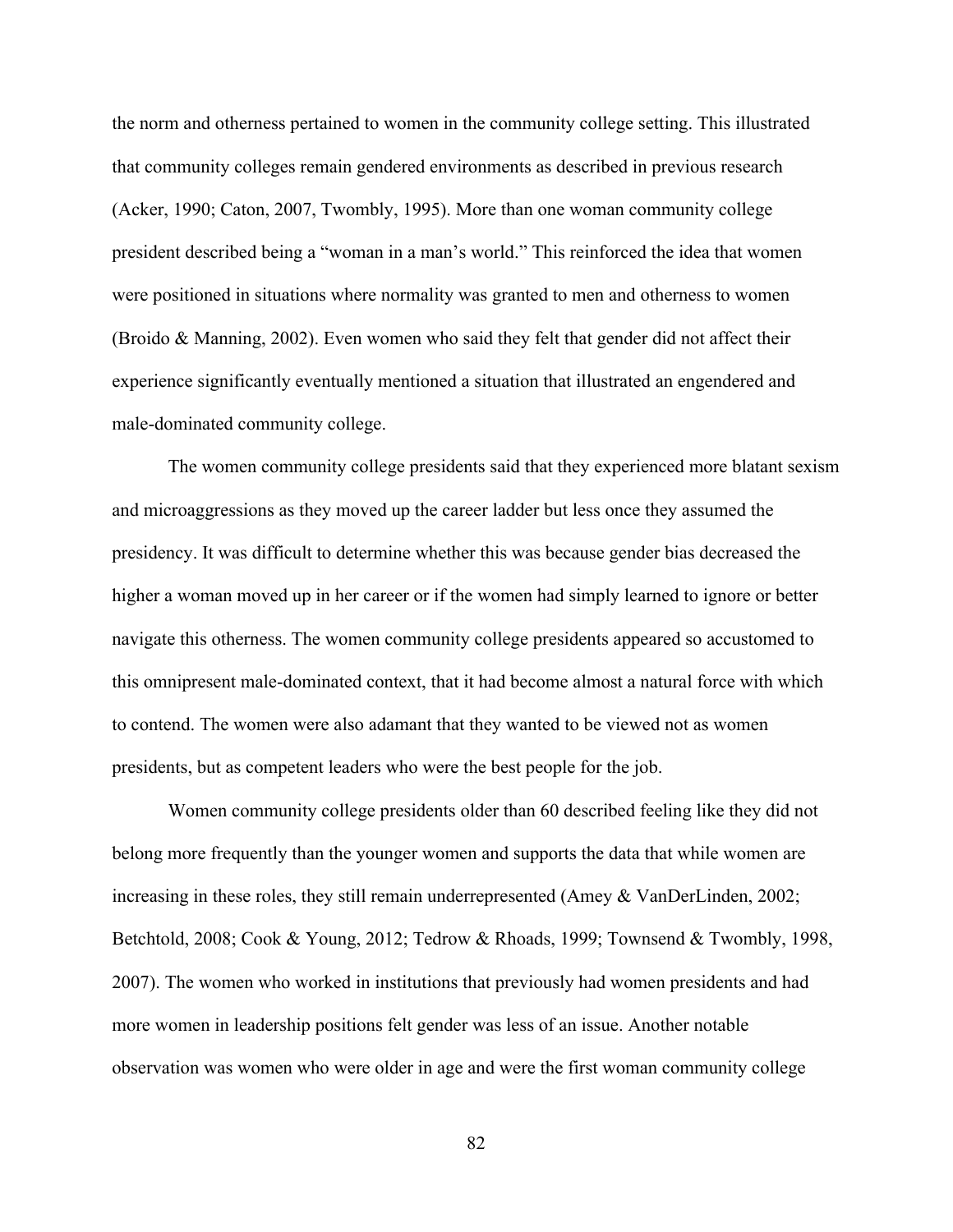president at their respective institutions described more concrete examples of stereotypes, double standards, and having to navigate the "good old boys club" in a time when women leaders were even less common. While the women in their positions longest said the numbers of women community college presidents are increasing, they are still the minority. All the women community college presidents indicated that while more women have entered leadership ranks, there are still not enough women, also reinforcing previous research (Warner & DeFleur, 1993). The ongoing underrepresentation of women in community college presidents enhanced the otherness they felt.

Despite being the top leaders at their institutions, the women community college presidents interviewed still experienced double standards, gender bias as well as challenges balancing personal and professional roles, as found in previous research (Tedrow & Rhoads, 1999; Vaughan, 1986, 1989). One of the most frequently described double standards described by multiple participants was being judged by their appearance rather than their message. The women community college presidents stated that this scrutiny came from both men and women and included everything from wardrobe choice, makeup, or even how they sounded. They said this was pressure men did not face and wanted attention focused on their skills, message, and accomplishments. Other double standards they described were being introduced by an adjective such as "the beautiful and stylish" rather than with the respect of their title and professional accomplishments as the men were introduced. They recognized this may not have been done maliciously, but they shared the experience to illustrate that biases existed, even if others were oblivious to them. Some women indicated that they faced public comments and scrutiny related to their personal lives that men in similar situations did not have to endure. This adds to the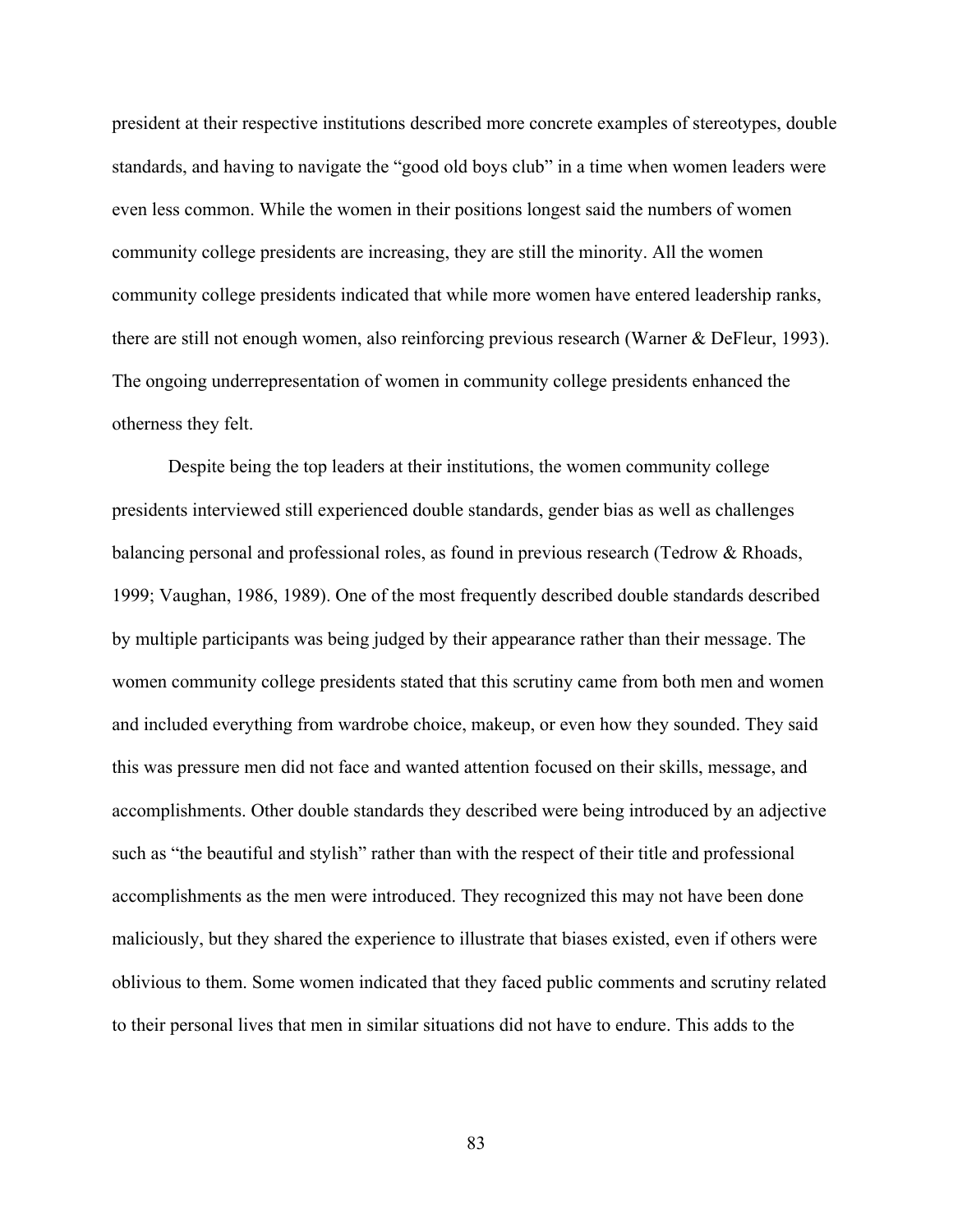pressure women community college presidents have in order to be accepted and fit in within the male-dominated community college.

Women community college presidents living and working in a man's world continue to experience inequity in family and household responsibility (Tedrow & Rhoads, 1999). The women community college presidents in this study recognized balancing work and personal responsibilities was a challenge for both men and women, but many of them described a significant imbalance between men and women. They said having a supportive spouse or partner was important to be successful as a community college president. Even those with supportive spouses, including those without children in the home, said they managed more household responsibilities than their male partner. Those with children agreed that familial responsibilities were unequally divided between the women and the men, with women carrying the bulk of the load. These revelations make a significant statement about not only the structure and expectations of a community college presidency, but also suggest an environment that is not supportive to leaders who have families.

This study repeatedly reinforced previous studies (Eagly, 2005; Eddy & Cox, 2008; Tedrow & Rhoads, 1999) that woman continue to be positioned as the other in the maledominated community college. The fact that women community college presidents lead from a position of otherness informs their actions, behavior, and how they must maneuver to successfully navigate this male-dominated environment.

## **Women Community College Presidents Modify Behavior**

The comments of these women community college presidents support previous research that suggests that women are judged by and must often modify their behavior to embody masculine leadership norms and emulate characteristics displayed by men (Eddy & Cox, 2008;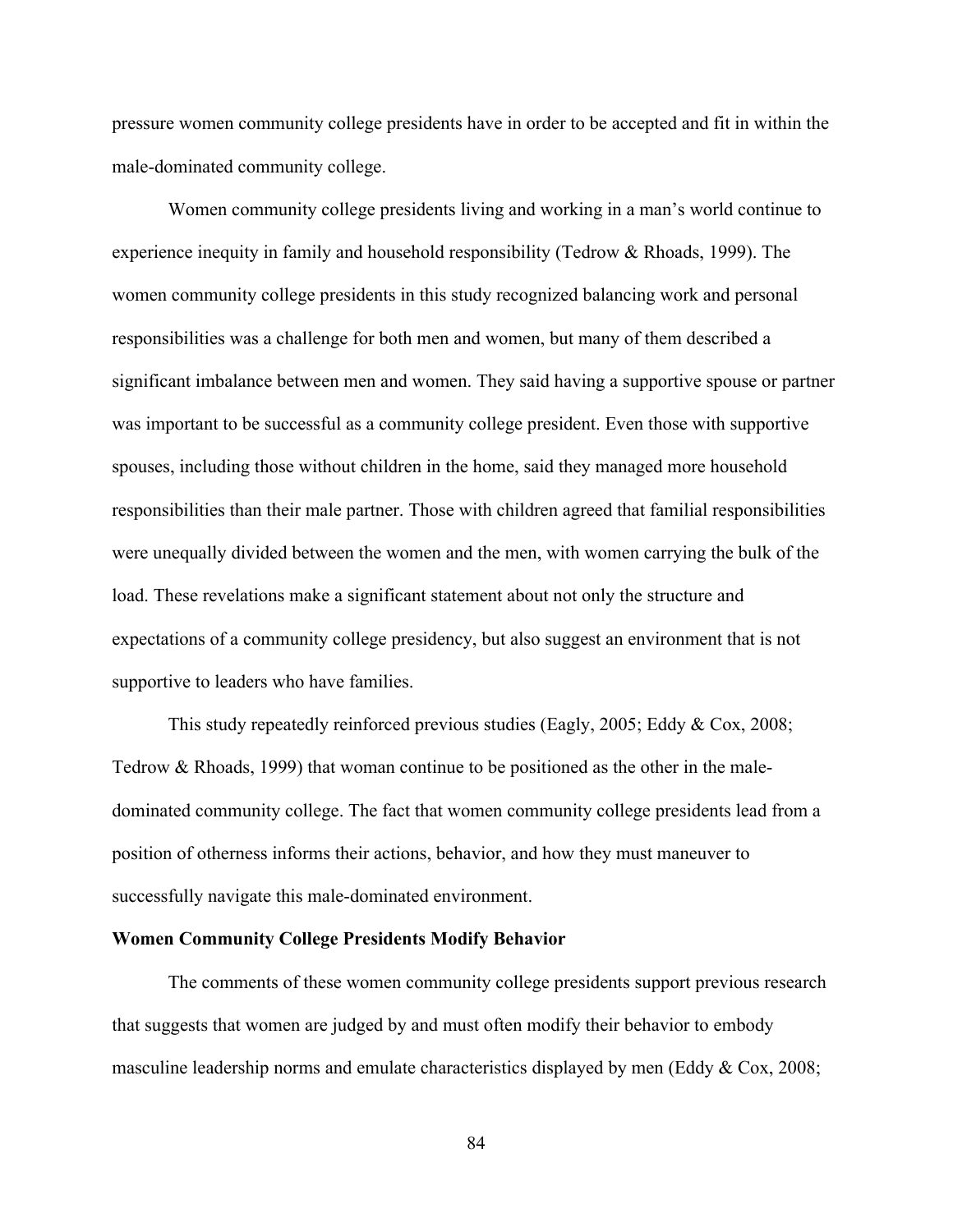Nidiffer, 2001; Howe-Walsh & Turnbull, 2016). Community college leadership is highly gendered and masculine styles of leadership are the norm (Amey & Twombly, 1992; Eddy, 2009; Eddy & Cox, 2008; Gillet-Karam, 2017; Glazer-Raymo, 1999). The prevailing theme identified by the research was *Working Harder Than Males*. Each of the women community college presidents expressed examples of how they had to prove themselves as capable leaders while building credibility and respect. They recognized all leaders had to do this, but the distinction expressed by these women community college presidents was they were forced to worker harder than men do in order to be taken seriously and perceived as capable. They described how men are inherently accepted as capable leaders, have automatic respect and leadership skills, but as women, most of these community college presidents had to prove it.

This study reinforced studies showing how gender affects perceptions of leadership abilities (Eddy & Cox, 2008; Nidiffer, 2001). Each of the women provided examples of being affected by expectations of leadership that are rooted in stereotypes and expected gender roles. Consistent with Role Congruity Theory, these differences in gender roles ascribed to women compared with men resulted in workplace bias (Eagly  $& Carli, 2007$ ). While all the women community college presidents were able to overcome this obstacle, each stated they had to be aware of these expectations and sometimes adjusted their behavior because of this workplace bias.

Madden (2001) described that competence is viewed as a masculine trait. This was supported by the women's comments in this study. The women community college presidents described having to prove themselves as strong capable leaders before they could build strong relationships. They described themselves as empathetic, nurturing, and compassionate leaders, which is contrary to the male standard of leadership. The women community college presidents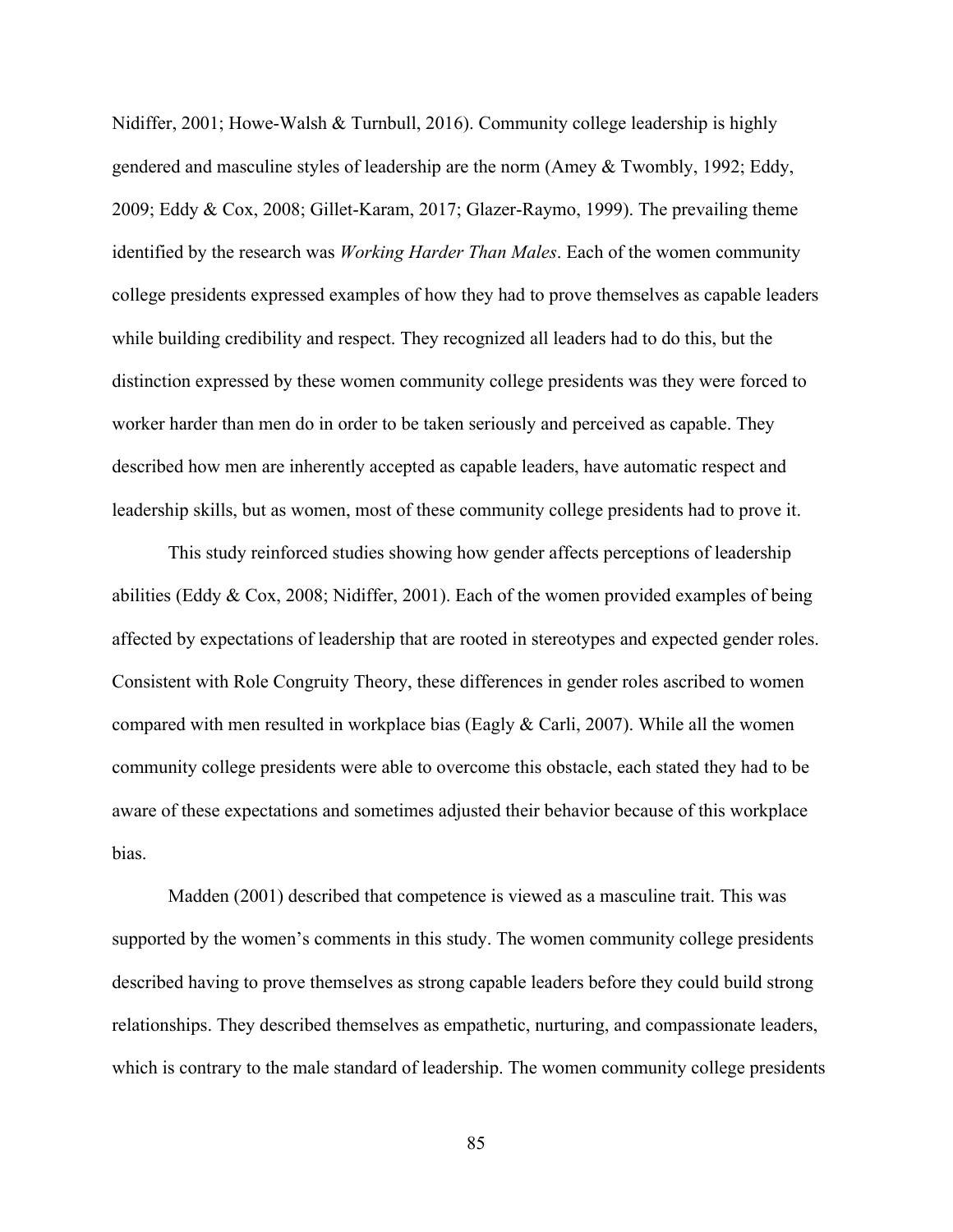explained that they had to demonstrate that these traits and their approach were effective. They also had to show that being caring and taking the time to listen was not weak. The women community college presidents interviewed gave examples that illustrated that masculine leadership remains the norm. Each described examples of gender-based leadership barriers they have had to overcome at one point or another in their career. Their descriptions were consistent with the double bind illustrated by Eagly and Carli (2007) and Tedrow and Rhoads (1999) that created a resistance to women's influence and leadership.

This study showed that women presidents are forced to modify their behavior in order to work in a male-dominated community college. Eagly and Carli (2007) explained that women must be more strategic and work harder to navigate the labyrinth. This also illustrates how women simultaneously experience and deny gender as salient for leadership. The women reinscribe the constructs by drawing on essentialized gender identities, even when they in some ways reject them, all the while reproducing the patriarchy. This informed the next research question about how women navigate the male-dominated community college.

#### **Women Community College Presidents Navigate Otherness**

This research supported that women presidents are forced to navigate the male-dominated system of community colleges and supports previous research (Eddy & Cox, 2008; Gillet-Karam, 2001; Stout-Stewart, 2005; Vaughan, 1986, 1989; Vaughan et al., 1998). This research provided deeper insight to the ways women community college presidents not only experienced and behaved in the male-dominated community college but also how they navigated within it. This study reinforced previous research (Meister et al., 2017) by demonstrating that women community college presidents continue to have to maneuver and cope within the male-dominated community college.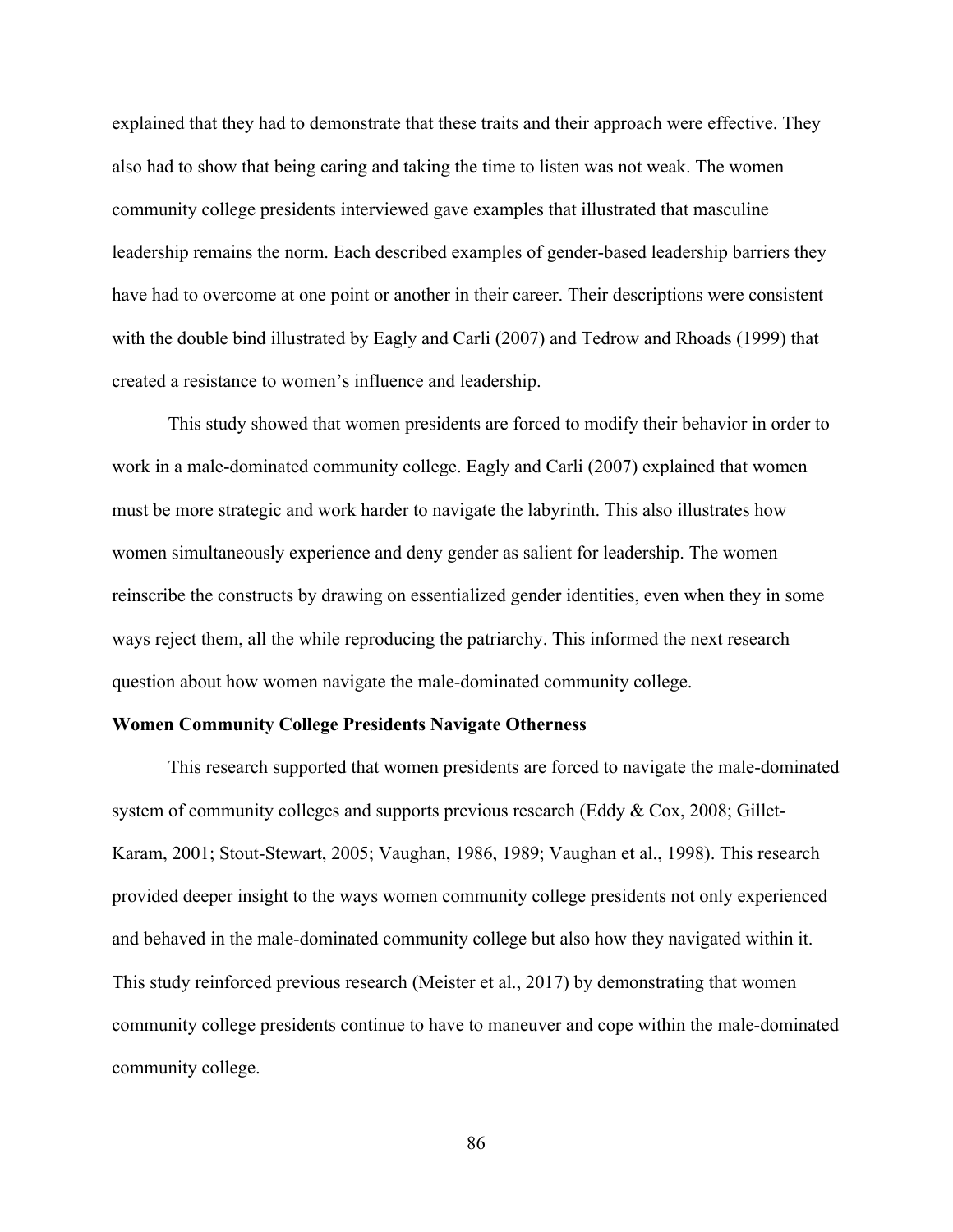In this study, each of the women community college presidents described ways they navigated and coped with being the other or as phrased it, "working in a man's world." Each of the women described tactics they used in order to achieve their goals and lead effectively including being honest and listening carefully, building relationships, and cultivating strong teams, remaining student centered and goal oriented, as well as maintaining personal and professional life balance. The most successful women community college presidents learned to embrace differences and used it to their advantage to navigate the male-dominated community college. The women found mentors, entered leadership programs, and established networks and support. They exhibited determination and resiliency while finding ways to work around and defy the male norm.

Since community college leadership has been historically White males (ACE 2007, 2012, 2017), as reflected in the leadership paradigm, it made it hard for women and other minorities to authenticate their leadership (Eddy, 2009). This study reinforced that for women community college presidents to be the successful, they must navigate the male-dominated community college by authenticating their leadership. The women community college presidents described this authenticity as navigating the male-dominated community college by being positive, communicating, and being transparent. They said an important way to cope and move beyond gendered expectations was to build strong relationships, be kind, empathetic, and treat others in a way that creates mutual respect. They tried to avoid negativity, focus on the goals, and have a positive mindset.

The stories shared by the women community college presidents in the study reiterated the fact that community colleges have a structure where women are judged by male models of leadership (Eddy & Cox, 2008). While they are eager to dismiss gender, many of their stories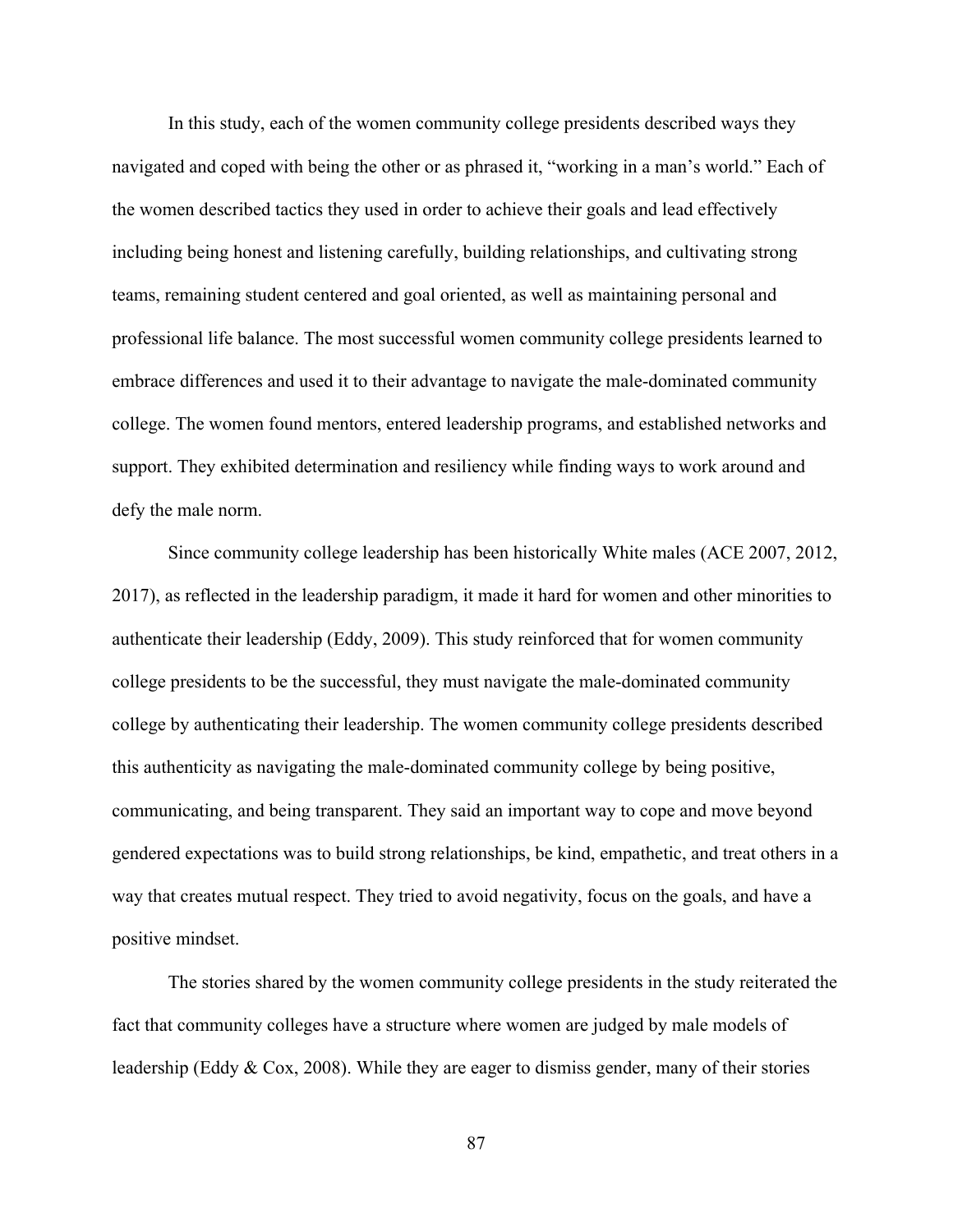and how they describe leadership reinforce static, stereotypical views of women. Most of the women community college presidents described initially trying to mimic the style of their male mentors they admired and were well-respected leaders; but many found that was unnatural and ineffective. Some of the women said the expectations of the male-dominated community college made it difficult for them to show their authentic selves and lead in a natural and authentic way. Embracing authenticity was a significant factor for women community college presidents to achieve greater leadership success and establish stronger rapport with others.

When leadership expectations are masculine, leaders who emerge are disproportionately men (Eagly, 2005); this study supported that many individuals within community colleges are accustomed to the status quo of male leadership characteristics. The women presidents in this study shared that expectations to adapt to masculine norms made it challenging to lead. Most said that once they began navigating the male-dominated community college with authenticity, they were able to establish connections and results. However, before they could do so, the women community college presidents needed to prove themselves as competent leaders and also make those they were leading feel comfortable with their style. These stories demonstrate that women community college presidents frequently are forced to assuage the expectations of a male-dominated context in order to obtain support further illustrating and reinscribing the patriarchy.

The women community college presidents essentialized identity by embracing feminine traits such as being nurturing, motherly and empathetic. Listening and getting feedback from others before making decisions were prioritized by most of the women community college presidents. Once the women presidents found their groove, embraced authenticity, and began to see the value of these traits and showed those they were leading the value as well, they were able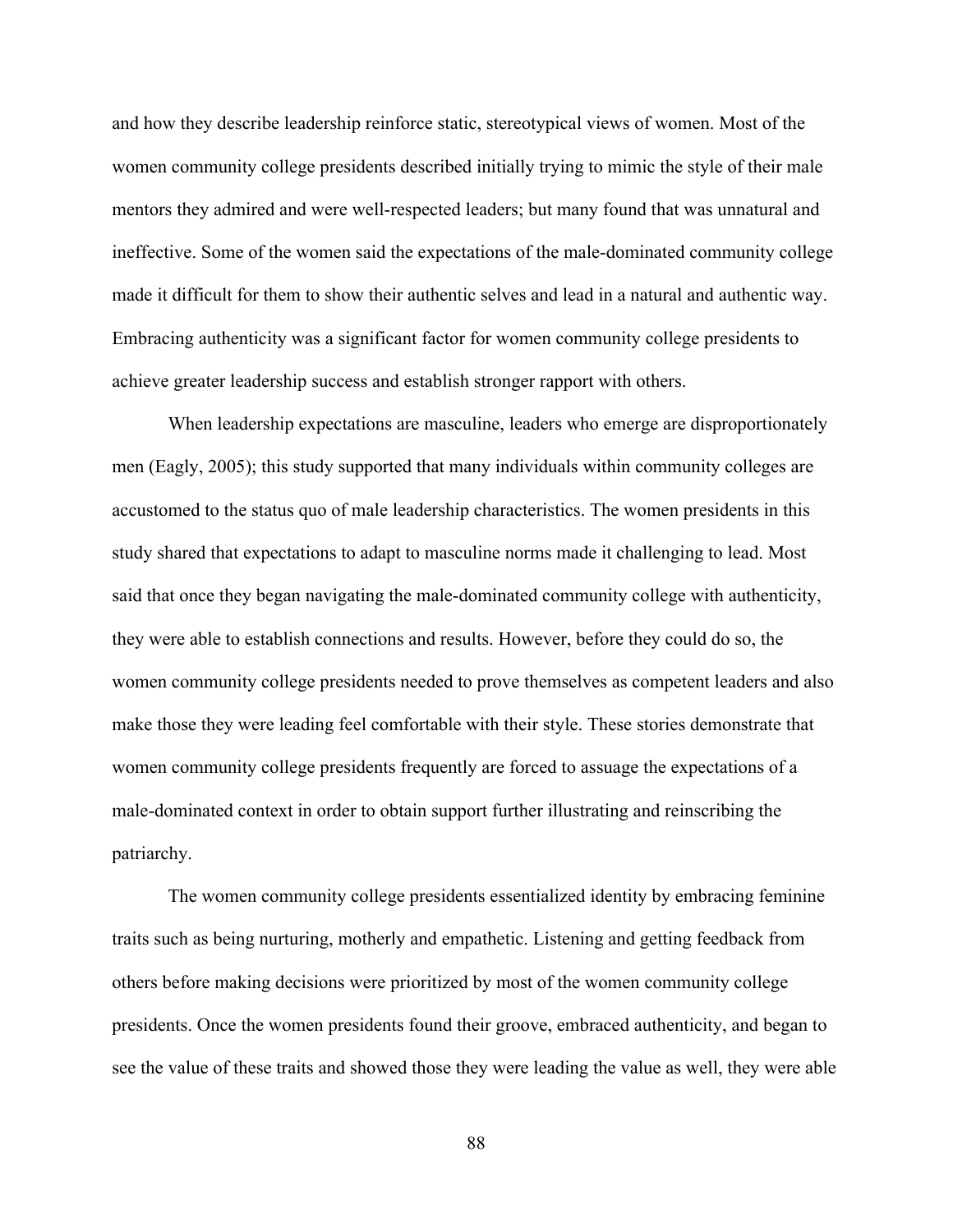to navigate the male-dominated community college more successfully. Most felt that they brought value and perspective to their role as president that men could not. They described women's leadership as being more "in tune," "intuitive," "collaborative," and "creative." They also used listening as a strategy to navigate the male-dominated community college. They each described listening carefully to gather information from multiple individuals from all ranks and roles to not only build relationships but also to make more inclusive decisions. The women community college presidents were contemplative and reflective. Embracing these differences and seeing value in the vantage point they had as women allowed these community college presidents to navigate the male-dominated community college context. This study showed that as more women become community college presidents, authenticating their leadership is critical and has valuable outcomes for the institutions they serve.

This study demonstrated that women community college presidents are not only finding ways to navigate the male-dominated system, but they are also trying to embrace authenticity of their leadership, another example of essentialized gender identity. While nearly all the women expressed the importance of leading in a way that was true and natural, some found it easier than others to be accepted when doing so. Gender oppression gets reproduced as it gets reiterated; the participants say that they are not identifying with that gender discourse, but at the same time, their discourse suggests otherwise. A notable observation was that when women community college presidents lead in a way that is not authentic, this contributed to the reproduction of gender inequality and stereotypes. However, when women community college presidents led authentically, they disrupted traditional gender expectations and challenged the status quo. While women community college presidents cannot bear the responsibility of challenging all bias in an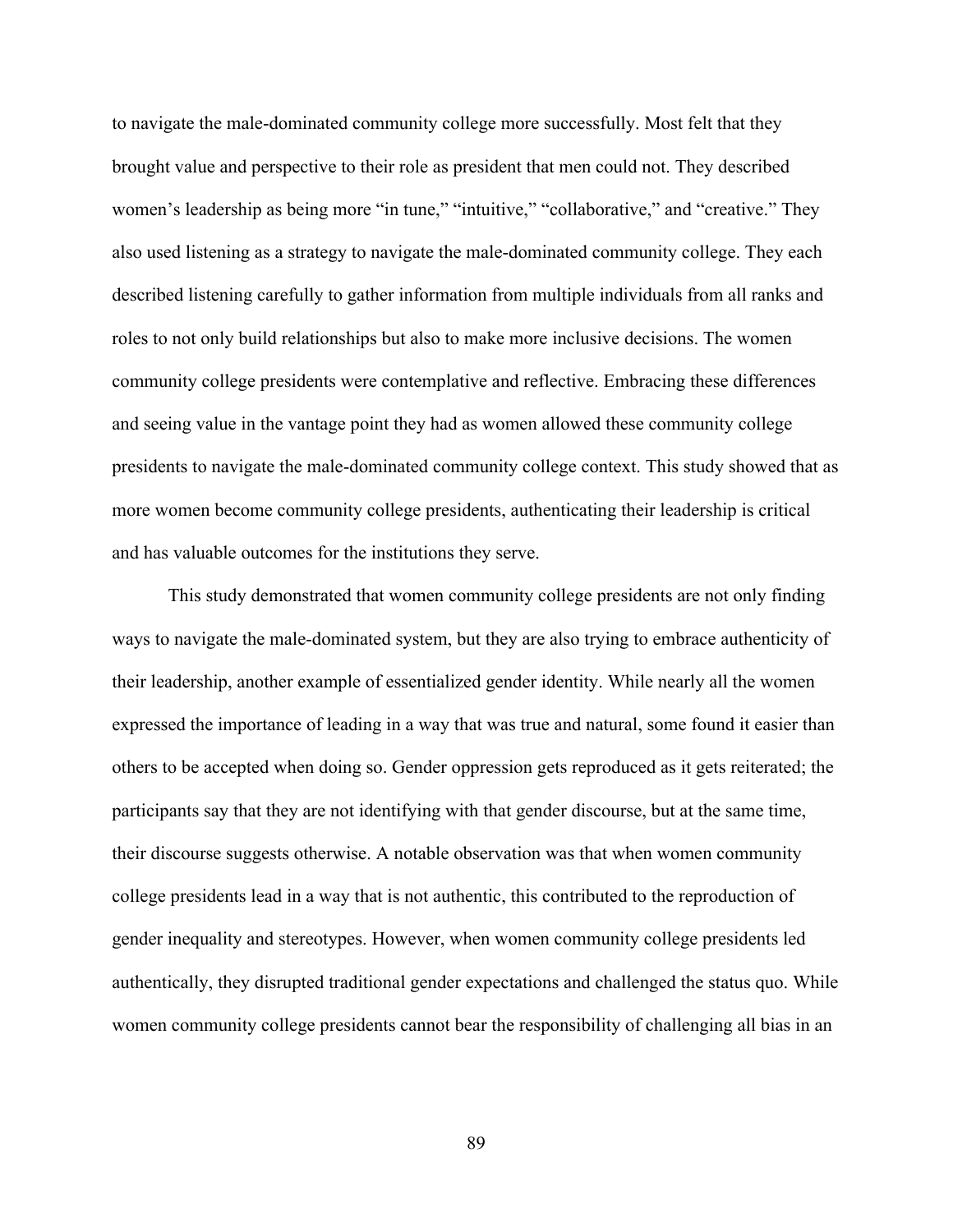institution that has been engendered since it began, they felt that finding authenticity seems to be a significant way of making community colleges more gender inclusive.

## **Implications for Practice**

Understanding the experience of these women community college presidents is important for the next generation of leaders, students, and community college leadership programs and for boards of trustees and others engaged in hiring presidents. Knowing how women community college presidents describe their experience, navigate, and behave within the male-dominated community college adds to the understanding about this phenomenon and could reduce existing gender gaps, inform policy and practice, as well as inform career pathways for women. As women become represented proportionally as community college presidents and at all levels of leadership, they will be less likely to be marginalized others and instead have an equal voice and influence, which will result in strong outcomes for the institutions they serve.

This study showed that community colleges must strengthen access to the pipeline to get more women interested and prepared to serve as presidents. It was important to find ways to make the journey and experience more palatable and welcoming. Since the women stated that mentors, both male and female, were critical in their development as well as giving them the "presidential push," it is vital that women continue to have access to mentors, role models, and programs that encourage them to aspire to the highest leadership roles. Women must also have clear paths to and be encouraged to access a variety of administrative roles as well as enrollment in doctoral programs that prepare them for the community college president role. The more women who are in these pipelines will ensure a stronger and more diverse candidate pool for community college presidents. Connecting women with support networks and leadership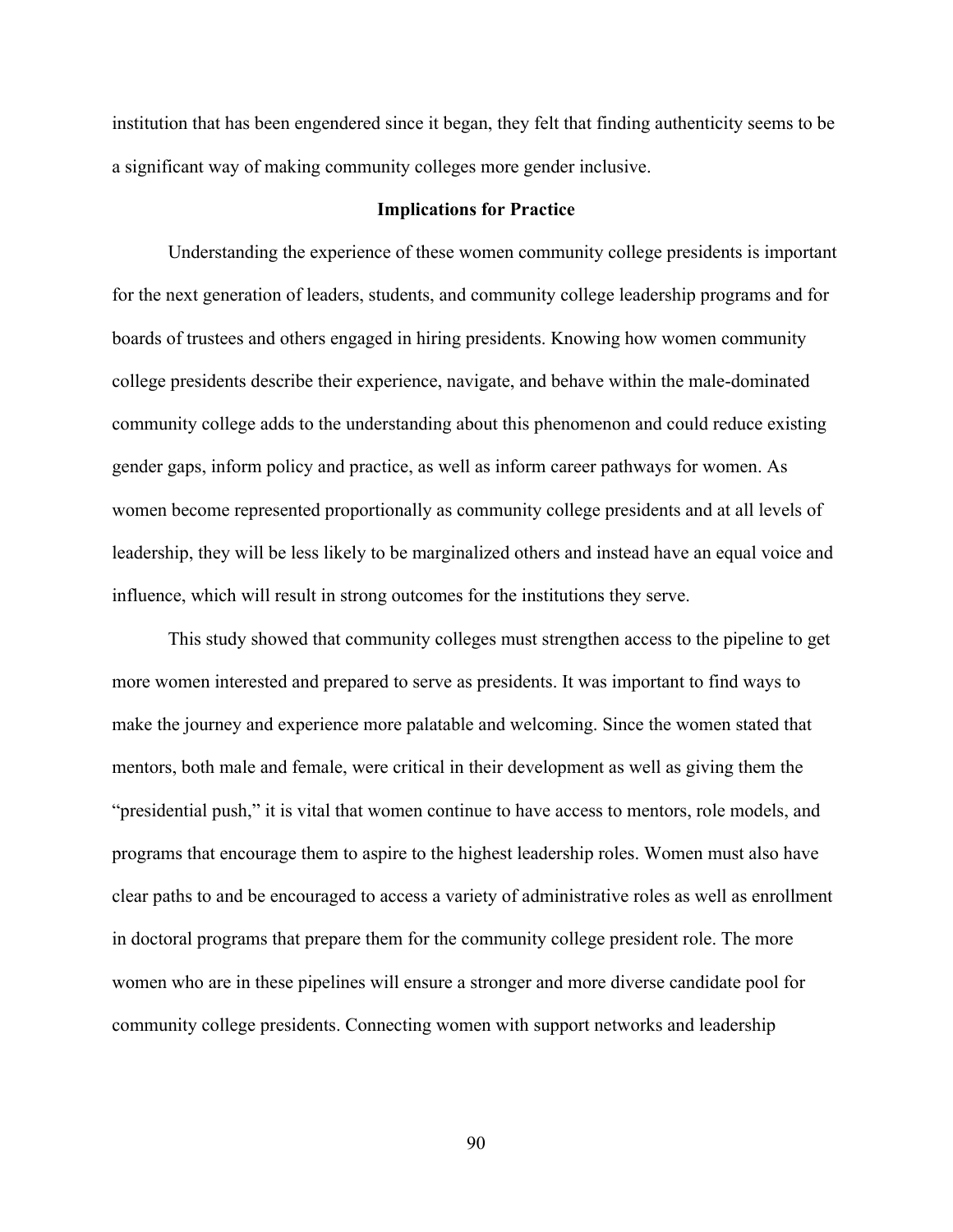programs was also a valuable tool in their journey to navigating the presidency and being successful in that role.

This study offered insight for the development of curriculum and best practices for doctoral or other leadership programs. While many existing doctoral programs as well as leadership programs available through the American Association of Community Colleges, the Aspen Institute, and other organizations are actively recruiting and encouraging more women participants, they must also ensure the content of those programs are taught in a way that values a variety of leadership traits and styles. While there are many programs that offer leadership programs for aspiring community college presidents, it is important that these programs emphasize women's leadership. Doctoral programs and fellowships preparing individuals for community college leadership need to place more emphasis on valuing different styles of leadership to encourage all leaders to lead in a way that aligns with their personality or style. Women community college presidents and all leaders must be able to effectively authenticate their leadership. By creating a culture of leadership that embraces both masculine and feminine approaches, women will be seen as having inherent leadership ability. It is necessary to change the perception that masculine leadership traits are preferential so that feminine leadership traits are recognized and viewed as a strength rather than a weakness. However, to truly move beyond these differences, efforts should be made to delink and discontinue labeling styles of leadership as masculine or feminine. Connecting leadership styles to specific genders further engenders community colleges and reinforces systemic structures that are disadvantageous to both men and women. By exploring these systems of oppression in the curriculum, participants will learn that diverse forms of leadership can be embraced and valued.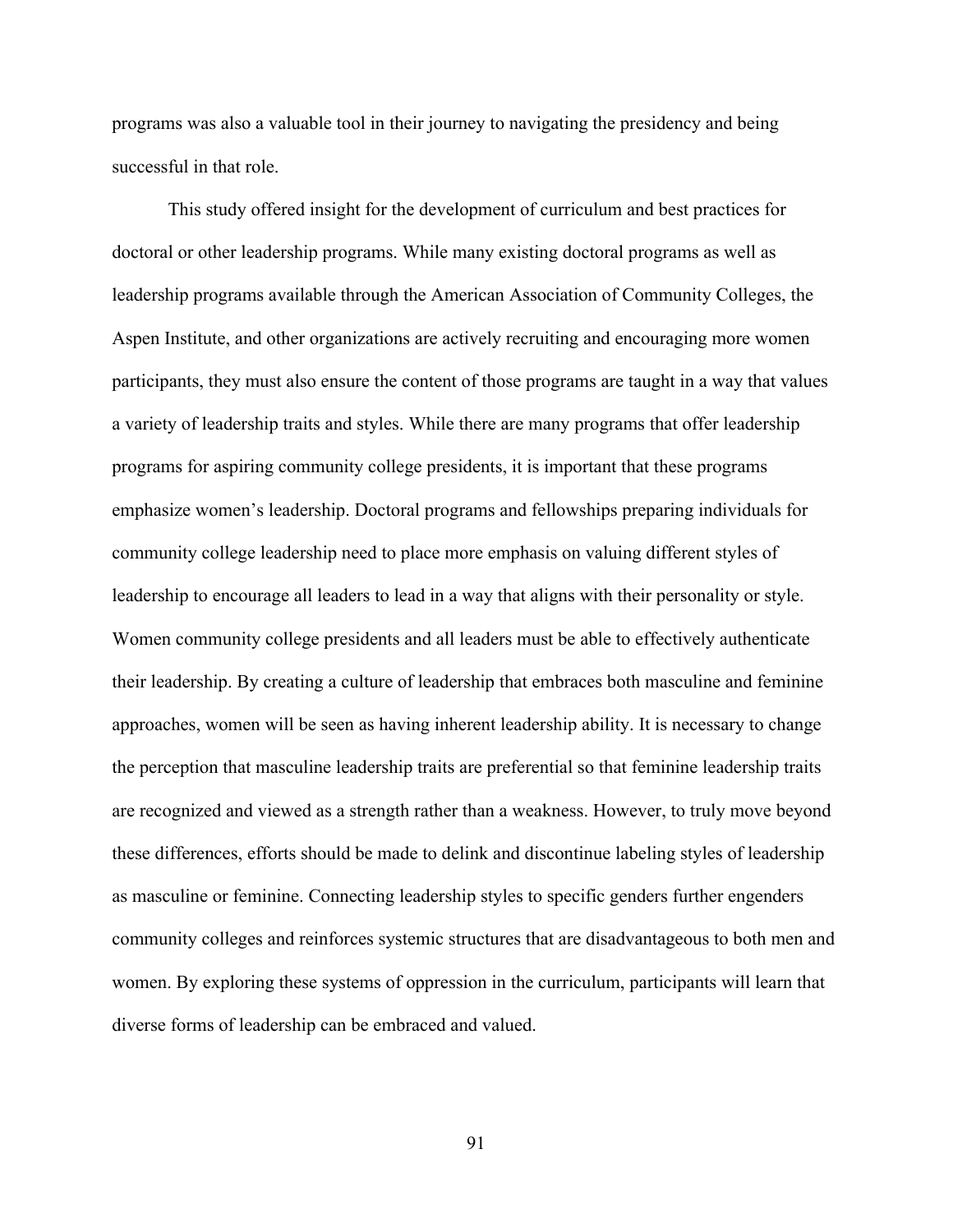Being a community college president also is high-stress, high-profile, and highresponsibility position that can take a toll on a leader's health, personal life, and well-being. Institutions and society need to examine expectations of leaders and consider whether or not they are realistic. The responsibilities of these highest-level executives are increasing and expanding in ways that this job is becoming all-consuming. This presents a problem for all community college presidents. If the role becomes unappealing, this could reduce the pipeline of willing and capable leaders, decrease the diversity of candidates who want to apply, and ultimately shrink a pipeline for community college leadership that is already in crisis. This is especially true for women who often bear more of the load of household and family responsibilities. The challenge of work-life balance is only going to get harder. Community colleges must look at the structures of the president position and consider whether it systemically discriminates against families, particularly women, given societal expectations about gender roles. Balance, wellness, and stress management should be included in programs that prepare future community college presidents. Childcare and other related employee wellness programs should be expanded. Not only will this benefit the top leaders at community colleges, but it will also promote an overall community college culture that emphasizes well-being and balance.

Gender-inclusivity needs to be a more visible priority and become a conscious part of decision-making and hiring practices. Leaders must identify and develop internal leaders and provide opportunities for development. Boards of trustees and others in charge of searching and hiring community college presidents must be more inclusive of women. They must expand recruitment practices, ensure job descriptions align with diverse leadership styles, including placing more value on the benefits of feminine leadership traits. Reconceptualizing male-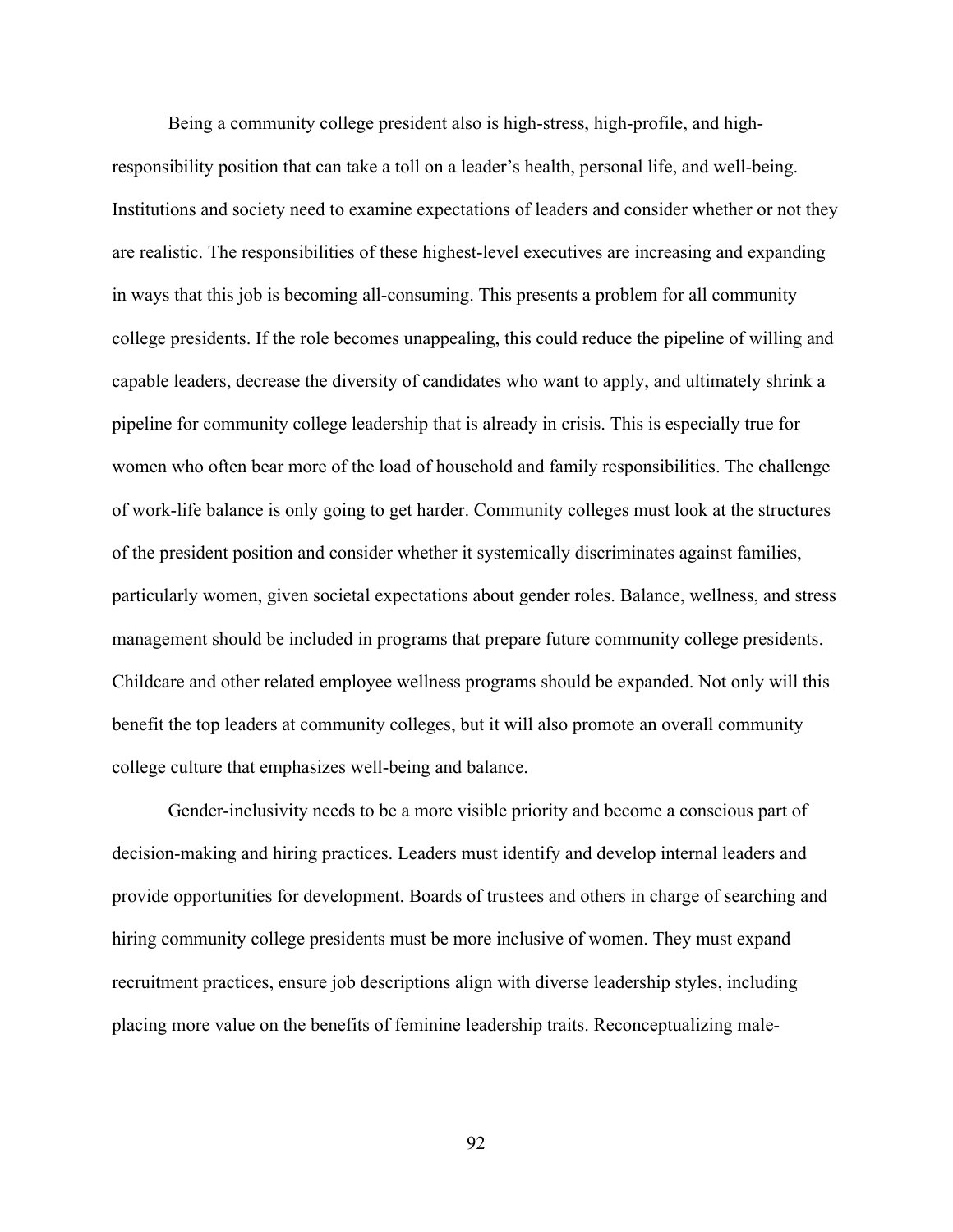dominated expectations for leadership and delinking particular styles of leadership to gender will create more equitable community colleges.

Finally, the women community college presidents interviewed offered much advice for women aspiring to become presidents. Learning from their experience could help other women. The participants encouraged women to leave their comfort zones in order to achieve their greatest potential. They encouraged leaders to stay focused on the goal when making leadership decisions and to avoid being distracted by the periphery. They advocated for hiring and building a strong team, communicating honestly, and with transparency. The women community college presidents encouraged aspiring women presidents to know who they are, build relationships, and to take advantage of meaningful leadership experiences. Finally, the most echoed sentiment was for aspiring women community college presidents to find their voice and never lose sight of the impact they have on students and the college.

## **Implications for Research**

While these interviews resulted in robust data to the perspectives of women community college presidents, it was important to gain greater insight by interviewing even more women community college presidents. While nearly 70% of women community college presidents in Texas participated in this study, this was a small number of women overall. This exemplified how underrepresentation by women in these roles made getting data challenging. Therefore, it was important to collect data on as many women as possible. Expanding the number of women community college presidents who share their experiences by increasing the sample size as well as expanding the geographic area of the women community college presidents being studied would result in more comprehensive data.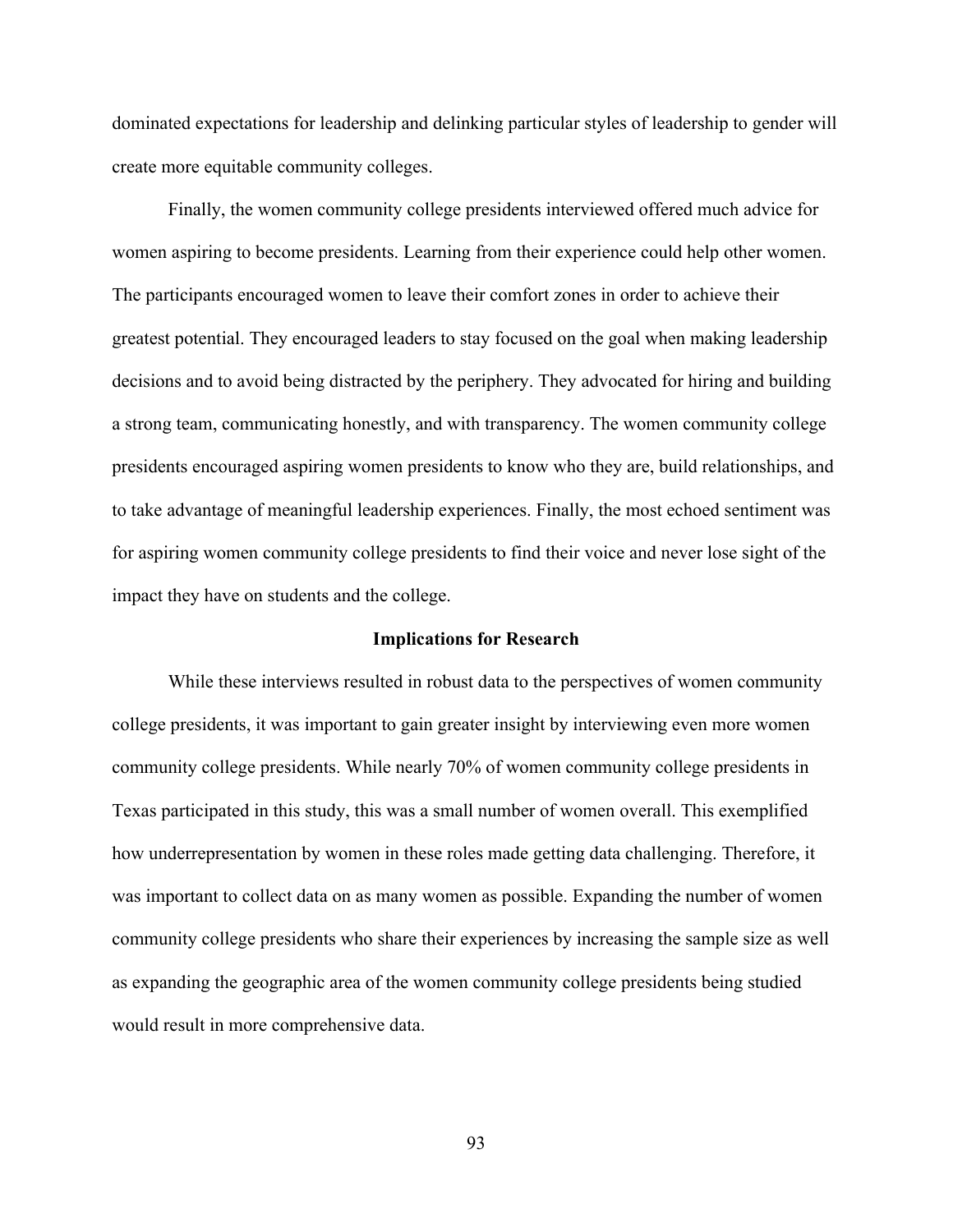Race, gender identity, and heterosexism are inherent in leadership at this level. More diversity is needed in future research to better understand the experiences of more women. For example, in this group of women community college presidents, only one identified as a woman of color. Since women of color are even more underrepresented in this highest leadership position (ACE, 2012; Amey & VanDerLinden, 2002; Betchtold, 2008; Cook & Young, 2012; Tedrow & Rhoads, 1999; Townsend & Twombly, 1998, 2007), it is important to identify and include more presidents who are women of color to better understand their experiences and unique perspectives. One woman of color in a study cannot represent the experiences of all women of color. Therefore, including more women of color along with women who meet other diverse profiles would document and allow deeper understanding of all types of women community college presidents. It would also give insight into the similarities and differences in the role experienced by different types of women since the experience of women is not monolithic.

Increasing the sample size of participants and expanding the settings would also allow for a richer comparison of different types of experiences and insight. For example, if there was more research on the experiences of more women presidents from different types of community colleges, including regions and types of colleges, i.e., rural, suburban, and urban, comparisons could be made. This would provide insight about whether women community college presidents describe similar or different experiences based on the region or type of college they serve. Additionally, it would be useful to analyze the types of institutions where women community colleges serve. For example, nationally public community colleges have an average student size of 6,162 students; in Texas, the average is a student size of 7,270, with the largest school size of 73,499 (Community College Review, 2021). It would be important to determine from both a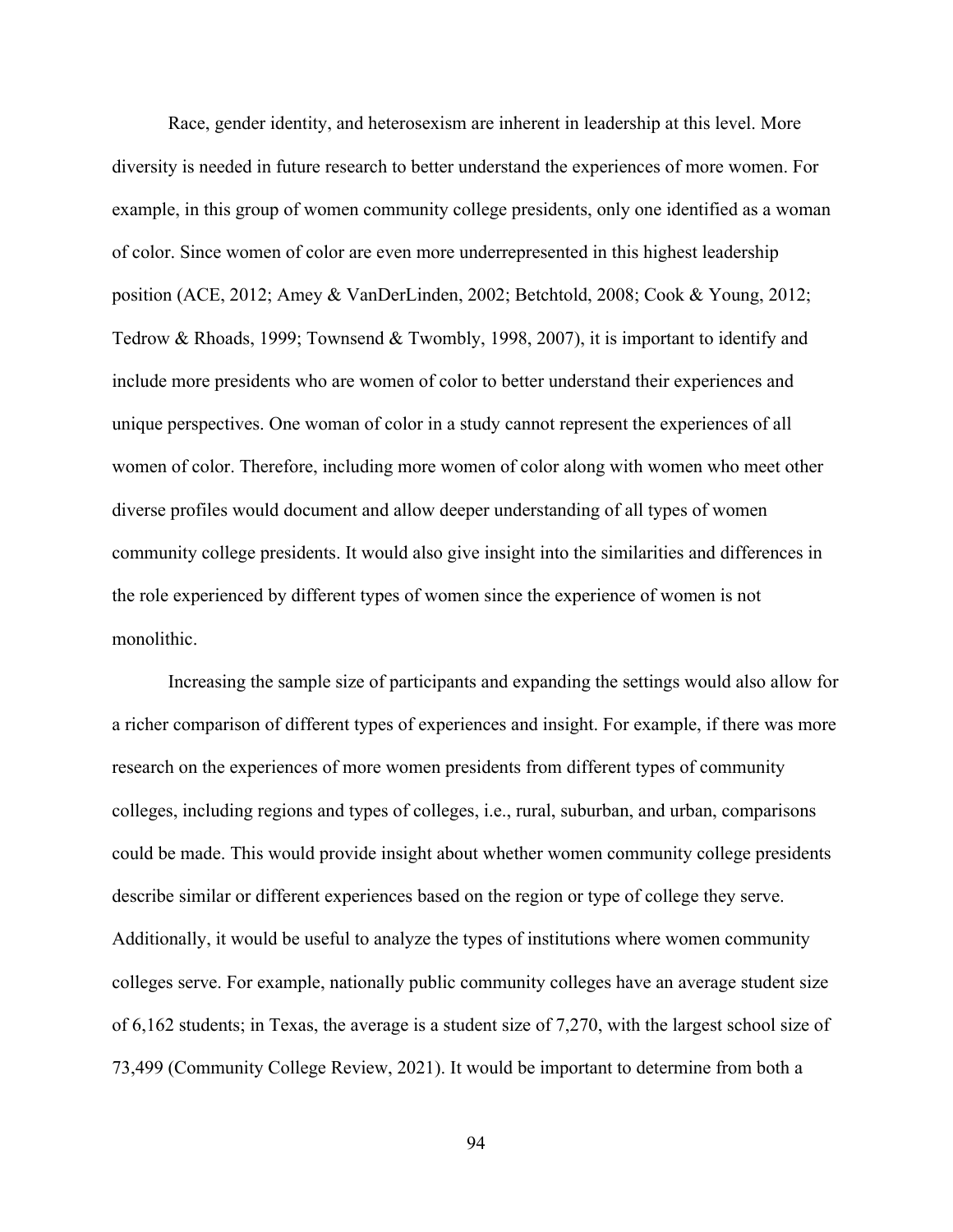statewide and national perspective whether or not women community college presidents are serving in all types of institutions as well as whether or not they are serving in the largest institutions proportional to male community college presidents. A national study of women community college presidents would provide more robust data that would be valuable to create a more comprehensive understanding of women serving in this role.

This study analyzed participants' experiences at one point in their career. The gathering of data was limited to what they could share in an interview that averaged about an hour and a half long. This resulted in a summarized snapshot of their experience and perspective. Conducting a longitudinal study of women community presidents throughout their career would provide even more information about their experience. This would allow for opportunities to identify more specific benchmarks along their journey as well as document more clearly changes and approaches to how women community college presidents navigate their roles.

More than one woman in this study expressed that "women are not always supportive of other women as they should be." Some of the women interviewed shared stories of other women being jealous, unsupportive, or feeling threatened of their leadership or career achievements. The women community college presidents described how both men and women reinforced double standards, such as making comments about appearance. This study focused on how women navigate the male-dominated community college. However, if women are navigating both coping with a male-centric environment while at the same time are also managing jealousy or roadblocks from other women, this further complicates their roles. Researching the extent of this woman-to-woman hostility and its impact could be insightful. This would be another valuable area to do further research.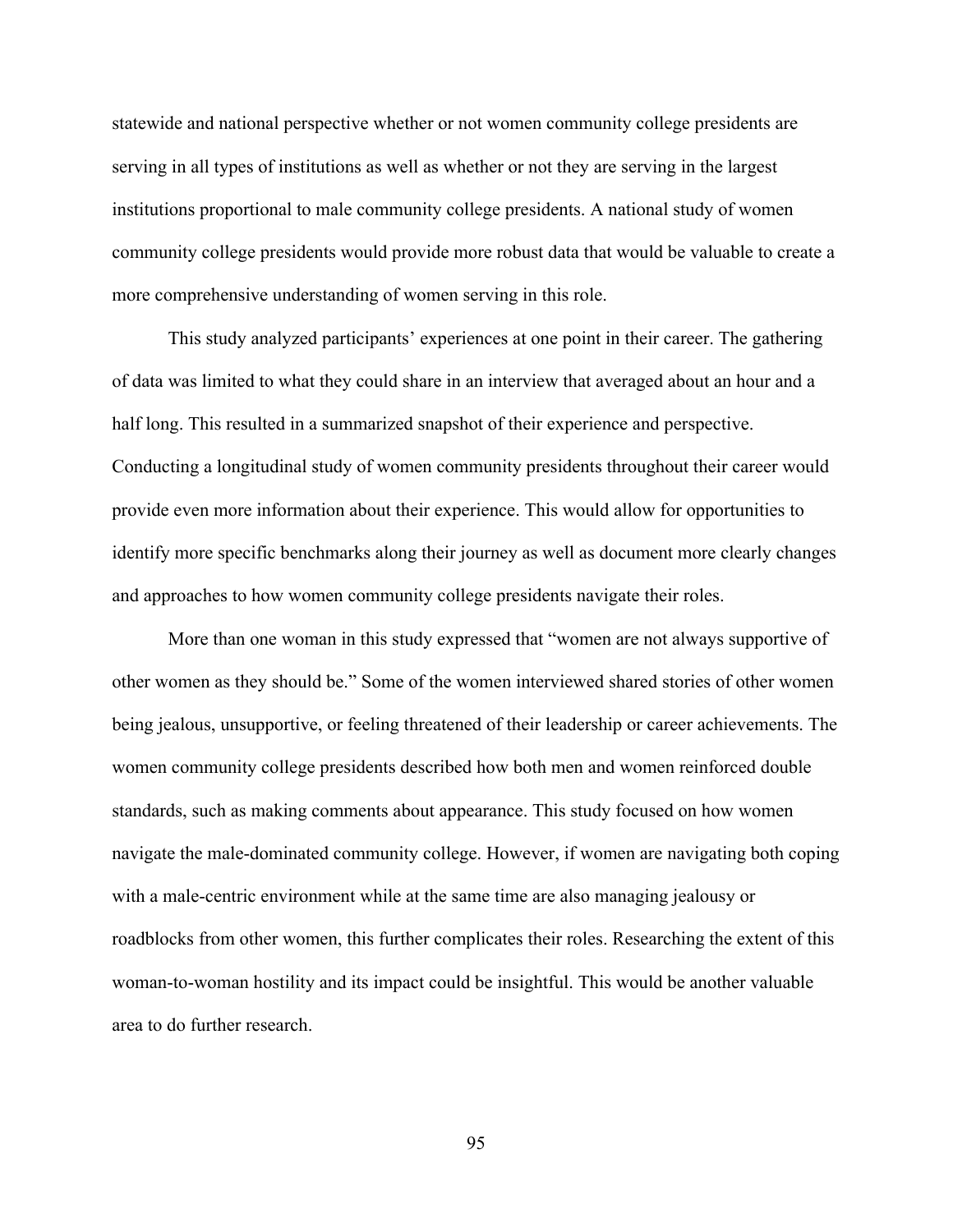While the majority of participants described facing gender-related challenges, those who said they did not or felt it to be less of a challenge, were in community colleges that had previously had women community college presidents or a significant number of women highlevel leaders. This suggested that some community colleges were more accepting of women's leadership. Conducting research on community college culture to identify why some colleges have more affirming and accepting environments for women would be beneficial. Understanding the differences why some community colleges are better prepared for change and are more accepting would help remove barriers and make community college campuses more inclusive.

As long as women remain underrepresented as community college presidents, continuing to explore this topic through the lens of post-structural feminism is critical. Examining women's lived experiences is a valid way to create knowledge. Gender shapes perceptions, institutions, power, and privilege (Lather, 2017), so it is important to keep the social construction of gender at the forefront of future research. The stories of women community college presidents must remain visible despite their existence within a system that sustains inequity. Challenging assumptions of leadership, power and the patriarchy can advance all people, not just women.

#### **Conclusion**

Women community college presidents experience a complex reality where they simultaneously experience and deny gender as significant to leadership. Despite wanting to reject some of the discourse and seeking to establish their own experience, they are still experiencing the double bind and accommodating the patriarchy. The power of the patriarchy rests in its capacity for women to reinscribe these constructs by drawing on these essentialized gender identities, even though they simultaneously reject them. By reinscribing this discourse, gender oppression gets reproduced as it gets reiterated. The women community college presidents

96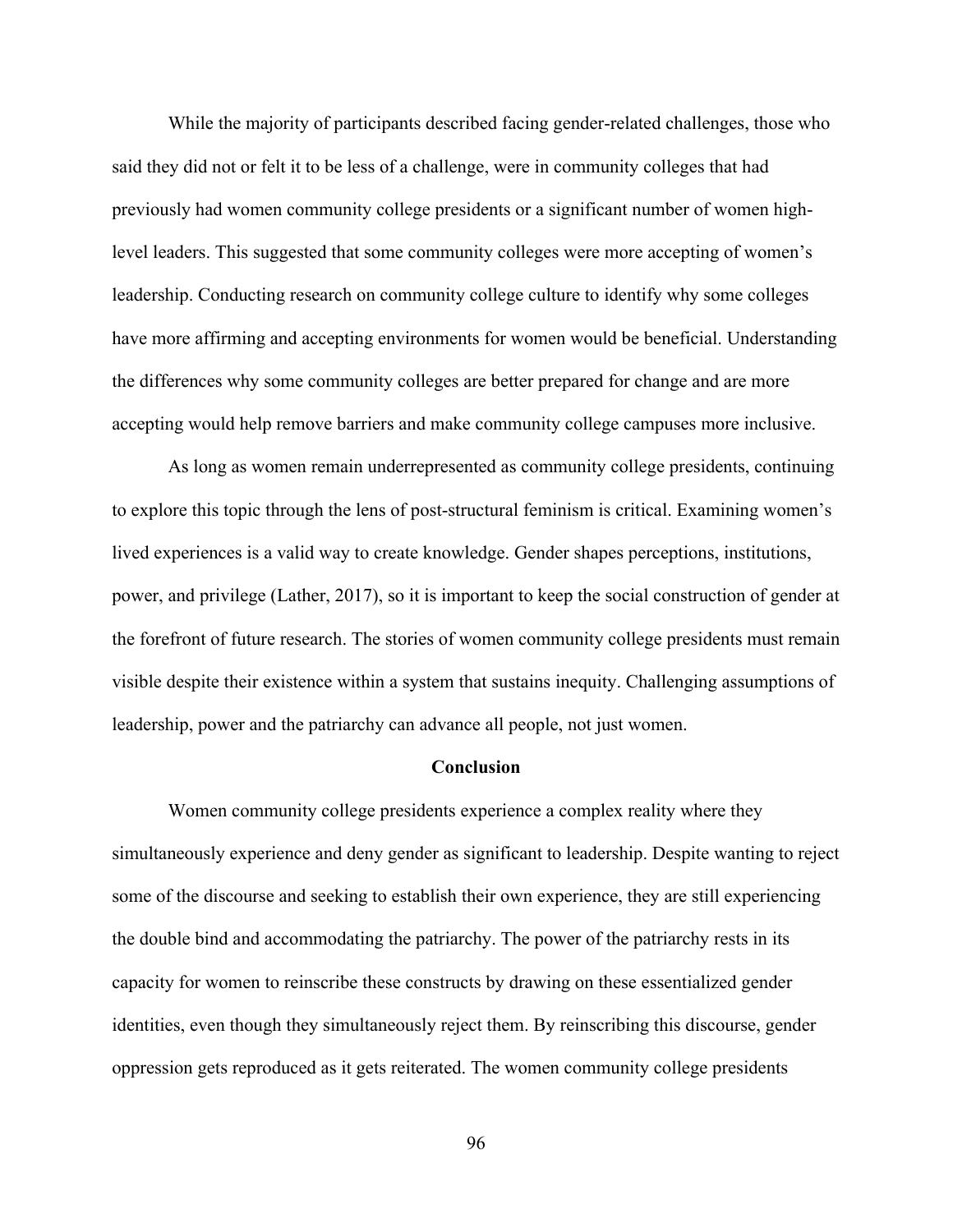interviewed offered a clear vision for the future and much advice for the women aspiring to be presidents. Each of the women were proud of the differences and impact they made as community college presidents. They described the value and benefit to their students, institution, and community because of their perspectives as women. The women community college presidents wanted to see more women in leadership roles, including the presidency. They collectively agreed they would like to see a future for a woman community college president that would be no different than for a male community college president. They hoped that stereotypes and double standards would completely go away. The women community college presidents described a vision for the future where women coming into the president's office would be treated with the same respect, assumed capability, and expectations that they would a male president.

Ultimately, we must strive for a more equitable community college that is even more inclusive of women, including those of color and other diverse backgrounds, from the career pipeline to the highest levels of leadership. Welcoming and valuing the perspectives of all women from different walks of life will make community colleges even stronger, not just for women, but for men and women alike, and most importantly, for communities and all the students who depend on community colleges for access to higher education, workforce training, and economic mobility.

97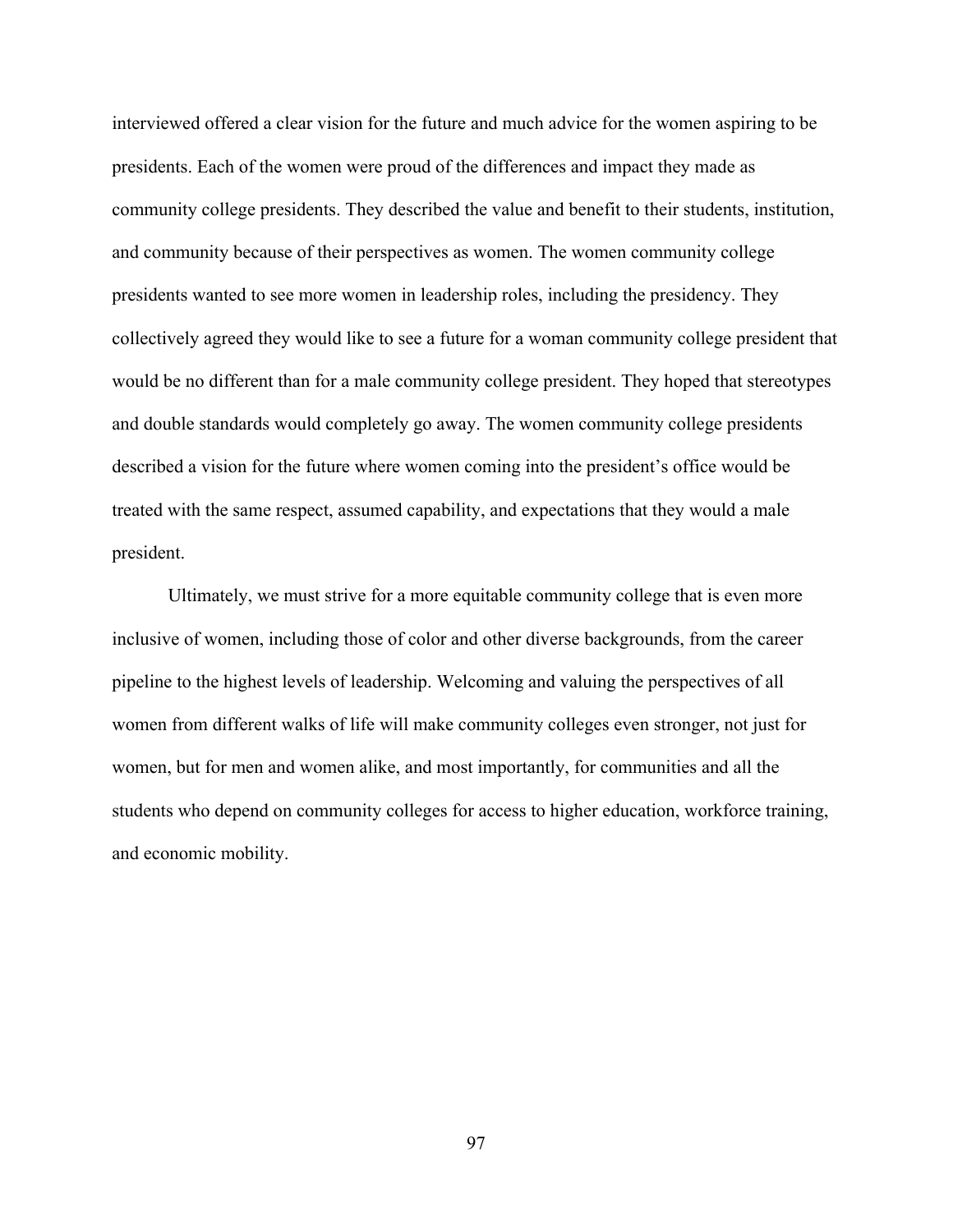#### **References**

- Acker, J. (1990). Hierarchies, jobs, bodies: A theory of gendered organizations. *Gender and Society, 4*, 139-158.
- Acker, J. (1992). From sex roles to gendered institutions. *Contemporary Sociology*, *21*(5), 565– 569. https://doi.org/10.2307/2075528
- Alexander, L. (2005). Foreword. In A. Kezar & P. D. Eckel (Eds.), *Leadership strategies for advancing campus diversity: Advice from experienced presidents* (pp. iii-iv). American Council on Education. https://doi.org/10.2307/j.ctt1t891rk.4
- American Association of Community Colleges. (2012). *Reclaiming the American Dream: A report from the 21st century commission on the future of community colleges*. http://www.aacc21stcenturycenter.org/wp-content/uploads/2014/03/

21stCenturyReport.pdf

- American Council on Education (ACE). (2007). *The American college president study 2007*. http://bookstore.acenet.edu/home.aspx
- American Council on Education (ACE). (2012). *The American college president study 2012*. http://bookstore.acenet.edu/home.aspx
- American Council on Education (ACE). (2017). *The American college president study 2017*. http://therivardreport.com/wp-content/uploads/2017/07/ACPS-Report-FINAL-web.pdf
- Amey, M. J. (1999). Navigating the raging river: Reconciling issues of identity, inclusion, and administrative practice. In K. M. Shaw, J. R. Valadez, & R. A. Rhoads (Eds.), *Community colleges as cultural texts: Qualitative explorations of organization and student cultures* (pp. 59-82). SUNY Press.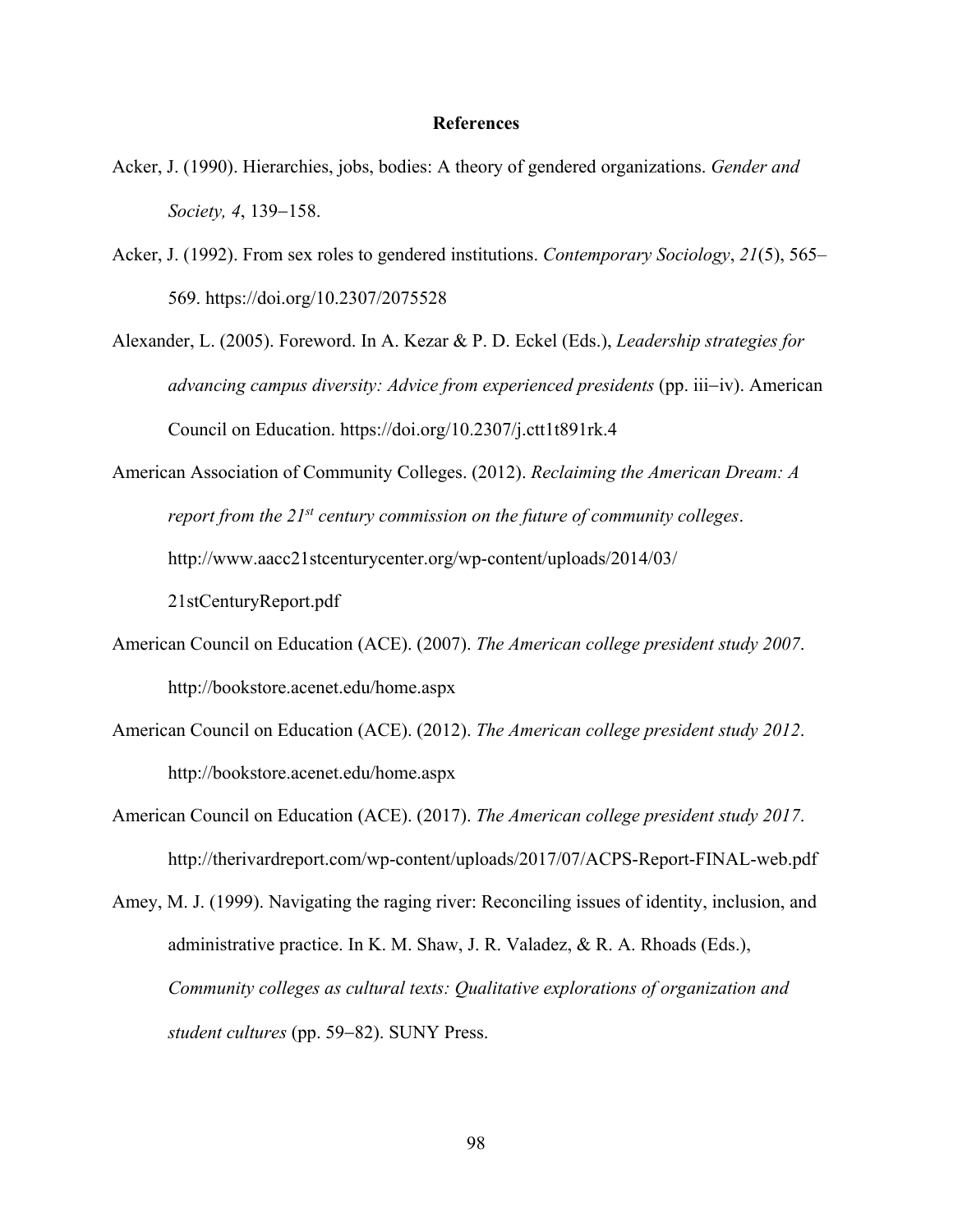- Amey, M. J. (2013). Leadership: Community college transitions. In J. S. Levin & S. T. Kater (Eds.), *Understanding community colleges* (Vol. 1, p. 135). Routledge.
- Amey, M. J., & Twombly, S. B. (1992). Re-visioning leadership in community colleges. *The Review of Higher Education, 15*, 125-150.
- Amey, M. J., & VanDerLinden, K. E. (2002). *Career paths for community college leaders*. (AACC Research Brief, Leadership Series). American Association of Community Colleges. https://eric.ed.gov/?id=ED465400
- Amey, M. J., VanDerLinden, K., & Brown, D. F. (2002). Career mobility and administrative issues: A twenty-year comparison of the changing face of community colleges. *Community College Journal of Research and Practice, 27*(7-8), 573-589.
- Aspen Institute. (2014). *Hiring exceptional community college presidents: Tools for hiring leaders who advance student access and success*. Author.
- Aspen Institute and Achieving the Dream. (2014). *Crisis and opportunity: Aligning the college presidency with student success*. https://assets.aspeninstitute.org/content/uploads/files/ content/upload/CEP\_Final\_Report.pdf
- Benson, C., Jones, T. R., Prenovitz, S., & Ehrenberg, R. (2016). *Increasing the share of female faculty within humanities departments: Does the gender of university leaders matter?* https://www.semanticscholar.org/paper/Increasing-the-Share-of-Female-Faculty-within-Does-Benson-Jones/9483764770e87b2be61b4abb22faf936faab998f
- Berkner, L., Choy, S., & White-Hunt, T. (2008). *Descriptive summary of 2003–04 beginning postsecondary students: Three years later.* National Center for Education Statistics, Institute of Education Sciences*.* https://nces.ed.gov/pubs2008/2008174.pdf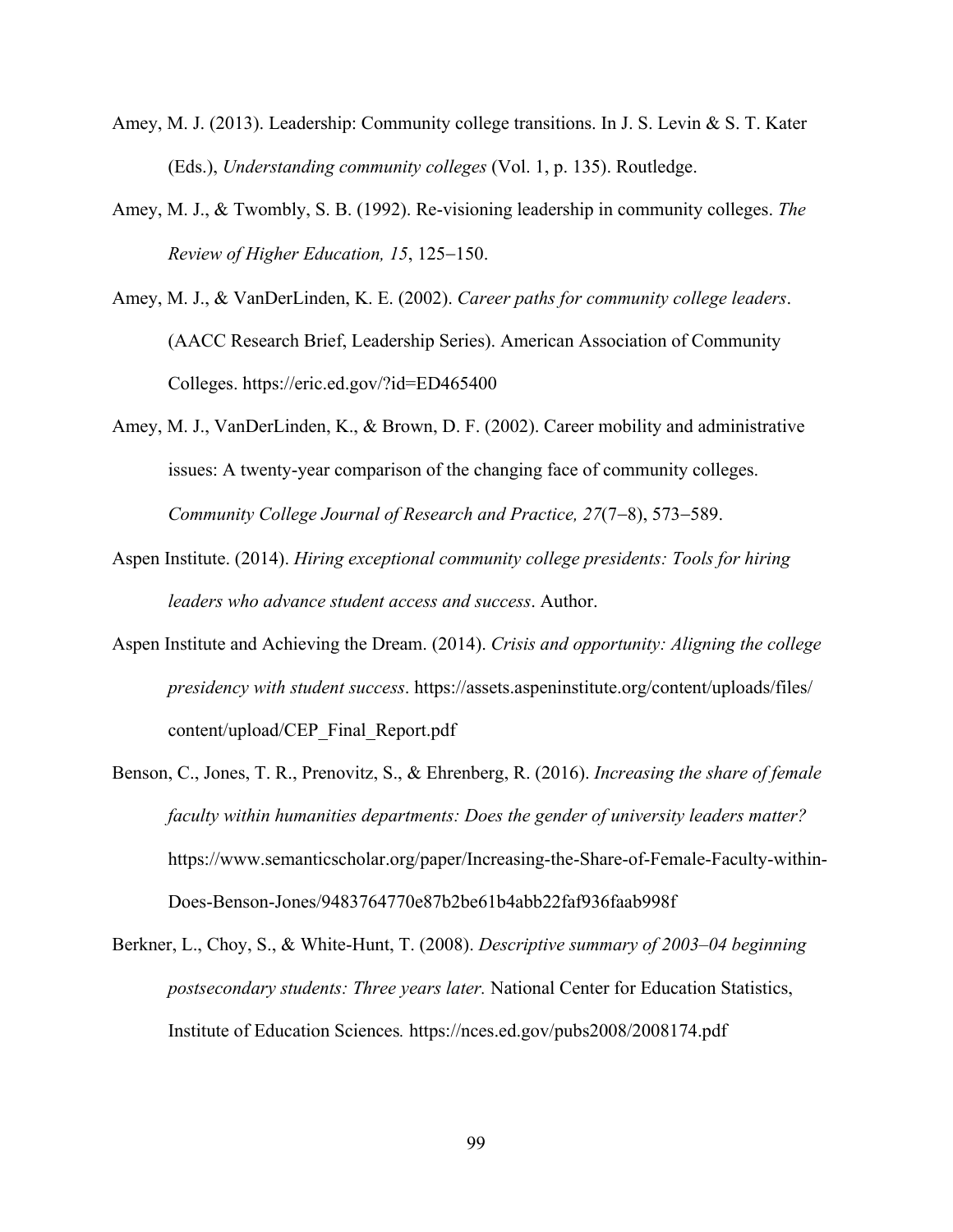Bernard, R. (2000). *Social research methods: Qualitative and quantitative approaches*. Sage Publications.

Betchtold, B. H. (2008). Theorizing gender for community college research and practice. *Community College Journal of Research and Practice, 32*(10), 750-761. https://doi.org/10.1080/10668920802325689

Bhattacharya, K. (2017). *Fundamentals of qualitative research: A practical guide.* Routledge/Taylor & Francis Group. https://doi.org/10.4324/9781315231747

- Blevins, V. B. (2001). Women presidents define the college culture through story. *Community College Journal of Research and Practice, 25*(7), 503-516. https://doi.org/10.1080/10668920152407892
- Bogdan, R. C., & Bilken, S. K. (2010). Foundations of qualitative research in education. In W. Lutrell (Ed.). *Qualitative education research: Readings in reflexive methodology and transformative practice* (pp. 21-44). Routledge.
- Boggs, G. R. (2003). Leadership context for the twenty-first century. *New Directions for Community Colleges*, *123*, 15–25. https://doi.org/10.1002/cc.118
- Boggs, G. R., & McNair, C. J. (2016). *Practical leadership in community colleges: Navigating today's challenges*. Wiley.
- Bowen, R. C., & Muller, G. H. (1996). Achieving administrative diversity. *New Directions for Community Colleges*, No. 94. https://eric.ed.gov/?id=ED397884
- Bowles, K. J. (2013). *The many roles (and expectations) for college presidents*. Inside Higher Education. https://www.insidehighered.com/advice/2013/07/01/many-roles-andexpectations-college-presidents-essay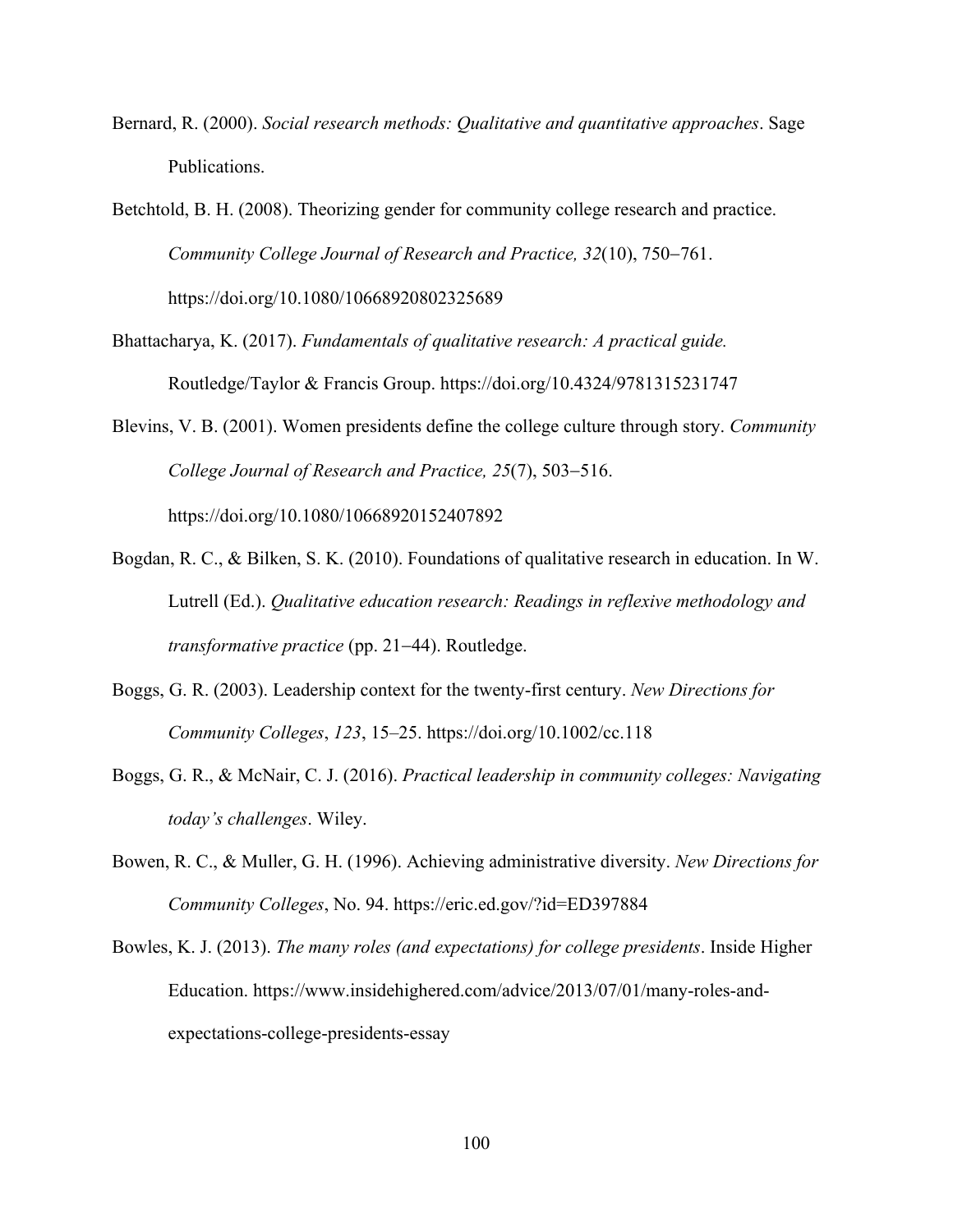- Broido, E. M., & Manning, K. (2002). Philosophical foundations and current theoretical perspectives in qualitative research. *Journal of College Student Development, 43*, 434-445.
- Brooks, G., & Avila, J. (1974). A descriptive profile of junior college presidents. *Research in Higher Education, 2*(2), 145-150.
- Brown, J. N. (2014, Fall). The leadership imperative: ACCT and other leading community organizations outline their strategies for addressing the leadership pipeline crisis. *Trustee Quarterly*, 24-27. https://issuu.com/moiremarketing/docs/ acct6308\_tq\_winter\_2014\_final
- Bumpus, W. (2014, Fall). The leadership imperative: ACCT and other leading community organizations outline their strategies for addressing the leadership pipeline crisis. *Trustee Quarterly*, 24-27. https://issuu.com/moiremarketing/docs/ acct6308\_tq\_winter\_2014\_final

Butler, J. (1990). *Gender trouble: Feminism and the subversion of identity*. Routledge.

Butler, J. (1993). *Bodies that Matter: On the Discursive Limits of "Sex."* Routledge.

https://doi.org/10.1177/0893318994007004001

Buzzanell, P. M. (1994). Gaining a voice: Feminist organizational communication theorizing. *Management Communication Quarterly*, *7*(4), 339-383.

Catalyst. (2007). *The double-bind dilemma for women in leadership: Damned if you do, doomed if you don't*. https://www.catalyst.org/wp-content/uploads/2019/01/The Double Bind Dilemma for Women in Leadership Damned if You Do Doomed if You Dont.pdf

Caton, M. T. (2007). Common trends in U.S. women college president issues. *Forum on Public Policy*. http://forumonpublicpolicy.com/archivesum07/caton.pdf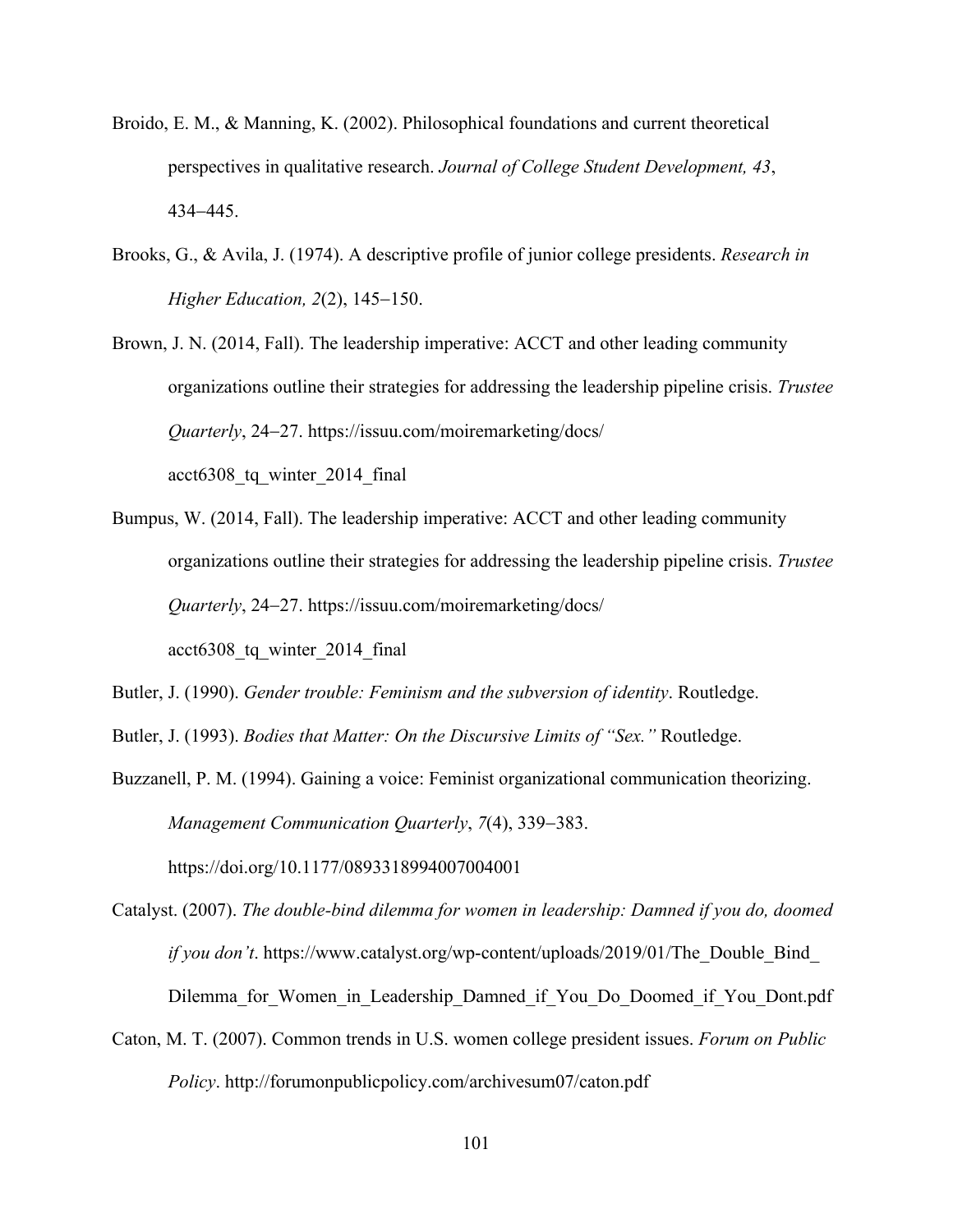- Chliwiniak, L. (1997). Higher education leadership: Analyzing the gender gap. *Higher Education Report, 25*(4). ASHE.
- Collins, P. H. (2004). Learning from the outsider within: The sociological significance of Black feminist thought. In S. Harding (Ed.), *The feminist standpoint theory reader*. Routledge.
- Community College Review. (2021). *Average community college student size*. https://www.communitycollegereview.com/average-college-size-stats/national-data
- Connell, R. (2012). Just education. *Journal of Education Policy, 27*(5), 681-683. doi.10.1080/02680939.2012.710022
- Cook, B. J. (2012). The American college president study: Key findings and takeaways. *The Presidency.* The American Council on Education. http://www.acenet.edu/thepresidency/columns-and-features/Pages/The-American-College-President-Study.aspx
- Cook, B. J., & Young, K. (2012). *The American college president study–2012.* The American Council on Education.
- Cortada, R. L. (1996). The powers of the presidency. *New Directions for Community Colleges, 94*, 39-45.
- Cresswell, J. W. (2013). *Qualitative inquiry & research design: Choosing among five approaches* (3rd ed.). Routledge.

Cresswell, J. W. (2016). *30 essential skills for the qualitative researcher*. Sage Publications.

- Davies, B. (2000). Eclipsing the constitutive power of discourse: The writing of Janette Turner Hospital. In E. St. Pierre & W. Pillows (Eds.), *Working the ruins: Feminist poststructural theory and methods in education* (pp. 179-198). Routledge.
- De Los Santos, G. (2014, Fall). The leadership imperative: ACCT and other leading community organizations outline their strategies for addressing the leadership pipeline crisis. *Trustee*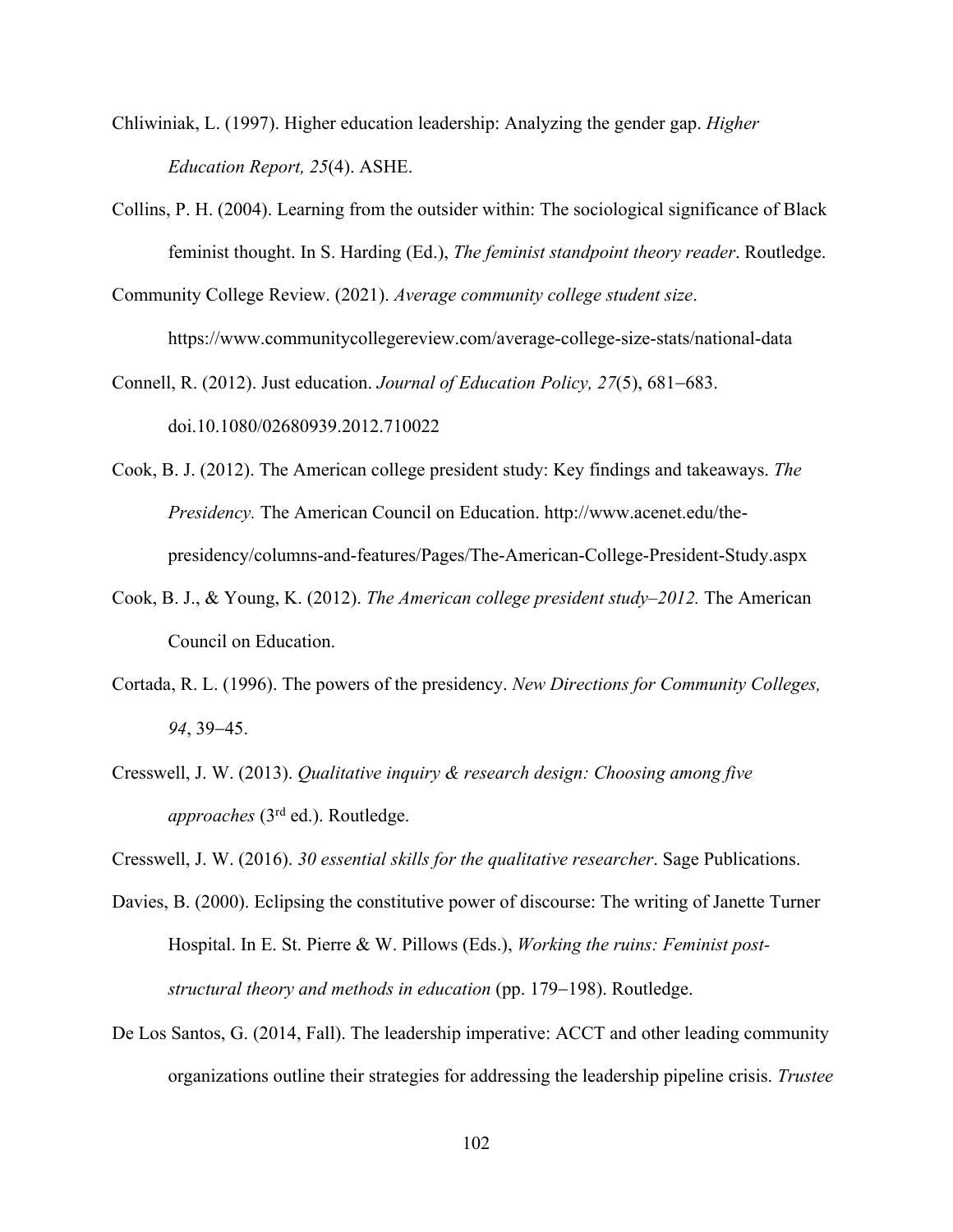*Quarterly*, 24-27. https://issuu.com/moiremarketing/docs/

acct6308\_tq\_winter\_2014\_final

- Denzin, N. K., & Lincoln, Y. S. (1998). *The landscape of qualitative research: Theories and issues*. Sage Publications.
- DeVault, M. L. (1999). *Liberating method: Feminism and social research*. Temple University Press.
- DiCroce, D. M. (1995). Women and the community college presidency: Challenges and possibilities. In B. K. Townsend (Ed.), *Gender and power in the community college*. *New directions for community colleges* (pp. 79-88). Jossey-Bass. https://doi.org/10.1002/cc.36819958910
- Diehl, A. B. (2014). Making meaning of barriers and adversity: Experiences of women leaders in higher education. *Advancing Women in Leadership, 34*, 54-63. https://doi.org/10.18738/awl.v34i0.118
- Drake, E. (2008). Literature conceptualizing women in community colleges: 1997-2007. *Community College Journal of Research and Practice, 32*(10), 762-777.
- Eagly, A. H. (2005). Achieving relational authenticity in leadership: Does gender matter? *The Leadership Quarterly, 16*, 459-474.
- Eagly, A. H., & Carli, L. L. (2007). *Through the labyrinth: The truth about how women become leaders*. Harvard Business School Press.
- Eagly, A. H., & Carli, L. L. (2009). Navigating the labyrinth. *School Administrator, 66*(8), 10-16.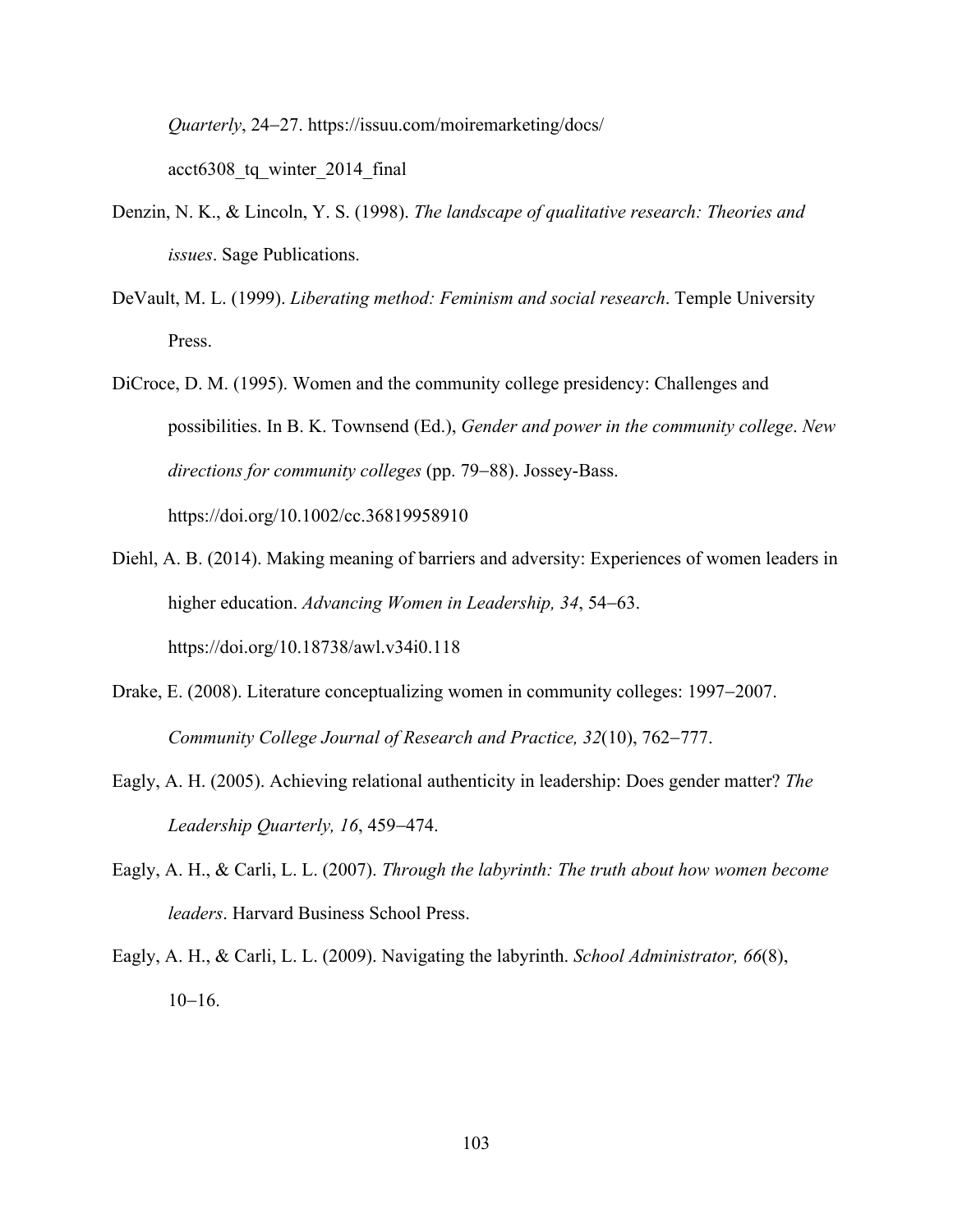- Eddy, P. L. (2005). Framing the role of leader: How community college presidents construct their leadership. *College of William & Mary Articles, 55*, 1-12. http://publishwm.edu/articles/55
- Eddy, P. L. (2009). Leading gracefully: Gendered leadership at community colleges. *School of Education Book, Chapter* 25. https://scholarworks.wm.edu/educationbookchapters/25
- Eddy, P. L. (2010). *Community college leadership: A multidimensional model for leading change*. Stylus.
- Eddy, P. L., & Cox, E. M. (2008). Gendered organizations: An organizational perspective*. New Directions for Community Colleges, 14*(2), 69-79. https://doi.org/10.1002/cc.326
- Eddy, P. L., & Khwaja, T. (2019). What happened to re-visioning community college leadership? A 25-year retrospective. *Community College Review*, *47*(1), 53– 78. https://doi.org/10.1177/0091552118818742
- Ekman, R. (2010). The imminent crisis in college leadership. *The Chronicle of Higher Education*. http://www.chronicle.com/article/The-Imminent-Crisis-in-College/124513
- Erkut, S., & Mokros, J. R. (1984). Professors as role models and mentors for community college students. *American Educational Research Journal, 21*(2), 399-417.
- Fain, P. (2008). Study finds continuing shortage of community-college leaders. *The Chronicle of Higher Education*. http://www.chronicle.com/article/Study-Finds-Continuing/41393
- Faulkoner, K. A. (1995). Women in community college administration: A two-decade progress report. *Initiatives, 57*, 11-19.
- Ferrori, M., & Berte, N. (1970). *American junior colleges: Leadership and crucial issues for the 1970s*. U.S. Department of Health, Education, and Welfare, Office of Education.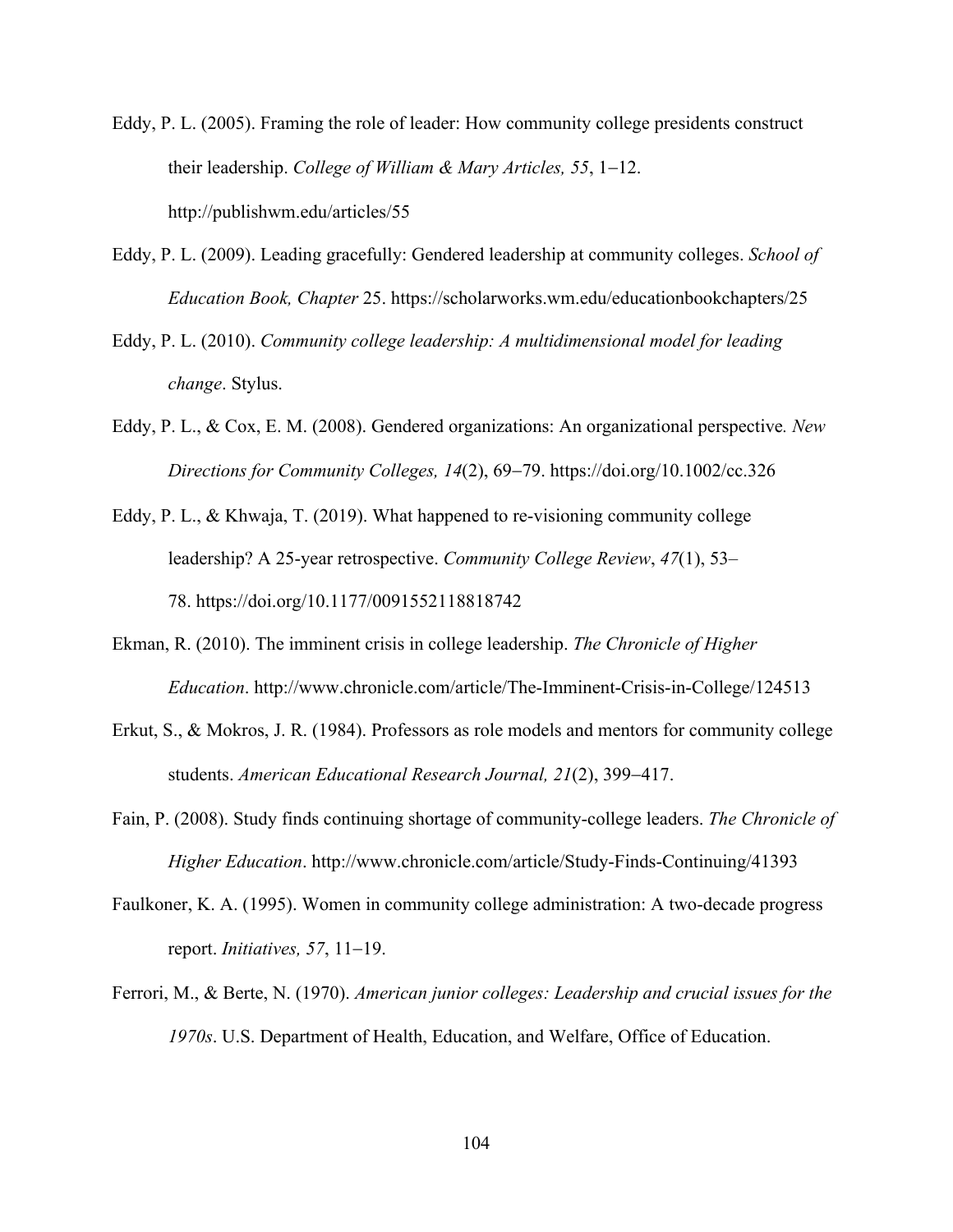- Gagliardi, J. S., Espinosa, L. L., Turk, J. M., & Taylor, M. (2017). *American College President Study 2017*. American Council on Education. http://therivardreport.com/wpcontent/uploads/2017/07/ACPS-Report-FINAL-web.pdf
- Getskow, V. (1996). Women in community college leadership roles. *Eric Digest*. https://www.ericdigests.org/1997-2/women.htm
- Gianni, S. T. (2001). Future agendas for women community college leaders and change agents. *Community College Journal of Research and Practice, 25*(3), 201-211. https://doi.org/10.1080/106689201750068416
- Gill, K. (2013). Fitting in: Community college female executive leaders share their experiences—A study in West Texas. *NASPA Journal About Women in Higher Education, 6*(1), 48-70. https://doi.org/10.1515/njawhe-2013-0004
- Gillet-Karam, R. (2001). Introduction: Community college leadership: perspectives of women as presidents. *Community College Journal of Research and Practice, 25*(3), 167-170. doi:10.1080/106689201750068371
- Gillet-Karam, R. (2017). Changing leadership: Taking a standby "moving the needle" for women's leadership in community colleges. In P. L. Eddy (Ed.), *Constructions of gender: New directions for community colleges* (Issue 179, pp. 35-45). Jossey-Bass.
- Ginder, S. A., Kelly-Reid, J. E., & Mann, F. B. (2017). *Enrollment and employees in postsecondary institutions, Fall 2015; and financial statistics and academic libraries, fiscal year 2015.* Institute of Education Sciences National Center for Education Statistics. https://nces.ed.gov/pubs2017/2017024.pdf
- Glazer-Raymo, J. (1999). *Shattering the myths: Women in academe*. Johns Hopkins University Press.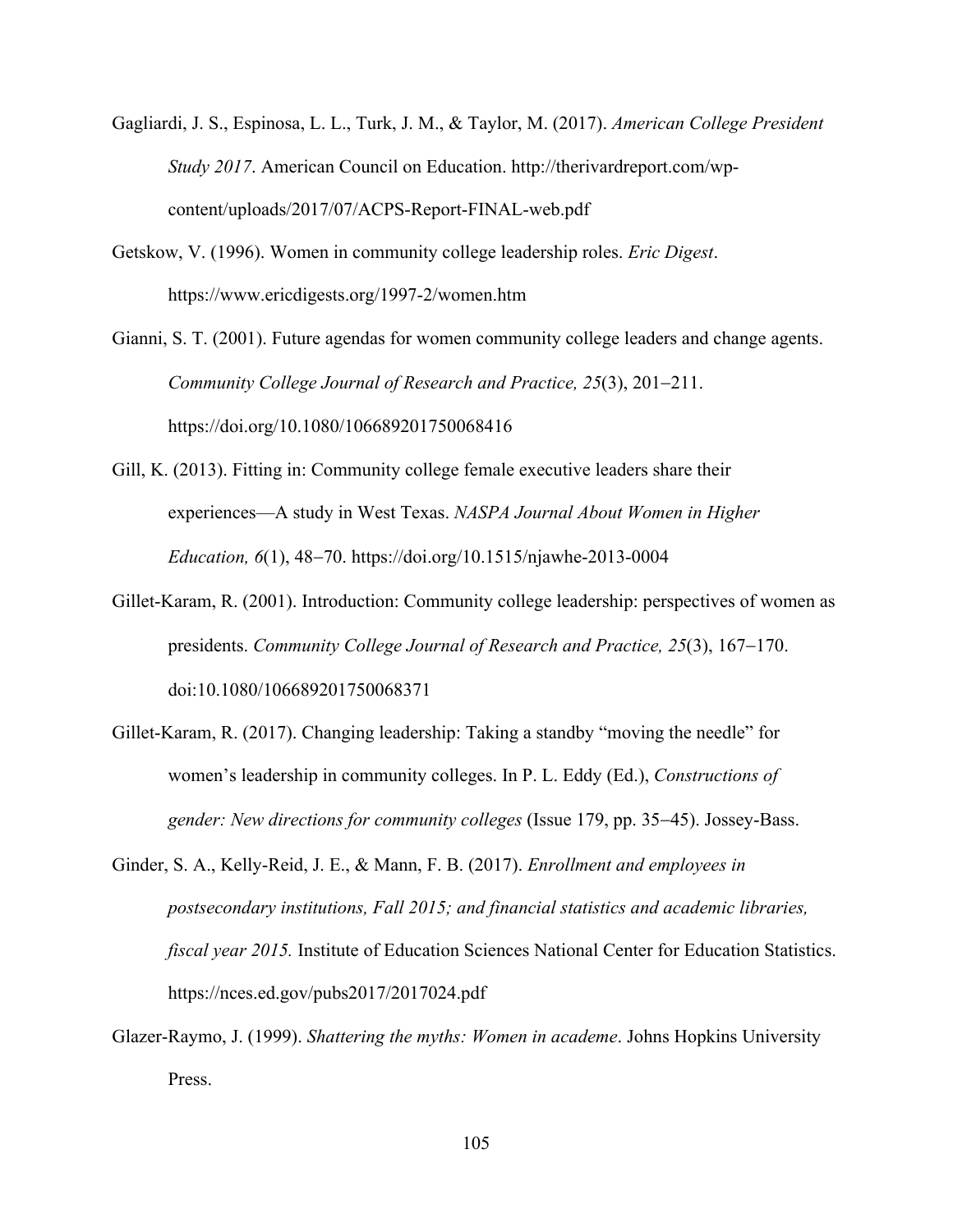- Golombisky, K. (2012). Feminist thought for advancing women in the academy. In M. Meyers (Ed.), *Women in higher education: The struggle for equity* (pp. 19-38). Hampton Press.
- Gutierrez, M., Castañeda, C., & Katsinas, S. G. (2002). Latino leadership in community colleges: Issues and challenges. *Community College Journal of Research and Practice, 26*(4), 297-314. https://doi.org/10.1080/106689202753546457
- Hannum, K. M., Muhly, S. M., Shockley-Zalabak, P. S., & White, J. S. (2015). Women leaders within higher education in the United States: Supports, barriers and experiences being a senior leader. *Advancing Women in Leadership, 35*(1), 67-75. https://journals.tdl.org/awl/index.php/awl/article/viewFile/129/114
- Haraway, D. (1985). A manifesto for cyborgs: Science, technology, and socialist feminism in the 1980's. *Socialist Review, 80*, 65-107.
- Harding, S. (1993). Rethinking standpoint epistemology: What is strong objectivity? In L. Alcoff & E. Potter (Eds.), *Feminist epistemologies* (pp. 49-82). Routledge.
- Harding, S. G. (2004). *The feminist standpoint theory reader: Intellectual and political controversies*. Routledge.
- Holub, J., & Foote, E. (1996). Sources and information: Expanding opportunities for minority administrators. *New Directions for Community Colleges, 94*, 101-105.
- hooks, b. (1984). *Feminist theory: From margin to center*. South End Press.
- hooks, b. (2014). *Feminism is for everybody* (2nd ed.). Routledge.
- Howe-Walsh, L., & Turnbull, S. (2016). Barriers to women leaders in academia: Tales from science and technology. *Studies in Higher Education, 41*. 10.1080/03075079.2014.929102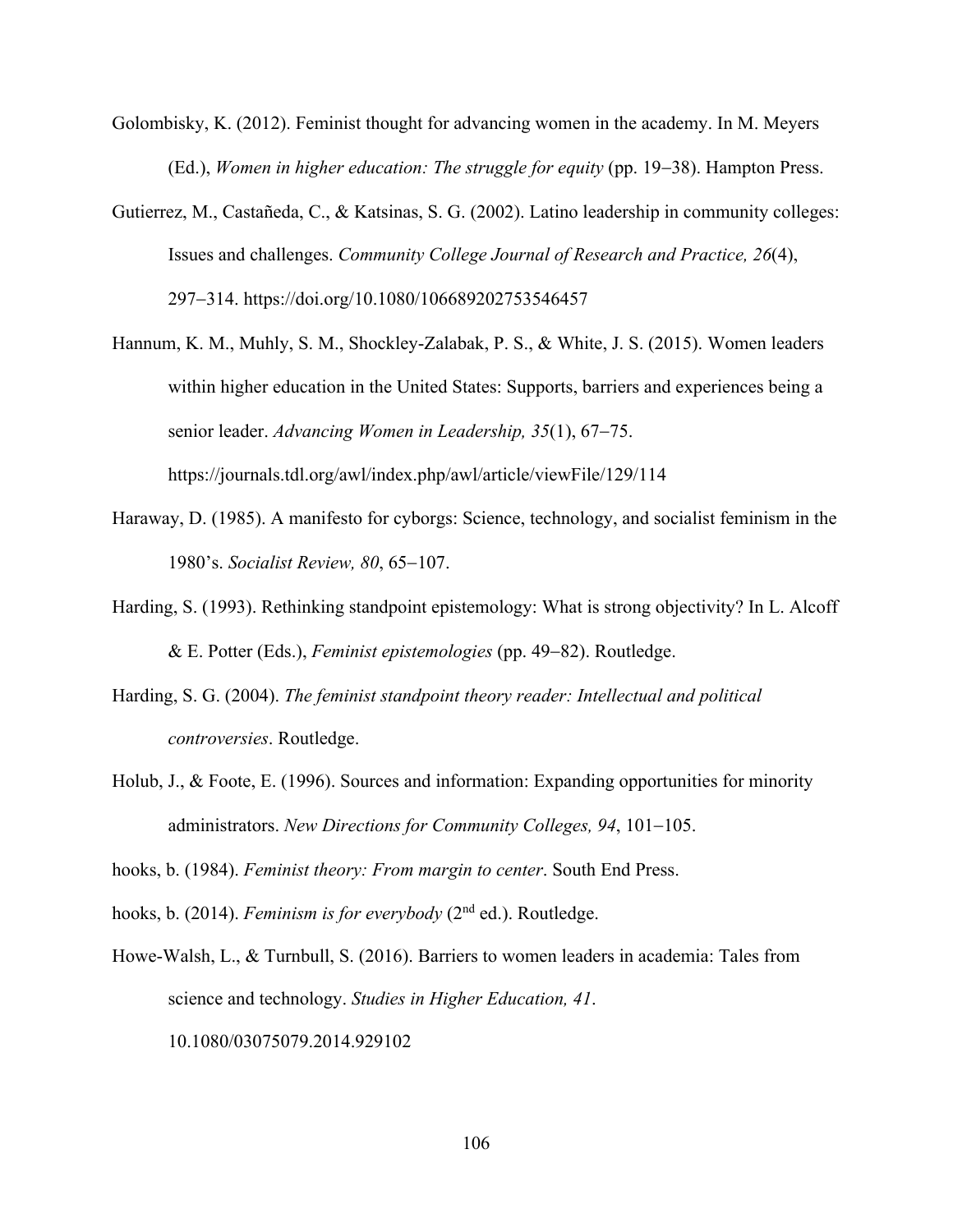- Howard, E. & Gagliardi, J. (2018). Leading the way to parity: Preparation, persistence, and the role of women presidents. American Council on Education: Washington D.C. https://www.acenet.edu/Documents/Leading-the-Way-to-Parity.pdf
- Jackson, F. L., O'Callaghan, E. M., & Leon, R. A. (Eds.). (2014). *Measuring glass ceiling effects in higher education: Opportunities and challenges: New directions for institutional research*. Jossey-Bass.
- Jaschik, S. (2006). The graying of the presidency. *Inside Higher Education*. https://www.insidehighered.com/news/2007/02/12/presdata
- Johnson, H. L. (2016). *Pipelines, pathways, and institutional leadership: An update on the status of women in higher education*. American Council on Education.
- Johnson, S. K., Murphy, S. E., Zewdie, S., & Reichard, R. J. (2008). The strong, sensitive type: Effects of gender stereotypes and leadership prototypes on the evaluation of male and female leaders. *Organizational Behavior and Human Decision Processes, 106*(1), 39-60.
- Johnson-Bailey, J. E., & Tisdell, E. J. (1998). Diversity issues in women's career development. *New Directions for Community Colleges, 80*, 83-93. https://doi.org/10.1002/ace.8009
- June, A. W. (2007). Presidents: Same look, different decade. *Chronicle of Higher Education*. http://aascu.org/WorkArea/DownloadAsset.aspx?id=4426
- Kark, R., & Eagly, A. H. (2010). Gender and leadership: Negotiating the labyrinth. In J. C. Chrisler & D. R. McCreary (Eds.), *Handbook of gender research in psychology (Vol. 2). Gender research in social and applied psychology* (pp. 443–468). Springer Science + Business Media. https://doi.org/10.1007/978-1-4419-1467-5\_19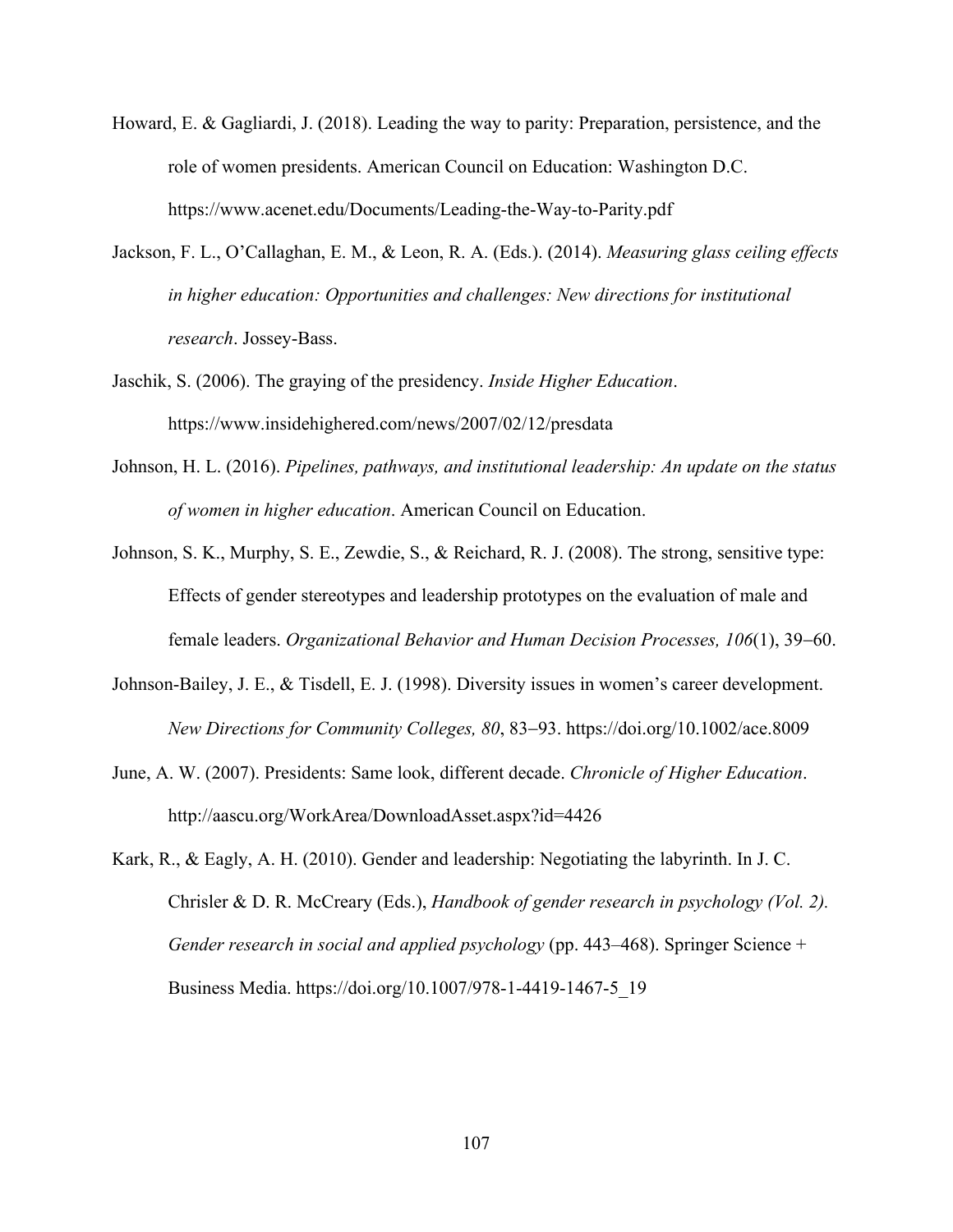- Kerby, S. (2012). *10 reasons why we need diversity on college campuses*. Center for American Progress. https://www.americanprogress.org/issues/race/news/2012/10/09/41004/10 reasons-why-we-need-diversity-on-college-campuses/
- Kezar, A., & Eckel, P. D. (2005). *Leadership strategies for advancing campus diversity: Advice from experienced presidents*. American Council on Education.
- Koopke, L. (1978). *Chancellor, president, superintendent, provost, vice president, director, or chief executive by any other name*. U.S. Department of Health Education and Welfare, National Institute of Education.
- Kuh, G. D., Kinzie, J., Schuh, J. H., & Whitt, E. J. (2010). *Student success in college: Creating conditions that matter*. Jossey-Bass.
- Kumashiro, K. (2004). *Against common sense: Teaching and learning towards social justice*. Routledge.
- Lather, P. (2017). (*Post) Critical methodologies: The science possible after the critiques*. Routledge.
- Lester, J. (2008). Future trends and possibilities for creating more gender equitable community colleges. *Community College Journal of Research and Practice, 32*(10), 822-837. https://doi.org/10.10.1080/10668920802325796
- Levin, J. S. (1991). The importance of the board-president relationship in three community colleges. *The Canadian Journal of Higher Education, 21*(1), 37-53.
- Lincoln, Y. S. (1995). Emerging criteria for quality in qualitative and interpretive research. *Qualitative Inquiry, 1*(3), 275-289.

Lincoln, Y. S., & Guba, E. G. (1985). *Naturalistic inquiry*. Sage Publications.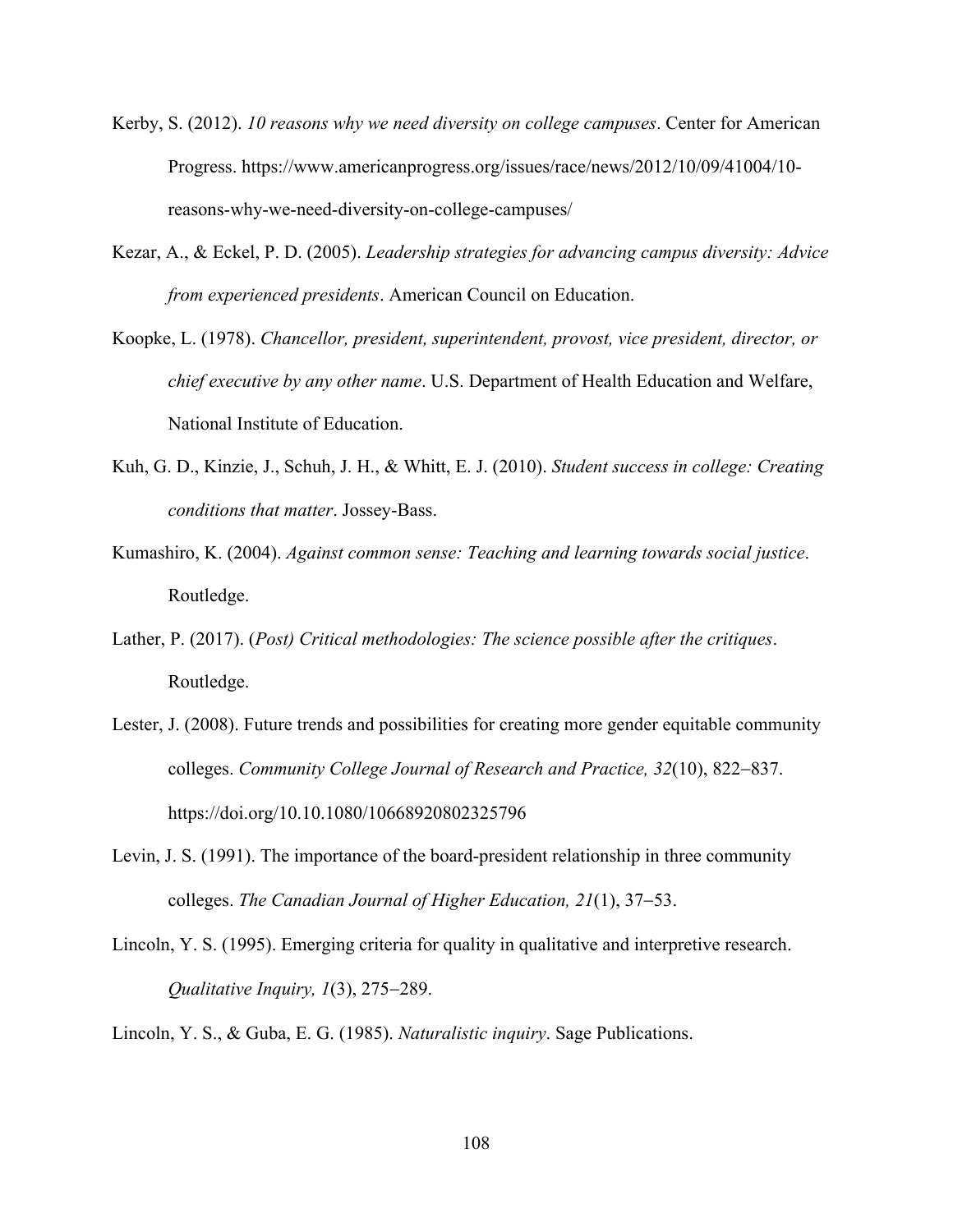- Ma, J., & Baum, S. (2016). *Trends in community colleges: Enrollment, prices, student debt, and completion.* The College Board Research Brief.
- Madden, M. (2011). Four gender stereotypes of leaders: Do they influence leadership in higher education? *Wagadu*, *9*, 55+. https://www.link.gale.com/apps/doc/ A277271030/AONE?u=txshracd2503&sid=googleScholar&xid=8194f4ae
- Maliszewski, C., Crabill, K., & Nespoli, L. (2012). The role of presidential leadership in improving New Jersey's Community College Transfer Experience. *New Directions for Community Colleges, 160*, 69-78.
- Malm, J. R. (2008). Six community college presidents: Organizational pressures, change processes and approaches to leadership. *Community College Journal of Research and Practice, 32*(8), 614-628. https://doi.org/10.1080/10668920802103813
- McFarlin, C. H., Crittenden, B. J., & Ebbers, L. H. (1999). Background factors common among outstanding community college presidents. *Community College Review, 27*(3), 19-31. https://doi.org/10.1177/009155219902700302
- McNair, D. E., Duree, C. A., & Ebbers, L. (2011). If I knew then what I know now: Using the leadership competencies developed by the American Association of Community Colleges to prepare community college presidents. *Community College Review*, *39*(1), 3–25.
- Meister, A., Sinclair, A., & Jehn, K. A. (2017). Identities under scrutiny: How women leaders navigate feeling misidentified at work. *The Leadership Quarterly, 28*(5), 672-690.
- Merriam, S. B., & Tisdell, E. J. (2016). *Qualitative research: A guide to design and implementation* (4<sup>th</sup> ed.). Jossey-Bass.

Mills, A. J., & Tancred, P. (1992). *Gendering organizational analysis*. Sage Publications.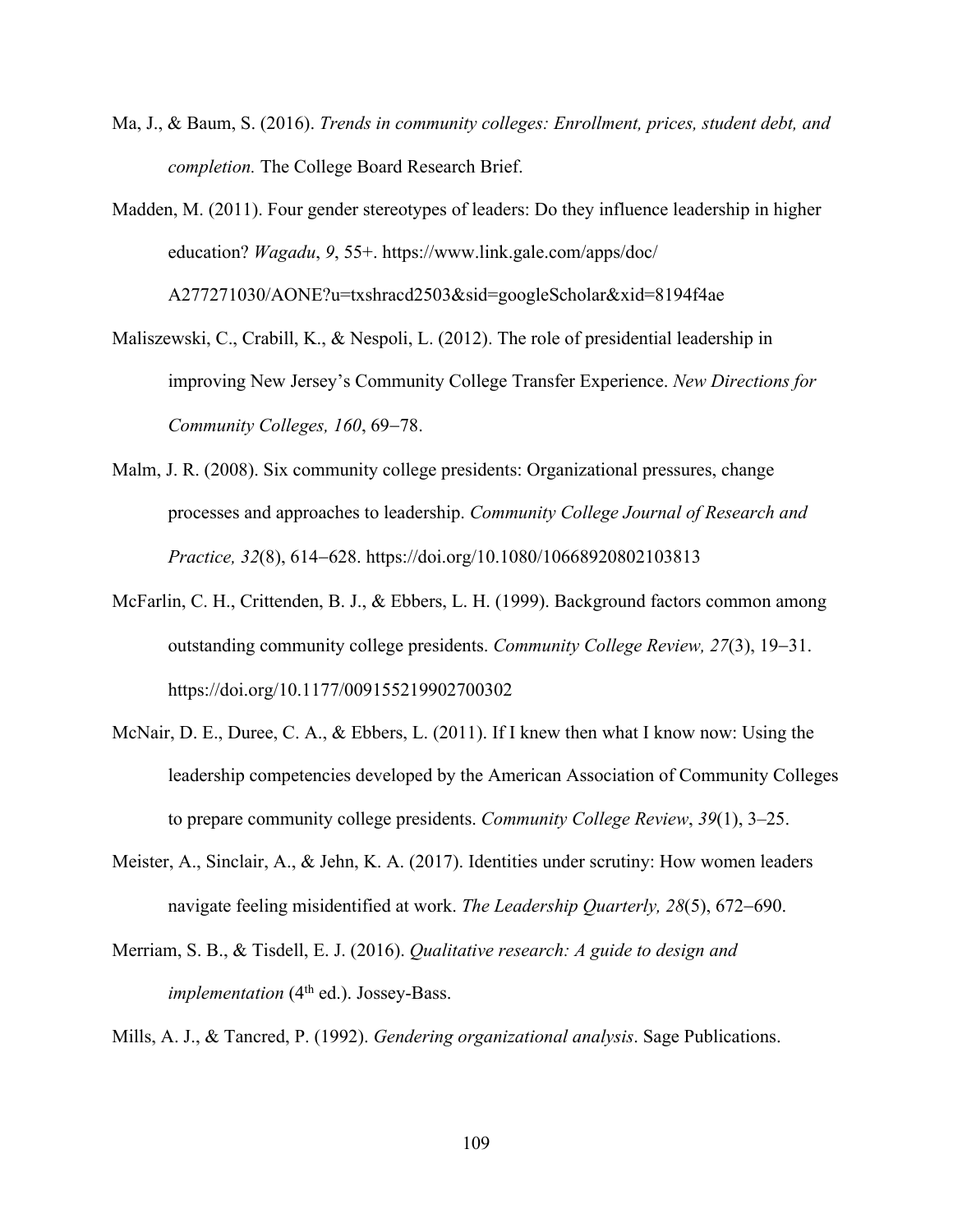- Morris, C. (2015, August 3). Leadership institutes building pipelines of women, minorities. *Diverse: Issues in Higher Education*. https://diverseeducation.com/article/76808/
- Muller, G. H. (1996, Summer). Gateways to success: Urban community colleges and administrative diversity. *New Directions for Community Colleges, 94*, 57-66. https://doi.org/10.1002/cc.36819969408
- Muñoz, M. (2017). In their own words and by the numbers: A mixed-methods study of Latina Community College Presidents. *Community College Journal of Research and Practice, 34*(4), 153-174. https://doi.org/10.1080/10668920903385939
- National Center for Education Statistics (NCES). (2017). *Fast facts*. U.S. Department of Education. https://neces.ed.gov/fastfacts
- National Center for Education Statistics (NCES). (2018a). Degree-granting postsecondary institutions, by control and classification of institution and state or jurisdiction: 2016-2017. *Digest of Education Statistics*. U.S. Department of Education. https://nces.ed.gov/programs/digest/ d17/tables/dt17\_317.20.asp
- National Center for Education Statistics (NCES). (2018b). *Total undergraduate enrollment in degree-granting post-secondary institutions*. U.S. Department of Education. https://nces.ed.gov/programs/digest/d16/tables/dt16\_303.70.asp
- National Institute for Leadership Development. (1993). Community, junior, and technical college women CEOs. *Community College Week*, 12-13.
- Nidiffer, J. (2001). New leadership for a new century. In J. Nidiffer & C. T. Bashaw (Eds.), *Women administrators in higher education: Historical and contemporary perspectives* (pp. 101-134). State University of New York Press.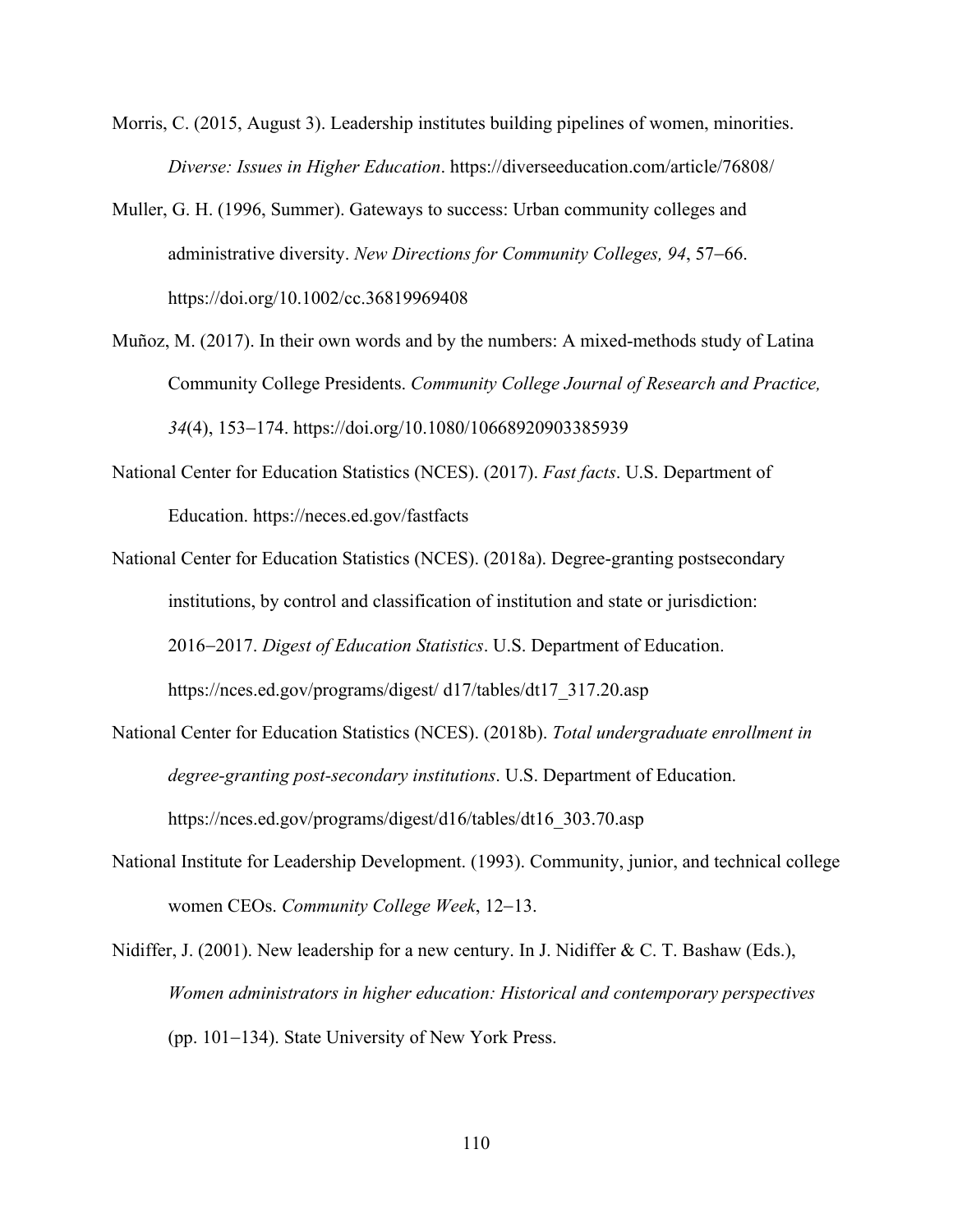- Oikelome, G. (2017). Pathway to the presidency: The perceived impact of identity structures on the journey experiences of community college presidents. *International Journal of Multicultural Education, 19*(3), 23-40.
- Opp, R., & Smith, A. (1996). Minority faculty recruitment programs at two-year colleges. *Community Colleges*. ASHE Reader Series, 369-385.
- Page, S. E. (2007). *The difference: How the power of diversity creates better groups, firms, schools, and societies* (new ed.). Princeton University Press. doi:10.2307/j.ctt7sp9c
- Pasque, P. (2013). (Re)membering and (Re)living: A methodological exploration of postmodern and constructivist feminist approaches to interviewing women leaders in higher education. *NASPA Journal About Women in Higher Education, 6*(1), 99-126. https://doi.org/10.1515/njawhe-2013-0006
- Patton, L. D., & Haynes, C. M. (2014). Using critical interpretive lenses to examine glass ceiling effects through qualitative research. In J. F. L. Jackson, E. M. O'Callaghan, & R. A. Leon (Eds.), *Measuring glass ceiling effects in higher education: Opportunities and challenges: New directions for institutional research* (Chapter 2, pp. 22-35). Jossey-Bass.
- Patton, M. Q. (1989). *Qualitative evaluation methods*. Sage Publications.
- Perrakis, A., Campbell, M. D., & Antonaros, M. (2009). Diversifying the community college CEO pipeline. *The Community College Enterprise, 15*(1), 7-19. http://0 web.a.ebscohost.com.lib.utep.edu/ehost/pdfviewer/pdfviewer?vid=5&sid=30216835- 030e-40d4-b965-1715c94a341a%40sessionmgr4007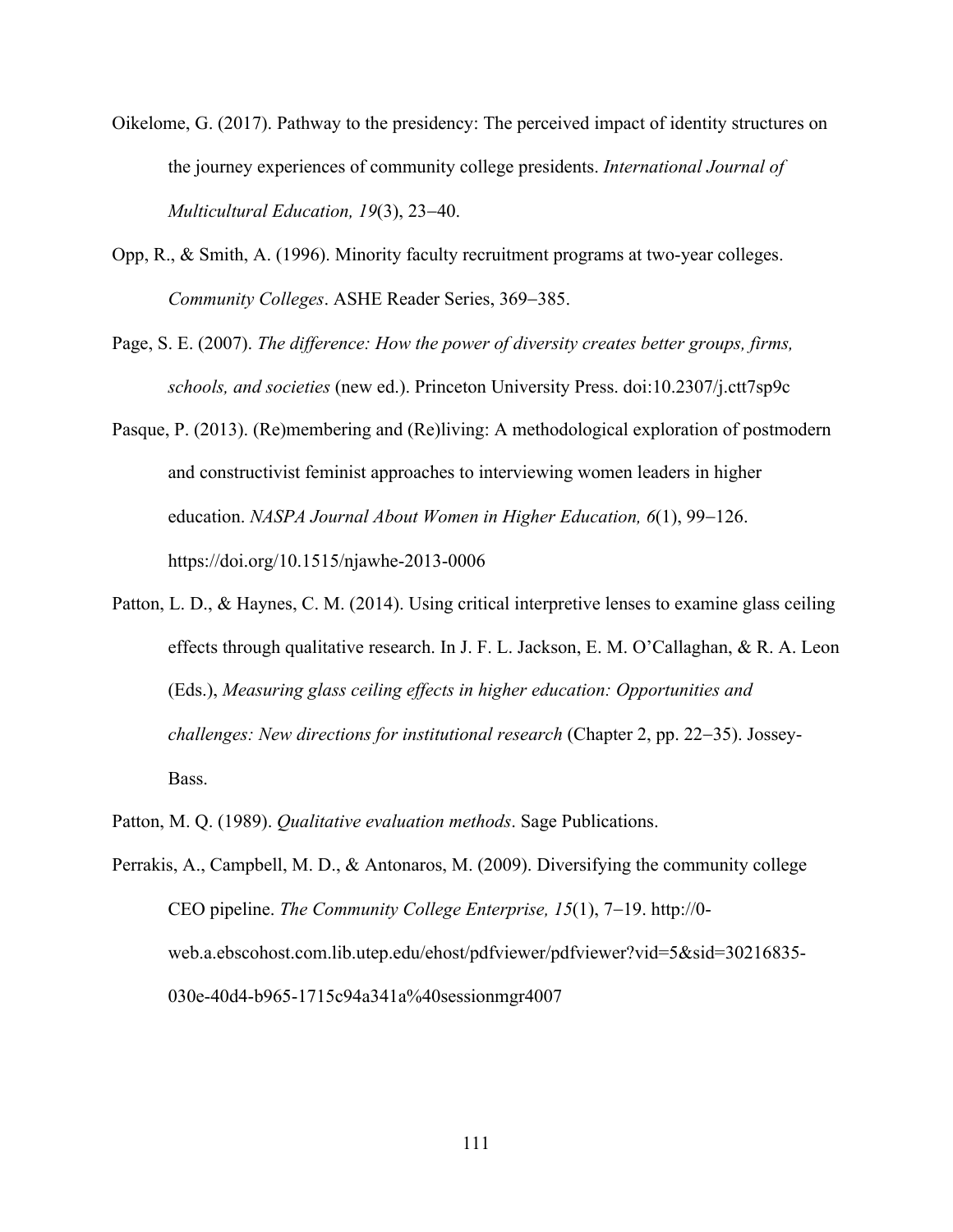- Power, V. (2005). Women community college presidents: The road to the presidency. *Virginia Tech Digital Library and Archives* (ETD No. 03082006-000658). https://vtechworks.lib. vt.edu/bitstream/handle/10919/26388/BODYFINAL.pdf?sequence=2&isAllowed=y
- Rodriguez, F. C. (2015). Why diversity and equity matter: Reflections from a community college president. *New Directions for Community Colleges*, *172*, 15-24.
- Rupp, D. E., Batz, C., Keith, M., Ng, V., Saef, R., & Howland, A. (2016). Competencies for state college and university presidents. *American Association of State Colleges and Universities*. https://www.aascu.org/publications/CompetenciesforSCUPresidents.pdf

Saldaña, J. (2016). *The coding manual for qualitative researchers*. SAGE Publishing.

Scott, J. W. (1986). Gender: A useful category of historical analysis. *The American Historical Review, 91*(5), 1053-1075. https://doi.org/10.2307/1864376

Seidman, I. (2013). *Interviewing as qualitative research* (4<sup>th</sup> ed.). Teachers College Press.

- Sellingo, J., Chheng, C., & Clark, C. (2017, April 18). Pathways to the university presidency: The future of higher education leadership. *Deloitte Insights*. https://dupress.deloitte.com/ dup-us-en/industry/public-sector/college-presidency-higher-education-leadership.html
- Shapiro, D., Dundar, A., Huie, F., Wakhungu, P., Yuan, X., Nathan, A., & Hwang, Y. (2017). *A national view of student attainment rates by race and ethnicity – Fall 2010 Cohort*  (Signature Report No. 12b). National Student Clearinghouse Research Center.
- Shreiber, P. J. (1998). Women's career development patterns. *New Directions for Community Colleges*, *80*, 5-13.
- Shults, C. (2001). *The critical impact of impending retirements on community college leadership*. *Research Brief, Leadership Series*. American Association of Community Colleges.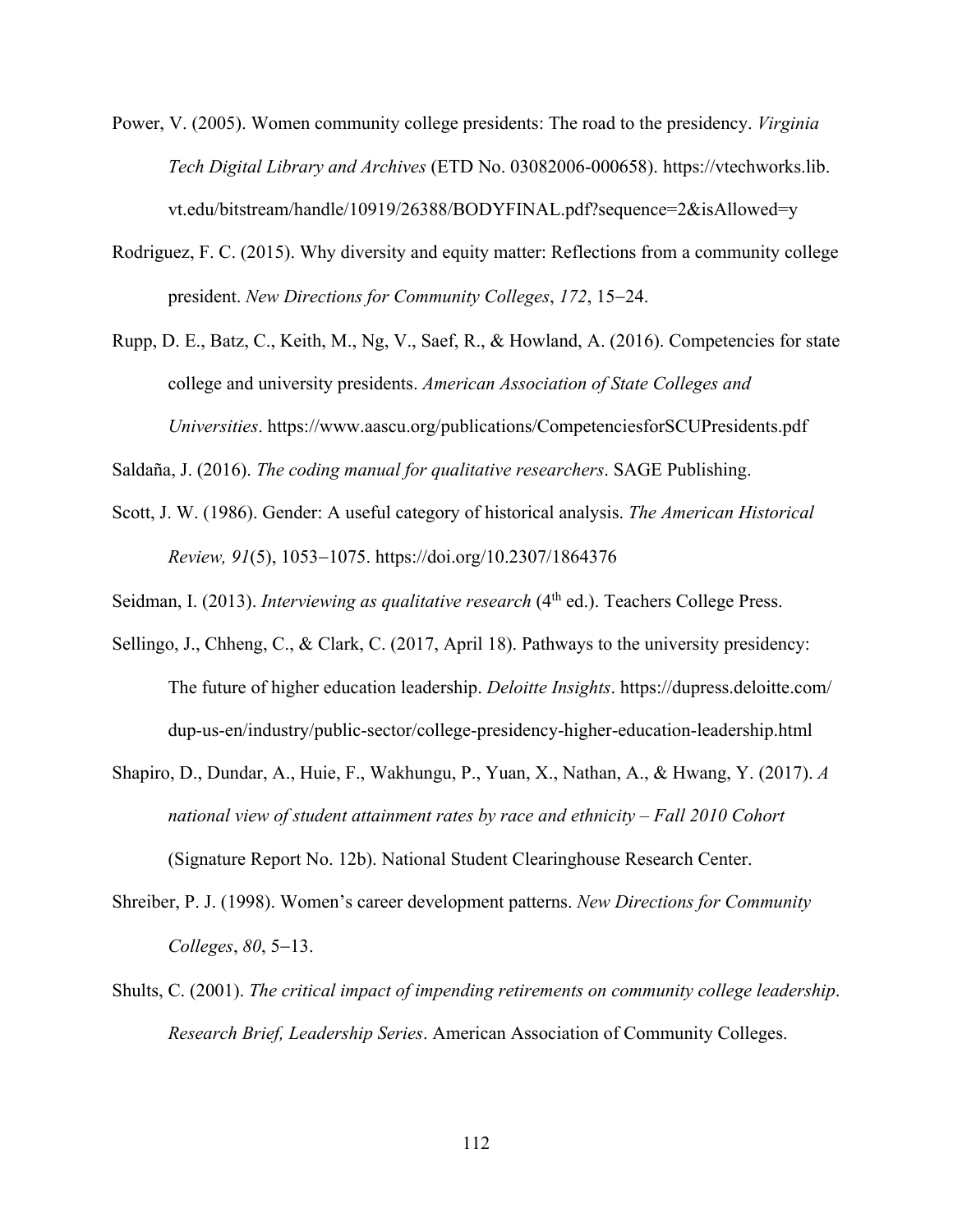- Sinclair, A. (2011). Being leaders: Identities and identity work in leadership. In A. Brynman, D. Collinson, K. Grint, B. Jackson, & M. Uhl-Bien (Eds.), *The sage handbook of leadership* (pp. 508-517). Sage Publications.
- Sinclair, A. (2013). Can I really be me? The challenges for women leaders constructing authenticity. In D. Ladkin, & C. Spiller (Eds.), *Authentic leadership: Concepts, coalescences, and classes* (pp. 239-251. Elgar.
- Stets, J. E. (2013). Identity theory. In J. DeLamater & A. Ward (Eds.), *The handbook of social*   $p$ *sychology* ( $2<sup>nd</sup>$  ed., pp. 31–60). Springer.
- St. Pierre, E. A. (2000). Poststructural feminism in education: An overview. *International Journal of Qualitative Studies in Education*, 13(5), 477-515. doi:10.1080/09518390050156422
- Stout-Stewart, S. (2005). Female community-college presidents: Effective leadership patterns and behaviors. *Community College Journal of Research and Practice, 29*(*4*)*, 303*-*315*.

https://doi.org/10.1080/10668920590911887

- Switzer, J. Y. (2006). Women college presidents: Interviews about journeys and adaptations. *Advancing Women in Leadership Online Journal, 21*(3). https://awl-ojs-tamu.tdl.org/ awl/index.php/awl/article/download/278/248
- Tedrow, B., & Rhoads, R. A. (1999). A qualitative study of women's experiences in community college leadership positions. *Community College Review, 27*(3), 7-19. https://doi.org/10.1177/009155219902700301
- Texas Association of Community Colleges (TACC). (2019). *Directory list*. Author.
- Texas Higher Education Coordinating Board (THECB). (2019). *Directory list.*  http://www.txhighereddata.org/Interactive/Institutionsshow.cfm?Type=1&Level=2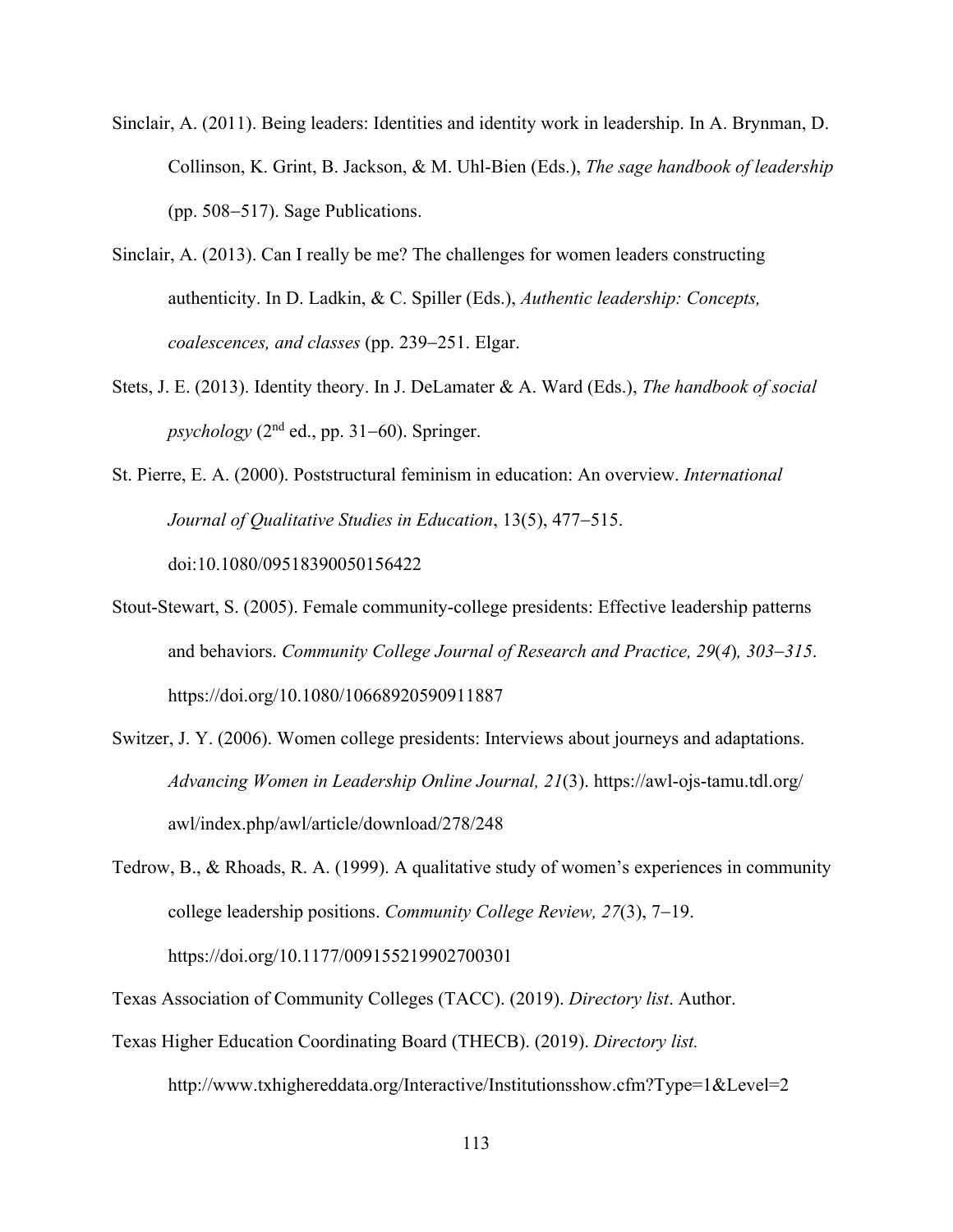Texas Higher Education Coordinating Board (THECB). (2021). *Data resources overview*. http://www.txhighereddata.org/Interactive/Institutions.cfm

Townsend, B. K. (2006). Community college organizational climate for minorities and women. *Community College Journal of Research and Practice, 30*(10), 813-826. https://doi.org/10.1080/10668920600901814

- Townsend, B. K., & Twombly, S. B. (1998). A feminist critique of organizational change in the community college. In J. S. Levin (Ed.), *Organizational change in the community college: A ripple or a sea change?* (pp. 77-85). Jossey-Bass.
- Townsend, B. K., & Twombly, S. B. (2007). Accidental equity: The status of women in the community college. *Equity and Excellence in Education, 40*(3), 208-217.
- Trueheart, W. (2014, Fall). In The leadership imperative: ACCT and other leading community organizations outline their strategies for addressing the leadership pipeline crisis. *Trustee Quarterly*, 24-27. https://issuu.com/moiremarketing/docs/ acct6308\_tq\_winter\_2014\_final
- Twombly, S. B. (1995). Gendered images of community college leadership: What messages they send. *New Directions for Community Colleges, 89*, 67-77.
- Twombly, S. B., & Amey, M. J. (1991). Leadership in community colleges: Looking toward the second century. In J. C. Smart (Ed.), *Higher education handbook of theory and research* (Vol. vii, pp. 376-419). Agathon.
- U.S. Census Bureau. (2020). *Quick facts*. https://www.census.gov/quickfacts/fact/ table/US/SEX255219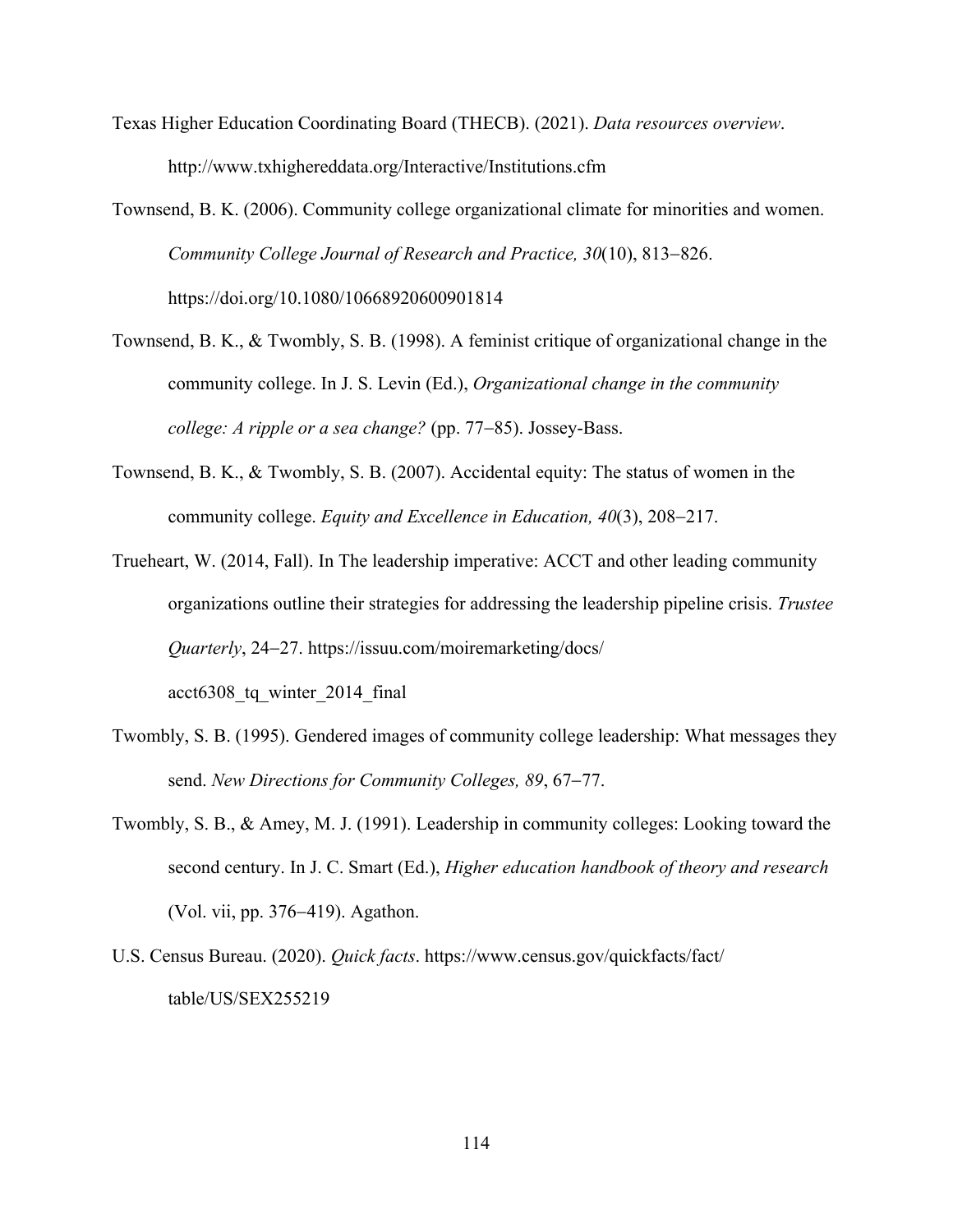U.S. Department of Education, Office of Career, Technical & Adult Education. (2018). *Community college facts at a glance*. https://www2.ed.gov/ about/offices/list/ovae/pi/cclo/ccfacts.html

Vaughan, G. B. (1986). *The community college presidency*. Macmillan.

- Vaughan, G. B. (1989). Female community college presidents. *Community College Review, 17*(2), 20-26. https://doi.org/10.1177/009155218901700204
- Vaughan, G. B. (1996). Paradox and promise: Leadership and the neglected minorities. New *Directions for Community Colleges, 94*, 10-17. https://doi.org/10.1002/cc.36819969403
- Vaughan, G. B. (2004, October 29). Diversify the presidency. *The Chronicle of Higher Education, 51*(10), 14-16.
- Vaughan, G. B., Mellander, G. A., & Blois, B. (1994). *The community college presidency: Current status and future outlook*. Community College Press.
- Vaughan, G. B., Weisman, I. M., & Puyear, D. E. (1998). *The community college presidency at the millennium*. American Association of Community Colleges.
- Warner, R., & DeFleur, L. B. (1993). Career paths of women in higher education administration. In P. R. Mitchell (Ed.), *Cracking the wall: Women in higher education administration* (pp. 3-18). College and University Personnel Association.
- Whissemore, T. (2011). Bridging the leadership gap. *Community College Times*. http://www.communitycollegetimes.com/Pages/Campus-Issues/Bridging-the- leadershipgap
- Whitt, E. J., Edison, M. I., Pascarella, E. T., Terenzini, P. T., & Nora, A. (2001). Influences on students' openness to diversity and challenge in the second and third years of college.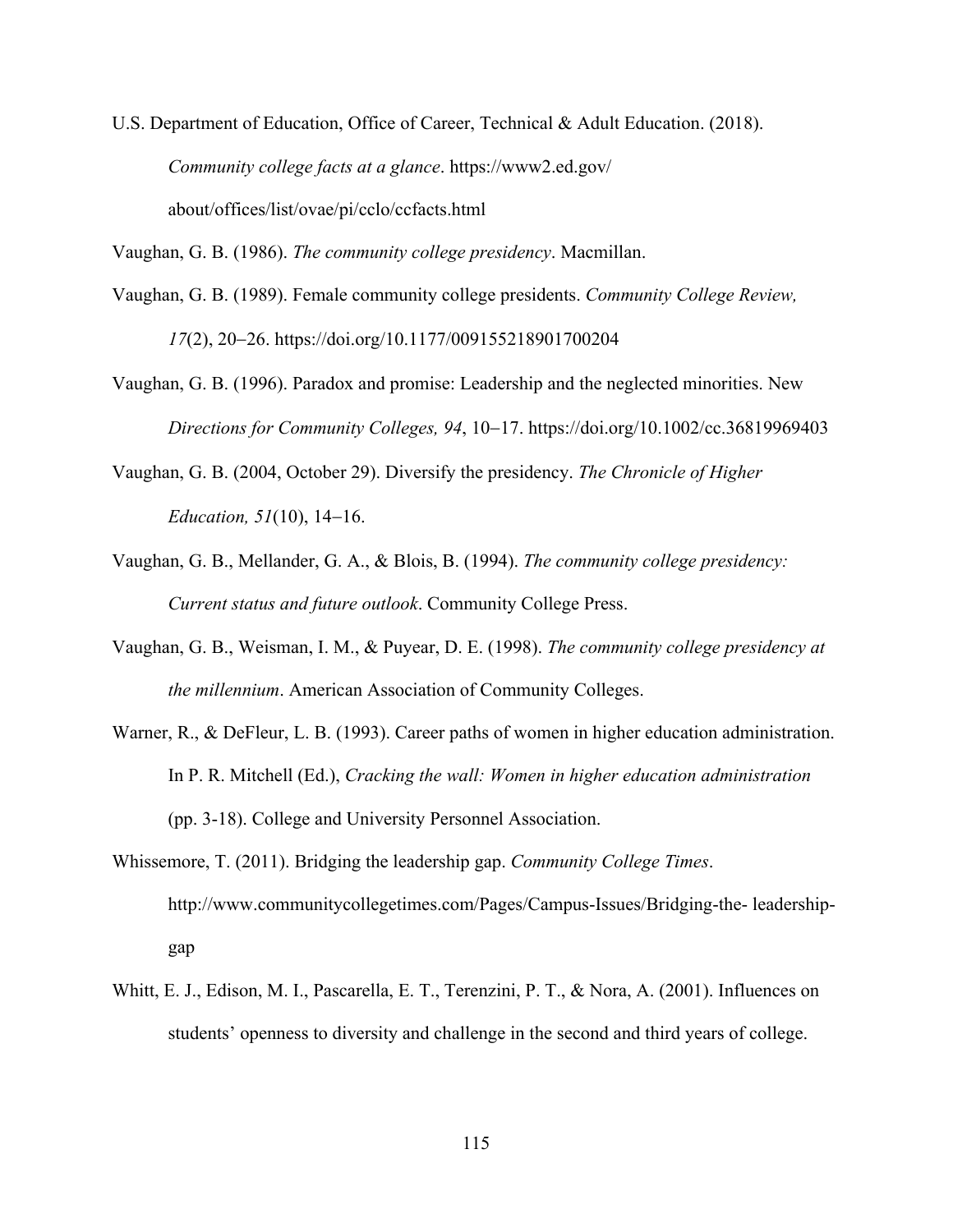*The Journal of Higher Education, 72*(2), 172-204.

doi:10.1080/00221546.2001.11778877

Weedon, C. (2004). *Feminist practice and poststructural theory*. Blackwellshers.

Wolgemuth, J. R., Kees, N. L., & Sasafrik, L. (2003). A critique of research on women published in the *Community College Journal of Research and Practice: 1990-2000*. *Community College Journal of Research & Practice, 27*(9-10), 757-768.

Wyner, J. (2014, Fall). The leadership imperative: ACCT and other leading community organizations outline their strategies for addressing the leadership pipeline crisis. *Trustee Quarterly*, 24-27. https://issuu.com/moiremarketing/docs/ acct6308\_tq\_winter\_2014\_final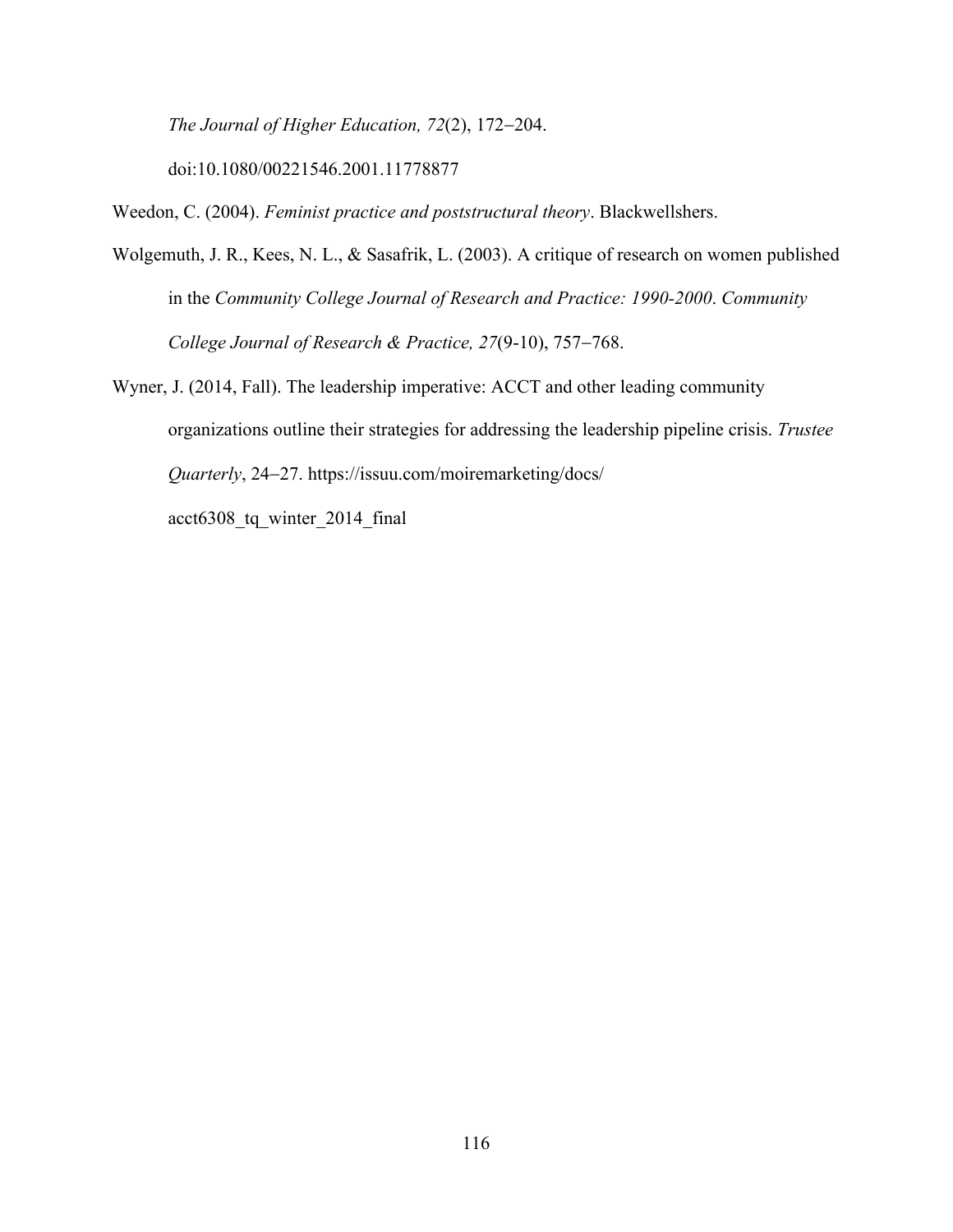# **Appendix A**

### **Participant Recruitment Letter**

Dear

You are invited to participate in a qualitative research study being conducted by a doctoral student in the Department of Education at the University of Texas at El Paso. You have been invited to participate since you are a president of a public community college district in Texas. Since women remain underrepresented in president positions, the goal of this study is to better understand the experience of women in these roles.

If you choose to participate in this study, you will fill out a background questionnaire and take part in one audio-recorded 60-90-minute interviews that will be held via phone/video conference at a time and location that is convenient to your schedule. You will be required to sign an informed consent form. You will be given and/or select a pseudonym to protect your identity and you may choose to skip any question or withdraw from the study at any time. All information shared will be kept confidential and secure.

Thank you for your consideration of being a participant in this study. I will be contacting you within two weeks to see if you are willing to participate. If you need any additional information or have any questions, feel free to contact me.

Sincerely,

Keri Moe, MA Principal Investigator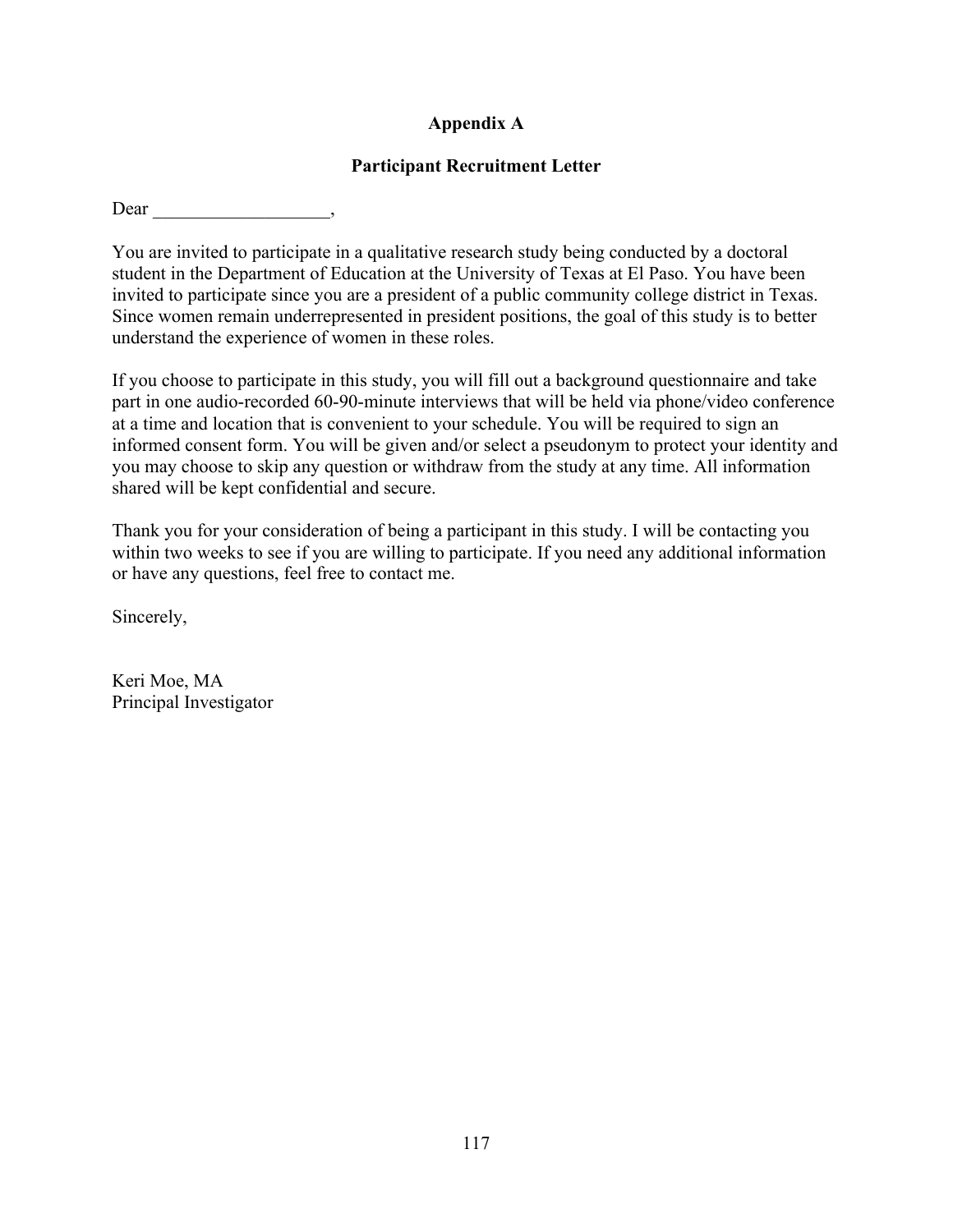# **Appendix B**

## **Interview Protocol: Background Questionnaire**

This questionnaire will help the researcher better understand your background as it relates to your experiences in your current role as a woman community college president in Texas. Please do not put your name or your institution's name on this form. You may skip any question you do not wish to answer. You will have 5-7 minutes to complete this questionnaire.

What is your age range?

- $\Box$  Under 30
- $\Box$  30-39
- $\Box$  40-49
- $\Box$  50-59
- $\Box$  60-69
- $\Box$  70+

What best describes you?

- $\square$  Married
- $\square$  Divorced
- $\square$  Single
- $\Box$  Living with a Partner

Do you have children? If so, how many and what are their ages?

How do you self-identify (e.g., gender, ethnicity)?

How many years have you served in your current role?

What position did you have prior to this position?

Have you ever worked outside of higher education?

Create a timeline that highlights your educational and professional experiences as well as the challenges that have shaped your career trajectory. This can be a bulleted list.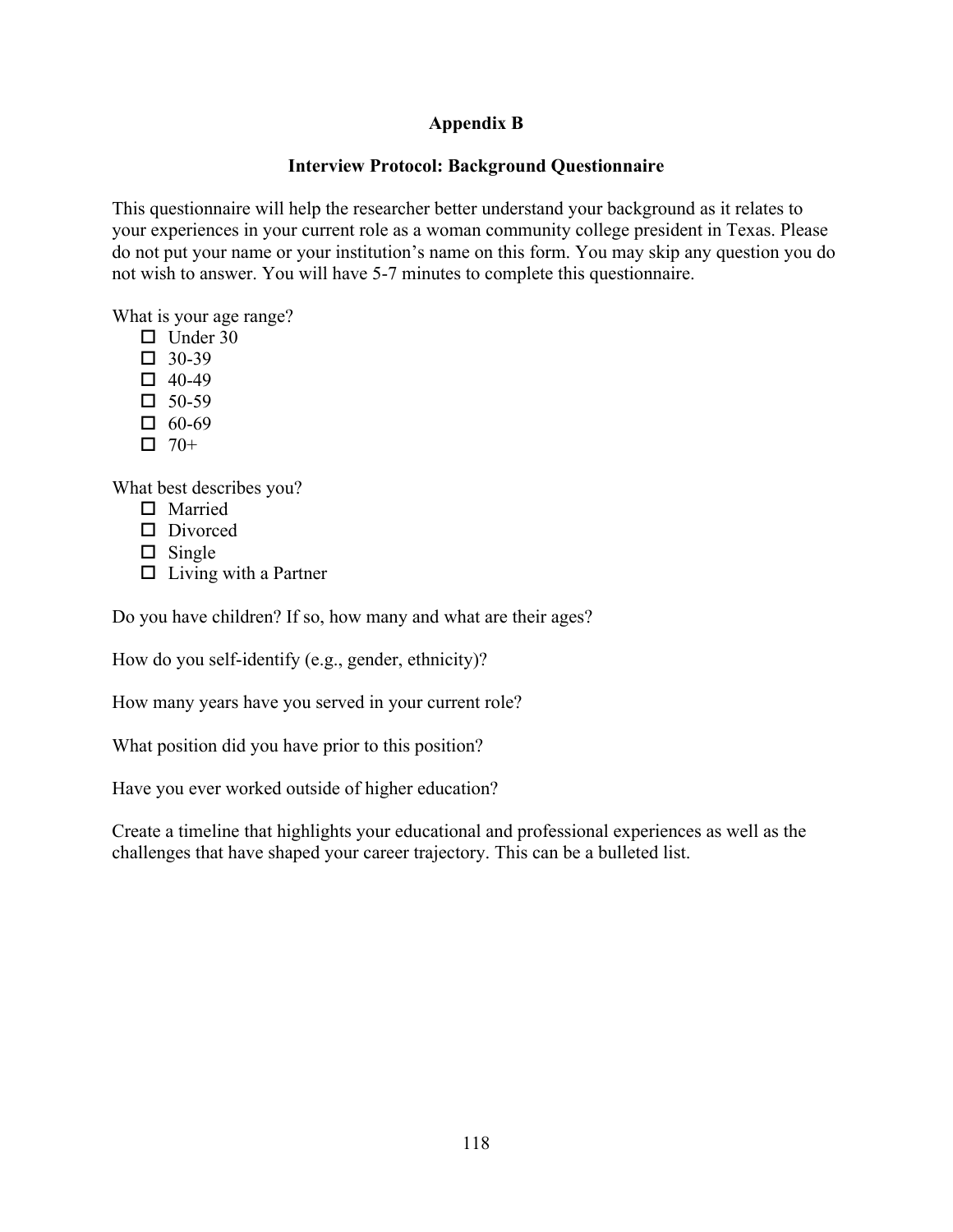# **Appendix C**

## **Interview Protocol: Sample Questions for Interviews**

- 1. Can you tell me a little more about this timeline, are there particular events that influenced why you aspired to reach your current professional role?
- 2. If you were to write a memoir about how you became a woman president, how would you describe yourself and characterize yourself as a leader?
- 3. How would you describe your greatest challenge in your role as a woman president and how do you manage that?
- 4. Describe how gender expectations ever impacted your actions or behavior?
- 5. What is your greatest professional challenge and how do you manage it?
- 6. Is being a woman helpful or a challenge in your current role? Why?
- 7. Based on your role as a woman president, how would you describe the good, bad and the ugly of your position?
- 8. How has your gender impacted your leadership?
- 9. Do you think you have it easier or harder than your male counterparts and why?
- 10. Can you think of a time that you modified your behavior or leadership because of others' expectations because you are a woman?
- 11. How does being a woman impact how you interact with others?
- 12. If you knew then, what you know now, what advice would you give yourself?
- 13. Why have you remained in the role of a community college president?
- 14. Do you plan to continue in this role? What would make you want to leave your current role?
- 15. How do you balance your professional and personal responsibilities?
- 16. Describe the future you would like to see for aspiring women Presidents?
- 17. What will it take to make that vision a reality?
- 18. Is there anything else you would like to share or that I haven't asked?

Examples of clarification questions, to elicit further responses, if needed.

- Would you elaborate on....?
- What do you mean by...?
- How did that make you feel?
- Do you have more to add...?
- Why do you think that happened?